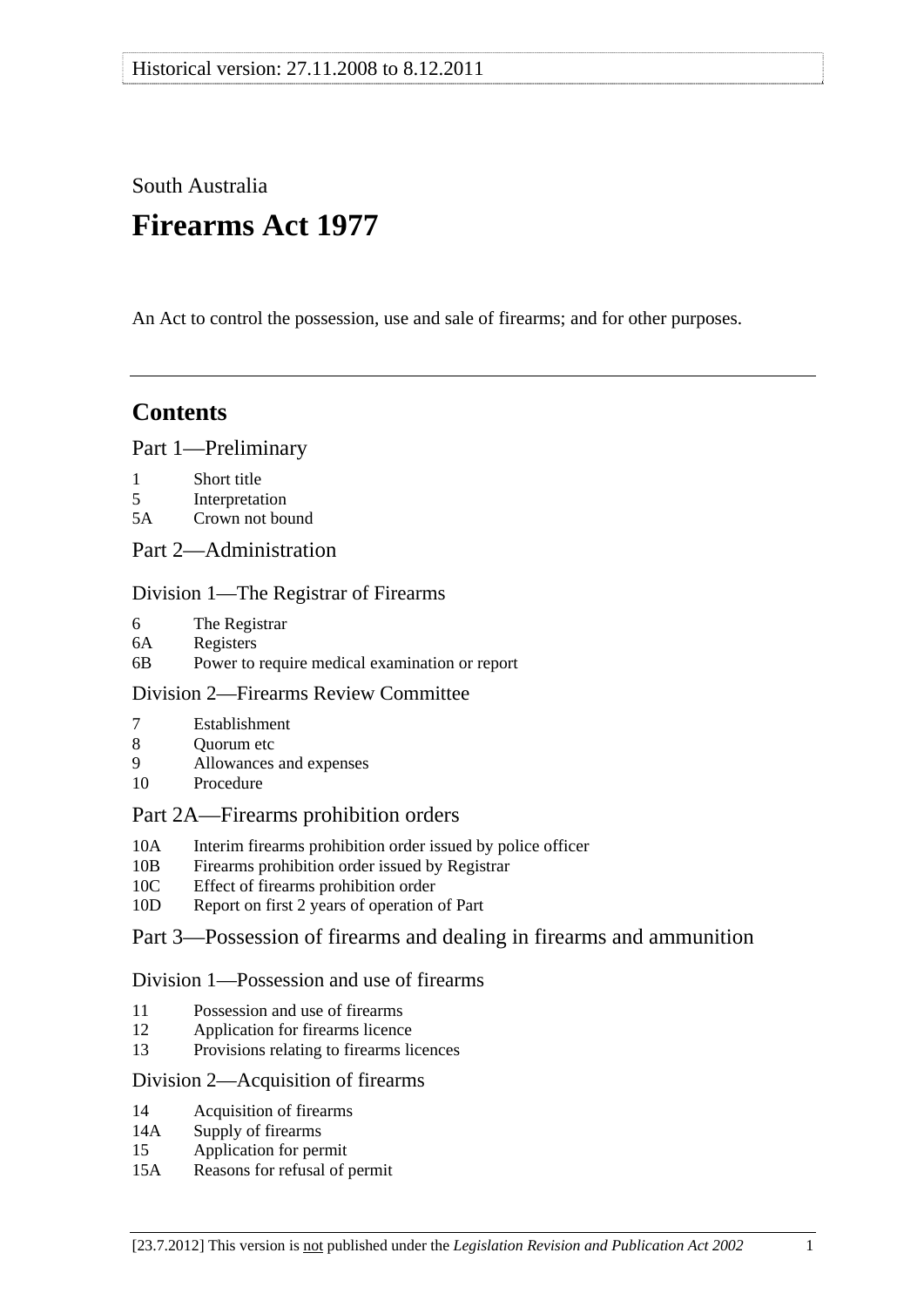#### [Division 2A—Transfer of possession of firearms](#page-30-0)

- [15B Transfer of possession](#page-30-0)
- [15C Obligations of prescribed person](#page-33-0)
- [15D What constitutes possession of a firearm](#page-34-0)

#### [Division 3—Dealing in firearms and ammunition](#page-34-0)

- [16 Requirement for dealer's licence](#page-34-0)
- [17 Dealer's licence](#page-35-0)
- [18 Records](#page-36-0)

#### [Division 4—Licences](#page-36-0)

- [19 Term and renewal of licence](#page-36-0)
- [19A Licences to include photographs](#page-37-0)
- [20 Cancellation, variation and suspension of licence](#page-37-0)
- 21 Breach of conditions etc
- [21A Notice of change of address](#page-39-0)
- [21AB Return of licence to Registrar](#page-39-0)

#### [Division 5—Acquisition of ammunition](#page-39-0)

- [21B Acquisition of ammunition](#page-39-0)
- [21BA Cancellation or suspension of permit](#page-40-0)
- [21BB Limit on quantity of ammunition](#page-41-0)

#### [Division 6—Firearms clubs, paint-ball operators and commercial range operators](#page-41-0)

- [21C Recognised firearms clubs](#page-41-0)
- [21D Recognised paint-ball operators](#page-41-0)
- [21E Recognised commercial range operators](#page-42-0)
- [21F Approval of grounds of recognised firearms clubs or paint-ball operator](#page-42-0)
- [21G Approval of range of recognised commercial range operator](#page-43-0)
- 21H Requirement to expel certain persons from firearms clubs
- [21I Obligation to report](#page-44-0)

#### [Part 4—Registration of firearms](#page-45-0)

- [22 Application of this Part](#page-45-0)
- [23 Duty to register firearms](#page-45-0)
- [24 Registration of firearms](#page-46-0)
- [24A Identification of firearms](#page-46-0)
- [24B Cancellation of registration](#page-47-0)
- [25 Notice by registered owner of alteration, loss, theft or destruction of firearm](#page-47-0)
- [26 Notice of change of address](#page-48-0)

#### [Part 4A—Review and appeal](#page-48-0)

- [26A Review of interim firearms prohibition order](#page-48-0)
- [26B Review by Firearms Review Committee](#page-48-0)
- [26C Right of appeal to District Court](#page-49-0)

#### [Part 5—Miscellaneous](#page-50-0)

- [27 Manufacture of firearms or firearm parts](#page-50-0)
- [27A Obligation to report unsafe situations associated with firearms](#page-51-0)
- [27B Obligations of medical practitioners etc relating to wounds inflicted by firearm](#page-52-0)
- [28 False information](#page-52-0)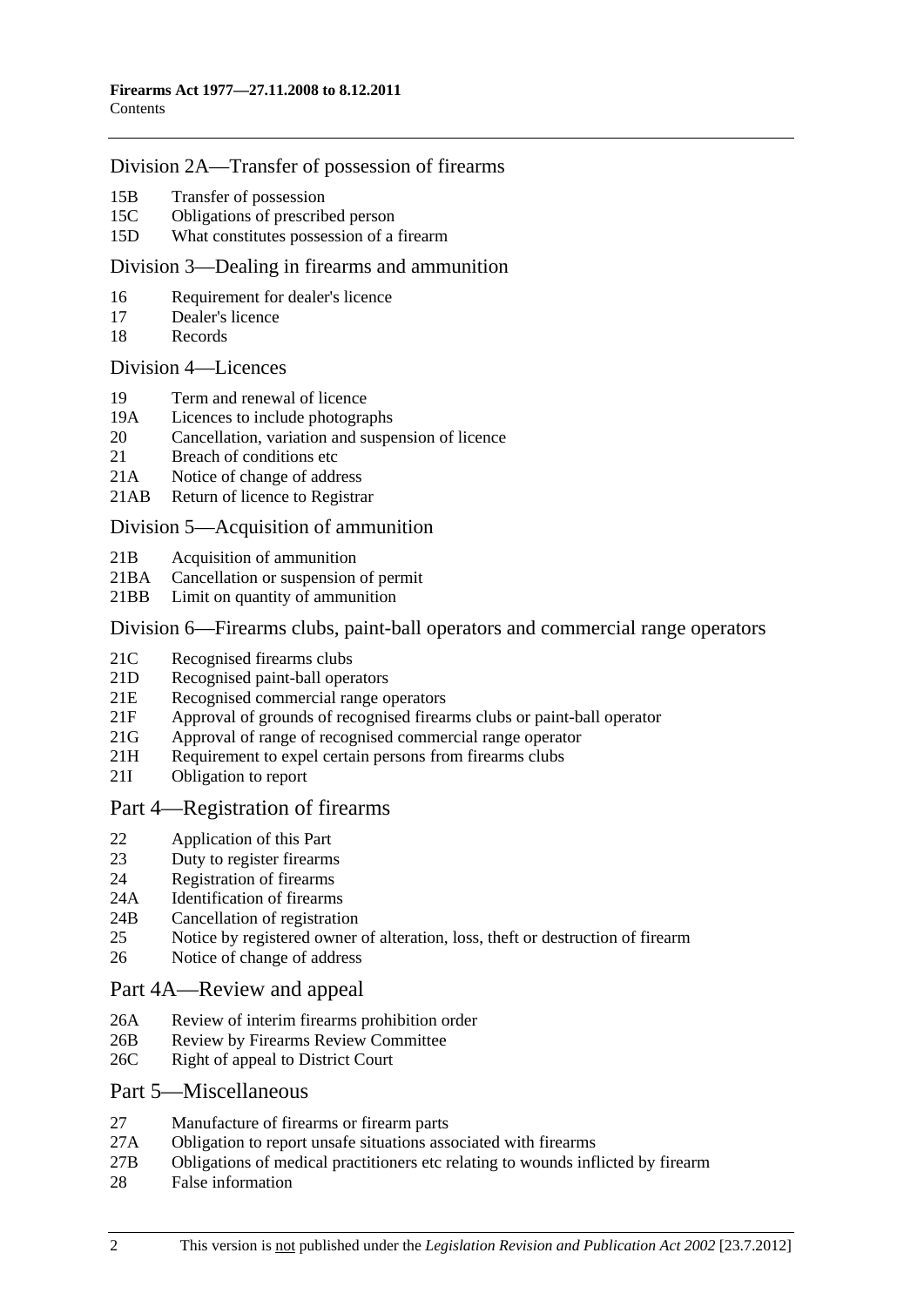- <span id="page-2-0"></span>[29 Handling firearms when under the influence](#page-52-0)
- [29A Possession of silencer and other parts of firearms](#page-53-0)
- [29C Duty to carry licence](#page-53-0)
- [30 Information to be given to police officer](#page-53-0)
- [31 Production of licence and certificate of registration](#page-54-0)
- [31A Period of grace on cancellation, suspension etc of licence](#page-55-0)
- [32 Power to inspect or seize firearms etc](#page-55-0)
- [33 Obstruction of police officer](#page-57-0)
- [34 Forfeiture of firearms etc](#page-57-0)
- [34AA Return of licence that has been delivered or seized](#page-58-0)
- [34A Powers of court on finding person guilty of firearms offence](#page-58-0)
- [35 Disposal of forfeited or surrendered firearms etc](#page-59-0)
- [35A Transporting of firearms](#page-61-0)
- [35B Advertising firearms for sale](#page-61-0)
- [35C Dealing with firearms by executors etc](#page-61-0)
- [35D Notice to Registrar when storing firearms](#page-61-0)
- [36 Evidentiary provisions](#page-62-0)
- [36A General defence](#page-62-0)
- [36B Service of notices](#page-62-0)
- [37 General amnesty](#page-63-0)
- [39 Regulations](#page-63-0)

#### [Schedule 1—Transitional provisions and compensation](#page-64-0)

- 1 Interpretation<br>2 Period allowe
- [2 Period allowed for surrender \(or registration\) of certain firearms etc](#page-64-0)
- [3 Prohibition of use of certain firearms](#page-65-0)
- [4 Compensation for certain surrendered firearms etc](#page-65-0)
- [5 Possession of and collectors' licences for certain antique firearms](#page-66-0)

[Legislative history](#page-67-0) 

# **The Parliament of South Australia enacts as follows:**

# **Part 1—Preliminary**

#### **1—Short title**

This Act may be cited as the *Firearms Act 1977*.

# **5—Interpretation**

(1) In this Act, unless the contrary intention appears—

*to acquire* means to acquire through purchase, gift, loan or hire;

*active member* of a club for a 12 month period means—

- (a) in relation to a collectors' club—
	- (i) a member of the club who has attended four or more meetings of the club during the 12 months; or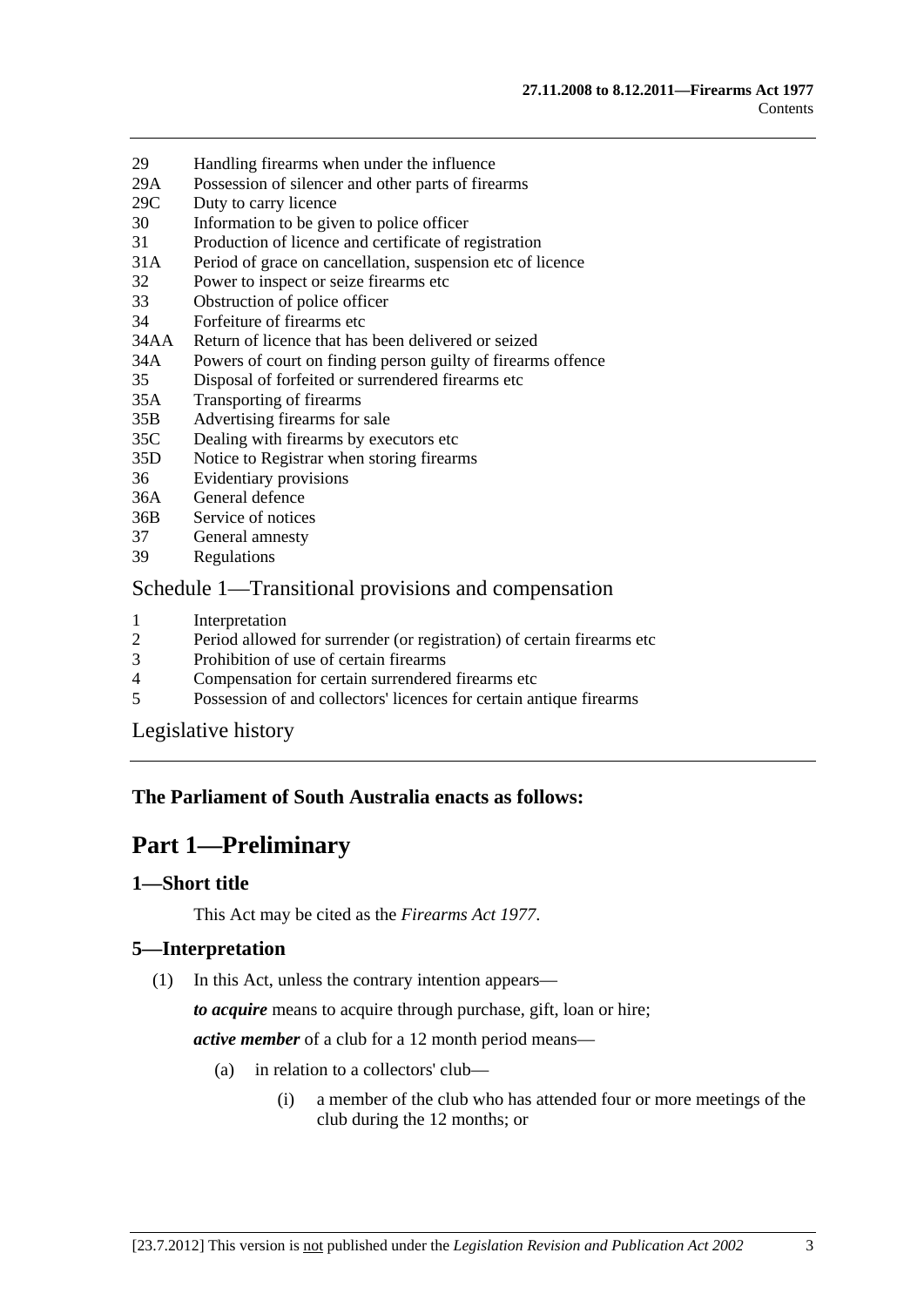- <span id="page-3-0"></span> (ii) a member of the club who has made a personal contribution (not being a financial contribution) to the club during the 12 months in a manner and to an extent that satisfies the Registrar that he or she should be regarded as an active member of the club; or
- (b) in relation to a shooting club and the holder of a firearms licence authorising possession of class H firearms—
	- (i) a member of the club who has participated in shooting club organised competitive shooting matches for class H firearms on at least six occasions during the 12 months; or
	- (ii) a member of the club who satisfies the Registrar that the member failed to meet the requirements of [subparagraph \(i\)](#page-3-0), during the 12 months, due to the member's ill health or employment obligations or some other reason accepted by the Registrar;

*air gun* means a firearm (other than a rifle or handgun) designed to fire shot, bullets or other projectiles by means of compressed air or other compressed gas and not by means of burning propellant;

*air rifle* means a rifle designed to be carried by hand and to fire shot, bullets or other projectiles by means of compressed air or other compressed gas and not by means of burning propellant;

*ammunition* means ammunition suitable for use in a firearm and includes primers and propellant;

*antique firearm* means a firearm that—

- (a) was manufactured before 1900; and
- (b) is kept solely for curiosity, display or ornamental purposes; and
- (c) is not used to fire projectiles; and
- $(d)$
- (i) in the case of a firearm other than a class H firearm—
	- (A) is designed to fire breech loading cartridges and is not a firearm for which live rounds of ammunition are commercially manufactured factory loaded; or
	- (B) is not designed to fire breech loading cartridges; or
- (ii) in the case of a class H firearm—is a handgun designed or altered to fire by means of a flintlock, matchlock, wheel-lock or other system used prior to the use of percussion caps as a means of ignition,

and includes a receiver of such a firearm;

*automatic firearm* means a firearm that is designed to fire a round when the trigger is brought to the firing position and to continue to fire one or more rounds automatically while the trigger is held in that position;

*capacity of a magazine*—see [subsection \(2\);](#page-8-0)

*carry on a business*—see [subsections \(3\)](#page-8-0) to [\(6\)](#page-9-0) and [\(9\);](#page-9-0)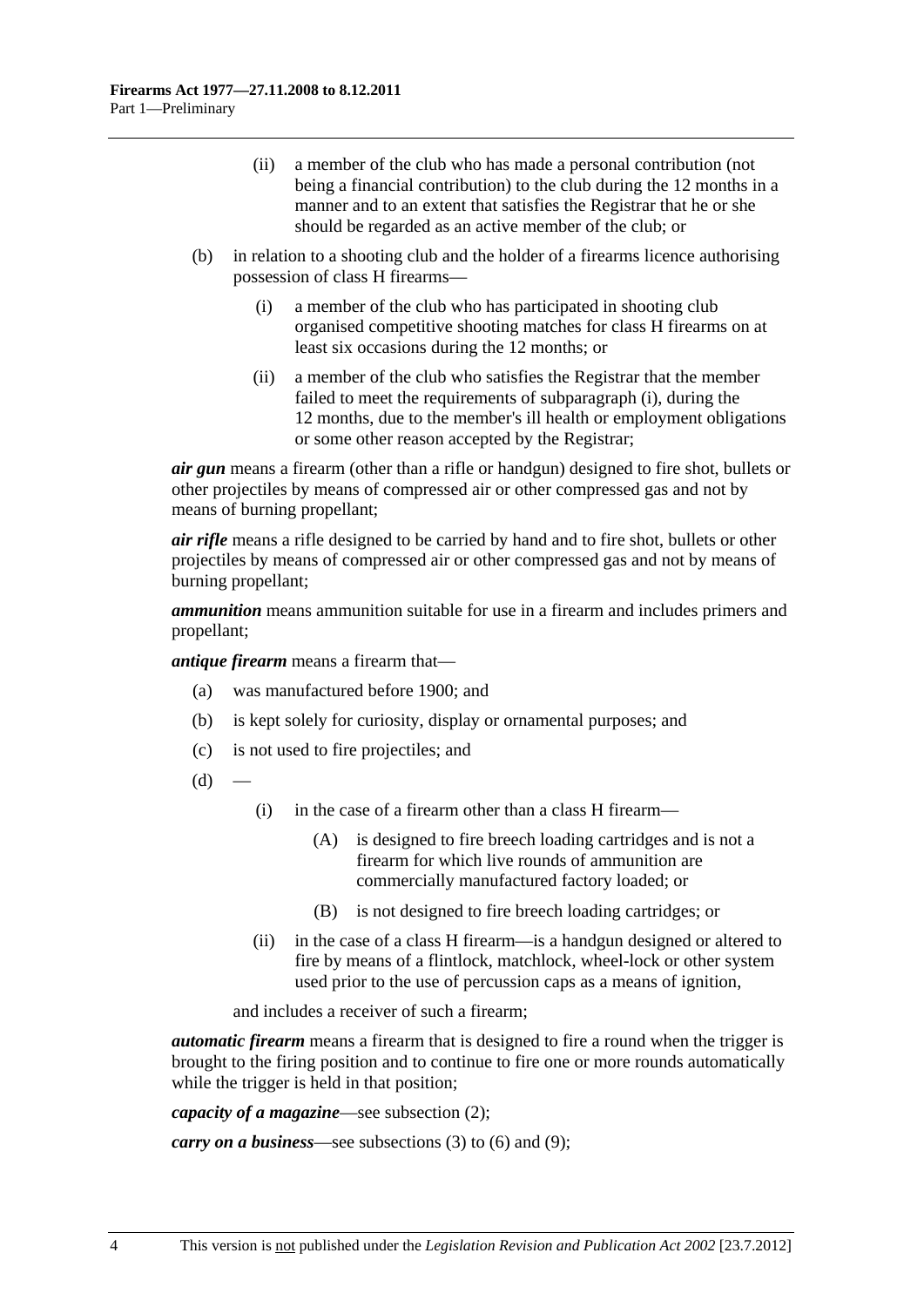#### *class A firearms* means—

- (a) air rifles, air guns and paint-ball firearms; and
- (b) .22 rim fire rifles (not being self-loading rifles); and
- (c) single or double barrel shotguns (not being self-loading or pump action shotguns),

and includes receivers of firearms defined as class A firearms by a preceding paragraph;

*class B firearms* means—

- (a) muzzle loading firearms (not being handguns); and
- (b) revolving chamber rifles; and
- (c) centre fire rifles (not being self-loading centre fire rifles); and
- (ca) double barrel centre fire rifles that are not designed to hold additional rounds in a magazine; and
- (d) break action combination shotguns and rifles; and
- (e) all other firearms (not being prescribed firearms, handguns, self-loading firearms or pump action shotguns) that are not class A firearms,

and includes receivers of firearms defined as class B firearms by a preceding paragraph;

*class C firearms* means—

- (a) self-loading rim fire rifles having a magazine capacity of 10 rounds or less; and
- (b) self-loading shotguns having a magazine capacity of five rounds or less; and
- (c) pump action shotguns having a magazine capacity of five rounds or less,

and includes receivers of firearms defined as class C firearms by a preceding paragraph but does not include revolving chamber rifles or receivers of revolving chamber rifles;

#### *class D firearms* means—

- (a) self-loading rim fire rifles having a magazine capacity of more than 10 rounds; and
- (b) self-loading centre fire rifles; and
- (c) self-loading shotguns having a magazine capacity of more than five rounds; and
- (d) pump action shotguns having a magazine capacity of more than five rounds,

and includes receivers of firearms defined as class D firearms by a preceding paragraph but does not include revolving chamber rifles or receivers of revolving chamber rifles;

*class H firearms* means handguns;

*close associate* of an applicant for or the holder of a dealer's licence—see [subsection \(1a\);](#page-8-0)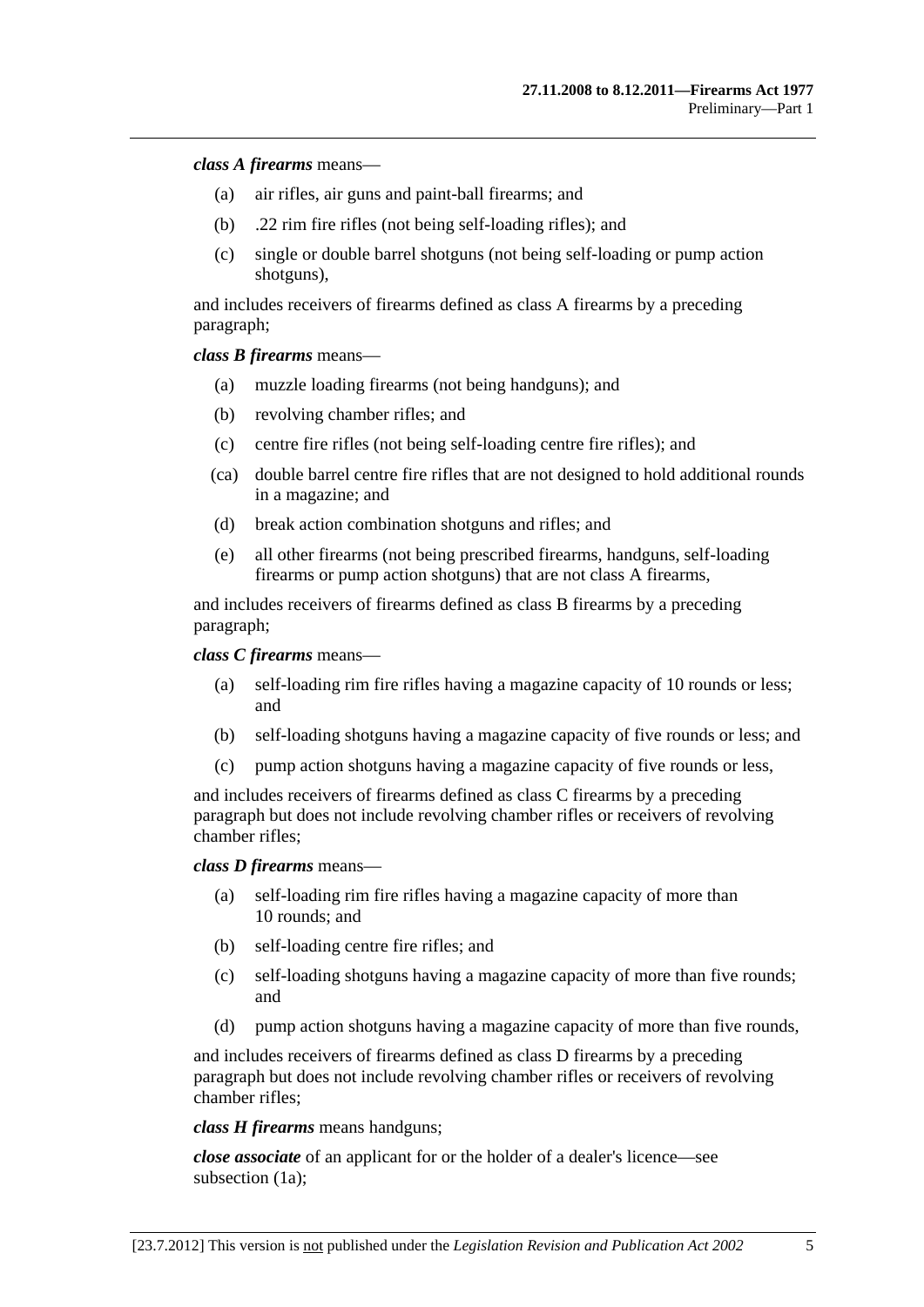*collectors' club* means a recognised firearms club that—

- (a) has been established to foster the interests of persons who collect and display firearms; and
- (b) does not include as part of its regular activities the shooting of firearms;

*collector's licence* means a firearms licence that is endorsed with the purpose of collecting and displaying firearms;

*commercial range operator* means a person who carries on the business of providing—

- (a) a shooting range (not being a shooting gallery) for use by members of the public; and
- (b) firearms for use by members of the public at the range;

*the Commissioner of Police* means the person for the time being holding, or acting in, the office of Commissioner of Police;

*criminal intelligence* means information relating to actual or suspected criminal activity (whether in this State or elsewhere) the disclosure of which could reasonably be expected to prejudice criminal investigations, or to enable the discovery of the existence or identity of a confidential source of information relevant to law enforcement;

*dealer* means a person—

- (a) who carries on the business of manufacturing, repairing, modifying or testing firearms; or
- (b) who carries on the business of buying, selling or hiring out, firearms, firearm parts or ammunition; or
- (c) who carries on the business of a pawnbroker or auctioneer and handles firearms, firearm parts or ammunition in the course of that business,

and *dealing* has a corresponding meaning;

*dealer's licence* means a dealer's licence granted under this Act;

*District Court* means the Administrative and Disciplinary Division of the District Court;

*domestic partner* means a person who is a domestic partner within the meaning of the *[Family Relationships Act 1975](http://www.legislation.sa.gov.au/index.aspx?action=legref&type=act&legtitle=Family%20Relationships%20Act%201975)*, whether declared as such under that Act or not;

*firearm* means—

- (a) a device designed to be carried by hand and to fire shot, bullets or other projectiles by means of burning propellant or by means of compressed air or other compressed gas; or
- (c) a device of a kind declared by regulation to be a firearm for the purposes of this Act,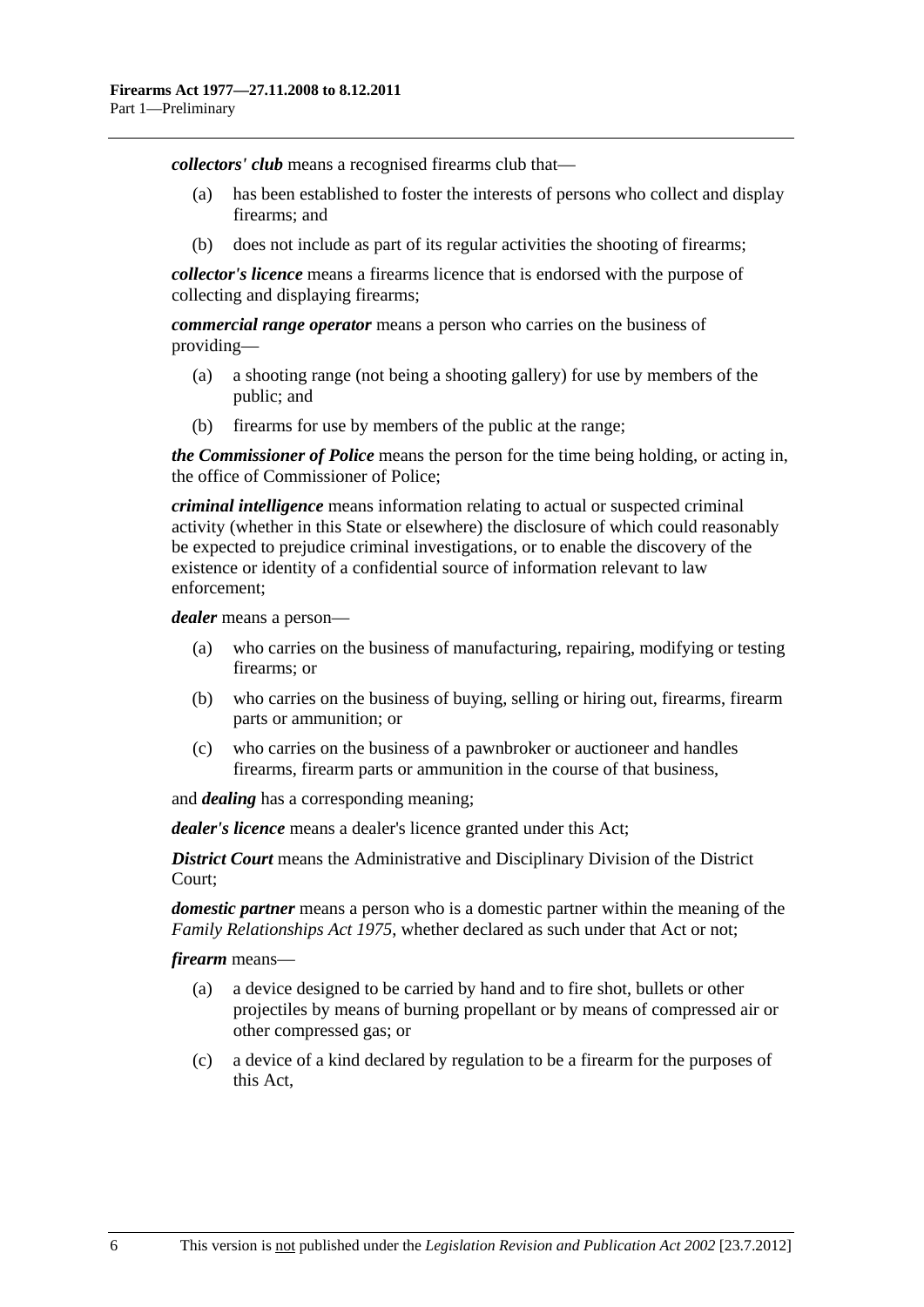and includes a receiver of a firearm and any device which, if in working order, would be a firearm within the meaning of this definition (except such a device that has been rendered unusable in a manner stipulated in the regulations or by the Registrar) but does not include an antique firearm, or a device of a kind excluded by regulation from the provisions of this Act;

*firearm part* for a firearm means a barrel, trigger mechanism, magazine, cylinder, hammer, bolt, breech block or slide designed as, or reasonably capable of forming, part of the firearm;

*firearms club* means a club for the benefit of enthusiasts who are interested in firearms generally or in a particular class of firearms;

*firearms licence* means a firearms licence granted under this Act and includes a firearms permit;

*firearms permit* means a permit referred to in [section 12\(4\);](#page-20-0)

*firearms prohibition order* means an order issued under [Part 2A](#page-13-0) (including an interim firearms prohibition order);

*Firearms Review Committee* or *committee* means the Firearms Review Committee established under this Act;

*firing mechanism* of a firearm means the mechanism of the firearm that is designed for the purpose of firing the firearm;

*fit and proper person*—see [subsections \(10\)](#page-9-0) to [\(13\)](#page-10-0) and [section 6B\(2\)](#page-11-0);

*to give* a firearm means to transfer ownership of the firearm to another person as a gift and includes transfer of the ownership of a firearm to a beneficiary of a deceased estate by the executor or administrator in the distribution of the estate;

*grounds of a recognised firearms club*—see [subsection \(7\)](#page-9-0);

*grounds of a recognised paint-ball operator*—see [subsection \(8\);](#page-9-0)

*handgun* means a firearm the barrel of which is less than 400 millimetres in length and that is designed or adapted for aiming and firing from the hand and is reasonably capable of being carried concealed about the person and includes a receiver of such a firearm;

*interim firearms prohibition order*—see [section 10A](#page-13-0);

*licence* means a firearms licence or a dealer's licence;

*licence year* of a licence means the 12 months from the beginning of the term of the licence, or, if the term of the licence exceeds 12 months, the succeeding period or each succeeding period of 12 months during the term of the licence;

*licensed dealer* in firearms or ammunition means a person who is licensed under this Act or a corresponding enactment of another State or Territory of the Commonwealth to carry on the business of dealing in firearms or ammunition;

*loading mechanism* of a firearm means all the parts of the firearm (except the barrel) that are designed to place or hold or to place and hold a round in position for firing and includes the magazine of the firearm (if any);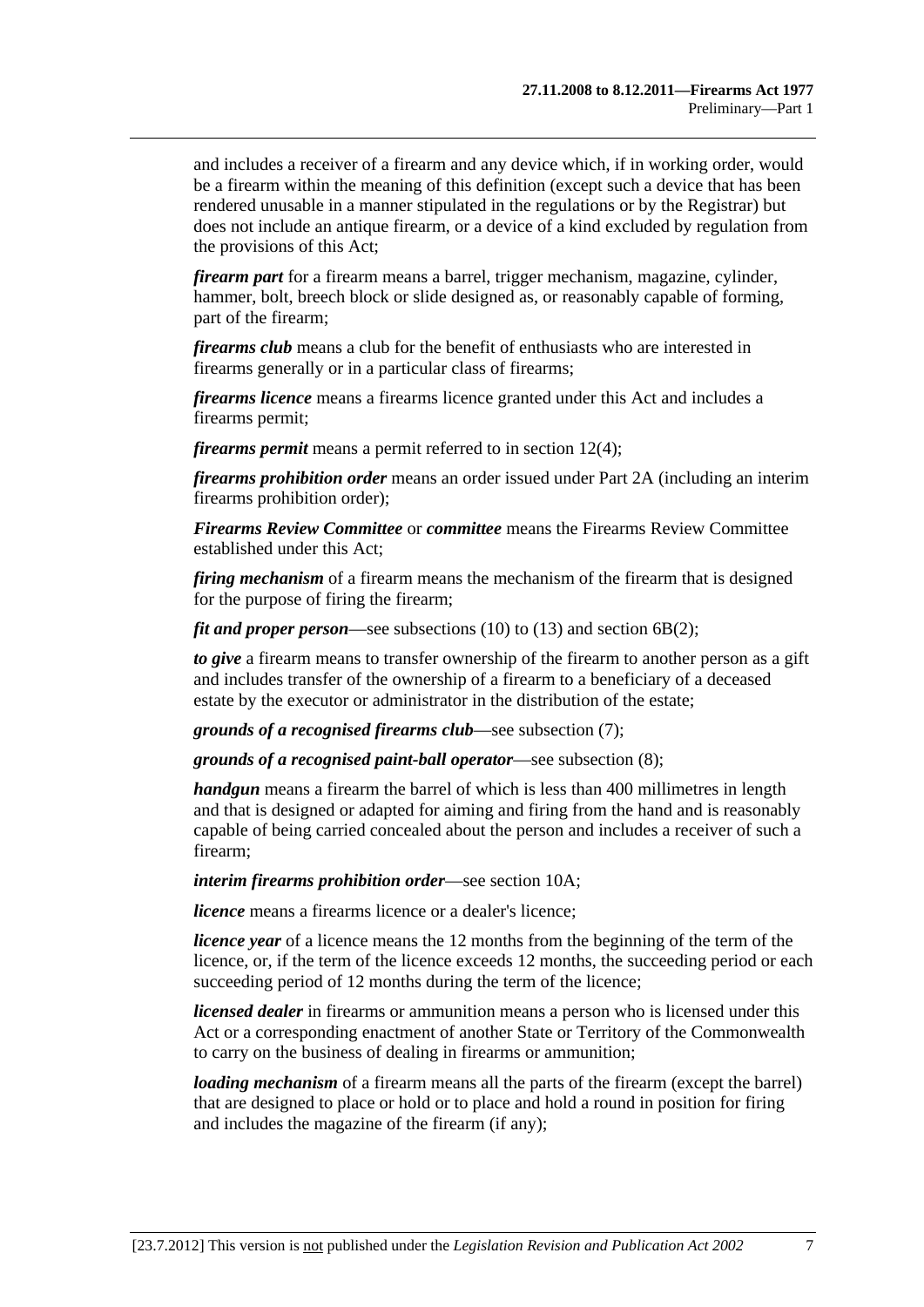*the Minister* means the Minister of the Crown to whom the administration of this Act is for the time being committed by the Governor and includes any other Minister of the Crown for the time being discharging the duties of that Minister;

*owner* of a firearm includes—

- (a) the executor or administrator of a deceased estate that includes a firearm; and
- (b) the administrator or manager of the estate of a person who is unable to manage his or her affairs if the estate includes a firearm; and
- (c) the donee of an enduring power of attorney during a period of legal incapacity suffered by the donor of the power if the donor is the owner of a firearm; and
- (d) the Official Trustee or the registered trustee of a bankrupt estate that includes a firearm;

*paint-ball firearm* means an air gun designed to fire a projectile containing dye, paint or other marking substance;

*paint-ball operator* means a person or body who provides or arranges for the provision of grounds for use by participants in an organised activity involving the use of paint-ball firearms (but not involving the use of any other firearms);

*possession of a firearm*—see [subsections \(14\)](#page-10-0) and [\(15\);](#page-10-0)

*prescribed firearm* means a firearm of a class prescribed by regulation for the purposes of this definition;

*pump action shotgun* means a shotgun that is reloaded manually by moving the forward hand grip which is part of the loading mechanism of the gun backwards and then forwards;

*to purchase* includes to acquire by barter or exchange;

*receiver* of a firearm means the body or frame of the firearm that is designed to hold the firing mechanism or the loading mechanism or both in place but does not include the stock or barrel of the firearm;

*recognised commercial range operator* means a commercial range operator declared to be a recognised commercial range operator by the Minister pursuant to this Act;

*recognised firearms club* means a firearms club declared to be a recognised firearms club by the Minister pursuant to this Act;

*recognised paint-ball operator* means a paint-ball operator declared to be a recognised paint-ball operator by the Minister pursuant to this Act;

*the Registrar* means the Registrar of Firearms;

*relative* in relation to a person means the spouse, domestic partner, parent or remoter lineal ancestor, son, daughter or remoter issue or brother or sister of the person;

*rifle* includes a receiver of a rifle;

*round* means a projectile and propellant whether held together by a cartridge or not;

#### *self-loading firearm* means—

 (a) a firearm that is designed to fire a round when the trigger is brought to the firing position and to continue to fire one or more rounds by releasing the trigger and returning it to the firing position to fire each additional round; but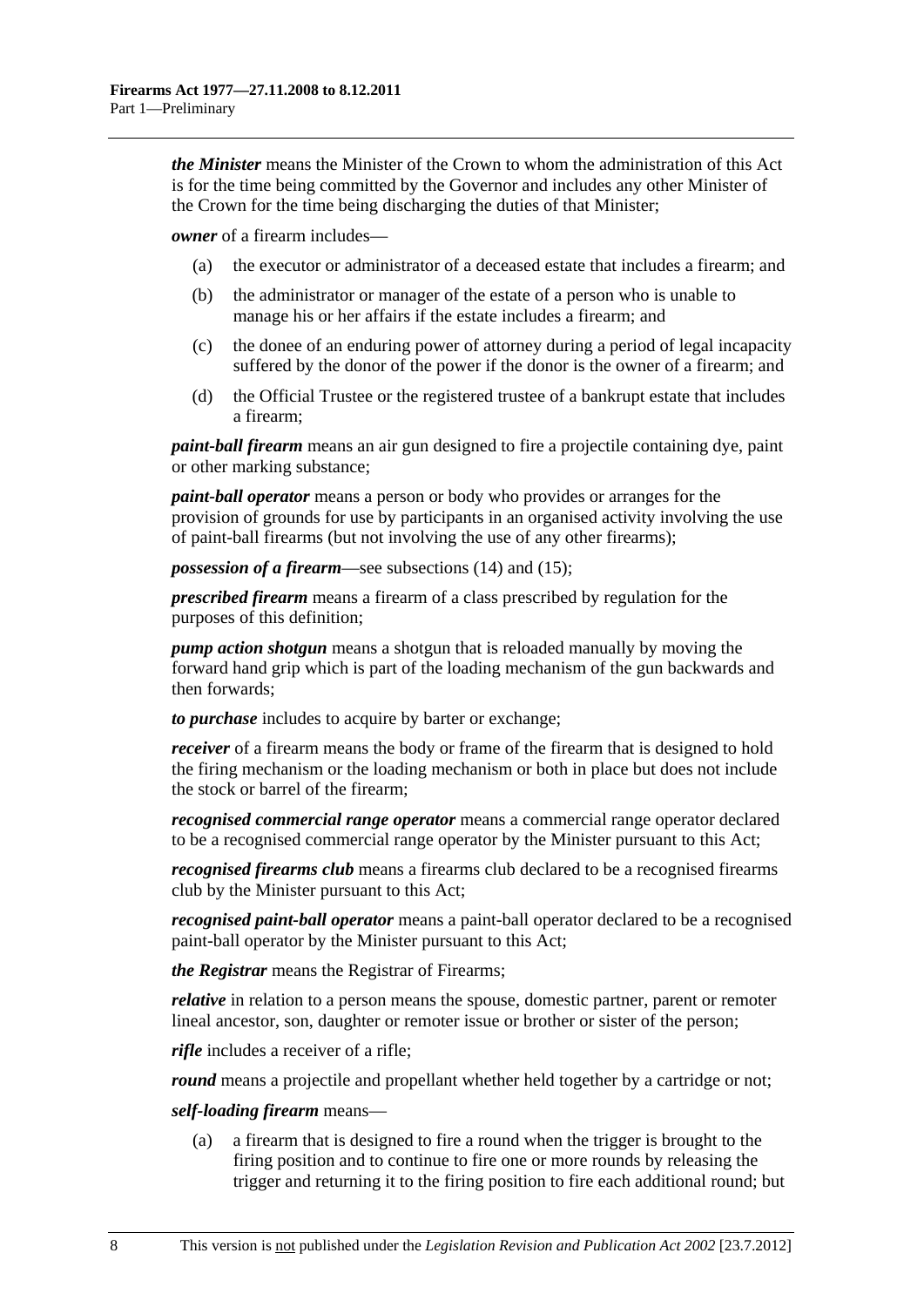<span id="page-8-0"></span> (b) does not include a double barrel shotgun that is not designed to hold additional rounds in a magazine;

*to sell* includes to dispose of by barter or exchange;

*shooting club* means a recognised firearms club that includes amongst its regular activities the shooting of firearms;

*shooting club member's licence* means a firearms licence that is endorsed with the purpose of using a firearm as a member of a shooting club;

*shooting gallery* means an indoor or outdoor gallery at which members of the public can use .177 calibre air guns or air rifles (but not paint-ball firearms) that are attached to a shooting bench to shoot at stationary or moving targets;

*shotgun* includes a receiver of a shotgun;

*silencer* means a device designed to be attached to or comprising part of a firearm to muffle the report when the firearm is fired;

*spouse*—a person is the spouse of another if they are legally married;

*to supply* means to supply through sale, gift, loan or hire.

- (1a) For the purposes of this Act, 2 persons are *close associates* if—
	- (a) 1 is a relative of the other; or
	- (b) they are in partnership; or
	- (c) they are related bodies corporate within the meaning of the *Corporations Act 2001* of the Commonwealth; or
	- (d) 1 is a body corporate and the other is a director, manager, secretary or public officer of the body corporate; or
	- (e) 1 is a body corporate (other than a public company whose shares are listed on a stock exchange) and the other is a shareholder in the body corporate; or
	- $(f)$  1 is a trustee of a trust and the other is a beneficiary of the trust or, in the case of a discretionary trust, an object of the trust; or
	- (g) 1 has a right to participate, or participates, (otherwise than as a shareholder in a body corporate) in income or profits derived from a business conducted by the other; or
	- (h) 1 is in a position to exercise, or exercises, control or significant influence over the conduct of the other.
- (2) For the purposes of this Act the capacity of a magazine that has been modified to reduce its capacity will only be regarded as having the reduced capacity, instead of its capacity as manufactured, if it has been modified in a manner approved by the Registrar.
- (3) A person who purchases or sells more than 20 firearms or more than 20 firearm parts in any 12 month period will, for the purposes of this Act, be taken to be carrying on the business of dealing in firearms or firearm parts in respect of the firearms or firearm parts purchased or sold in excess of 20 in that period unless he or she establishes on the balance of probabilities that he or she was not carrying on such a business.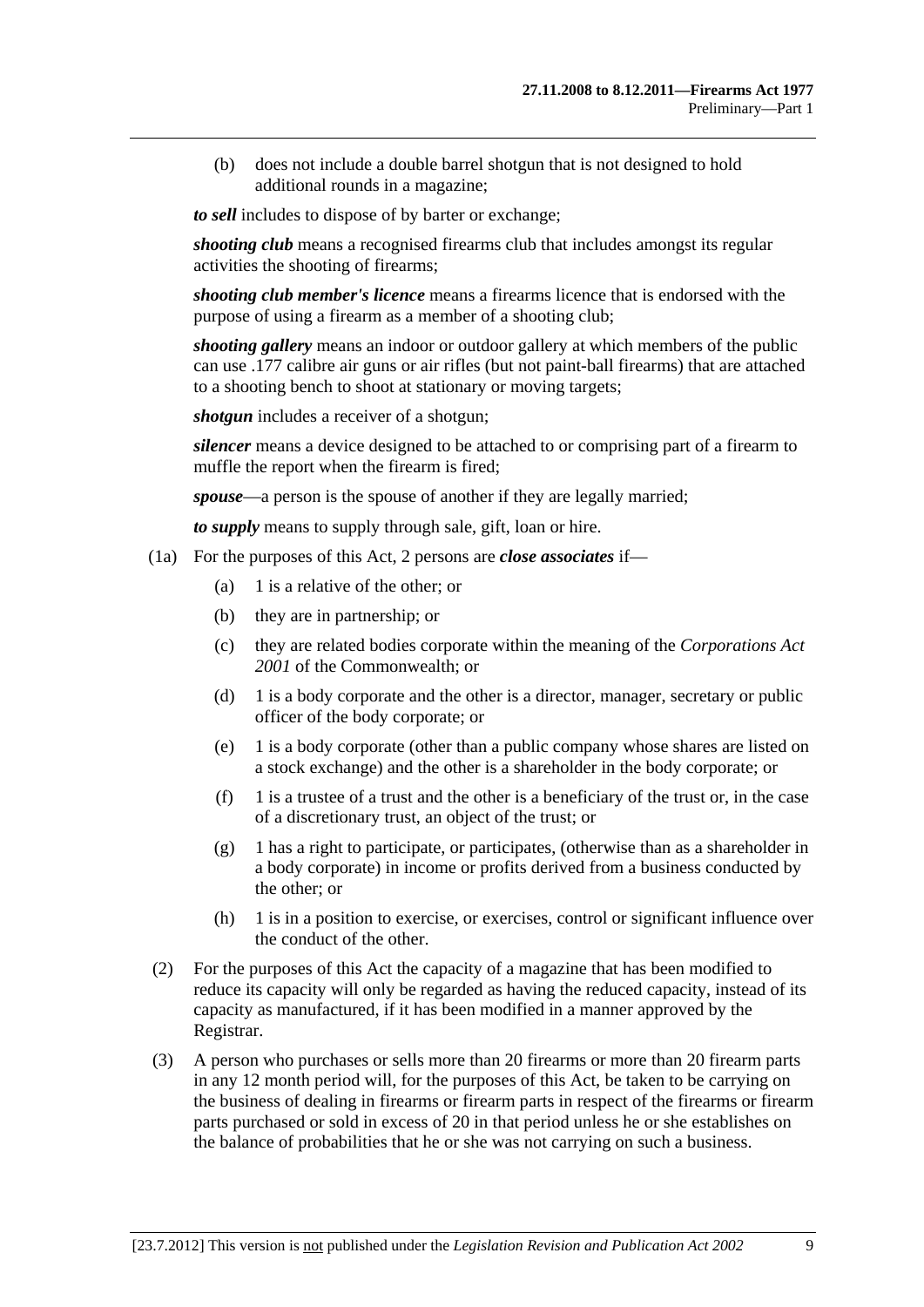- <span id="page-9-0"></span> (4) [Subsection \(3\)](#page-8-0) does not apply if all the firearms purchased or sold in a 12 month period were the subject of one transaction or two or more transactions entered into on the same day at an auction.
- (5) A person who purchases or sells more than 50 000 rounds of ammunition in any 12 month period will, for the purposes of this Act, be taken to be carrying on the business of dealing in ammunition in respect of the ammunition purchased or sold in excess of 50 000 rounds in that period unless he or she establishes on the balance of probabilities that he or she was not carrying on such a business.
- (6) [Subsection \(5\)](#page-9-0) does not apply—
	- (a) in relation to a recognised firearms club;
	- (ab) to the purchase or sale by a recognised paint-ball operator of ammunition suitable for use in paint-ball firearms;
	- (b) if all the ammunition purchased or sold in a 12 month period was the subject of one transaction or two or more transactions entered into on the same day at an auction.
- (7) For the purposes of this Act, any grounds provided or arranged to be provided by or on behalf of a recognised firearms club for use by members of the club will be taken to be grounds of the club.
- (8) For the purposes of this Act, any grounds provided or arranged to be provided by or on behalf of a recognised paint-ball operator for use by participants in an organised activity involving the use of paint-ball firearms will be taken to be grounds of the operator.
- (9) A reference in this Act to a person who carries on the business of primary production includes—
	- (a) where the business is carried on by a company—a director of the company; and
	- (b) the person (if any) employed to manage the business,

if the director or manager resides on or near the land on which the business is carried on or visits the land frequently for the purposes of the business.

- (10) For the purposes of this Act a person who has a mental or physical condition that would make it unsafe for him or her to possess a firearm or ammunition must be taken not to be a fit and proper person to have possession of a firearm or ammunition or to hold or have possession of a licence.
- (11) For the purposes of this Act a person may be taken not to be a fit and proper person to have possession of a firearm or ammunition or to hold or have possession of a licence if the person—
	- (a) has not complied with the requirements of this Act in relation to the safe handling, carriage or use of firearms; or
	- (b) has been found guilty of an offence against this Act or corresponding legislation of another State or Territory of the Commonwealth; or
	- (c) has been found guilty of an offence involving actual or threatened violence in this State or any other State or Territory of the Commonwealth or in any other part of the world; or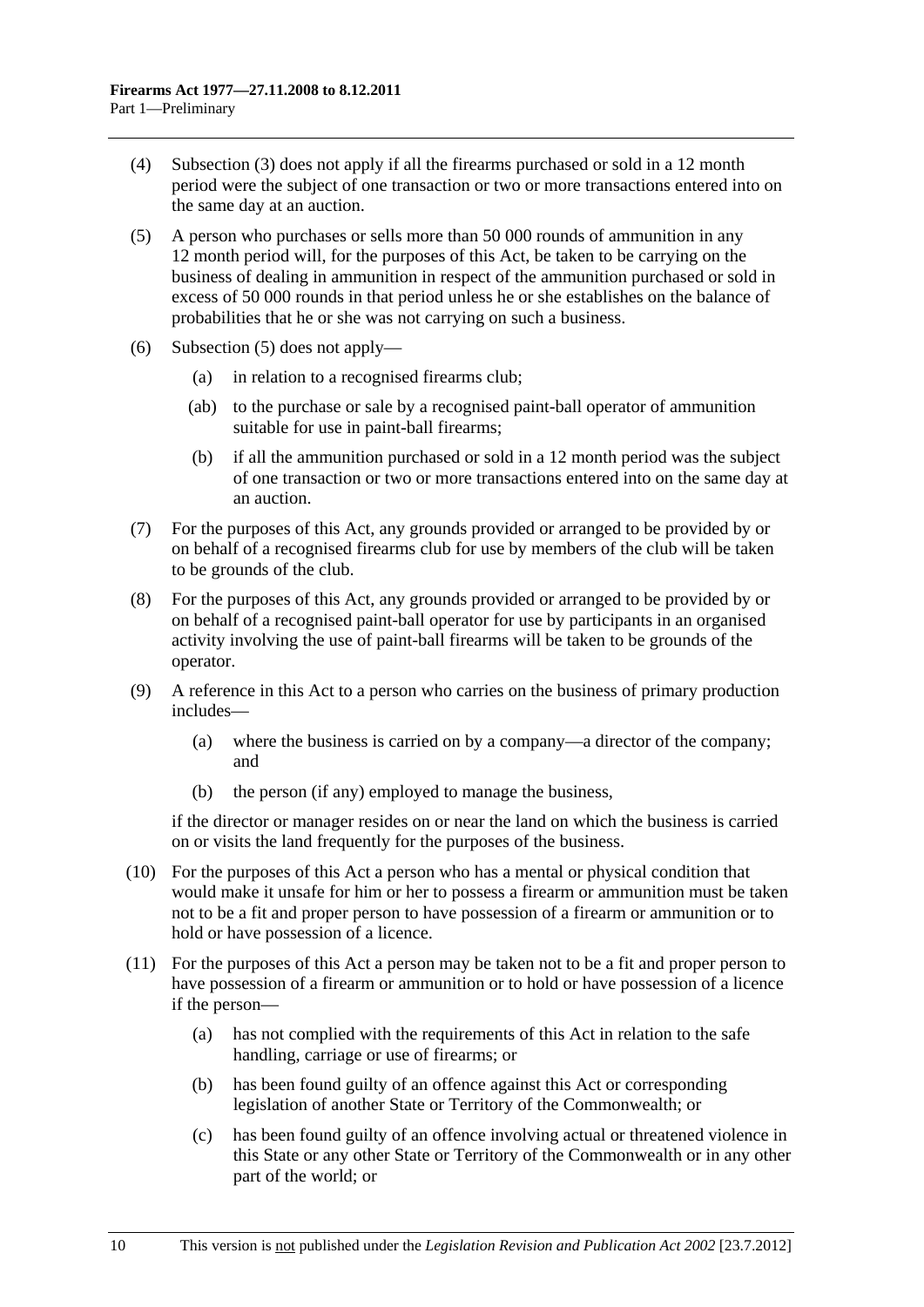- <span id="page-10-0"></span>(ca) has been found guilty of an offence prescribed by regulation; or
- (d) has been guilty of fraud or deception for the purpose of obtaining a licence or permit under this Act or under corresponding legislation in another State or Territory of the Commonwealth; or
- (e) is the subject, or has in the past been the subject, of a domestic violence restraining order under the *[Domestic Violence Act 1994](http://www.legislation.sa.gov.au/index.aspx?action=legref&type=act&legtitle=Domestic%20Violence%20Act%201994)* or any other order of a similar nature made by a court whether in this State or any other State or Territory of the Commonwealth.
- (12) [Subsection \(11\)](#page-9-0) does not limit the grounds on which a person may be taken not to be a fit and proper person for the purposes of this Act.
- (13) In deciding whether a person is a *fit and proper person* to have possession of a firearm or ammunition or to hold or have possession of a licence for the purposes of this Act, regard may be had to the reputation, honesty and integrity of the person and of people with whom the person associates.
- (14) For the purposes of this Act (other than [Part 3 Division 2A](#page-30-0)), a person has *possession of a firearm* if—
	- (a) the person has custody of the firearm or has the firearm in the custody of another; or
	- (b) the person has and exercises access to the firearm; or
	- (c) the person occupies, or has care, control or management of, premises, or is in charge of a vehicle, vessel or aircraft, where the firearm is found.
- (15) However, subsection  $(14)(c)$  does not apply if the person establishes that—
	- (a) he or she did not know, and could not reasonably be expected to have known, that the firearm was on or in the premises, vehicle, vessel or aircraft; or
	- (b) the firearm was in the lawful possession of another or he or she believed on reasonable grounds that the firearm was in the lawful possession of another.

#### **5A—Crown not bound**

This Act does not apply to the Crown in right of this State or to the Crown in any other capacity.

# **Part 2—Administration**

# **Division 1—The Registrar of Firearms**

#### **6—The Registrar**

- (1) The Commissioner of Police is the Registrar of Firearms.
- (2) The Registrar may, by instrument in writing, delegate to any person any of the Registrar's powers and functions under this Act.
- (3) A delegation under this section is revocable at will, and does not prevent the exercise of any power or function by the Registrar.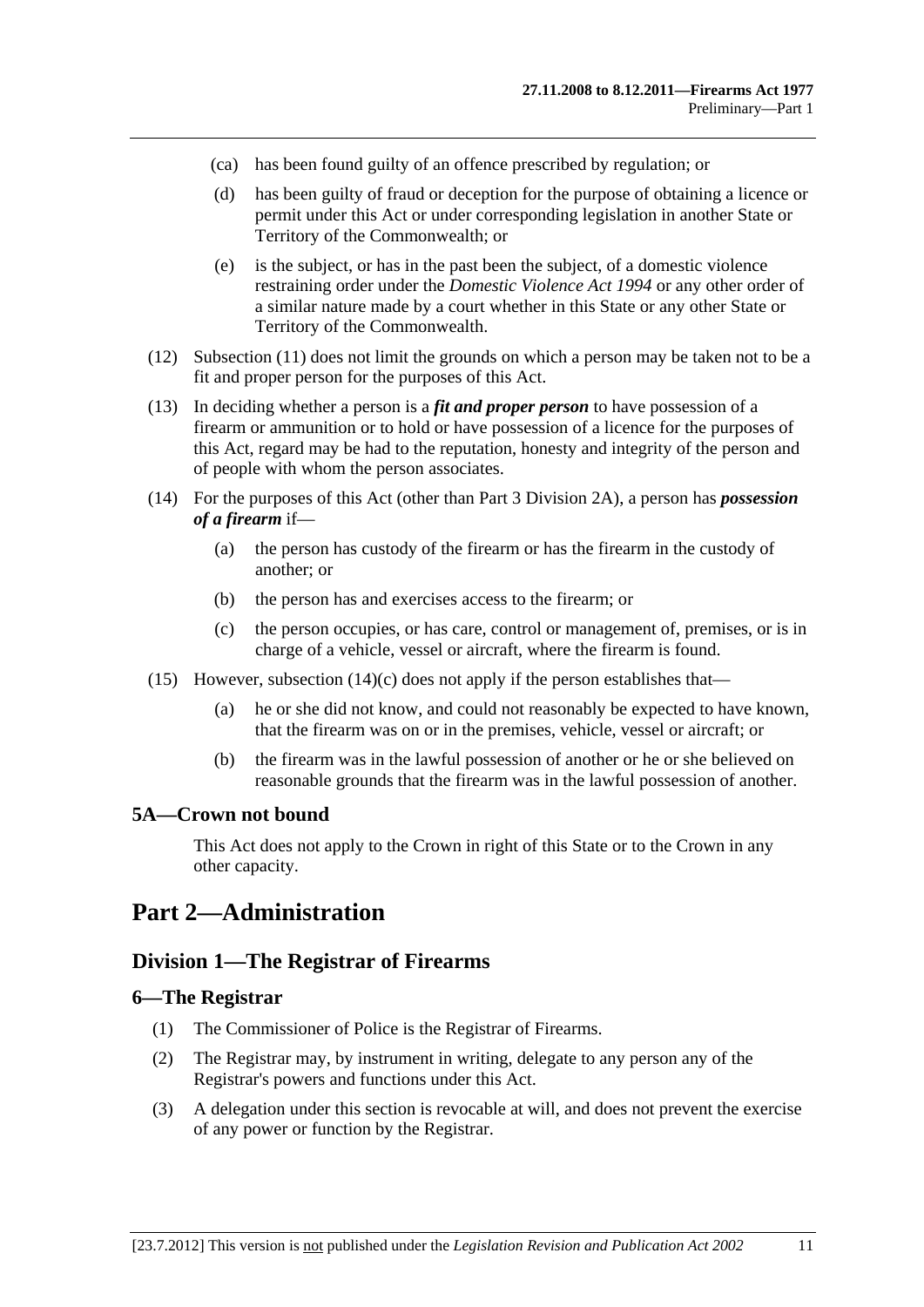<span id="page-11-0"></span> (4) The Registrar may not delegate the function of classifying information as criminal intelligence for the purposes of this Act except to a Deputy Commissioner or Assistant Commissioner of Police.

# **6A—Registers**

- (1) The Registrar must maintain—
	- (a) a register of licences issued under this Act; and
	- (b) a register of firearms registered under this Act; and
	- (c) a register of firearms prohibition orders issued under this Act.
- (2) If the Registrar is satisfied that a person has a proper interest in the contents of a register, the Registrar may permit that person to inspect the register, or portion of the register.
- (3) The register of firearms prohibition orders must be made available to the public by electronic or other means.
- (4) The Registrar may integrate a register maintained under this section with other law enforcement systems maintained in this State or elsewhere.

# **6B—Power to require medical examination or report**

- (1) The Registrar may, as reasonably required for the purposes of determining whether a person is a fit and proper person to have possession of a firearm or ammunition or to hold or have possession of a licence for the purposes of this Act, require the person to—
	- (a) submit to an examination by a health professional, or by a health professional of a class, specified by the Registrar; or
	- (b) provide a medical report from a health professional, or from a health professional of a class, specified by the Registrar,

(including an examination or report that will require the person to submit to a blood test or some other prescribed procedure).

- (2) A person may be taken not to be a fit and proper person to have possession of a firearm or ammunition or to hold or have possession of a licence for the purposes of this Act, if the person fails to comply with a requirement made under [subsection \(1\)](#page-11-0).
- (3) In this section—

*health professional* means—

- (a) a medical practitioner; or
- (b) a psychologist; or
- (c) a person of a class prescribed by regulation.

# **Division 2—Firearms Review Committee**

# **7—Establishment**

(1) The Firearms Review Committee is established.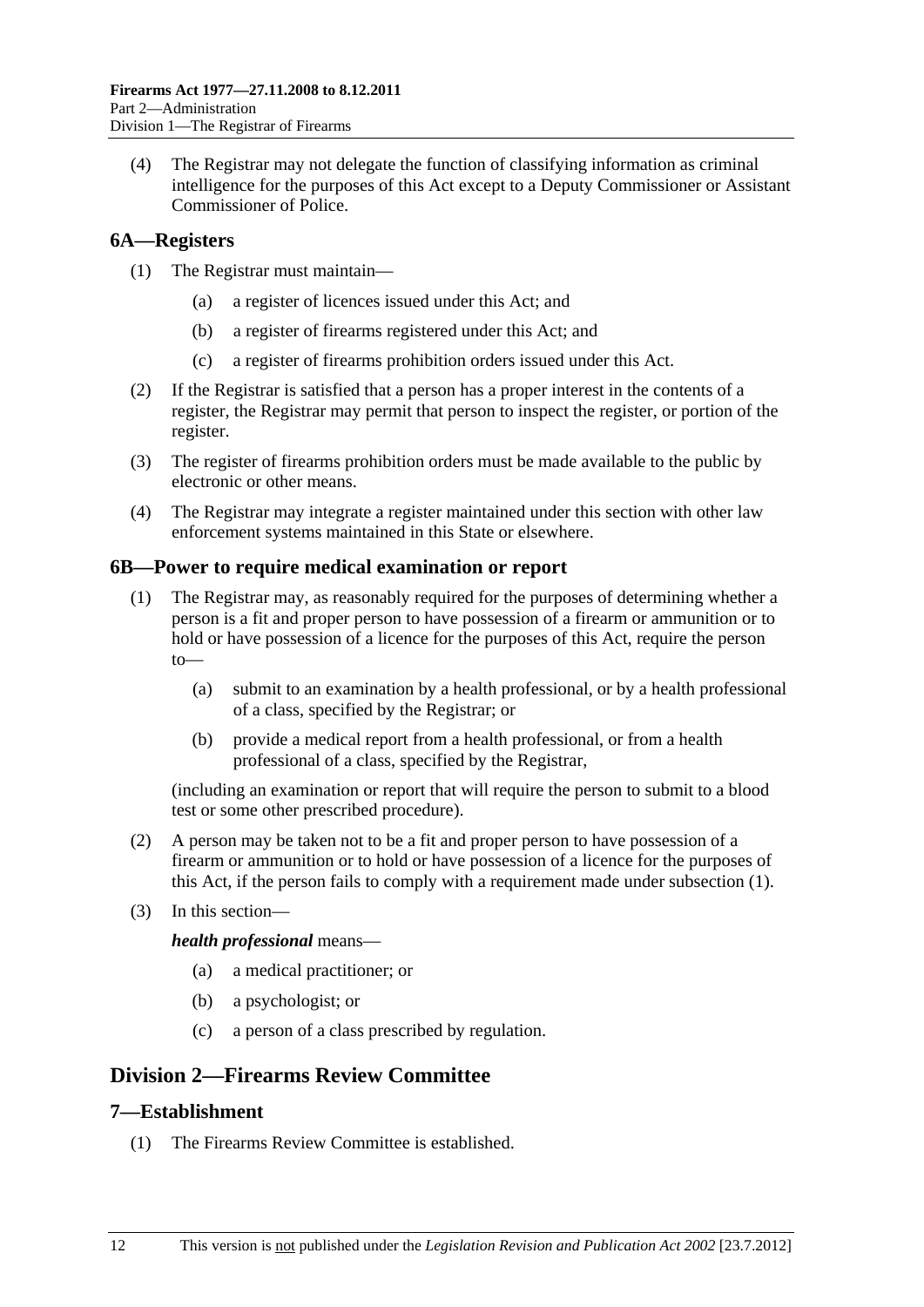- <span id="page-12-0"></span> (2) The committee consists of six members, appointed by the Governor, of whom—
	- (a) one must be a legal practitioner of at least seven years standing; and
	- (b) one must be a person nominated by the Commissioner of Police; and
	- (c) one must be a person who has, in the opinion of the Governor, wide experience in the use and control of firearms; and
	- (d) one must be a medical practitioner; and
	- (e) one must be a person who carries on the business of primary production and uses a firearm or firearms for the purposes of that business; and
	- (f) one must be a person who has experience in the administration of, or in participating in, a competitive discipline using firearms being a discipline in which shooters compete at the Olympic Games or the Commonwealth Games.
- (2a) The committee must include at least two men and two women.
- (3) The Governor may appoint a member of the committee to preside at meetings of the committee.
- (4) The Governor may appoint a suitable person to be a deputy of any member of the committee, and such a person while acting in the absence of the member has all the powers, authorities, duties and obligations of that member.

#### **8—Quorum etc**

- (1) Four members of the committee constitute a quorum of the committee and no business may be transacted by the committee unless a quorum is present.
- (2) A decision carried by a majority of votes cast by members at a meeting is a decision of the committee.
- (3) Each member present at a meeting has one vote on any question arising for decision and, if the votes are equal, the person presiding at the meeting may exercise a casting vote.

#### **9—Allowances and expenses**

The members of the committee are entitled to such allowances and expenses as the Minister may determine.

#### **10—Procedure**

- (1) Before the committee makes any decision upon a matter arising under this Act, it must allow the Registrar, and any other person with a direct interest in the matter, a reasonable opportunity to make representations orally or in writing to the committee.
- (2) In investigating any matter arising under this Act, the committee is not bound by the rules of evidence but may inform itself in any manner it thinks fit.
- (3) The committee must maintain the confidentiality of information provided to the committee by the Registrar that is classified by the Registrar as criminal intelligence.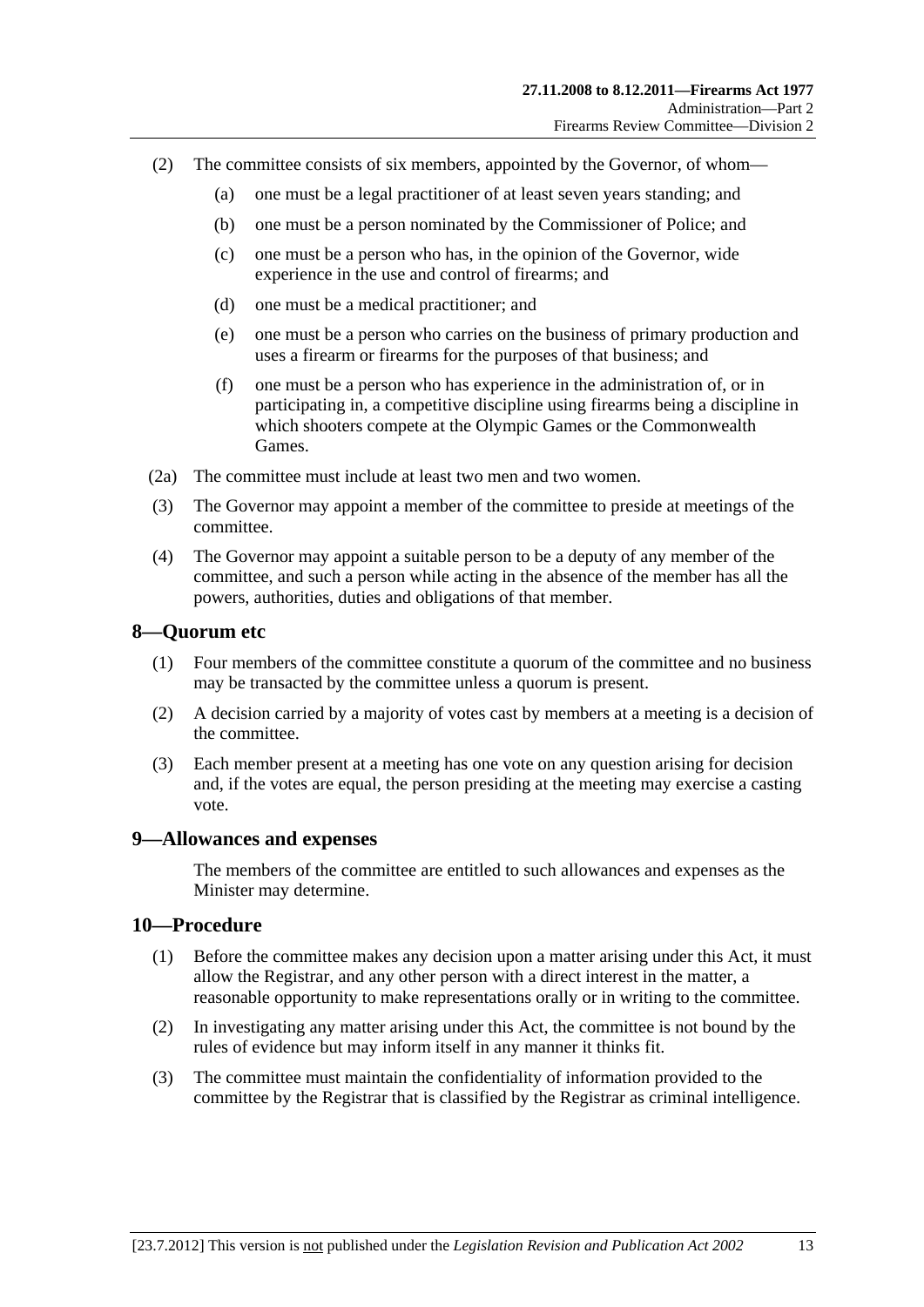# <span id="page-13-0"></span>**Part 2A—Firearms prohibition orders**

# **10A—Interim firearms prohibition order issued by police officer**

- (1) Subject to [subsection \(2\),](#page-13-0) a police officer may issue an interim firearms prohibition order against a person if the police officer suspects on reasonable grounds that—
	- (a) possession of a firearm by the person would be likely to result in undue danger to life or property; or
	- (b) the person is not a fit and proper person to possess a firearm.
- (2) If the police officer issuing the order is not of or above the rank of sergeant, the officer must, before issuing the order, obtain the authorisation (either orally or in writing) of a police officer of or above that rank.
- (3) An interim firearms prohibition order must be in a form approved by the Registrar.
- (4) For the purposes of this Act, an interim firearms prohibition order applies to a person as soon as it is issued against the person, but the order only comes into force against the person when it is served personally on the person.
- (5) If a police officer proposes to issue an interim firearms prohibition order against a person, the officer may—
	- (a) require the person to remain at a particular place while the order is prepared and issued so that the order may be served on the person; and
	- (b) if the person refuses or fails to comply with the requirement or the officer has reasonable grounds to believe that the requirement will not be complied with, arrest and detain the person in custody (without warrant) for—
		- (i) so long as may be necessary for the order to be served on the person; or
		- (ii) 2 hours,

whichever is the lesser.

- (6) A person against whom an interim firearms prohibition order is issued must notify the Registrar in writing of an address for service.
- (7) An interim firearms prohibition order expires 28 days after the Registrar is notified in writing of the person's address for service.
- (8) The Registrar may, on his or her own initiative, revoke an interim firearms prohibition order by notice in writing served personally or by post on the person against whom it is issued.

# **10B—Firearms prohibition order issued by Registrar**

- (1) The Registrar may issue a firearms prohibition order against a person if satisfied that—
	- $(a)$ 
		- (i) possession of a firearm by the person would be likely to result in undue danger to life or property; or
		- (ii) the person is not a fit and proper person to possess a firearm; and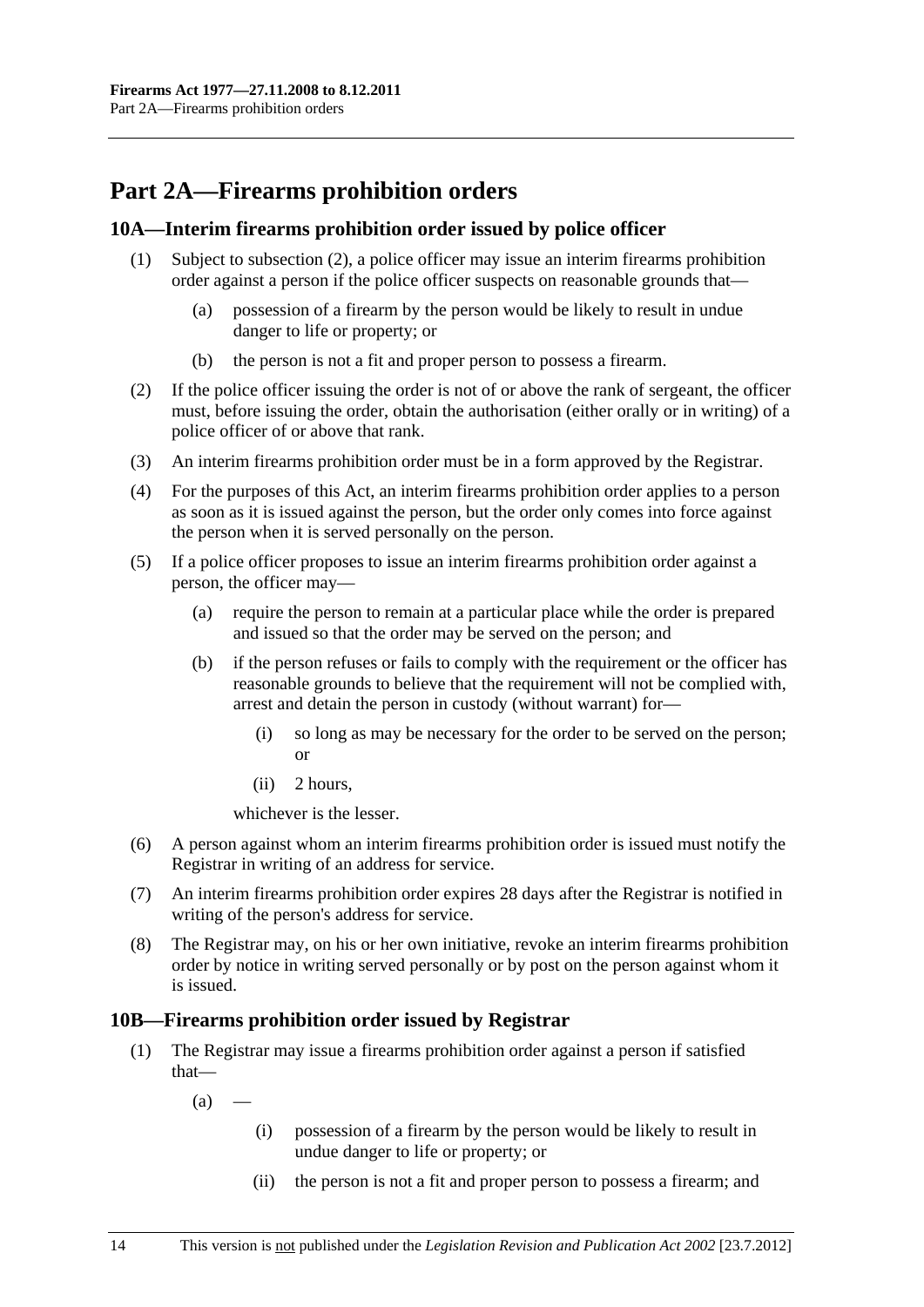- (b) it is in the public interest to prohibit the person from possessing and using a firearm.
- <span id="page-14-0"></span> (2) For the purposes of this Act, a firearms prohibition order applies to a person as soon as it is issued against the person, but the order only comes into force against the person when it is served personally on the person.
- (3) A firearms prohibition order will be taken to be served on a person against whom an interim firearms prohibition order is in force if it is served by registered post on the person at the address for service notified to the Registrar by the person under [section 10A](#page-13-0).
- (4) A firearms prohibition order served on a person must be accompanied by a notice setting out the Registrar's reasons for issuing the order.
- (5) If the decision to issue the order was made because of information that is classified by the Registrar as criminal intelligence, the only reason required to be given is that the decision was made on public interest grounds.
- (6) The Registrar may, on his or her own initiative or on application, revoke a firearms prohibition order by notice in writing served personally or by post on the person against whom it is issued.

# **10C—Effect of firearms prohibition order**

- (1) A person to whom a firearms prohibition order applies is disqualified from obtaining any licence or permit under this Act.
- (2) While a firearms prohibition order is in force against a person—
	- (a) any licence or permit under this Act held by the person is suspended; and
	- (b) [section 31A](#page-55-0) does not apply.
- (3) A person against whom a firearms prohibition order is in force must not acquire, possess or use a firearm, firearm part or ammunition.

Maximum penalty:

- (a) in the case of a firearm—\$75 000 or imprisonment for 15 years;
- (b) in the case of a firearm part or ammunition—\$35 000 or imprisonment for 7 years.
- (4) If a firearms prohibition order comes into force against a person, the person must forthwith surrender to the Registrar all firearms, firearm parts and ammunition owned by the person.

Maximum penalty:

- (a) in the case of a firearm—\$50 000 or imprisonment for 10 years;
- (b) in the case of a firearm part or ammunition—\$20 000 or imprisonment for 4 years.
- (5) A person against whom a firearms prohibition order is in force—
	- (a) must not be present at—
		- (i) the grounds of a firearms club or the range of a commercial range operator; or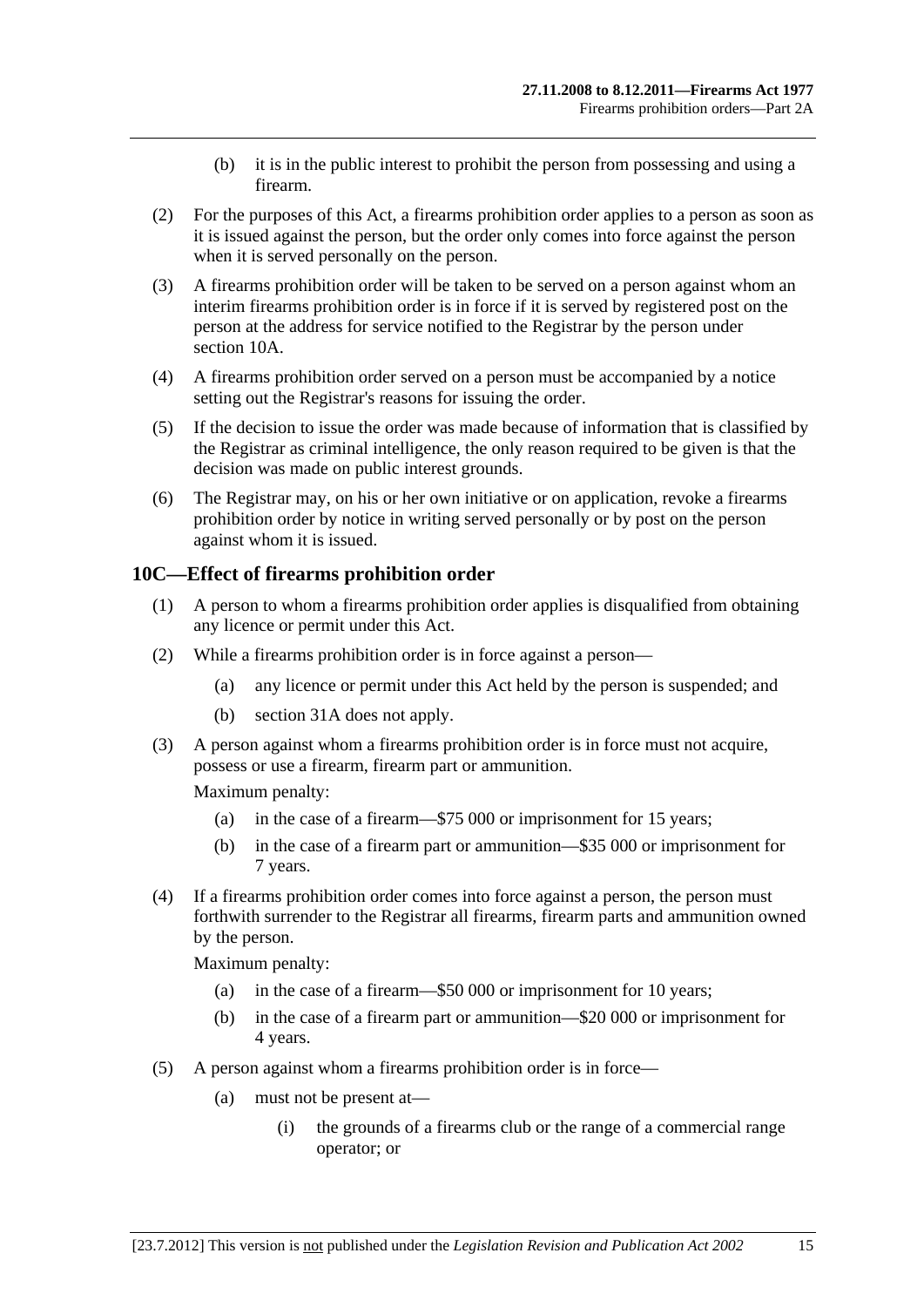- <span id="page-15-0"></span> (ii) a place at which a person carries on the business of manufacturing, repairing, modifying or testing firearms, firearm parts or ammunition or buying, selling or hiring out, firearms, firearm parts or ammunition; or
- (iii) any other place of a kind prescribed by regulation; and
- (b) must not become a member of a firearms club; and
- (c) must not be in the company of a person who has a firearm on or about his or her person or under his or her immediate physical control.

Maximum penalty: \$10 000 or imprisonment for 2 years.

- (6) It is a defence to prosecution for an offence against subsection  $(5)(c)$  to prove that the person did not know, and could not reasonably be expected to have known, that the other person had a firearm on or about his or her person or under his or her immediate physical control.
- (7) A person against whom a firearms prohibition order is in force must not reside at premises on which there is a firearm, firearm part or ammunition.

Maximum penalty:

- (a) in the case of a firearm—\$50 000 or imprisonment for 10 years;
- (b) in the case of a firearm part or ammunition—\$20 000 or imprisonment for 4 years.
- (8) It is a defence to prosecution for an offence against [subsection \(7\)](#page-15-0) to prove that the person did not know, and could not reasonably be expected to have known, that the firearm, firearm part or ammunition was on the premises.
- (9) A person against whom a firearms prohibition order is in force must inform each other person of or over the age of 18 years who resides or proposes to reside at the same premises as the person of the fact that a firearms prohibition order is in force against the person and ask each such person whether or not he or she has or proposes to have a firearm, firearm part or ammunition on the premises.

Maximum penalty: \$10 000 or imprisonment for 2 years.

 (10) A person must not supply a firearm, firearm part or ammunition to a person to whom a firearms prohibition order applies or permit such a person to gain possession of a firearm, firearm part or ammunition.

Maximum penalty:

- (a) in the case of a firearm—\$75 000 or imprisonment for 15 years;
- (b) in the case of a firearm part or ammunition—\$35 000 or imprisonment for 7 years.
- (11) A person who has a firearm on or about his or her person or under his or her immediate physical control must not be in the company of a person to whom a firearms prohibition order applies.

Maximum penalty: \$10 000 or imprisonment for 2 years.

 (12) If a person to whom a firearms prohibition order applies resides at premises, a person who brings a firearm, firearm part or ammunition onto the premises or has possession of a firearm, firearm part or ammunition on the premises is guilty of an offence. Maximum penalty: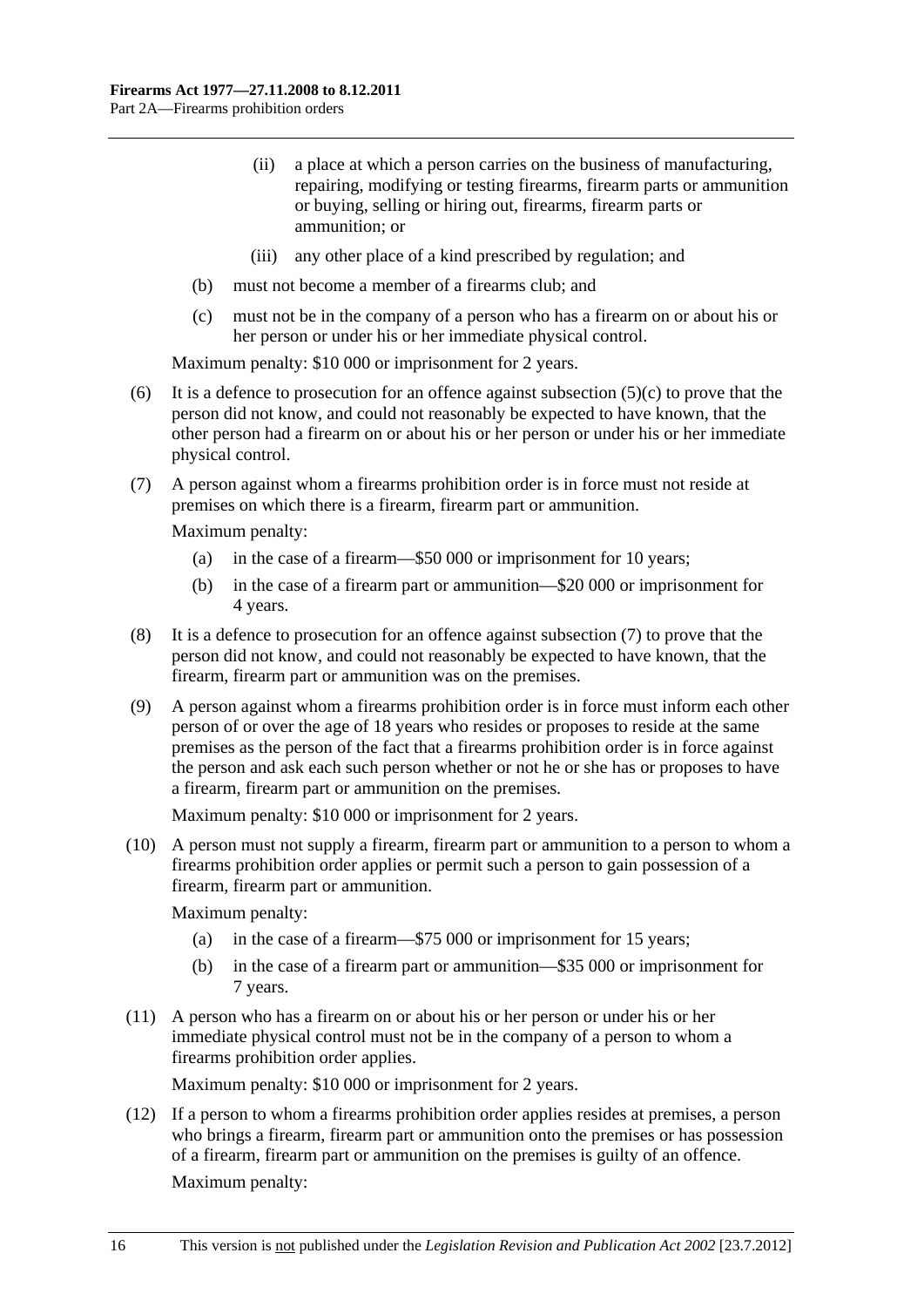- <span id="page-16-0"></span>(a) in the case of a firearm—\$50 000 or imprisonment for 10 years;
- (b) in the case of a firearm part or ammunition—\$20 000 or imprisonment for 4 years.
- (13) It is a defence to prosecution for an offence against [subsection \(10\), \(11\)](#page-15-0) or [\(12\)](#page-15-0) to prove that the person did not know, and could not reasonably be expected to have known, that a firearms prohibition order applies to the person.
- (14) For the purposes of this section—
	- (a) if a person to whom a firearms prohibition order applies is on or in premises or a vehicle, vessel or aircraft (other than any premises, vehicle, vessel or aircraft to which the public are admitted) when a firearm, firearm part or ammunition is found on or in the premises, vehicle, vessel or aircraft, the person will be taken to possess the firearm, firearm part or ammunition unless it is proved that the person did not know, and could not reasonably be expected to have known, that the firearm, firearm part or ammunition was on or in the premises, vehicle, vessel or aircraft; and
	- (b) a person will be taken to acquire a firearm if—
		- (i) the person knowingly takes, or participates in, any step, or causes any step to be taken, in the process of acquisition of the firearm; or
		- (ii) the person knowingly provides or arranges finance for any step in that process; or
		- (iii) the person knowingly provides the premises in which any step in that process is taken, or suffers or permits any step in that process to be taken in premises of which the person is an owner, lessee or occupier or of which the person has care, control or management; and
	- (c) a person will be taken to supply a firearm if—
		- (i) the person knowingly takes, or participates in, any step, or causes any step to be taken, in the process of supply of the firearm; or
		- (ii) the person knowingly provides or arranges finance for any step in that process; or
		- (iii) the person knowingly provides the premises in which any step in that process is taken, or suffers or permits any step in that process to be taken in premises of which the person is an owner, lessee or occupier or of which the person has care, control or management.
- (15) The Registrar may exempt a person, unconditionally or subject to conditions, from a specified provision of this section and may vary or revoke an exemption by notice in writing served personally or by registered post on the holder of the exemption.

# **10D—Report on first 2 years of operation of Part**

- (1) The Minister must cause a report to be prepared under this section within 3 months after the second anniversary of the commencement of this Part.
- (2) The report must relate to the 2 years immediately following the commencement of this Part and specify—
	- (a) the number of firearms prohibition orders issued; and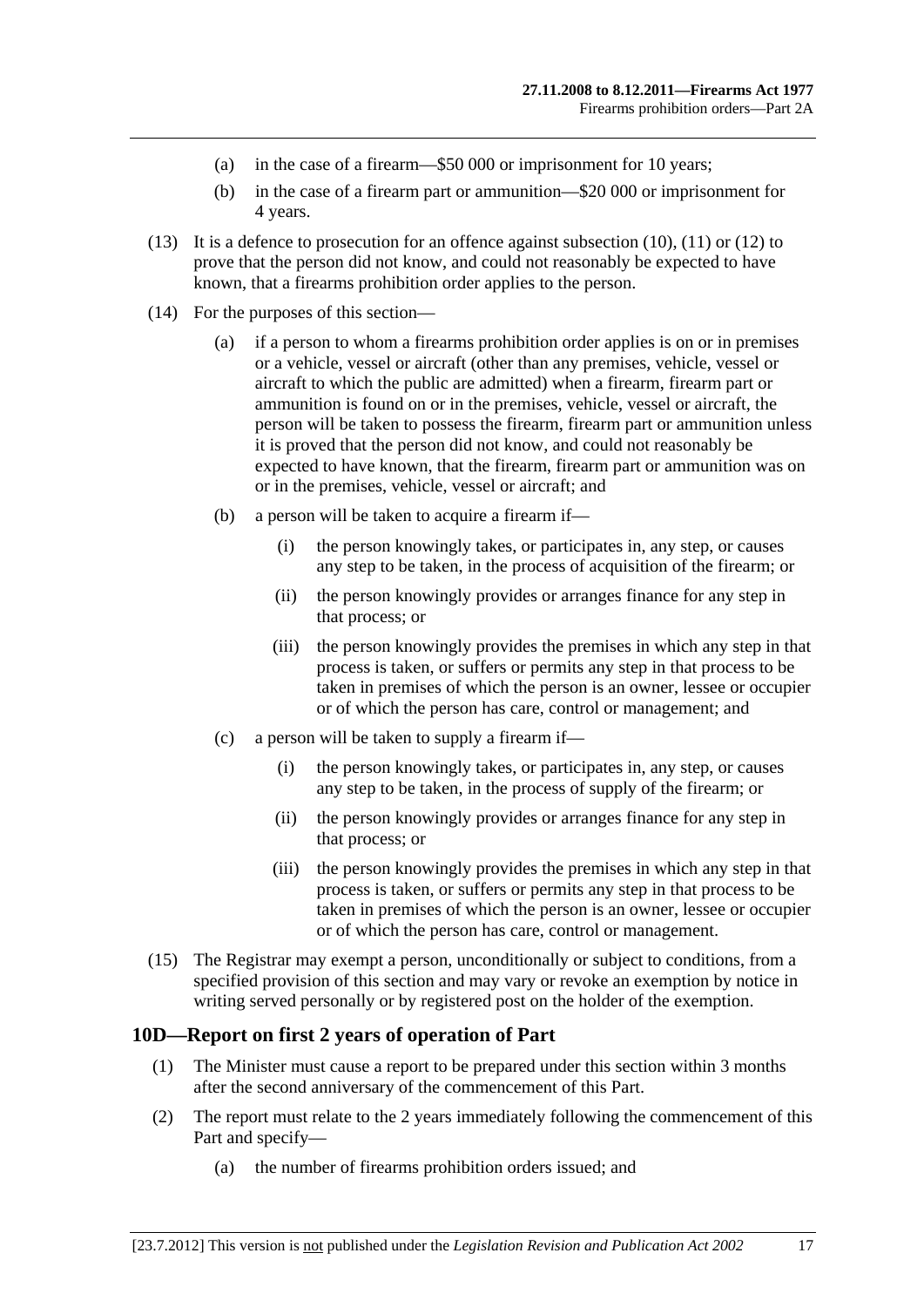- <span id="page-17-0"></span>(b) the number of firearms prohibition orders revoked; and
- (c) the number of reviews and appeals under [Part 4A](#page-48-0) relating to firearms prohibition orders and the outcome of each review or appeal that has been completed or finally determined.
- (3) The Minister must, within 12 sitting days after receiving the report under this section, cause copies of the report to be laid before both Houses of Parliament.

# **Part 3—Possession of firearms and dealing in firearms and ammunition**

# **Division 1—Possession and use of firearms**

#### **11—Possession and use of firearms**

- (1) A person who has possession of a firearm without holding a firearms licence authorising possession of that firearm is guilty of an offence.
- (2) A person who has possession of a firearm, or who uses a firearm, for a purpose that is not authorised by a firearms licence held by that person is guilty of an offence.
- (3) If, in proceedings for an offence against [subsection \(2\),](#page-17-0) the evidence gives rise to a reasonable inference that the purpose for which the defendant had possession of the firearm, or used the firearm, was not authorised by the licence, the onus shifts to the defendant to establish that the purpose for which he or she had possession of the firearm, or used the firearm, was authorised by the licence.
- (4) No offence is committed under this section in relation to a class A, B or H firearm by virtue of the fact that—
	- (a) a person has possession of, or uses, the firearm on the range of a recognised commercial range operator or at a shooting gallery in the normal course of the operation of the commercial range operator or the shooting gallery if the commercial range or the gallery is under the supervision of a responsible person who holds a firearms licence authorising possession of that firearm;
	- (b) a person has possession of, or uses, the firearm on the grounds of a recognised firearms club for the purpose of shooting in a manner authorised by the club provided that the person—
		- (i) is not the holder of a firearms licence, or a similar licence or authorisation under corresponding legislation of another State or Territory of the Commonwealth, that is suspended; and
		- (ii) has not been the holder of a firearms licence, or a similar licence or authorisation under corresponding legislation of another State or Territory of the Commonwealth, that has been cancelled; and
		- (iii) is not prohibited from possessing or using a firearm by an order of a court whether in this State or any other State or Territory of the Commonwealth;
	- (ba) a person has possession of, or uses, a paint-ball firearm on grounds of a recognised paint-ball operator while participating in an organised activity involving the use of paint-ball firearms (but no other firearms);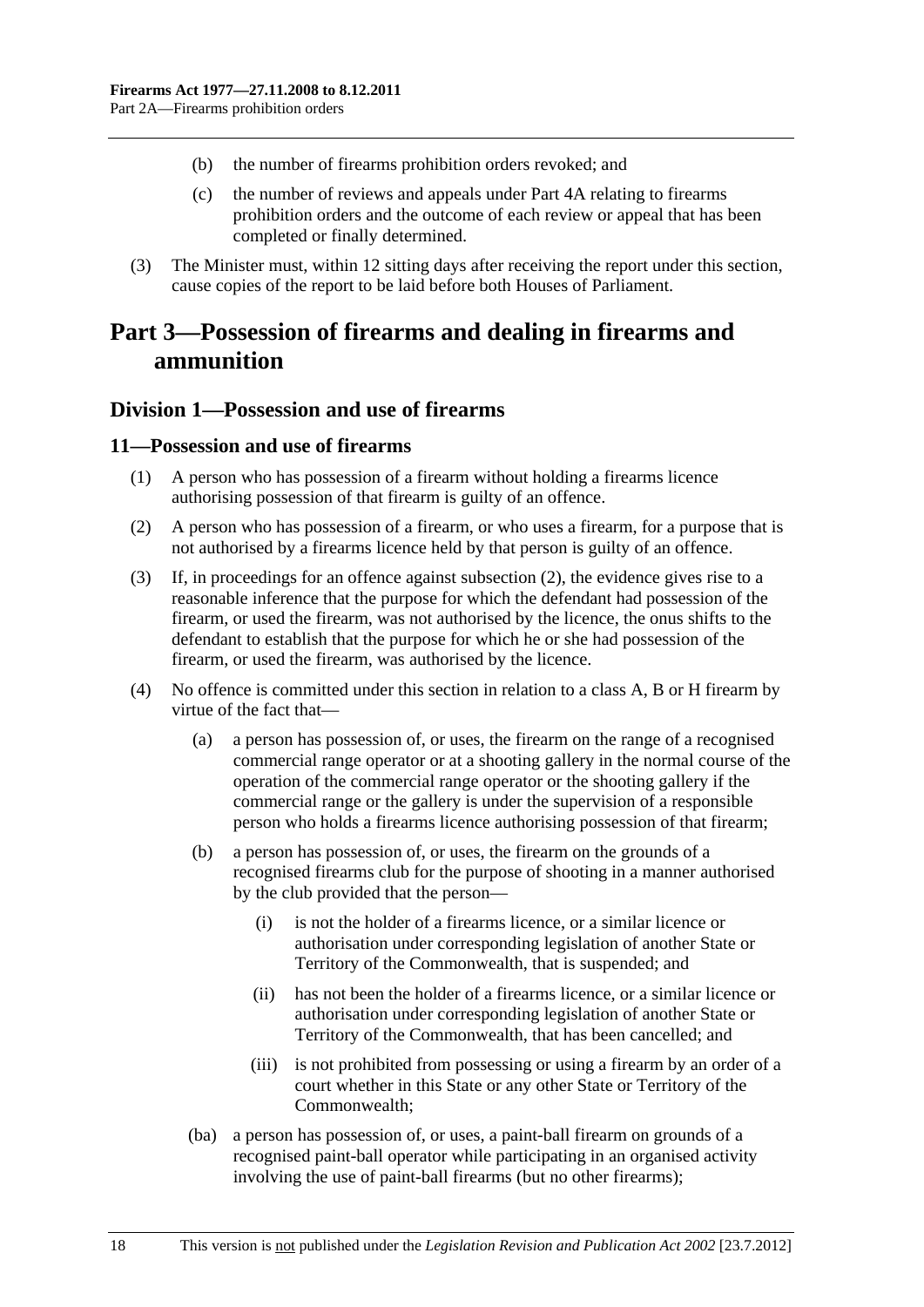- (c) a person has possession of the firearm in the ordinary course of the business of carrying or storing goods;
- (d) a person has possession of, or uses, the firearm in the ordinary course of business as a licensed dealer in firearms.
- (4a) No offence is committed under this section in relation to a class C or D firearm by virtue of the fact that—
	- (a) a person has possession of the firearm in the ordinary course of the business of carrying or storing goods; or
	- (b) a person has possession of, or uses, the firearm in the ordinary course of business as a licensed dealer in firearms if his or her dealer's licence authorises dealing in that class of firearm.
- (4b) No offence is committed under this section in relation to a class A, B, C, D or H firearm or a prescribed firearm by virtue of the fact that a person has possession of the firearm if he or she has possession of it on behalf of the Crown.
- (5) No offence is committed under this section in relation to a firearm by virtue of the fact that—
	- (a) a person has possession of the firearm as executor of the will, or administrator of the estate, of a deceased person;
	- (b) a person has possession of the firearm—
		- (i) as the administrator, committee, guardian or manager of the estate of a person who is unable to manage his or her affairs; or
		- (ii) as the donee of an enduring power of attorney during a period of legal incapacity suffered by the donor of the power; or
		- (iii) as the Official Trustee or the registered trustee of a bankrupt estate;
	- (c) a person has possession of, or uses, the firearm in circumstances prescribed by regulation.
- (6) For the purposes of this section—
	- (a) a person who handles a firearm—
		- (i) in the presence, and with the consent, of a person who is the owner of the firearm and who is authorised by or under this Act to have possession of it; or
		- (ii) in the premises of a licensed dealer in firearms for the purpose of inspecting the firearm,

does not have possession of the firearm;

- (b) a person who has possession of a self-loading rim fire rifle that does not have an inbuilt magazine and does not have possession of any magazine that can be fitted to the rifle has possession of a class C firearm;
- (c) a person who has possession of a self-loading rim fire rifle and also has possession of a magazine with a capacity of more than ten rounds that can be fitted to the rifle has possession of a class D firearm even though the magazine is not fitted to the rifle;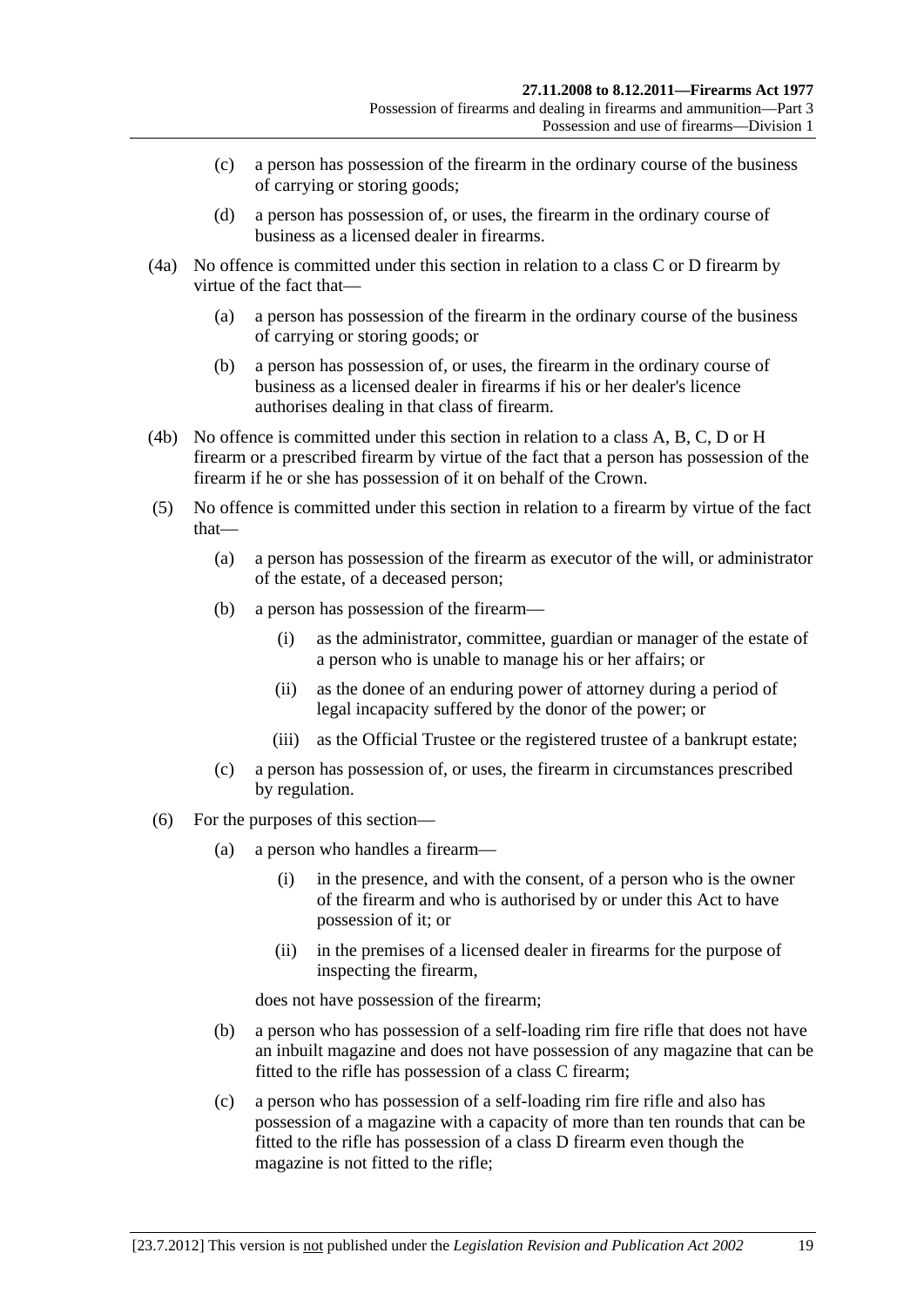- <span id="page-19-0"></span> (d) a person who has possession of a self-loading or pump action shotgun that does not have an inbuilt magazine and does not have possession of any magazine that can be fitted to the shotgun has possession of a class C firearm;
- (e) a person who has possession of a self-loading or pump action shotgun and also has possession of a magazine with a capacity of more than five rounds that can be fitted to the shotgun has possession of a class D firearm even though the magazine is not fitted to the shotgun.
- (7) Subject to this section, the maximum penalty for an offence against this section is as follows:
	- (a) where the firearm is a prescribed firearm—\$50 000 or imprisonment for 10 years;
	- (b) where the firearm is a class C, D or H firearm—\$35 000 or imprisonment for seven years;
	- (c) where the firearm is any other kind of firearm—\$20 000 or imprisonment for four years.
- (7a) The maximum penalty for an aggravated offence is as follows:
	- (a) where the firearm is a prescribed firearm—\$75 000 or imprisonment for 15 years;
	- (b) where the firearm is a class C, D or H firearm—\$50 000 or imprisonment for 10 years;
	- (c) where the firearm is any other kind of firearm—\$35 000 or imprisonment for 7 years.
- (7b) An offence against this section is an aggravated offence if it has been proved that the offender—
	- (a) was carrying a loaded firearm or a firearm and a loaded magazine that can be attached to and used in conjunction with the firearm; or
	- (b) had a firearm concealed about the person.
- (7c) A person will be taken to be carrying a firearm or magazine if the person has the firearm or magazine on or about the person or if it is under the person's immediate physical control.
- (7d) A firearm will be taken to be loaded if a round is in the breech or barrel of the firearm or in a magazine comprising part of or attached to the firearm.
- (8) A person who has not previously been found guilty of an offence against this section may, at the discretion of the prosecutor, be prosecuted for a summary offence against this section except where the firearm is a prescribed firearm, but on conviction of a summary offence against this section the maximum penalty is \$10 000 or imprisonment for two years (and [subsections \(7a\)](#page-19-0) to [\(7d\)](#page-19-0) do not apply).

# **12—Application for firearms licence**

- (1) An application for a firearms licence—
	- (a) must be made to the Registrar in the prescribed manner and form; and
	- (b) must contain the prescribed information; and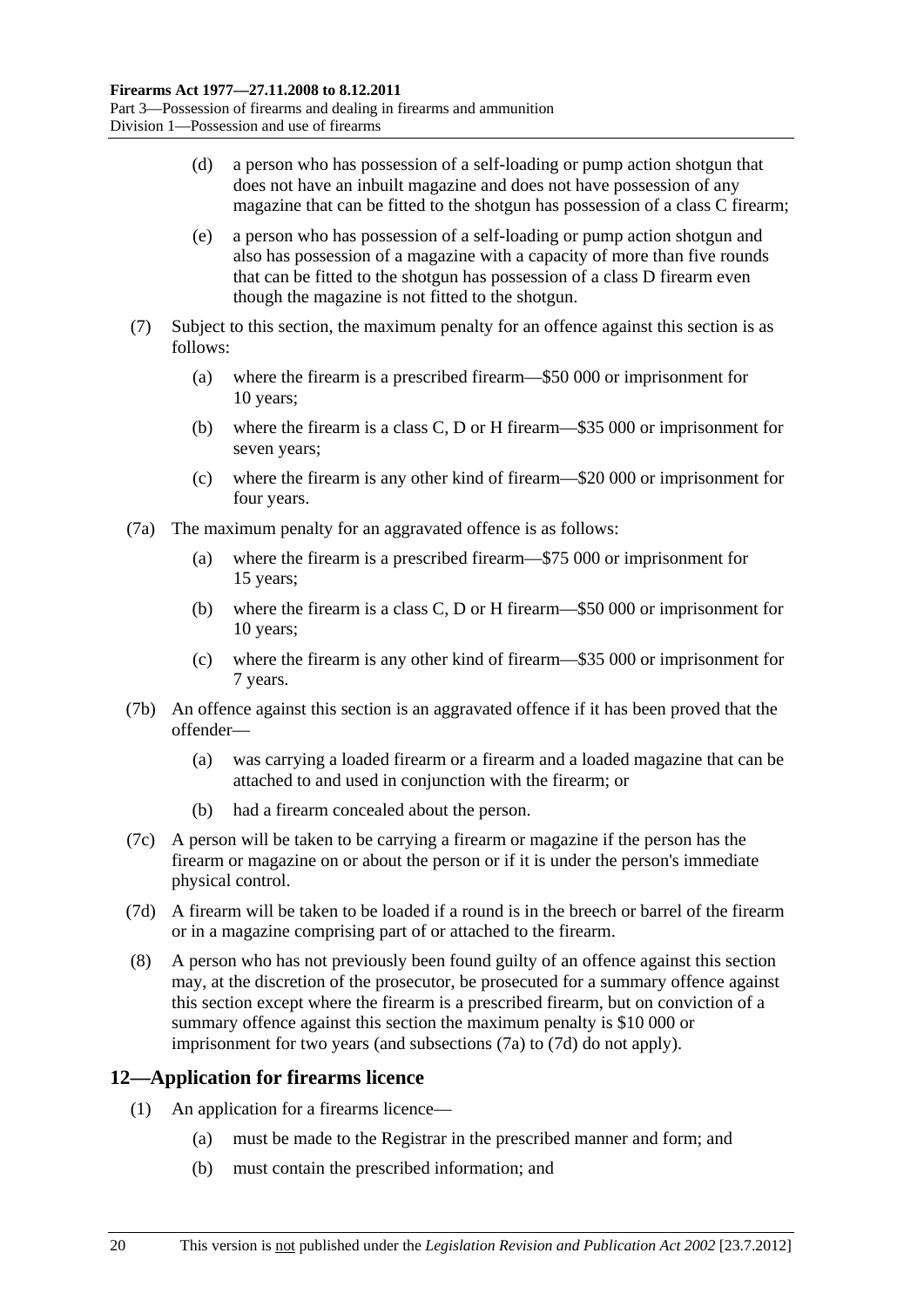- (c) must be accompanied by any certificates, declarations, references, reports or other documents required by the regulations or by the Registrar.
- <span id="page-20-0"></span> (2) The Registrar may require an applicant—
	- (a) to furnish such further information as may be necessary to enable the Registrar to determine the application; or
	- (b) to verify by statutory declaration information furnished in relation to the application.
- (3) Subject to [subsection \(4\),](#page-20-0) an application for a firearms licence cannot be made by a person under the age of 18 years.
- (4) An application for a firearms permit may be made by a person who has reached the age of 15 years but who has not reached the age of 18 years if that person is the spouse, child, brother, sister or employee of a person who holds a firearms licence and who carries on the business of primary production.
- (4a) A firearms permit may only authorise the possession and use of class A or B firearms registered in the name of the spouse, parent, brother, sister or employer of the licence holder and may only authorise use of the firearm for the purposes of the business of primary production carried on by that person.
- (5) The Registrar must not grant an application for a firearms licence unless satisfied—
	- (a) as to the identity of the applicant (the Registrar may require the applicant to identify himself or herself in the same manner and to the same extent as could be required if the applicant were opening an account at an ADI); and
	- (ab) as to the age and the residential and postal addresses of the applicant; and
	- (b) that the applicant intends using the firearm, or a firearm of the class, to which the licence relates for the purpose or purposes endorsed on the licence in relation to that firearm or firearms of that class.
- (5a) The Registrar may refuse an application for a firearms licence if the applicant is not usually resident in the State.
- (6) Subject to this section, where an application for a firearms licence is properly made the Registrar may only refuse the application if—
	- $(a)$
- (i) the Registrar is not satisfied that the applicant is a fit and proper person to hold the licence applied for; or
- (ii) the proposed licence would authorise possession of a class C or D firearm and the Registrar would not be prepared to grant a permit to the applicant to acquire a firearm of that class; or
- (iii) the Registrar is not satisfied that the applicant will keep firearms in his or her possession secured in accordance with this Act; or
- (iv) the Registrar is satisfied that the applicant could not use any firearm for the purpose or one or more of the purposes to be endorsed on the licence; or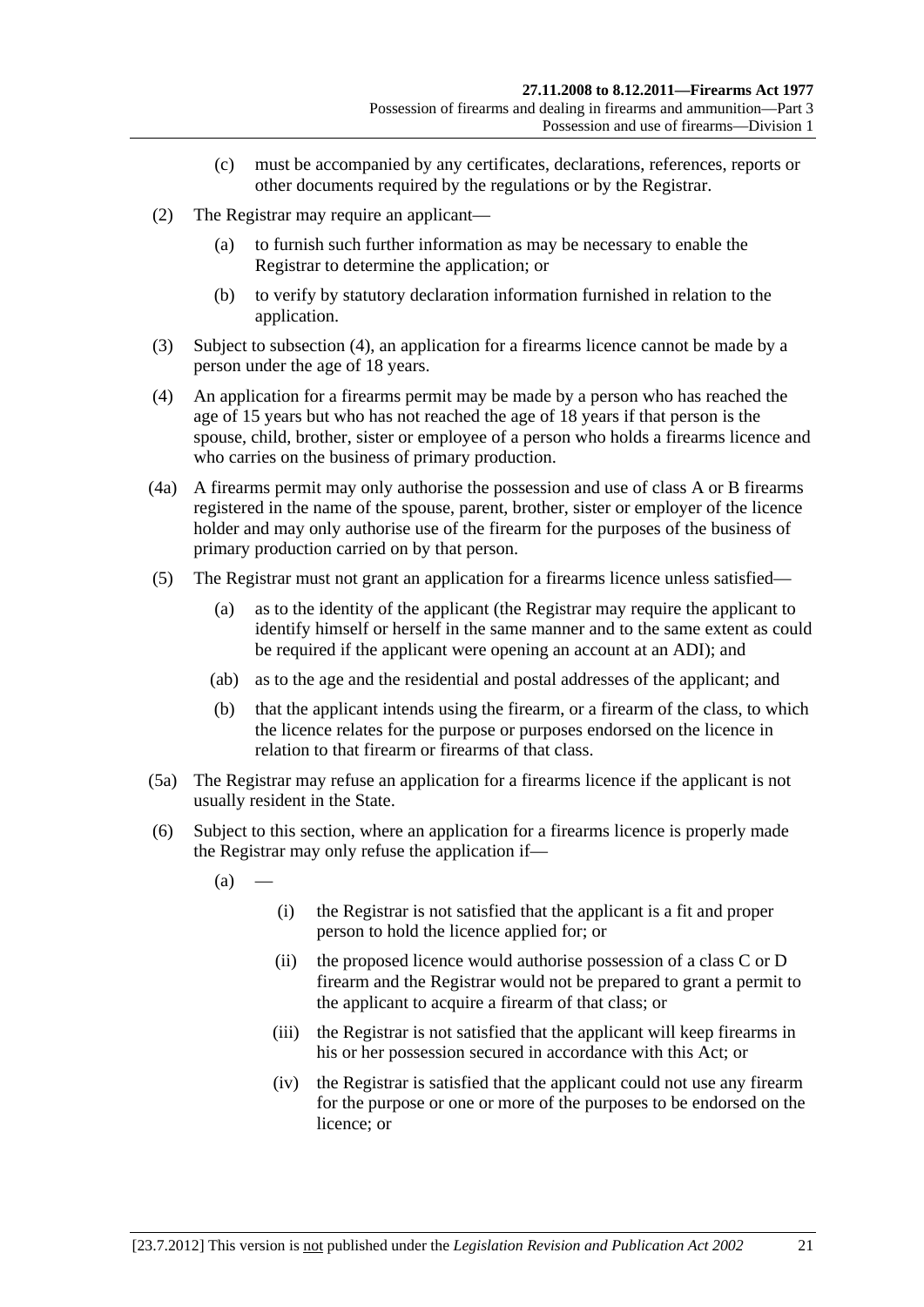- (v) the Registrar is satisfied that the applicant could not use any firearm of the class or one or more of the classes to be endorsed on the licence in accordance with the conditions of the licence; or
- (vi) to grant the application would, in the Registrar's opinion, be contrary to the public interest.
- (7) An application for a firearms licence authorising possession of a prescribed firearm can only be granted if the Registrar is satisfied—
	- (a) that the prescribed firearm will be used for a purpose authorised by the regulations; and
	- (b) that the applicant is a fit and proper person to have possession of the prescribed firearm.

(7a) If—

- (a) the Registrar refuses an application for a firearms licence on the ground that to grant the licence would, in the Registrar's opinion, be contrary to the public interest; and
- (b) the Registrar made the decision because of information that is classified by the Registrar as criminal intelligence,

the Registrar is not required to provide any reasons for the Registrar's decision to the applicant other than that the decision was made on public interest grounds under this section.

- (7b) An application for a collector's licence may be refused if the Registrar is not satisfied that—
	- (a) the applicant has, or genuinely intends to acquire, a collection of firearms that has, or will have, significant commemorative, historical, investment or other value; or
	- $(h)$ 
		- (i) in the case of an application for a new collector's licence (as distinct from the renewal of a licence)—the applicant has been an active member of a collectors' club for the preceding 12 months; or
		- (ii) in the case of an application for renewal of a collector's licence—the applicant has been an active member of a collectors' club for each licence year of the licence.
- (7c) An application for a firearms licence authorising possession of class H firearms may be refused if—
	- (a) the applicant was the holder of a firearms licence authorising possession of class H firearms that was, on application made by the person within the period of six months from the commencement of this subsection—
		- (i) cancelled; or
		- (ii) altered so that class H firearms ceased to be endorsed on it; and
	- (b) not more than five years has elapsed since the end of that period.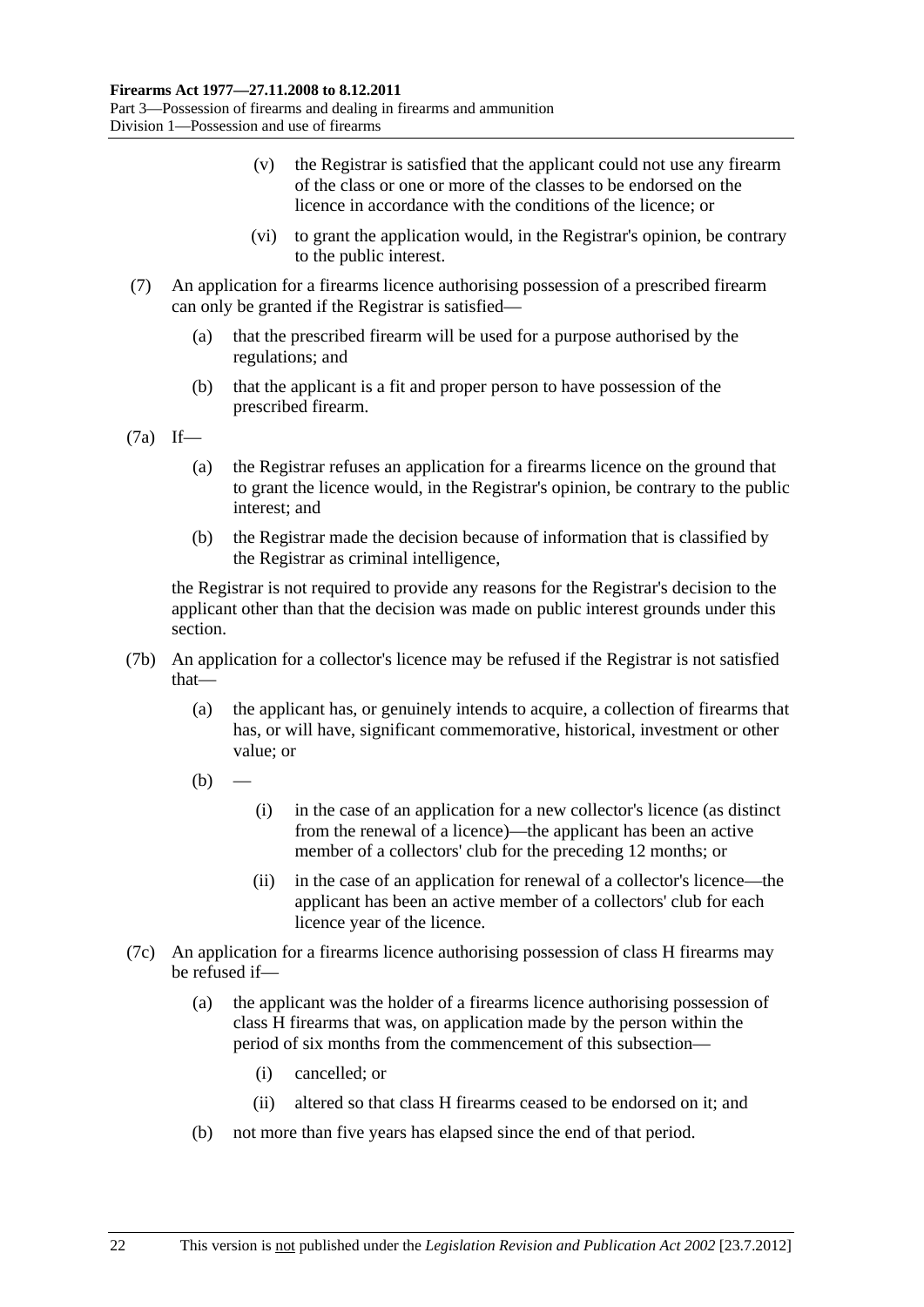- <span id="page-22-0"></span> (7d) An application for renewal of a shooting club member's licence authorising possession of class H firearms may be refused if the Registrar is not satisfied that the applicant has been an active member of a shooting club for each licence year of the licence.
- (8) An application for a new firearms licence (as distinct from the renewal of a licence) must not be granted until at least 28 days after the application was made.
- (9) The Registrar will be taken to have refused an application for a firearms licence if the application has not been granted within 90 days after it was made.
- (10) A firearms licence does not come into force until the prescribed application fee has been paid.
- (11) A person may hold a collector's licence and another firearms licence for other purposes at the same time.

#### **13—Provisions relating to firearms licences**

- (1) A firearms licence may authorise possession of a particular firearm or firearms of a particular class, and must be endorsed by the Registrar with the purpose or purposes for which that firearm or firearms of that class may be used by the holder of the licence.
- (2) A firearms licence can only be endorsed with a purpose or purposes prescribed by regulation or approved by the Registrar pursuant to the regulations.
- (2a) Where a firearms licence is endorsed with the purpose of collecting and displaying firearms no other purpose may be endorsed on that licence.
- (3) A firearms licence that authorises possession of a prescribed firearm must be specially endorsed by the Registrar to that effect.
- (3a) A firearms licence does not authorise the possession and use of a firearm acquired by the holder of the licence on or after the commencement of the *[Firearms](http://www.legislation.sa.gov.au/index.aspx?action=legref&type=act&legtitle=Firearms%20(Miscellaneous)%20Amendment%20Act%201996)  [\(Miscellaneous\) Amendment Act 1996](http://www.legislation.sa.gov.au/index.aspx?action=legref&type=act&legtitle=Firearms%20(Miscellaneous)%20Amendment%20Act%201996)* if possession of the firearm was transferred to the holder in contravention of [Division 2A](#page-30-0).
- (4) Subject to this section, a firearms licence is subject to—
	- (a) any licence conditions prescribed by the regulations; and
	- (b) any licence conditions imposed by the Registrar.
- (5) The Registrar may impose licence conditions pursuant to [subsection \(4\)](#page-22-0) on the grant or renewal of the licence or at any time during the term of the licence.
- (6) A licence condition imposed pursuant to [subsection \(4\)\(b\)](#page-22-0) during the term of the licence does not operate until the Registrar has given the holder of the licence (either personally or by registered post) notice in writing of the condition.
- (8) The Registrar may, on his or her own initiative or on the application of the holder of a firearms licence—
	- (a) extend or restrict the classes of firearms to which the licence relates;
	- (b) vary or revoke a purpose endorsed on the licence pursuant to [subsection \(1\)](#page-22-0) or endorse a further purpose or purposes on the licence;
	- (c) vary or revoke a licence condition (including a condition to which the licence is subject by virtue of the regulations).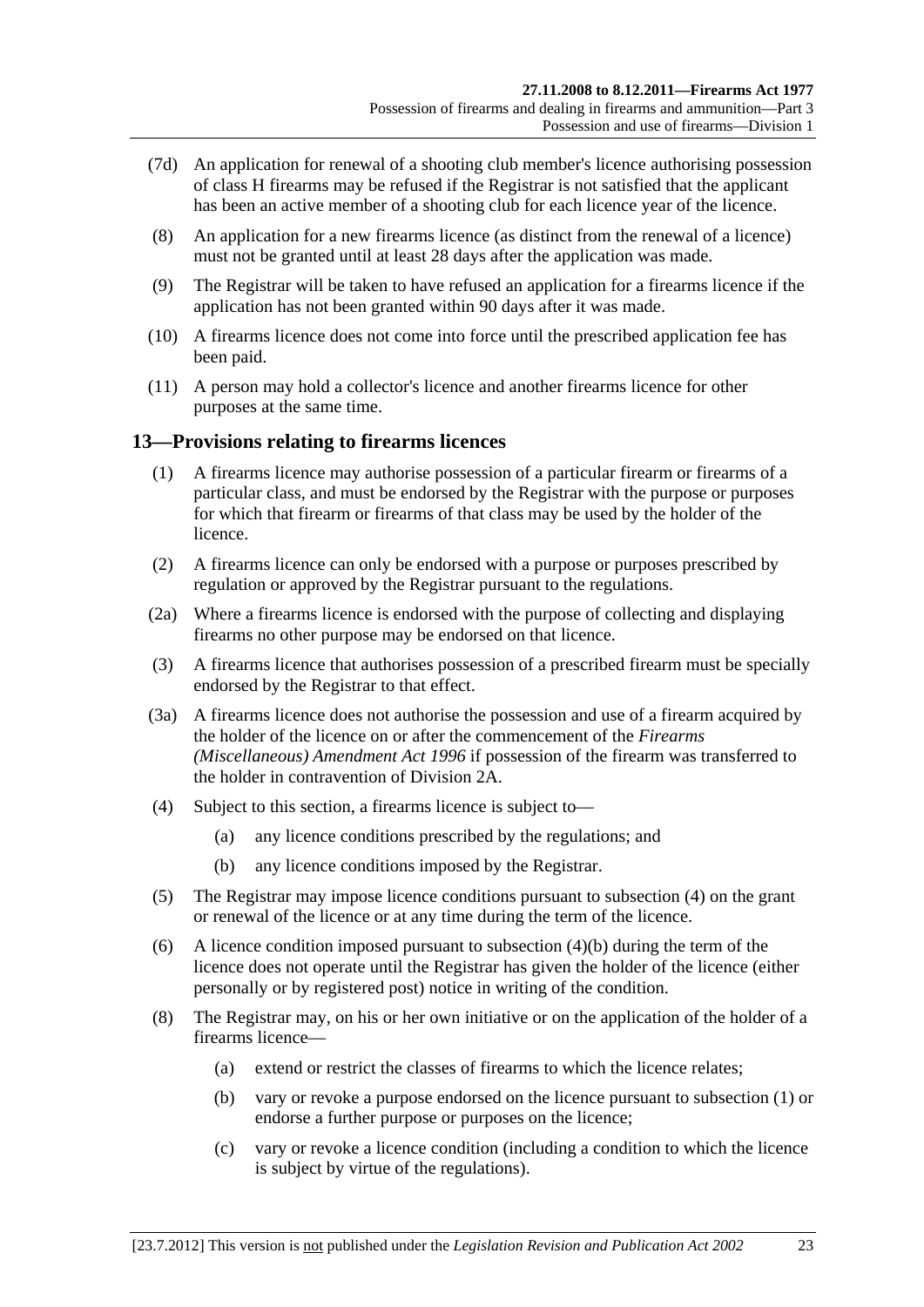- <span id="page-23-0"></span> (8a) Where the Registrar is considering taking action under [subsection \(8\),](#page-22-0) he or she may require the holder of the licence—
	- (a) to furnish such information as may be necessary or desirable to enable the Registrar to take that action; or
	- (b) to verify, by statutory declaration, information already furnished to the Registrar.

Maximum penalty: \$5 000.

 (9) An alteration under [subsection \(8\)](#page-22-0) relating to a licence does not operate until the Registrar has given the holder of the licence (either personally or by registered post) notice in writing of the alteration or the licence has been appropriately endorsed.

# **Division 2—Acquisition of firearms**

# **14—Acquisition of firearms**

- (1) Subject to this section, a person who—
	- (a) acquires a firearm; or
	- (b) knowingly takes part in the acquisition of a firearm,

without being authorised to acquire the firearm by a permit under this Part (or under corresponding legislation in another State or Territory of the Commonwealth) is guilty of an offence.

- (2) [Subsection \(1\)](#page-23-0) does not apply to the acquisition of a firearm by a person in the ordinary course of carrying on business as a licensed dealer pursuant to the licence.
- (3) It is a defence to prosecution for an offence against [subsection \(1\)](#page-23-0) to prove that—
	- (a) the acquisition was in circumstances (prescribed by or under [section 11\)](#page-17-0) in which the person who acquired the firearm was not required to hold a licence authorising possession of the firearm; or
	- (b) the owner of the firearm carried on a business and the firearm was temporarily acquired for the purposes of the business from the owner by a person who was—
		- (i) the holder of a licence authorising the possession and use of the firearm; and
		- (ii) an employee, or in the case of a primary production business, a relative, of the owner; or
	- (c) in the case of a class A or B firearm or, subject to [subsection \(4\),](#page-23-0) a class H firearm, the acquisition was pursuant to a written agreement between the owner of the firearm and the person who acquired the firearm that the person would only use the firearm for a purpose or purposes specified in the agreement and would return the firearm to the owner within 10 days; or
	- (d) the acquisition was in circumstances prescribed for the purposes of this subsection by regulation.
- (4) The defence under subsection  $(3)(c)$  is not available in the case of a class H firearm—
	- $(a)$  if—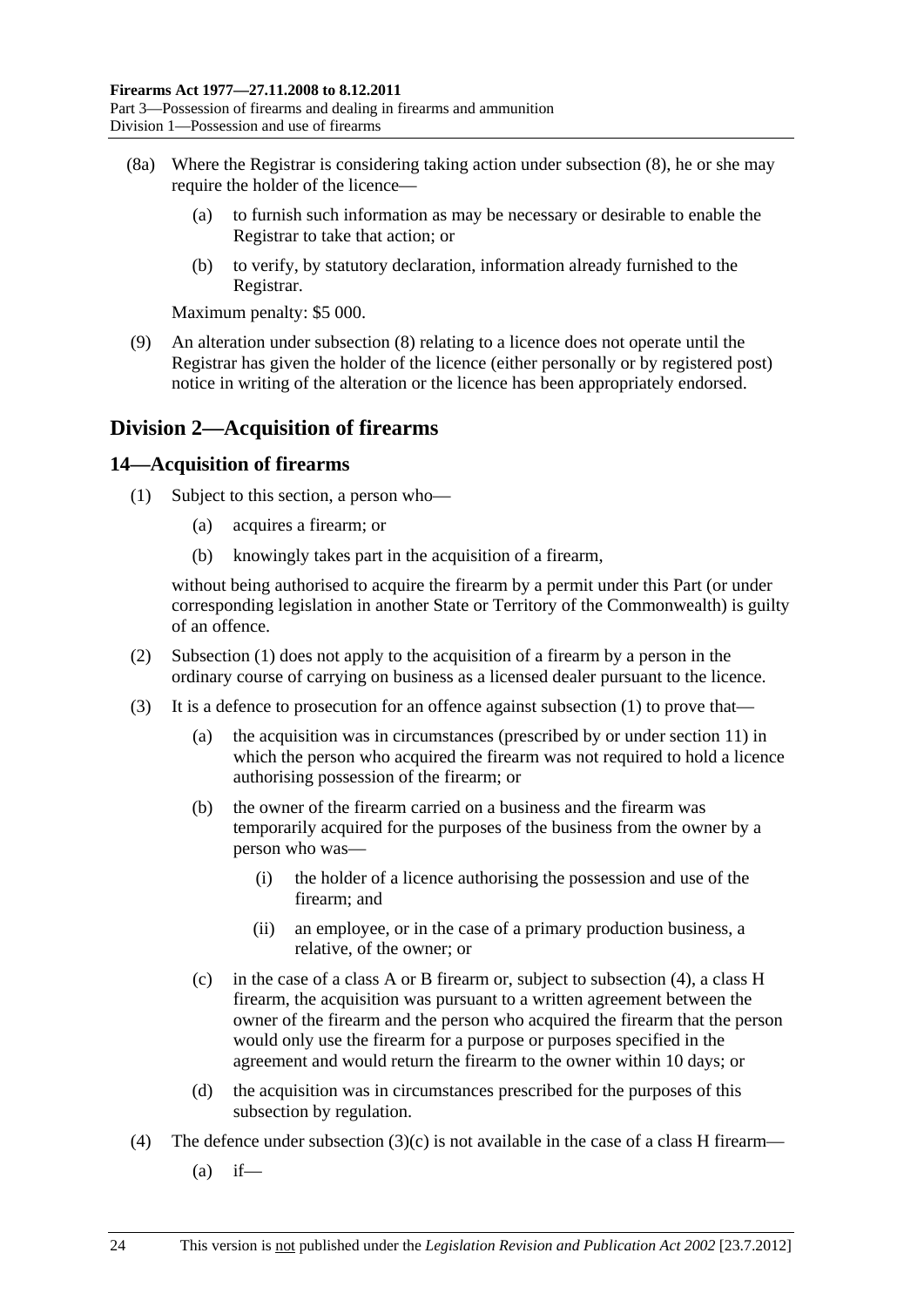- (i) the person who acquired the firearm was the holder of a shooting club member's licence; and
- (ii) the firearm—
	- (A) is a self-loading handgun (other than a revolver) with a barrel length, as measured in accordance with the regulations, of less than 120mm; or
	- (B) is a revolver or single shot handgun in either case with a barrel length, as measured in accordance with the regulations, of less than 100mm; or
	- (C) has a magazine or cylinder capacity of more than 10 rounds or a modified magazine or cylinder capacity; or
	- (D) is of more than .38 calibre; or
- (b) if the person who acquired the firearm was the holder of a shooting club member's licence and had held the licence for less than six months; or
- $(c)$  if—
	- (i) the person who acquired the firearm was the holder of a shooting club member's licence and had held the licence for six months or more but less than 12 months; and
	- (ii) acquisition of the firearm resulted in the person having possession of a class H firearm or class H firearms other than—
		- (A) one .177 calibre air pistol or one .22 calibre rim fire handgun (long rifle or short) or one centre fire handgun; or
		- (B) one .177 calibre air pistol and one .22 calibre rim fire handgun (long rifle or short); or
		- (C) one .177 calibre air pistol and one centre fire handgun.
- (5) For the purposes of this section, a person takes part in the acquisition of a firearm if—
	- (a) the person takes, or participates in, any step, or causes any step to be taken, in the process of acquisition of the firearm; or
	- (b) the person provides or arranges finance for any step in that process; or
	- (c) the person provides the premises in which any step in that process is taken, or suffers or permits any step in that process to be taken in premises of which the person is an owner, lessee or occupier or of which the person has care, control or management.
- (6) Subject to [subsection \(7\),](#page-25-0) the maximum penalty for an offence against this section is as follows:
	- (a) where the firearm is a prescribed firearm—\$75 000 or imprisonment for 15 years;
	- (b) where the firearm is a class C, D or H firearm—\$50 000 or imprisonment for 10 years;
	- (c) where the firearm is any other kind of firearm—\$35 000 or imprisonment for seven years.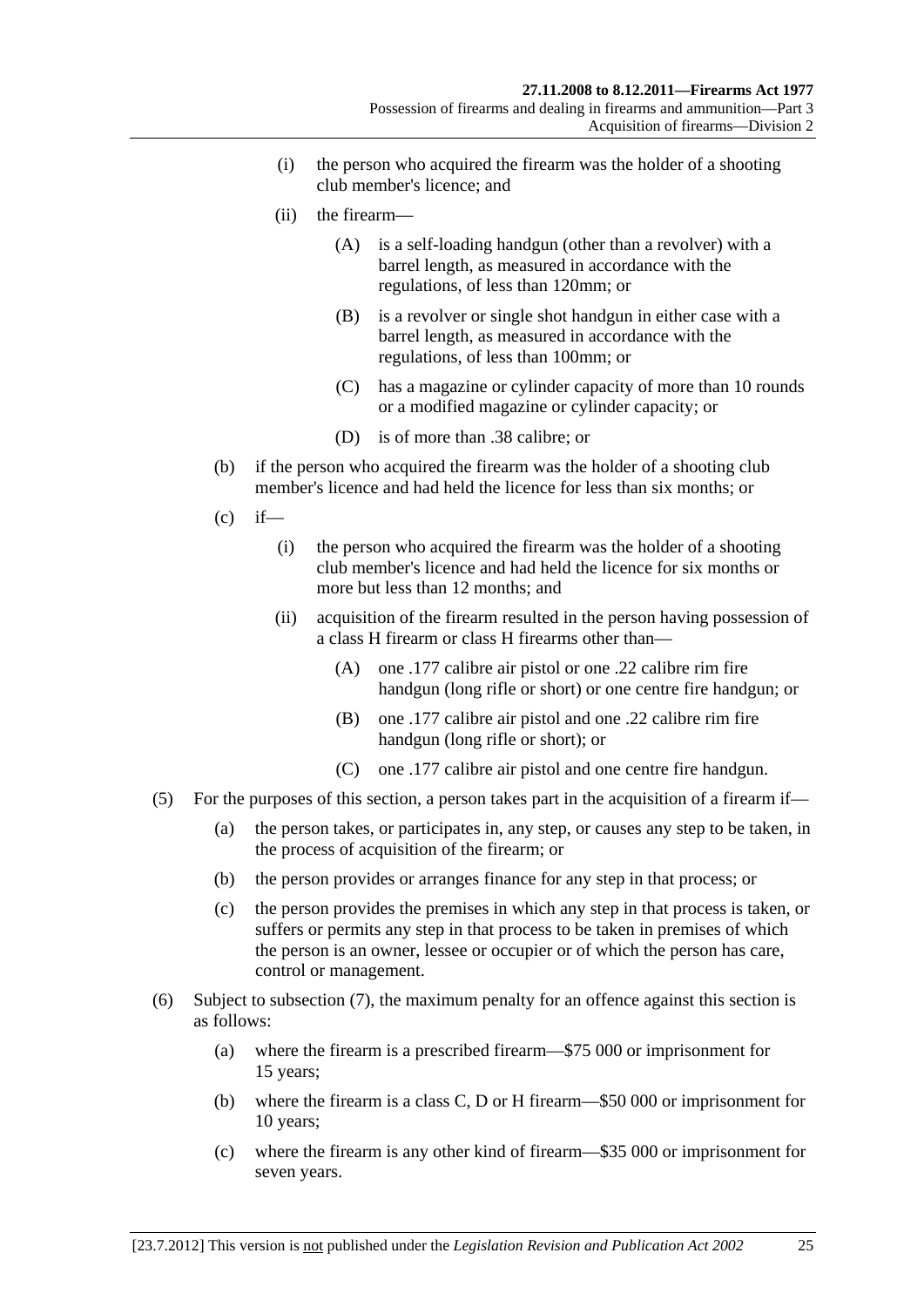<span id="page-25-0"></span> (7) A person who has not previously been found guilty of an offence against this section may, at the discretion of the prosecutor, be prosecuted for a summary offence against this section except where the firearm is a prescribed firearm, but on conviction of a summary offence against this section the maximum penalty is \$10 000 or imprisonment for two years.

# **14A—Supply of firearms**

- (1) Subject to this section, a person who—
	- (a) supplies a firearm; or
	- (b) knowingly takes part in the supply of a firearm,

to a person who is not authorised to acquire the firearm by a permit under this Part (or under corresponding legislation in another State or Territory of the Commonwealth) is guilty of an offence.

- (2) [Subsection \(1\)](#page-25-0) does not apply to the supply of a firearm to a person who acquires the firearm in the ordinary course of carrying on business as a licensed dealer pursuant to the licence.
- (3) It is a defence to prosecution for an offence against [subsection \(1\)](#page-25-0) to prove that—
	- (a) the supply was in circumstances (prescribed by or under [section 11\)](#page-17-0) in which the person who acquired the firearm was not required to hold a licence authorising possession of the firearm; or
	- (b) the owner of the firearm carried on a business and the firearm was temporarily supplied for the purposes of the business by the owner to a person who was—
		- (i) the holder of a licence authorising the possession and use of the firearm; and
		- (ii) an employee, or in the case of a primary production business, a relative, of the owner; or
	- (c) in the case of a class A or B firearm, or subject to [subsection \(4\),](#page-25-0) a class H firearm, the supply was pursuant to a written agreement between the owner of the firearm and the person who acquired the firearm that the person would only use the firearm for a purpose or purposes specified in the agreement and would return the firearm to the owner within 10 days; or
	- (d) the supply was in circumstances prescribed for the purposes of this subsection by regulation.
- (4) The defence under subsection  $(3)(c)$  is not available in the case of a class H firearm—
	- $(a)$  if—
		- (i) the person who acquired the firearm was the holder of a shooting club member's licence; and
		- (ii) the firearm—
			- (A) is a self-loading handgun (other than a revolver) with a barrel length, as measured in accordance with the regulations, of less than 120mm; or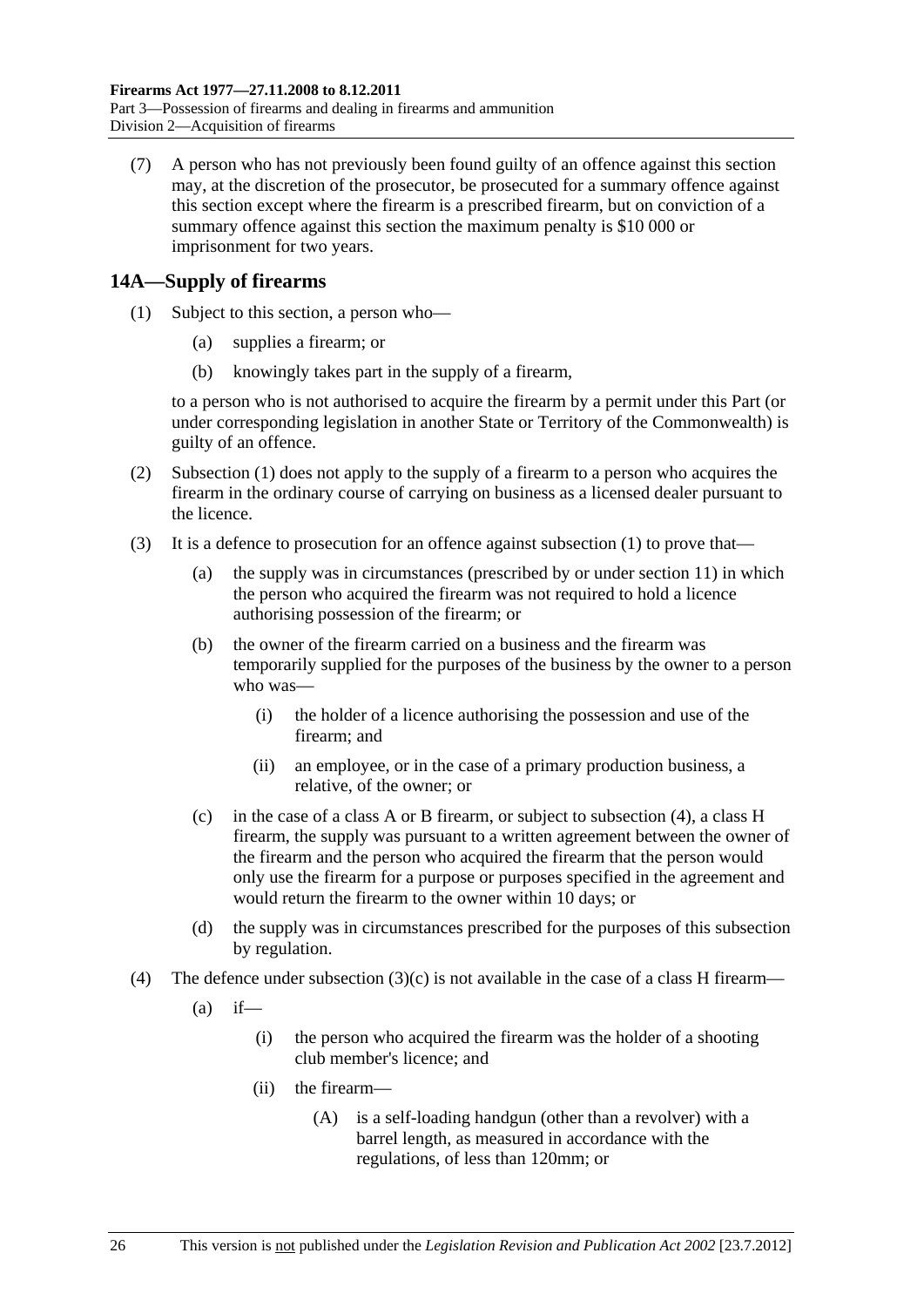- <span id="page-26-0"></span> (B) is a revolver or single shot handgun in either case with a barrel length, as measured in accordance with the regulations, of less than 100mm; or
- (C) has a magazine or cylinder capacity of more than 10 rounds or a modified magazine or cylinder capacity; or
- (D) is of more than .38 calibre; or
- (b) if the person who acquired the firearm was the holder of a shooting club member's licence and had held the licence for less than six months; or
- $(c)$  if—
	- (i) the person who acquired the firearm was the holder of a shooting club member's licence and had held the licence for six months or more but less than 12 months; and
	- (ii) acquisition of the firearm resulted in the person having possession of a class H firearm or class H firearms other than—
		- (A) one .177 calibre air pistol or one .22 calibre rim fire handgun (long rifle or short) or one centre fire handgun; or
		- (B) one .177 calibre air pistol and one .22 calibre rim fire handgun (long rifle or short); or
		- (C) one .177 calibre air pistol and one centre fire handgun.
- (5) For the purposes of this section, a person takes part in the supply of a firearm if—
	- (a) the person takes, or participates in, any step, or causes any step to be taken, in the process of supply of the firearm; or
	- (b) the person provides or arranges finance for any step in that process; or
	- (c) the person provides the premises in which any step in that process is taken, or suffers or permits any step in that process to be taken in premises of which the person is an owner, lessee or occupier or of which the person has care, control or management.
- (6) Subject to [subsection \(7\),](#page-26-0) the maximum penalty for an offence against this section is as follows:
	- (a) where the firearm is a prescribed firearm—\$75 000 or imprisonment for 15 years;
	- (b) where the firearm is a class C, D or H firearm—\$50 000 or imprisonment for 10 years;
	- (c) where the firearm is any other kind of firearm—\$35 000 or imprisonment for seven years.
- (7) A person who has not previously been found guilty of an offence against this section may, at the discretion of the prosecutor, be prosecuted for a summary offence against this section except where the firearm is a prescribed firearm, but on conviction of a summary offence against this section the maximum penalty is \$10 000 or imprisonment for two years.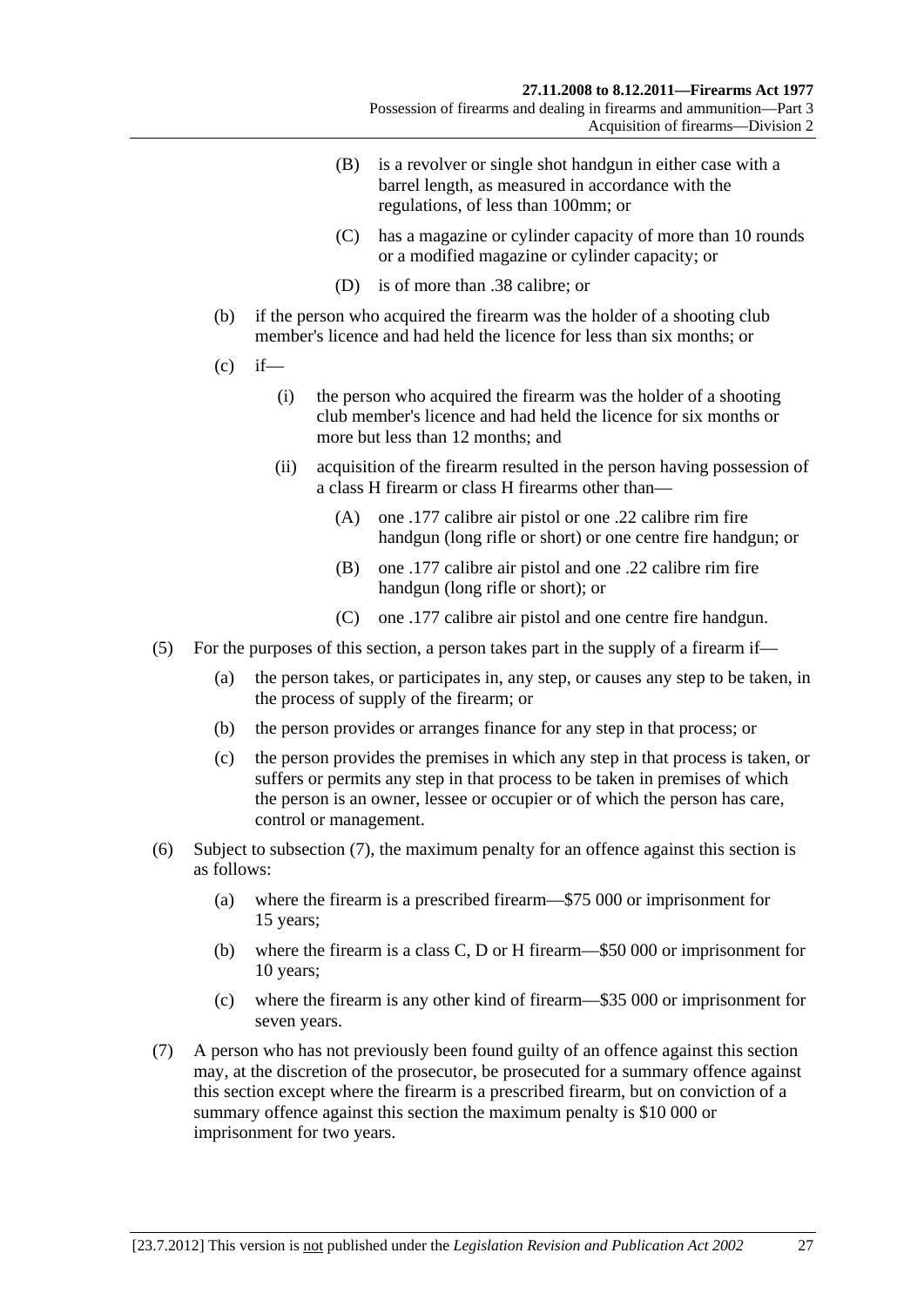# <span id="page-27-0"></span>**15—Application for permit**

- (1) An application for a permit authorising the acquisition of a firearm—
	- (a) must be made to the Registrar in the prescribed manner and form; and
	- (b) must contain the prescribed information.
- (2) The Registrar may require an applicant—
	- (a) to furnish such further information as may be necessary to enable the Registrar to determine the application; or
	- (b) to verify by statutory declaration information furnished in relation to the application.
- (3) Subject to [subsections \(4\)](#page-27-0) and [\(4a\)](#page-27-0) a permit authorising the acquisition of a firearm can only be granted—
	- (a) after the expiration of 28 days after the application for the permit was made; and
	- (b) if the applicant holds a firearms licence that authorises possession of the firearm.
- (4) The Registrar may grant a permit before the expiration of 28 days after the application for the permit was made if the Registrar is satisfied that it is safe to do so and that there are special reasons for doing so.
- (4a) If the applicant for a permit is the owner of a registered firearm of the same class as that to be acquired under the permit, the Registrar must grant the permit as soon as practicable after receiving the application.
- (5) A licence, to the extent that it authorises possession of a firearm for the purposes of employment by a person carrying on the business of guarding property is not sufficient for the purposes of subsection  $(3)(b)$  to justify the granting of a permit to acquire a firearm.
- (8) The period for which a permit remains in force must be set out in the permit.

# **15A—Reasons for refusal of permit**

- (1) Subject to this section the Registrar may refuse an application for a permit to acquire a firearm of any class if he or she is satisfied that—
	- (a) the firearm is particularly dangerous by reason of its design, construction or any other factor; or
	- (b) the firearm can easily be converted to an automatic firearm; or
	- (c) the firearm is, by reason of its size or any other factor, more readily concealed than other firearms of the same class and is for that, or any other reason, particularly suited to unlawful use; or
	- (d) the applicant has in the past acquired a firearm that he or she has failed to produce to the Registrar for registration in accordance with this Act or has been guilty of any other offence against this Act.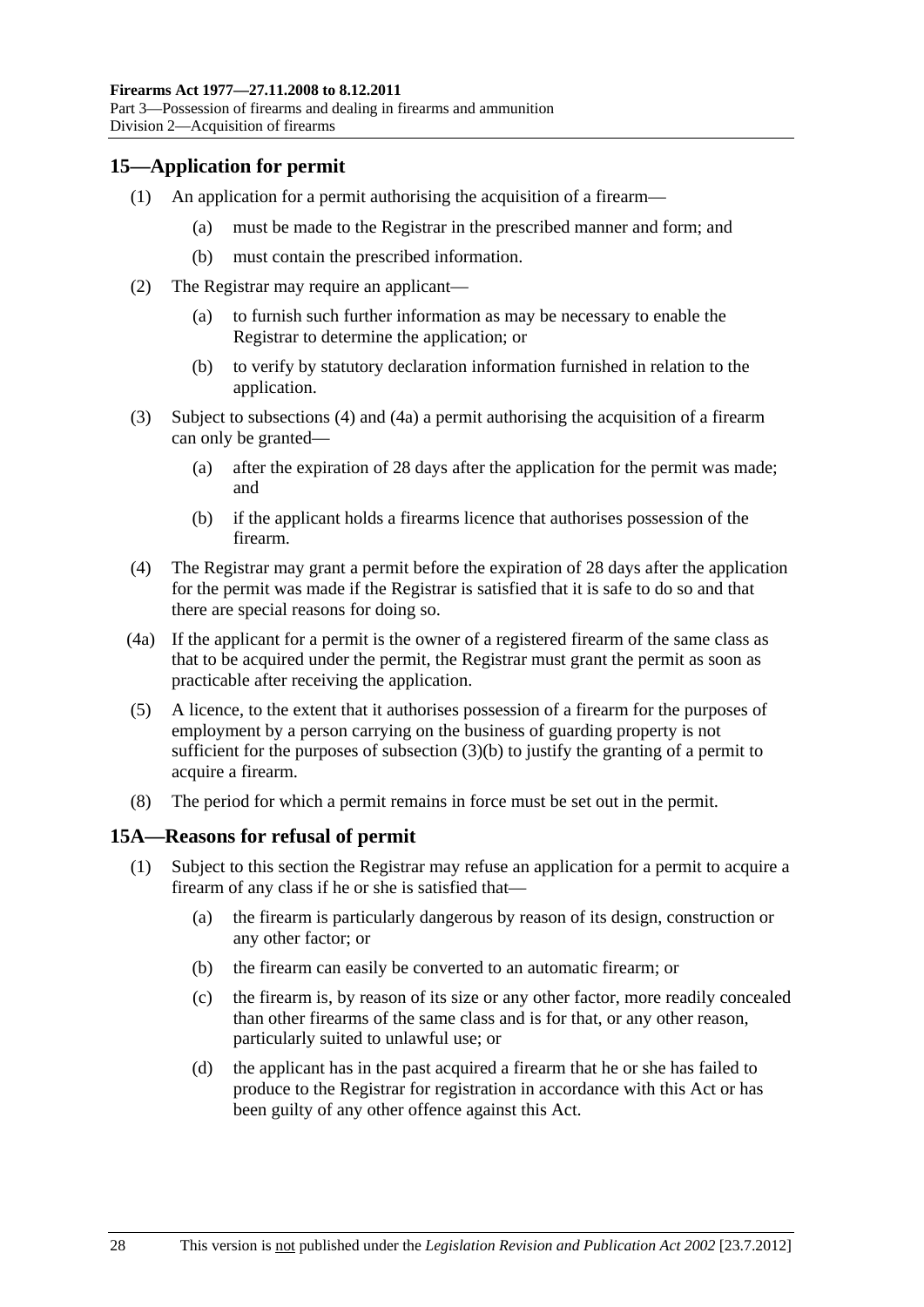- (2) Subject to this Act, where the application is for a permit to acquire a class B firearm and the application is properly made the Registrar may only refuse the application if—
	- (a) the Registrar is of the opinion that the applicant does not have a genuine reason for acquiring the firearm; or
	- (b) the Registrar is entitled to refuse the application under [subsection \(1\).](#page-27-0)
- (3) The Registrar must refuse an application for a permit to acquire a class C firearm unless—
	- (a) the following requirements are satisfied:
		- (i) the applicant—
			- (A) must carry on the business of primary production; or
			- (B) must be an employee of a person who carries on the business of primary production and must live on or near the land on which that business is carried on and must be employed in the carrying on of that business; or
			- (C) must be a relative of a person who carries on that business and must live on or near the land on which that business is carried on and must be employed in the carrying on of that business; and
		- (ii) the Registrar must be satisfied that the applicant needs the firearm for the purposes of that business and that there is no satisfactory alternative to using a firearm of that class; and
		- (iii) if the application is for a self-loading rifle—the applicant does not have possession of any other self-loading rifle; and
		- (iv) if the application is for a self-loading shotgun—the applicant does not have possession of any other self-loading shotgun or a pump action shotgun; and
		- (v) if the application is for a pump action shotgun—the applicant does not have possession of any other pump action shotgun or a selfloading shotgun; or
	- (b) the following requirements are satisfied:
		- (i) the applicant is a member of The South Australian Clay Target Association Incorporated or the Australian Clay Target Association Incorporated and is also a member of a recognised firearms club affiliated with either of those associations; and
		- (ii) the Registrar is satisfied that the applicant needs the firearm for the purpose of an activity of the club conducted in accordance with the rules of the Australian Clay Target Association Incorporated and in accordance with regulations under this Act; or
	- (c) the Registrar could, in accordance with [subsection \(4\)](#page-29-0), grant a permit to the applicant to acquire a class D firearm; or
	- (d) requirements prescribed by regulation for the purposes of this paragraph are satisfied.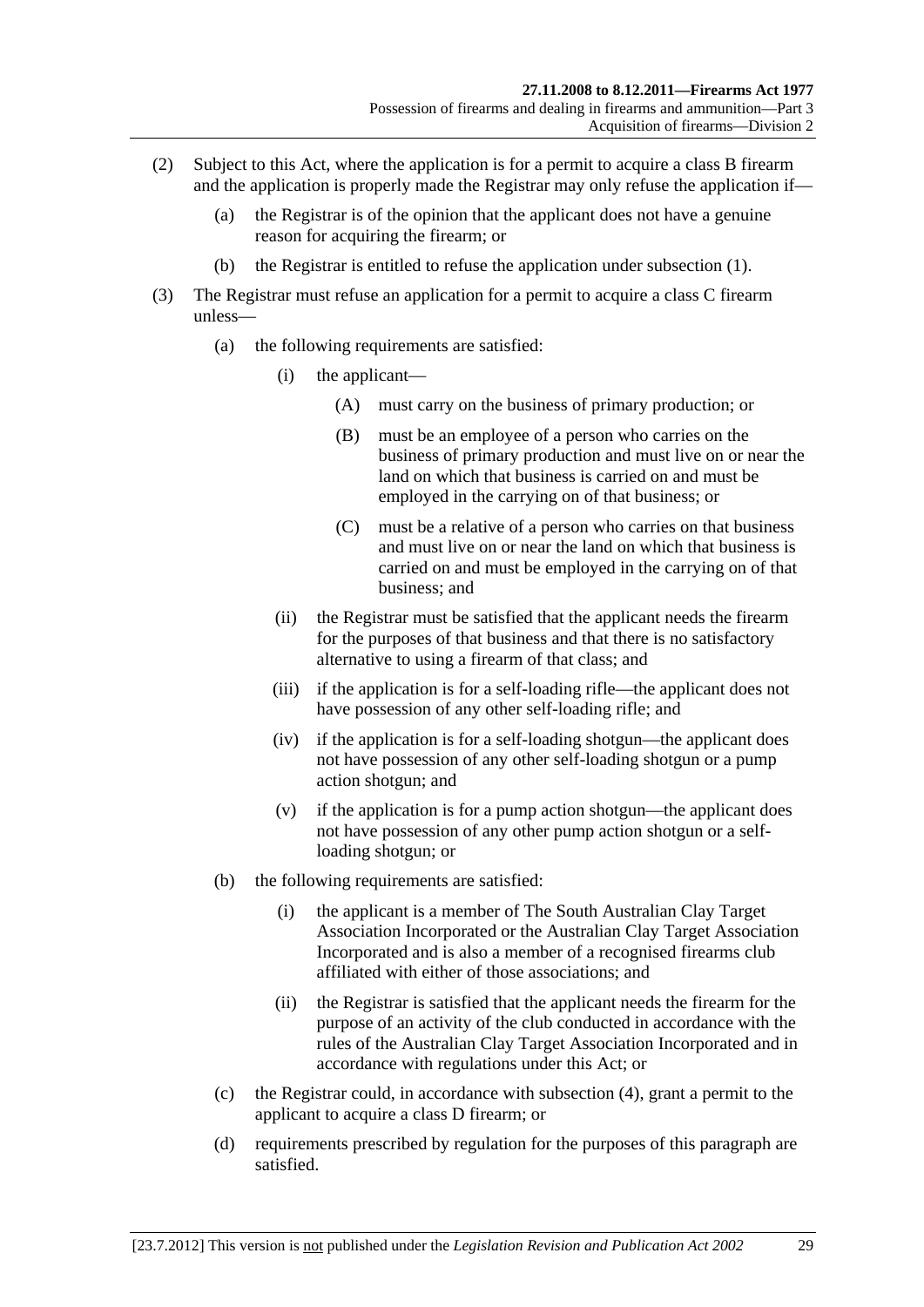- <span id="page-29-0"></span> (4) The Registrar must refuse an application for a permit to acquire a class D firearm unless—
	- (a) he or she is satisfied that—
		- (i) the applicant gains his or her livelihood wholly or partly from professional shooting; and
		- (ii) the applicant needs the firearm to destroy animals in the course of professional shooting; or
	- (b) requirements prescribed by regulation for the purposes of this paragraph are satisfied.
- (4a) Subject to this Act, where the application is for a permit to acquire a class H firearm and the application is properly made the Registrar may only refuse the application if—
	- (a) the Registrar is of the opinion that the firearm is not genuinely required by the applicant for a purpose for which the applicant is authorised by a firearms licence to possess or use such a firearm; or
	- (b) the Registrar is entitled to refuse the application under [subsection \(1\),](#page-27-0) [\(4b\)](#page-29-0) or  $(4c)$ .
- (4b) Subject to the regulations, the Registrar may refuse an application for a permit to acquire a class H firearm for use as a member of a shooting club—
	- (a) if the firearm—
		- (i) is a self-loading handgun (other than a revolver) with a barrel length, as measured in accordance with the regulations, of less than 120mm; or
		- (ii) is a revolver or single shot handgun in either case with a barrel length, as measured in accordance with the regulations, of less than 100mm; or
		- (iii) has a magazine or cylinder capacity of more than 10 rounds or a modified magazine or cylinder capacity; or
		- (iv) is of more than .38 calibre; or
	- (b) if the applicant is the holder of a shooting club member's licence and has held the licence for less than six months; or
	- $(c)$  if—
		- (i) the applicant is the holder of a shooting club member's licence and has held the licence for six months or more but less than 12 months; and
		- (ii) acquisition of the firearm to which the application relates would result in the applicant having possession of a class H firearm or class H firearms other than—
			- (A) one .177 calibre air pistol or one .22 calibre rim fire handgun (long rifle or short) or one centre fire handgun; or
			- (B) one .177 calibre air pistol and one .22 calibre rim fire handgun (long rifle or short); or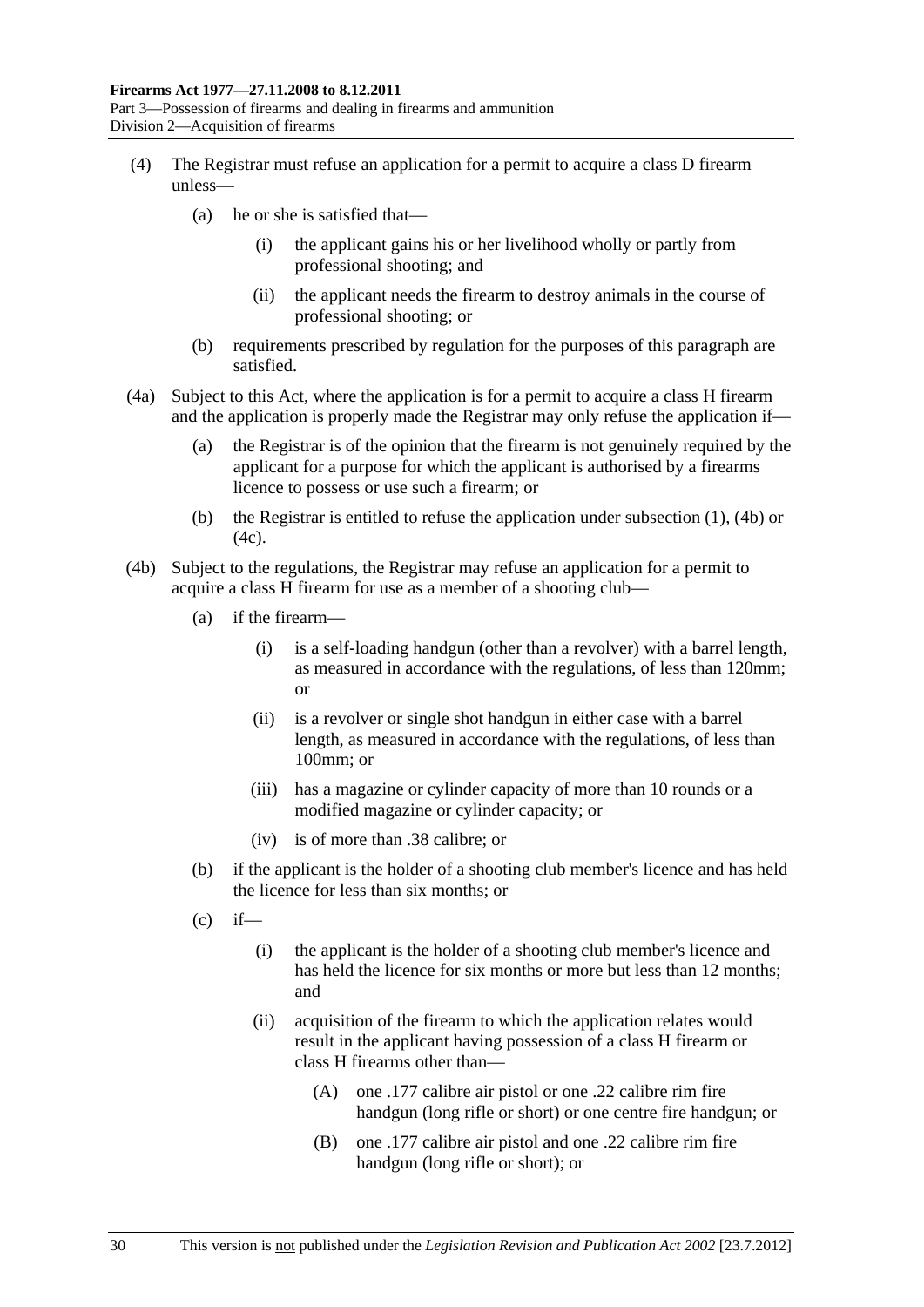- (C) one .177 calibre air pistol and one centre fire handgun.
- <span id="page-30-0"></span> (4c) The Registrar may refuse an application for a permit to acquire a class H firearm for the purpose of collection and display if—
	- (a) the firearm was manufactured after 1946; and
	- (b) the Registrar is not satisfied that the applicant meets the requirements of the regulations as to the kind of collector who may be granted a permit to acquire class H firearms manufactured after that year.
- (4d) In determining whether an applicant meets the requirements of the regulations referred to in [subsection \(4c\)](#page-30-0), the Registrar must have regard to any certificate lodged by the applicant that has been prepared and signed by an office holder of the collectors' club of which the applicant is a member (being an office holder nominated by the club for the purpose) stating that the applicant meets those requirements and setting out details in support of that statement.
- (4e) [Subsections \(4b\)](#page-29-0) and [\(4c\)](#page-30-0) do not apply in relation to muzzle-loading handguns or percussion cap and ball handguns.

# **Division 2A—Transfer of possession of firearms**

#### **15B—Transfer of possession**

- (1) The owner of a firearm may only transfer possession of the firearm to another person—
	- (a) if he or she is selling, giving, lending or hiring the firearm to the other person and transfers possession in accordance with [subsection \(9\)](#page-32-0); or
	- (b) if the firearm is a class A, B or H firearm and is lent pursuant to a written or oral agreement between the owner and borrower that the borrower will only use the firearm for a purpose or purposes specified in the agreement and will return the firearm to the owner within 10 days; or
	- (c) if the other person is a licensed dealer in firearms and possession is transferred—
		- (i) to enable the dealer to repair, modify or test the firearm or to display the firearm on behalf of the owner for the purpose of sale; or
		- (ii) to the dealer to hold the firearm during a period during which the owner is not entitled to be in possession of the firearm; or
	- (d) if the owner of the firearm carries on the business of primary production and possession of the firearm is transferred temporarily to an employee or relative of the owner for the purposes of that business; or
	- (e) if the owner of the firearm carries on the business of guarding property and possession of the firearm is transferred temporarily to an employee of the owner for the purposes of that business; or
	- (f) in circumstances (prescribed by or under [section 11\)](#page-17-0) in which the person acquiring possession is not required to hold a licence authorising the possession and use of the firearm; or
	- (g) in circumstances authorised by regulation.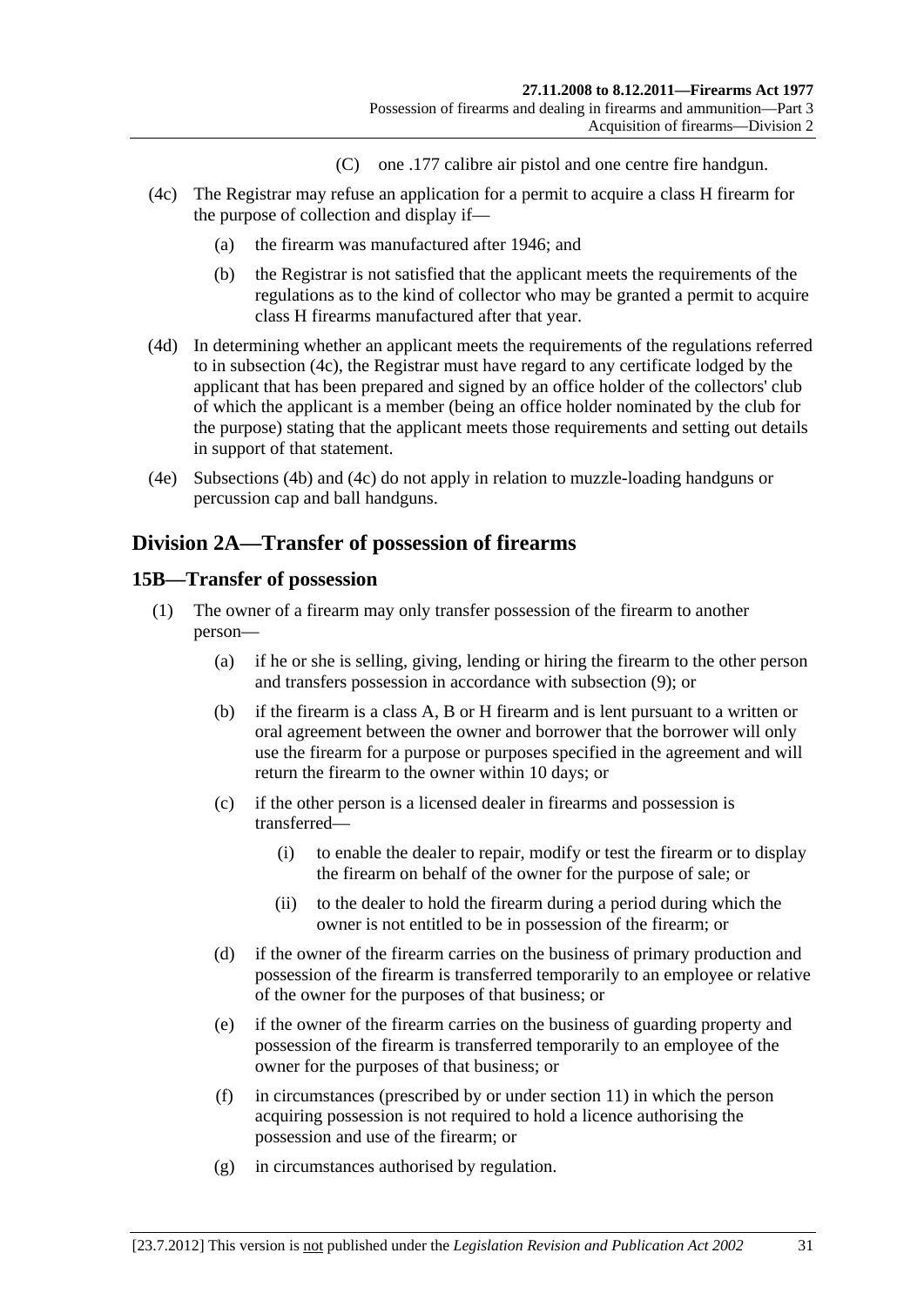- <span id="page-31-0"></span> (2) [Subsections \(1\)\(a\)](#page-30-0) and [\(9\)](#page-32-0) do not apply in relation to the sale of a firearm if the person selling or purchasing the firearm is a licensed dealer in firearms acting in the normal course of carrying on the business of dealing in firearms pursuant to his or her licence.
- (3) [Subsections \(1\)\(a\)](#page-30-0) and [\(9\)](#page-32-0) do not apply in relation to the hiring of a firearm that is owned and is hired to another person by a licensed dealer in firearms acting in the normal course of carrying on the business of dealing in firearms pursuant to his or her licence.
- (4) When—
	- (a) selling, lending or hiring a firearm to another person on his or her own behalf; or
	- (b) selling, giving, lending or hiring a firearm as agent for the owner of the firearm,

a licensed dealer in firearms may, subject to [subsection \(5\),](#page-31-0) only transfer possession of the firearm to the person purchasing, borrowing or hiring the firearm or receiving it as a gift (or, where that person is a company, to a nominee of the company) and must not—

- (c) transfer possession of the firearm to another person on that person's behalf; or
- (d) consign the firearm to Australia Post or any other carrier for delivery to that person.
- (5) [Subsection \(4\)](#page-31-0) does not apply in relation to the sale, lending or hiring of a firearm by a licensed dealer in firearms to another licensed dealer pursuant to his or her licence.
- (5a) A person must not transfer possession of a class H firearm to another person under [subsection \(1\)\(b\)—](#page-30-0)
	- $(a)$  if—
		- (i) the other person is the holder of a shooting club member's licence; and
		- (ii) the firearm—
			- (A) is a self-loading handgun (other than a revolver) with a barrel length, as measured in accordance with the regulations, of less than 120mm; or
			- (B) is a revolver or single shot handgun in either case with a barrel length, as measured in accordance with the regulations, of less than 100mm; or
			- (C) has a magazine or cylinder capacity of more than 10 rounds or a modified magazine or cylinder capacity; or
			- (D) is of more than .38 calibre; or
	- (b) if the other person is the holder of a shooting club member's licence and has held the licence for less than six months; or
	- $(c)$  if—
		- (i) the other person is the holder of a shooting club member's licence and has held the licence for six months or more but less than 12 months; and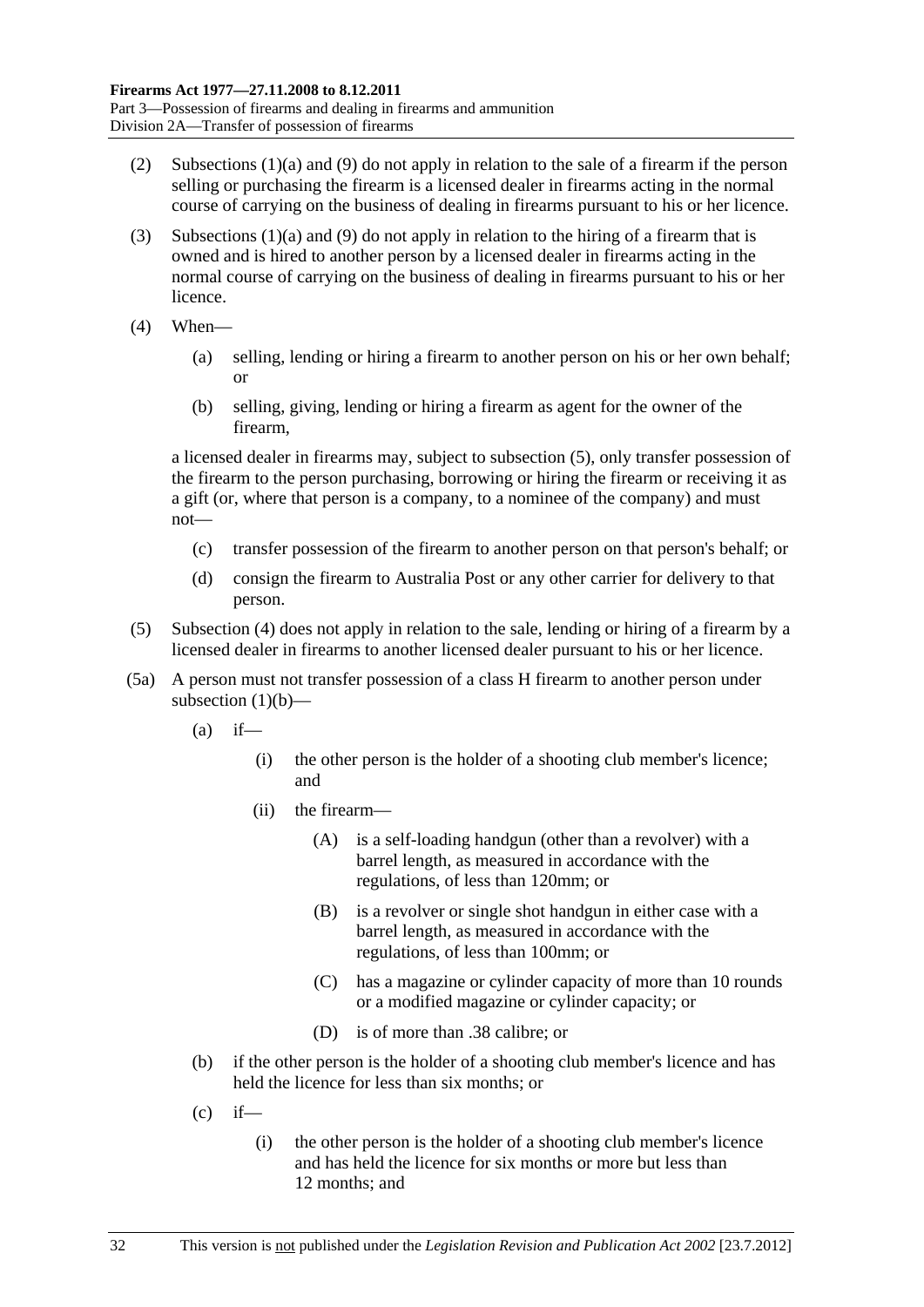- <span id="page-32-0"></span> (ii) transfer of the firearm would result in the other person having possession of a class H firearm or class H firearms other than—
	- (A) one .177 calibre air pistol or one .22 calibre rim fire handgun (long rifle or short) or one centre fire handgun; or
	- (B) one .177 calibre air pistol and one .22 calibre rim fire handgun (long rifle or short); or
	- (C) one .177 calibre air pistol and one centre fire handgun.
- (6) A person must not transfer possession of a firearm under subsection  $(1)(b)$  unless—
	- (a) immediately before transferring possession he or she has inspected the firearms licence held by the person who is to borrow the firearm and is satisfied that the borrower is authorised to possess the firearm and use it for the agreed purpose or purposes; and
	- (b) he or she believes on reasonable grounds that the borrower will not use the firearm for any other purpose.
- (7) A person must not transfer possession of a firearm under [subsection \(1\)\(d\)](#page-30-0) or [\(e\)](#page-30-0) or under circumstances prescribed by regulation unless he or she is satisfied, on reasonable grounds, that the person to whom possession is transferred is authorised by a firearms licence to possess and use the firearm for the purpose or purposes for which the firearm is transferred.
- (8) A person who borrows a firearm under [subsection \(1\)\(b\)](#page-30-0) must return it to the owner within 10 days.
- (9) When selling, giving, lending or hiring a firearm to another person, the owner, or former owner, of the firearm may only transfer possession of the firearm to the other person—
	- $(a)$  if—
		- (i) the owner, or former owner, and the person acquiring possession are together in the presence of a prescribed person and the transfer is witnessed by the prescribed person; and
		- (ii) the owner, or former owner, and the person acquiring possession, provide the prescribed person with the information, and produce the licences and permit necessary to enable the prescribed person to comply with his or her obligations under this Division; or
	- (b) through the agency of a licensed dealer.
- (10) Where the owner or the person acquiring the firearm is a company, the requirements of [subsection \(9\)](#page-32-0) are satisfied if a nominee of the company attends before a prescribed person on behalf of the company.
- (11) A person must not accept the transfer of possession of a firearm unless possession is transferred to him or her in accordance with this section.
- (12) A person to whom possession of a firearm is transferred under [subsection \(1\)](#page-30-0) who is not the owner of the firearm must not (unless authorised by or under this Act) transfer possession of the firearm to any other person except the owner of the firearm.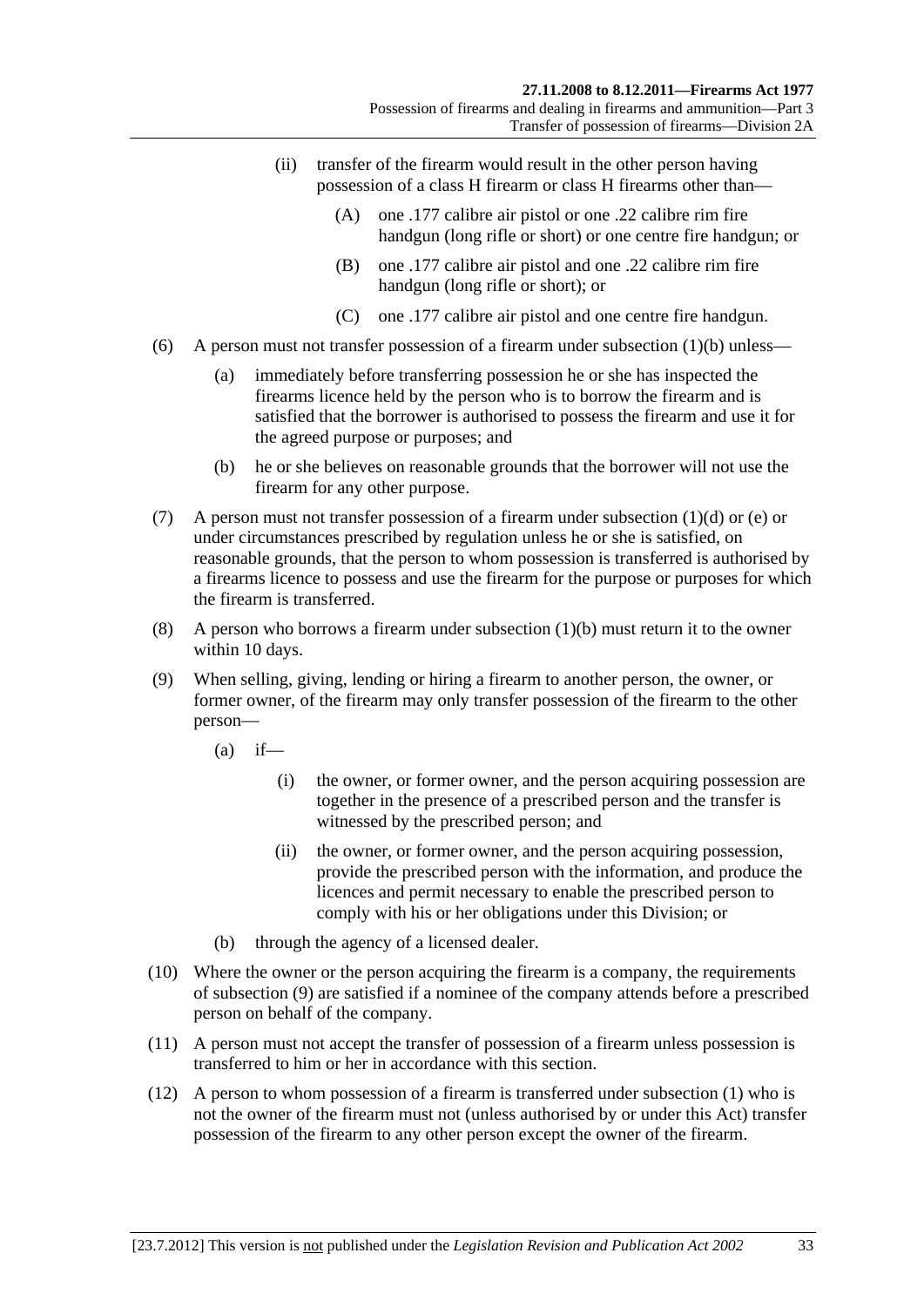<span id="page-33-0"></span>Part 3—Possession of firearms and dealing in firearms and ammunition Division 2A—Transfer of possession of firearms

 (13) A person who contravenes or fails to comply with a provision of this section is guilty of an offence.

Maximum penalty:

Where the offence is committed in relation to a prescribed firearm or a class C, D or H firearm—\$10 000 or imprisonment for two years.

Where the offence is committed in relation to any other kind of firearm—\$5 000 or imprisonment for one year.

(14) In this section—

#### *prescribed person* means—

- (a) a police officer; or
- (b) a licensed dealer in firearms; or
- (c) a responsible officer of a recognised firearms club authorised by the Registrar to witness the transfer of possession of a firearm under this Division; or
- (d) a Public Service employee authorised by the Registrar to witness the transfer of possession of a firearm under this Division.

#### **15C—Obligations of prescribed person**

- (1) A prescribed person who witnesses the transfer of possession of a firearm for the purposes of this Division must—
	- (a) satisfy himself or herself by inspecting the relevant permit and licence that the person acquiring the firearm is entitled to acquire and possess it; and
	- (b) record—
		- (i) the name and address of the person transferring and the person acquiring the firearm and the number of each of their firearms licences; and
		- (ii) the class, make, calibre and serial number or other identification of the firearm; and
		- (iii) where the firearm is lent or hired—the duration and the terms of the loan or hire; and
		- (iv) such other information as is prescribed by regulation; and
	- (c) provide the Registrar with the information recorded under [paragraph \(b\)](#page-33-0) within one month after possession of the firearm is transferred.
- (2) If a prescribed person is unable to comply with [subsection \(1\)](#page-33-0) because a person refuses or fails to produce a licence or permit for inspection or to provide information required by [subsection \(1\)\(b\),](#page-33-0) the prescribed person must prepare and submit a report to the Registrar setting out such information as the Registrar requires in relation to the matter.
- (3) A prescribed person may refuse to witness the transfer of possession of a firearm as required by this Division if he or she is not first paid the fee prescribed by regulation.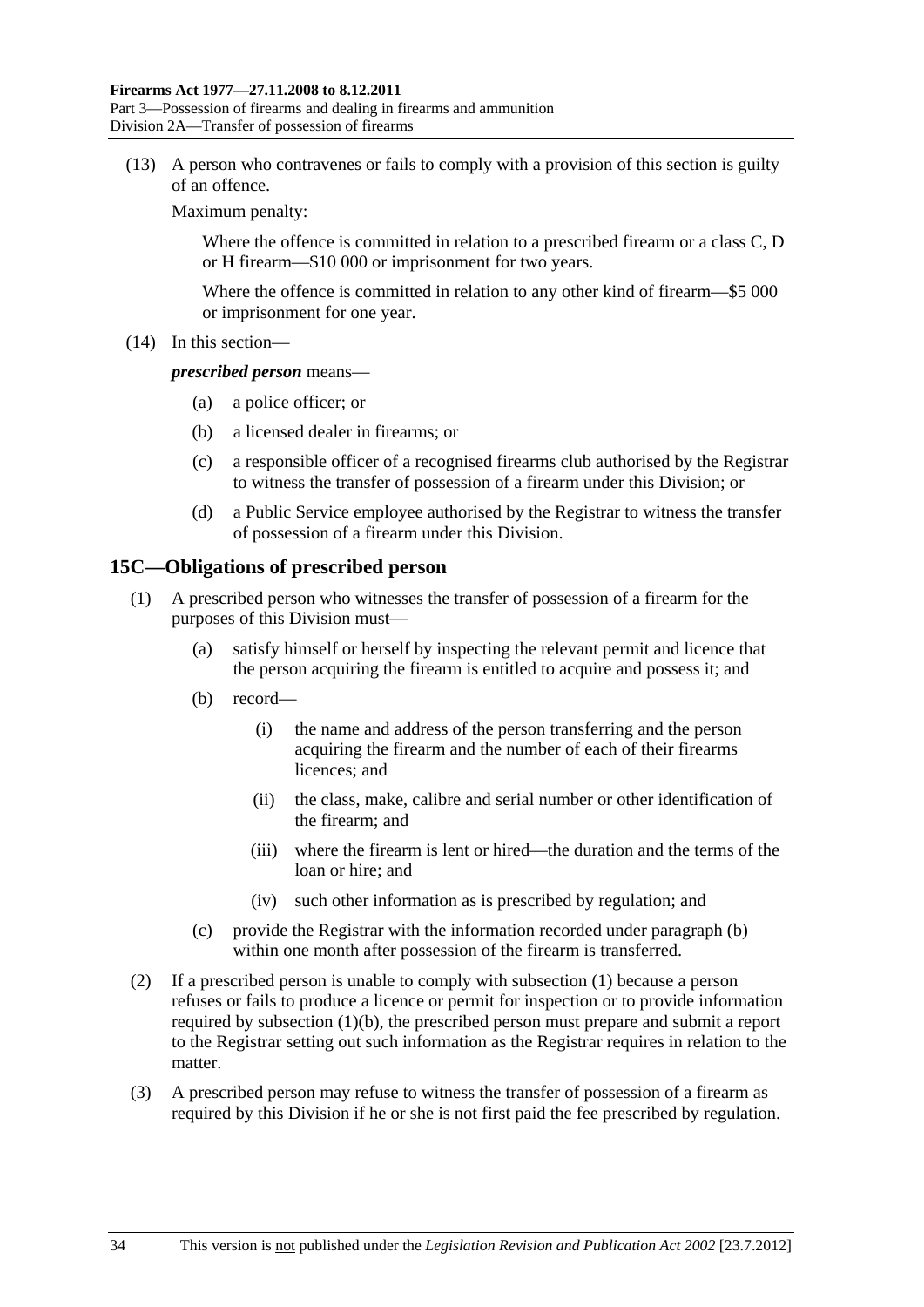<span id="page-34-0"></span> (4) A licensed dealer in firearms or a responsible officer of a recognised firearms club authorised by the Registrar to witness the transfer of possession of a firearm for the purposes of this Division who contravenes or fails to comply with a requirement of this section is guilty of an offence.

Maximum penalty: \$5 000.

(5) In this section—

*prescribed person* has the same meaning as in [section 15B.](#page-30-0)

# **15D—What constitutes possession of a firearm**

- (1) For the purposes of this Division, the owner, or a person to whom the owner has transferred possession, of a firearm has possession of the firearm (and therefore has not transferred possession for the purposes of this Division) while it is in his or her physical possession or is under his or her control.
- (2) Without limiting [subsection \(1\),](#page-34-0) a firearm will be taken to be in the physical possession or under the control of the owner or a person to whom the owner has transferred possession—
	- (a) while he or she is handling the firearm or the firearm is under his or her control; or
	- (b) while the firearm is—
		- (i) on premises at which the owner or other person usually resides or premises at which the owner or other person is for the time being residing; or
		- (ii) in a vehicle, vessel or aircraft in which the owner or other person is for the time being travelling or residing; or
	- (c) where the firearm is used by the owner or other person in the course of carrying on a business—while the firearm is on premises at which that business is carried on; or
	- (d) while the firearm is in the physical possession or under the control of an employee of the owner of the firearm or other person in the course of that employment; or
	- (e) while the firearm is in the possession of a person on behalf of the owner or other person in the normal course of the firstmentioned person carrying on the business of carrying or storing goods; or
	- (f) in any other circumstances prescribed by regulation.

# **Division 3—Dealing in firearms and ammunition**

# **16—Requirement for dealer's licence**

A person who carries on the business of dealing in firearms or ammunition or both in this State without holding a dealer's licence granted under this Act authorising the carrying on of that business is guilty of an offence.

Maximum penalty: \$10 000 or imprisonment for two years.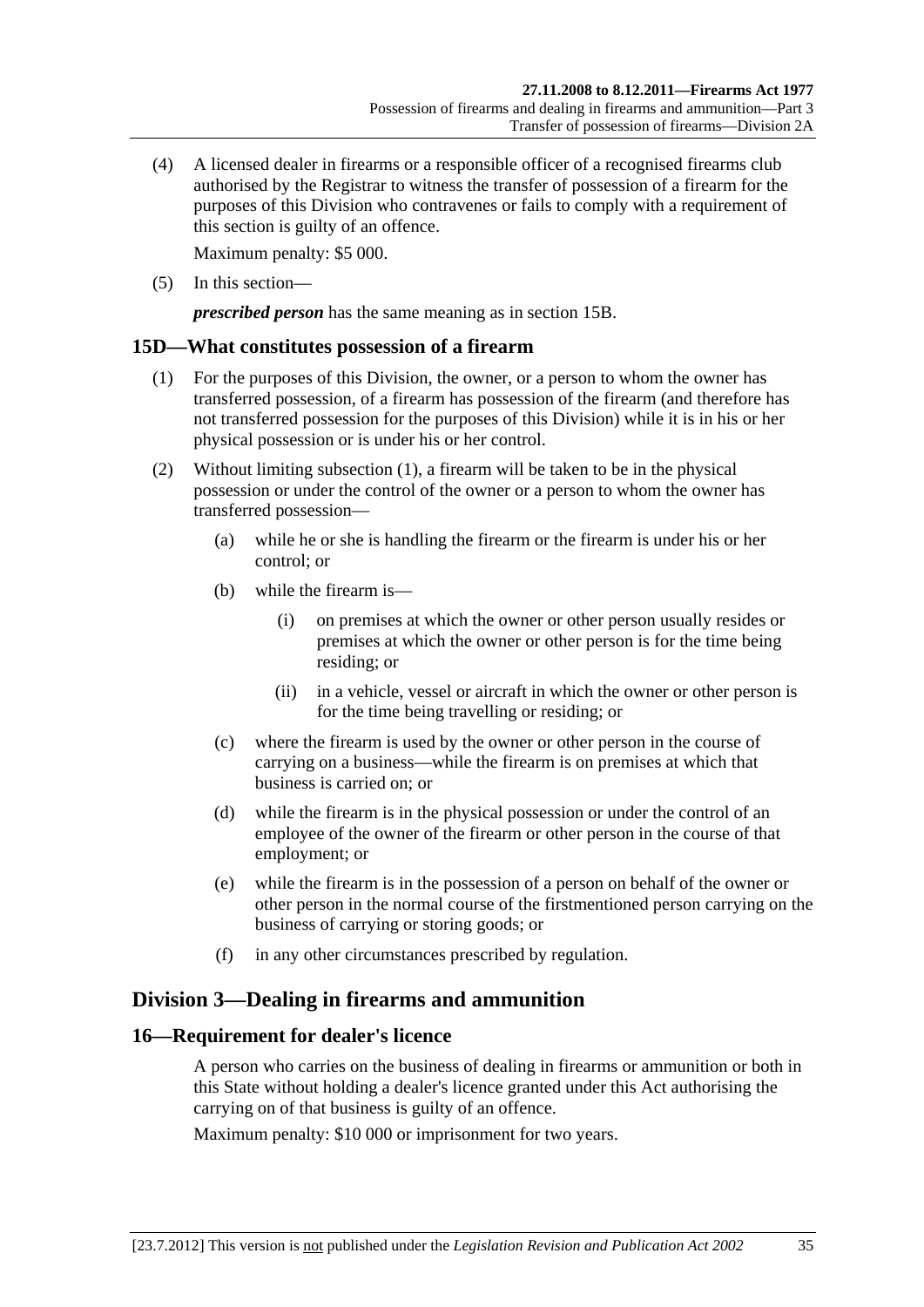#### <span id="page-35-0"></span>**17—Dealer's licence**

- (1) An application for a dealer's licence—
	- (a) must be made to the Registrar in the prescribed manner and form; and
	- (b) must contain the prescribed information; and
	- (c) must be accompanied by any certificates, declarations, references, reports or other documents required by the regulations or by the Registrar; and
	- (d) must be accompanied by the prescribed fee.
- (2) The Registrar may require an applicant—
	- (a) to furnish such further information as may be necessary to enable the Registrar to determine the application; or
	- (b) to verify by statutory declaration information furnished in relation to the application.
- (3) Subject to this section, where an application for a dealer's licence is properly made, the Registrar may only refuse the application if—
	- (a) the Registrar is not satisfied that—
		- (i) the applicant is a fit and proper person to hold such a licence; or
		- (ia) a close associate of the applicant is a fit and proper person to be a close associate of the holder of such a licence; or
		- (ib) the applicant is to be the person primarily responsible for the management of the business intended to be carried on under such a licence; or
		- (ii) the premises at which the applicant intends carrying on the business of dealing in firearms or ammunition is appropriate for that purpose; or
	- (b) the applicant is not usually resident in this State.
- (3a) A dealer's licence does not authorise dealing in class C or D firearms unless it is endorsed to that effect.
- (4) A dealer's licence is subject to—
	- (a) a condition that the licensee must not deal in prescribed firearms; and
	- (b) any conditions prescribed by the regulations; and
	- (c) any conditions imposed by the Registrar.
- (4a) The Registrar may impose licence conditions pursuant to [subsection \(4\)](#page-35-0) on the grant or renewal of the licence or at any time during the term of the licence.
- (4b) A licence condition imposed pursuant to subsection  $(4)(c)$  during the term of the licence does not operate until the Registrar has given the holder of the licence (either personally or by registered post) notice in writing of the condition.
- (4c) The Registrar may, on his or her own initiative or on the application of the holder of a dealer's licence, vary or revoke a licence condition.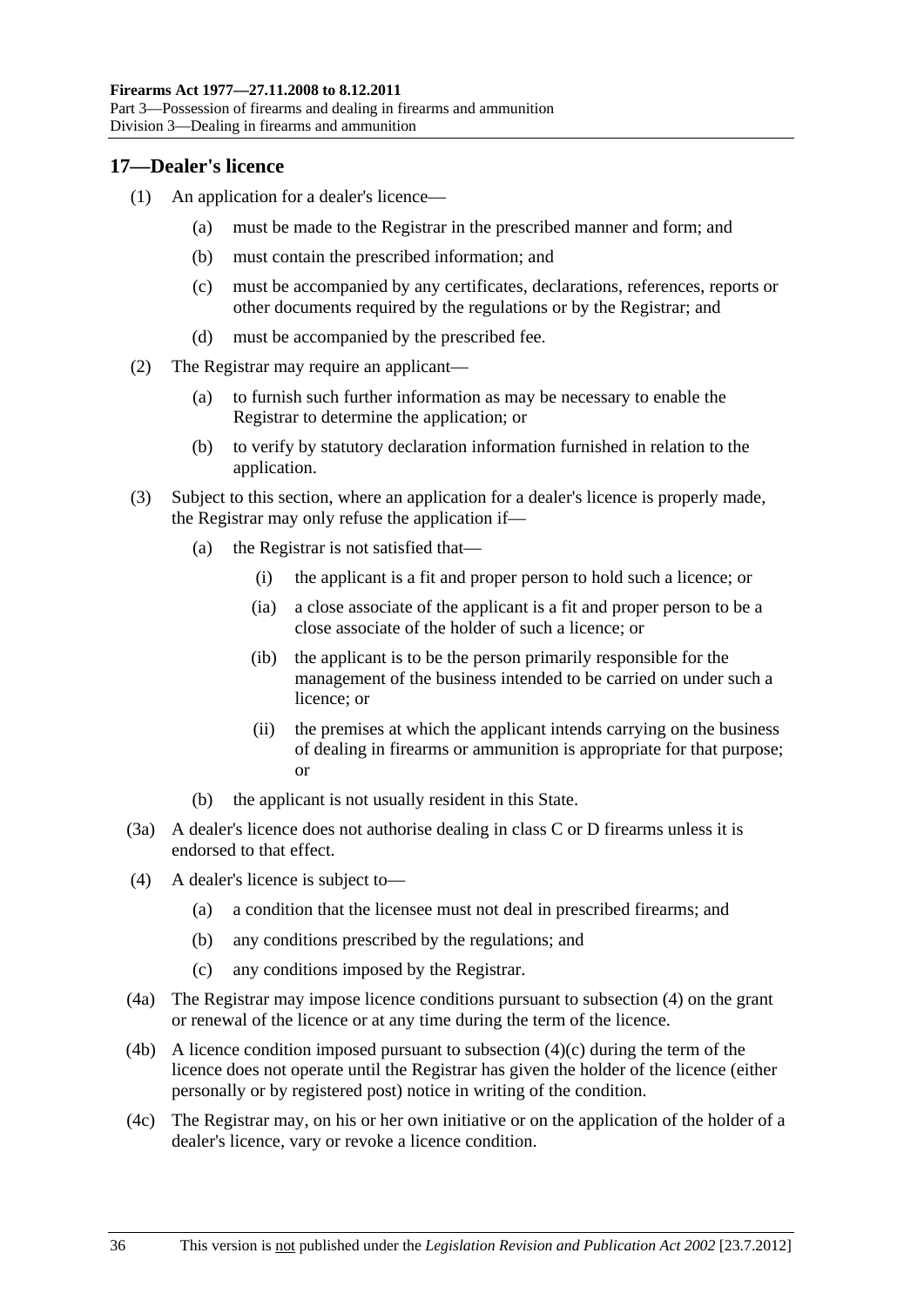- (4d) A variation or revocation of a licence condition under [subsection \(4c\)](#page-35-0) does not operate until the Registrar has given the holder of the licence (either personally or by registered post) notice in writing of the variation or revocation.
- (5) A dealer's licence that authorises dealing in ammunition but not firearms must be endorsed to that effect.
- (6) A dealer's licence cannot be granted to a person under the age of 18.

# **18—Records**

A dealer who—

- (a) fails to keep prescribed records in relation to the firearms or ammunition in which the dealer deals; or
- (b) fails to submit prescribed returns to the Registrar in accordance with the regulations,

is guilty of an offence.

Maximum penalty: \$5 000.

# **Division 4—Licences**

# **19—Term and renewal of licence**

- (1) Subject to this Act a firearms licence remains in force—
	- (a) in the case of a licence that authorises the possession or use of prescribed firearms or class D or H firearms—for a term not exceeding one year;
	- (b) in the case of a licence that only authorises the possession or use of Class A, B or C firearms—for a term not exceeding five years.
- (1a) Subject to this Act a dealer's licence remains in force for a term not exceeding five years.
- (2) A licence may be renewed from time to time.
- (3) An application for renewal of a licence—
	- (a) must be made to the Registrar in the prescribed manner and form; and
	- (b) must contain the prescribed information; and
	- (c) must be accompanied by any certificates, declarations, references, reports or other documents required by the regulations or by the Registrar; and
	- (d) must be accompanied by the prescribed fee.
- (4) The Registrar may require an applicant for renewal of a licence—
	- (a) to furnish such further information as may be necessary to enable the Registrar to determine the application; or
	- (b) to verify by statutory declaration information furnished in relation to the application.
- (5) The provisions of this Part that apply in relation to the determination of an application for a new licence apply in relation to the determination of an application for renewal of the licence.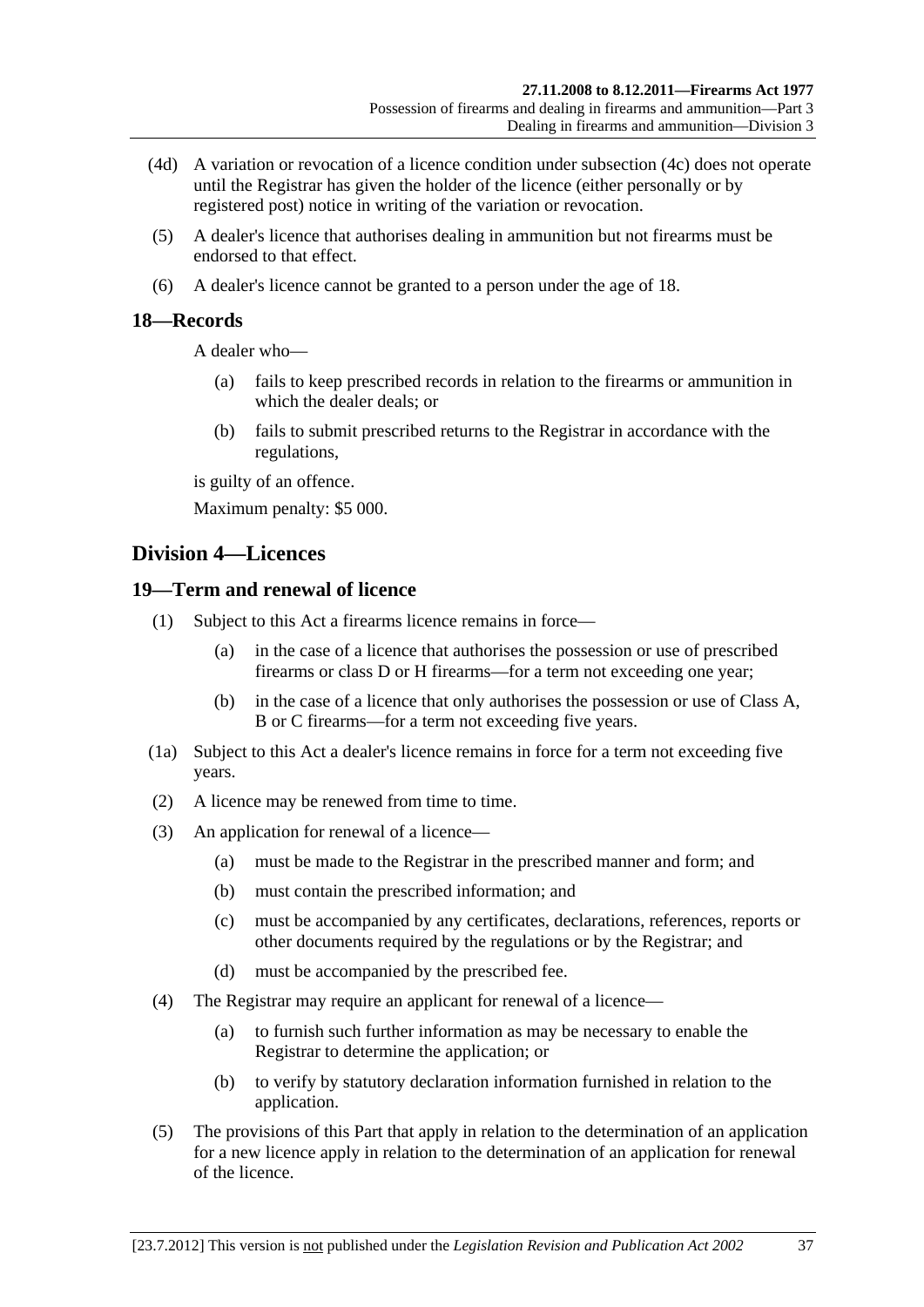#### <span id="page-37-0"></span>**19A—Licences to include photographs**

- (1) All licences granted, renewed varied or replaced under this Act must include a photograph of the holder of the licence.
- (2) The Registrar may require the applicant for the grant or renewal of a licence or the holder of a licence that is to be varied or replaced—
	- (a) to attend at a specified place for the purpose of having his or her photograph taken; or
	- (b) to supply the Registrar with one or more photographs of the applicant or holder of the licence specified by the Registrar.
- (3) Where an application is made for the grant, renewal, variation or replacement of a licence and—
	- (a) the applicant refuses or fails to comply with a requirement under [subsection \(2\)](#page-37-0); or
	- (b) a photograph taken or supplied under [subsection \(2\)](#page-37-0) is not suitable, in the Registrar's opinion, for inclusion in a licence,

the Registrar may suspend his or her consideration of the application until the applicant complies with the requirement or a suitable photograph is taken or supplied.

- (4) Where the Registrar varies a licence on his or her own initiative and the holder of the licence refuses or fails to comply with a requirement under [subsection \(2\)\(a\)](#page-37-0), the Registrar may suspend or cancel the licence.
- (5) Where the Registrar is prepared to grant, renew vary or replace a licence but the new licence cannot be issued immediately, the Registrar may issue an interim licence that does not include a photograph of the applicant or holder of the licence.
- (6) An interim licence does not come into force until the prescribed application fee has been paid and a receipt for the fee is printed on the licence and the licence remains in force for 28 days or until a licence that includes a photograph is issued to the applicant whichever first occurs.

#### **20—Cancellation, variation and suspension of licence**

- (1) If the Registrar is satisfied that the holder of a licence—
	- (aa) obtained the licence improperly; or
	- (a) has contravened or failed to comply with a provision of this Act or a condition of the licence; or
	- (b) is, for any reason, not a fit and proper person to hold the licence; or
	- (c) in the case of a dealer's licence—
		- (i) has a close associate who is not a fit and proper person to be a close associate of the holder of such a licence; or
		- (ii) is not primarily responsible for the management of the business carried on under the licence,

the Registrar may, by notice in writing served personally or by registered post on the holder of the licence, cancel the licence.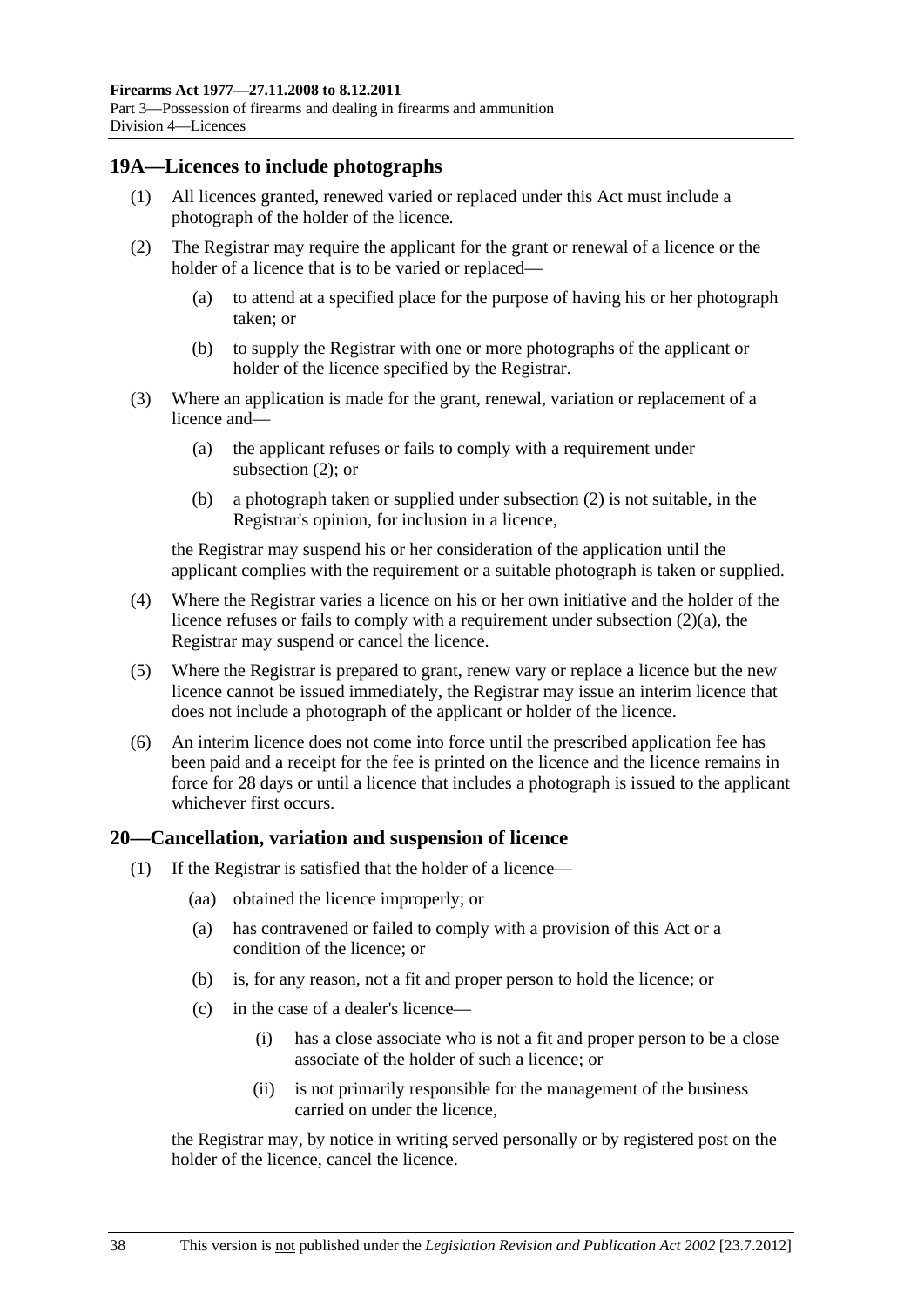- <span id="page-38-0"></span> (1a) Where the Registrar is satisfied that—
	- (a) it would be contrary to the public interest to permit the holder of a firearms licence to continue to possess and use firearms; or
	- (b) the holder of a firearms licence can no longer use any firearm for one or more of the purposes endorsed on his or her licence; or
	- (c) a class of firearms to which the licence applies can no longer be used by the holder of the licence in accordance with the conditions of the licence,

the Registrar may, after giving the holder of the licence at least 14 days written notice—

- (d) where [paragraph \(a\)](#page-38-0) applies—cancel the licence; or
- (e) where [paragraph \(b\)](#page-38-0) applies—vary the licence by removing the relevant purpose or purposes from the licence; or
- (f) where [paragraph \(c\)](#page-38-0) applies—vary the licence so that it no longer authorises the possession and use of that class of firearms.
- (1b) The cancellation or variation of a licence under [subsection \(1a\)](#page-38-0) will be effected by written notice served personally or by registered post on the holder of the licence.
- (2) The Registrar may, by notice in writing served personally or by registered post on the holder of a licence, suspend the licence pending an investigation as to whether the licence should be cancelled under [subsection \(1\)](#page-37-0) or [\(1a\).](#page-38-0)
- (3) A notice served on the holder of a licence cancelling, varying or suspending the licence under this section must set out the Registrar's reasons for the cancellation, variation or suspension.
- (3a) If the Registrar cancels a licence under this section and made the decision because of information that is classified by the Registrar as criminal intelligence, the Registrar is not required to give any reasons for the Registrar's decision other than that the decision was made on public interest grounds under this section.
- (3b) The Registrar may, on the application of the holder of a licence, cancel the licence.
- (4) The Registrar may, on his or her own initiative or on application by a person whose licence is suspended, revoke the suspension.
- (5) Where a firearms licence held by a person—
	- (a) has been cancelled or suspended and—
		- (i) the person was a member of a recognised firearms club; or
		- (ii) the licence authorised the person to use a firearm in the course of his or her employment; or
	- (b) has been varied and, as a result, the person is no longer entitled to use a firearm—
		- (i) as a member of a recognised firearms club; or
		- (ii) in the course of his or her employment,

the Registrar may, if he or she has complied with [subsection \(6\),](#page-39-0) inform the club or the person's employer (or both) that the licence has been cancelled, suspended or varied.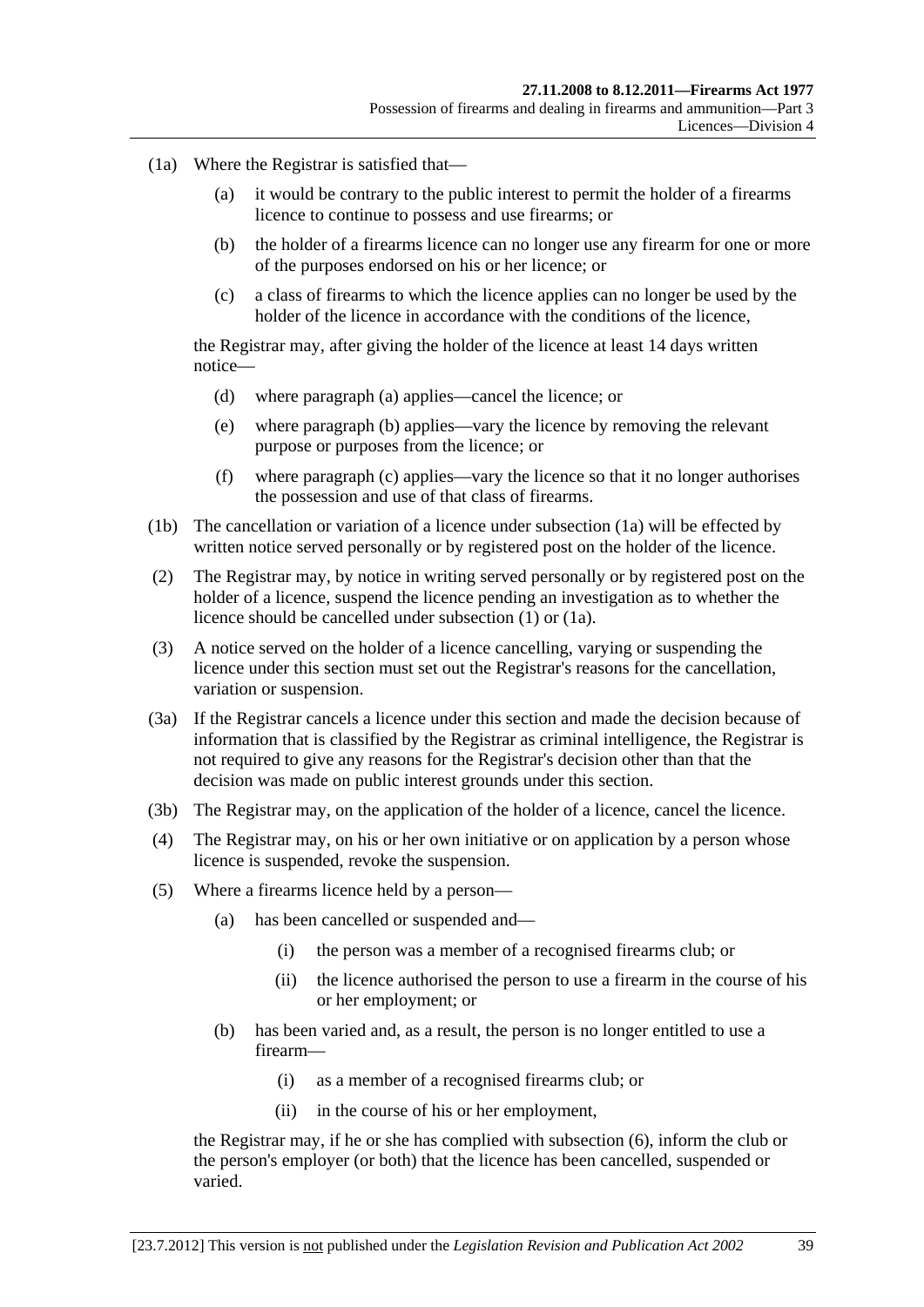- <span id="page-39-0"></span> (6) The Registrar must serve notice on the holder or former holder of a licence that he or she intends to inform that person's club or employer (or both) of the cancellation, suspension or variation of the licence.
- (7) The Registrar is not subject to any civil or criminal liability in respect of action taken by the Registrar under [subsection \(5\).](#page-38-0)

# **21—Breach of conditions etc**

The holder of a licence who contravenes, or fails to comply with, a condition of the licence is guilty of an offence.

Maximum penalty:

Where the condition relates to a prescribed firearm or a class C, D or H firearm— \$10 000 or imprisonment for two years.

In any other case—\$5 000 or imprisonment for one year.

# **21A—Notice of change of address**

The holder of a licence who fails to give the Registrar notice in writing of a change of his or her address within 14 days of the change is guilty of an offence.

Maximum penalty: \$2 500.

# **21AB—Return of licence to Registrar**

- (1) The former holder of a licence that has been suspended or cancelled who does not forthwith return the licence to the Registrar is guilty of an offence.
- (2) The holder of a licence who does not return the licence to the Registrar in accordance with the directions of the Registrar in order for endorsements on the licence to be made or altered is guilty of an offence.
- (3) The maximum penalty for an offence against this section is \$5 000.

# **Division 5—Acquisition of ammunition**

# **21B—Acquisition of ammunition**

- (1) A person must not purchase ammunition or accept ammunition as a gift unless he or she is the holder of—
	- (a) a firearms licence (not being a collector's licence) that authorises possession of a firearm designed to fire that ammunition; or
	- (b) a permit granted by the Registrar entitling the holder to acquire ammunition of that kind.
- (2) A person who contravenes [subsection \(1\)](#page-39-0) is guilty of an offence.
- (2a) In proceedings for an offence against [subsection \(2\)](#page-39-0) the onus is on the defendant to establish that he or she held the licence or permit required by [subsection \(1\)](#page-39-0) when the ammunition was acquired.
- (3) The Registrar must not grant a permit to acquire ammunition unless satisfied that the applicant—
	- (a) is a fit and proper person to have possession of ammunition of the kind that may be acquired under the permit; and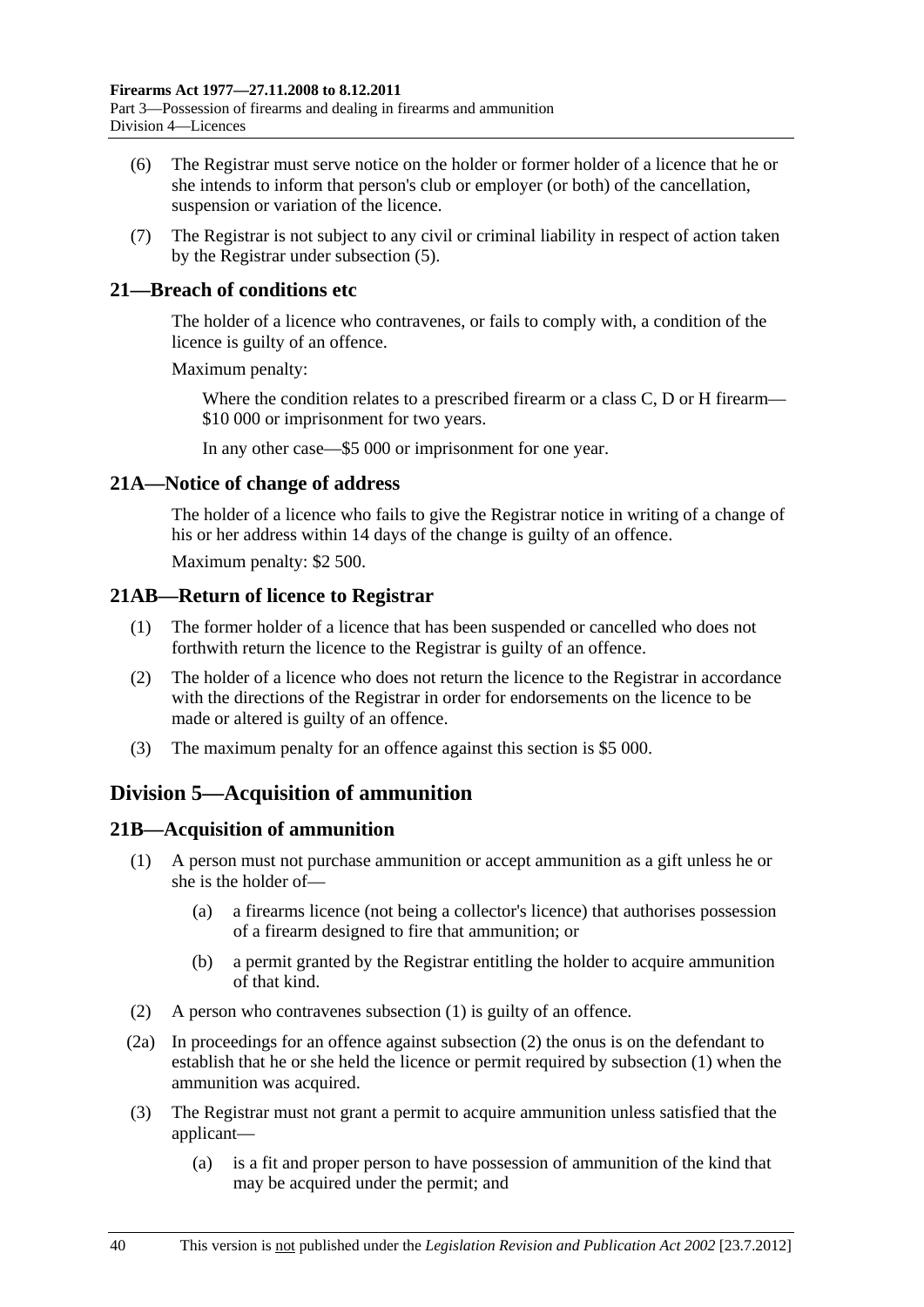- (b) has a genuine reason for making the application.
- <span id="page-40-0"></span> (4) When granting a permit the Registrar must not restrict the kind of ammunition that can be acquired unless it is, in the Registrar's opinion, necessary to do so in order to comply with [subsection \(3\)](#page-39-0).
- (5) A person who sells or supplies ammunition to another person knowing, or having reason to believe, that that other person—
	- (a) is not the holder of a firearms licence (other than a collector's licence) that authorises possession of a firearm designed to fire that ammunition; and
	- (b) is not the holder of a permit granted by the Registrar authorising the acquisition of that ammunition,

is guilty of an offence.

- (6) This section does not apply in relation to the acquisition of ammunition—
	- (a) by a licensed dealer in ammunition in the ordinary course of business as a dealer in ammunition; or
	- (b) by a recognised firearms club for distribution to members of, or visitors to, the club; or
	- (c) by a member of a recognised firearms club from the club; or
	- (d) from a recognised firearms club by a visitor to the club for use on the grounds of the club in a manner authorised by the club; or
	- (da) by a recognised paint-ball operator for distribution to participants in an organised activity involving the use of paint-ball firearms (but no other firearms) on grounds of a recognised paint-ball operator; or
	- (e) by a person for use by that person in a firearm in circumstances in which that person is not required by this Act to hold a firearms licence.
- (7) In proceedings for an offence against this section the onus is on the defendant to prove that he or she was entitled to purchase, accept, sell or supply the ammunition by virtue of [subsection \(6\)](#page-40-0).
- (8) The maximum penalty for an offence against this section is \$10 000 or imprisonment for two years.

#### **21BA—Cancellation or suspension of permit**

- (1) If the Registrar is satisfied that the holder of a permit under this Division—
	- (a) has contravened or failed to comply with a provision of this Act or a condition of the permit; or
	- (b) is, for any reason, not a fit and proper person to hold the permit,

the Registrar may, by notice in writing served personally or by registered post on the holder of the permit, cancel the permit.

 (2) The Registrar may, by notice in writing served personally or by registered post on the holder of a permit, suspend the permit pending an investigation as to whether the permit should be cancelled under [subsection \(1\)](#page-40-0).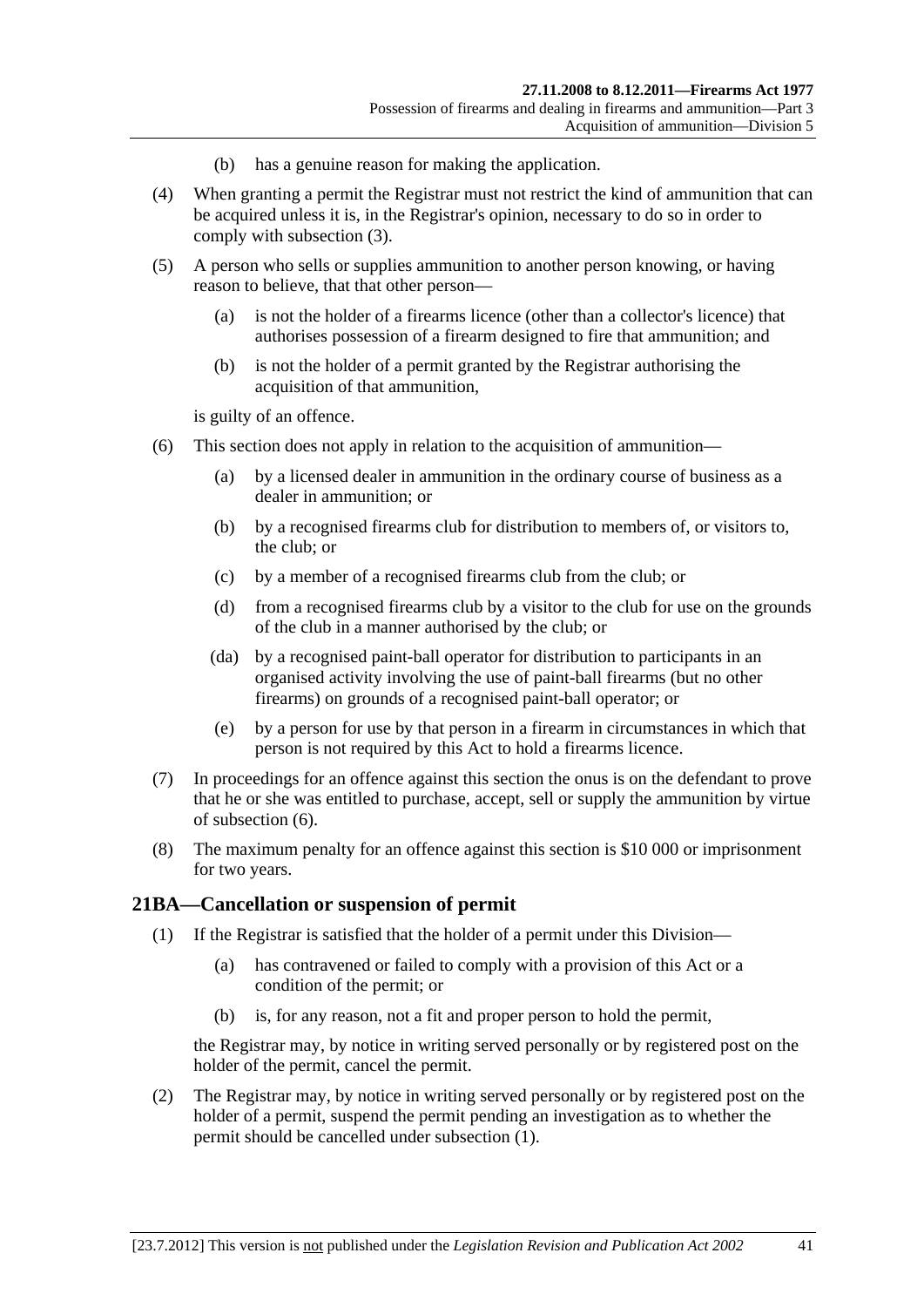- <span id="page-41-0"></span> (3) A notice served on the holder of a permit suspending or cancelling the permit under this section must set out the Registrar's reasons for the suspension or cancellation.
- (4) The Registrar may, on his or her own initiative or on application by a person whose permit is suspended, revoke the suspension.

# **21BB—Limit on quantity of ammunition**

- (1) The Governor may, by regulation, limit the quantity of ammunition of any kind that a person, or a person of a particular class, may acquire during a specified period or may own or have in his or her possession at any one time.
- (2) A person who acquires or owns or has possession of ammunition in contravention of a regulation under [subsection \(1\)](#page-41-0) is guilty of an offence. Maximum penalty: \$5 000.

# **Division 6—Firearms clubs, paint-ball operators and commercial range operators**

# **21C—Recognised firearms clubs**

- (1) If the Minister is satisfied that a firearms club conducts its affairs and activities in a responsible manner, the Minister must, if the club applies for recognition, declare the club to be a recognised firearms club by notice in the Gazette.
- (2) If the Minister refuses an application for recognition the Minister must provide the applicant with a written statement setting out the reasons for the refusal.
- (3) If at any time the Minister is satisfied that a recognised firearms club has failed to comply with this Act or no longer conducts its affairs or activities in a responsible manner, the Minister may, by notice in the Gazette, revoke a declaration under subsection  $(1)$ .
- (4) Before revoking a declaration the Minister must—
	- (a) give the club at least two months written notice of the proposed revocation setting out the Minister's reasons for the proposed revocation; and
	- (b) give the club a reasonable opportunity to make written or oral submissions to the Minister in relation to the proposed revocation.
- (5) The club must upon receiving notice of the proposed revocation inform its members in writing of the proposal.

# **21D—Recognised paint-ball operators**

- (1) If the Minister is satisfied that a paint-ball operator conducts its affairs and activities in a responsible manner, the Minister must, on application by the operator for recognition, declare the operator to be a recognised paint-ball operator by notice in the Gazette.
- (2) If the Minister refuses an application for recognition, the Minister must provide the applicant with a written statement setting out the reasons for the refusal.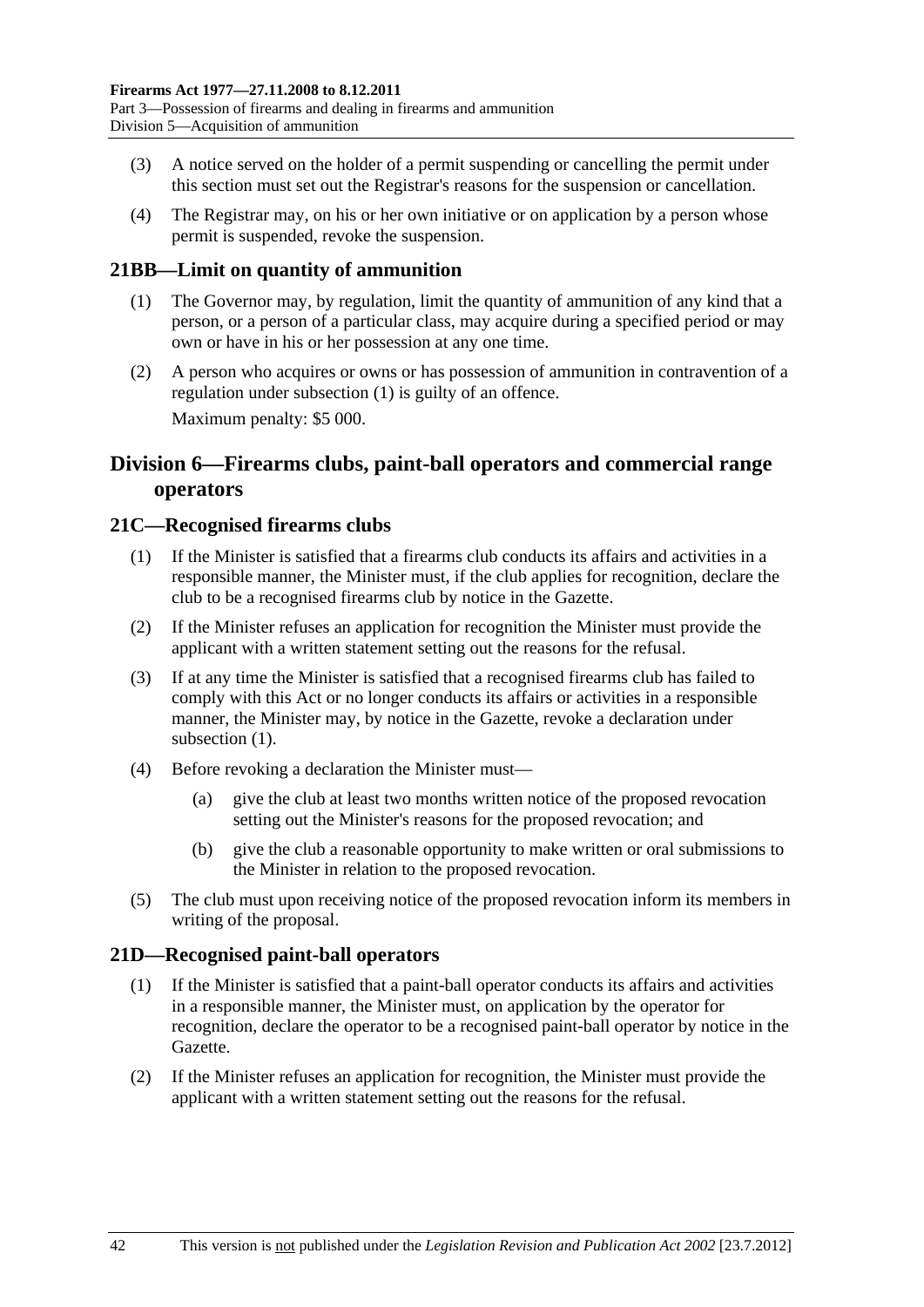- <span id="page-42-0"></span> (3) If at any time the Minister is satisfied that a recognised paint-ball operator has failed to comply with this Act or no longer conducts its affairs or activities in a responsible manner, the Minister may, by notice in the Gazette, revoke a declaration under subsection  $(1)$ .
- (4) Before revoking a declaration, the Minister must—
	- (a) give the operator at least two months written notice of the proposed revocation setting out the Minister's reasons for the proposed revocation; and
	- (b) give the operator a reasonable opportunity to make written or oral submissions to the Minister in relation to the proposed revocation.

# **21E—Recognised commercial range operators**

- (1) If the Minister is satisfied that a commercial range operator conducts his or her affairs and activities in a responsible manner, the Minister must, on application by the operator for recognition, declare the operator to be a recognised commercial range operator by notice in the Gazette.
- (2) If the Minister refuses an application for recognition, the Minister must provide the applicant with a written statement setting out the reasons for the refusal.
- (3) If at any time the Minister is satisfied that a recognised commercial range operator has failed to comply with this Act or no longer conducts his or her affairs or activities in a responsible manner, the Minister may, by notice in the Gazette, revoke a declaration under [subsection \(1\).](#page-42-0)
- (4) Before revoking a declaration, the Minister must—
	- (a) give the operator at least two months written notice of the proposed revocation setting out the Minister's reasons for the proposed revocation; and
	- (b) give the operator a reasonable opportunity to make written or oral submissions to the Minister in relation to the proposed revocation.

# **21F—Approval of grounds of recognised firearms clubs or paint-ball operator**

- (1) If any activity involving the use of a firearm takes place on grounds of a recognised firearms club or recognised paint-ball operator and those grounds are not approved under this section in relation to that activity, recognition of the club or operator under this Part is by force of this section revoked.
- (2) If the Registrar is satisfied that the grounds of a recognised firearms club or recognised paint-ball operator are suitable for the purpose of the activities of the club or operator, the Registrar may, on the application of the club or operator, approve those grounds for use in connection with those activities.
- (3) An approval under this section is subject to—
	- (a) any conditions prescribed by the regulations; and
	- (b) any conditions imposed by the Registrar (which may include a condition limiting the periods during which the grounds may be used by the club or operator).
- (4) The Registrar may impose conditions pursuant to [subsection \(3\)](#page-42-0) on the approval of the grounds or subsequently.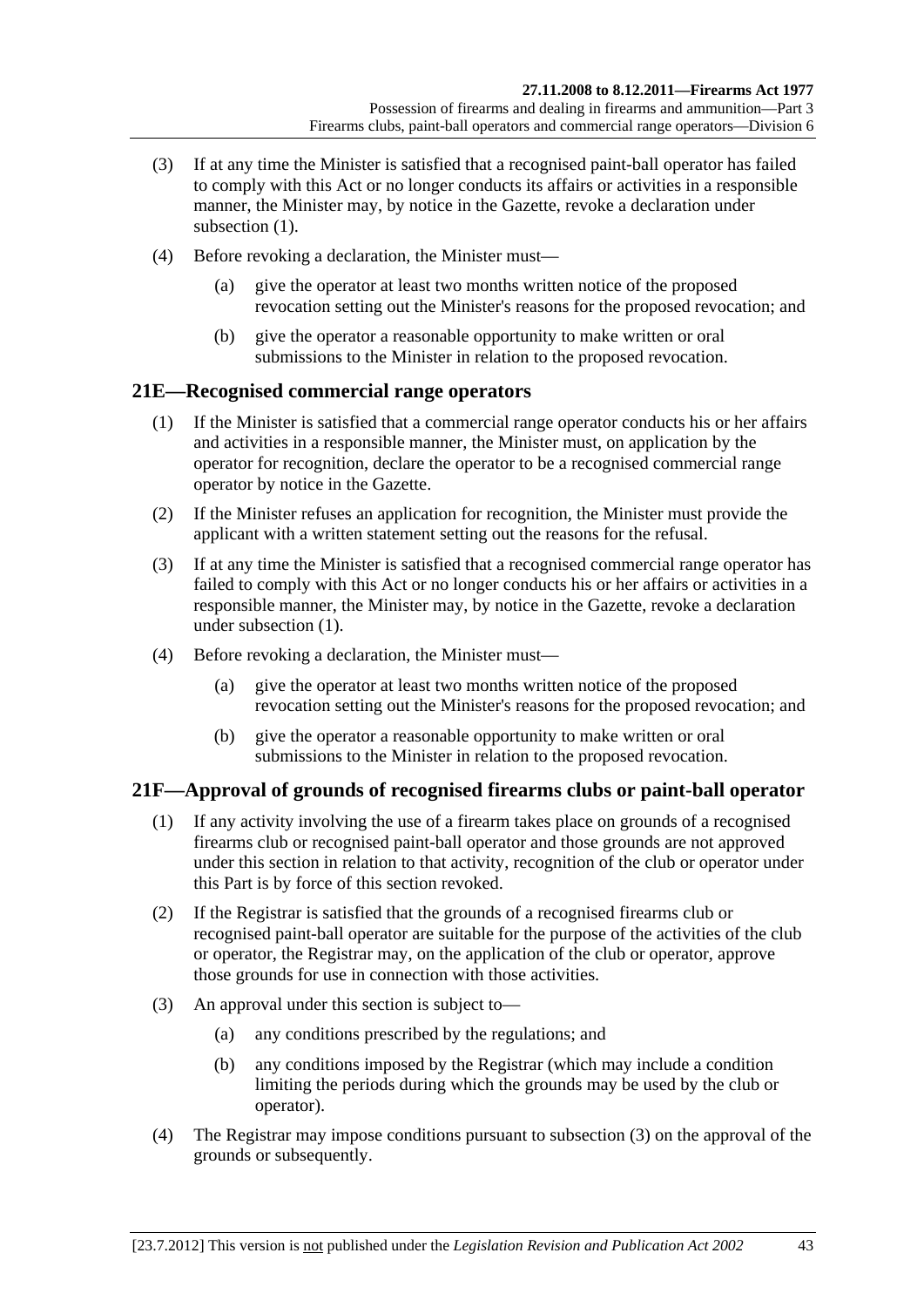- <span id="page-43-0"></span> (5) If the Registrar refuses an application for approval, the Registrar must provide the applicant with a written statement setting out the reasons for the refusal.
- (6) If at any time the Registrar is satisfied that grounds approved under this section would not be approved if application for approval were made at that time or that a condition of the approval has been contravened, the Registrar may, by notice to the club or operator, revoke the approval.
- (7) The Registrar may, on his or her own initiative or on application by a recognised firearms club or recognised paint-ball operator, vary or revoke conditions of an approval.
- (8) Before revoking an approval or varying conditions of an approval on his or her own initiative, the Registrar must—
	- (a) give the club or operator at least two months written notice of the proposed revocation or variation setting out the Registrar's reasons for the proposed revocation or variation; and
	- (b) give the club or operator a reasonable opportunity to make written or oral submissions to the Registrar in relation to the proposed revocation or variation.
- (9) The Registrar, or a person authorised by the Registrar, may, for the purposes of determining an application for approval under this section, reviewing such an approval or determining whether conditions of approval are being or have been contravened, enter and inspect the grounds of a recognised firearms club or recognised paint-ball operator at any reasonable time.

# **21G—Approval of range of recognised commercial range operator**

- (1) If any activity involving the use of a firearm takes place on the range of a recognised commercial range operator and the range is not approved under this section in relation to that activity, recognition of the operator under this Part is by force of this section revoked.
- (2) If the Registrar is satisfied that the range of a recognised commercial range operator is suitable for the purpose of the activities of the operator, the Registrar may, on the application of the operator, approve the range for use in connection with those activities.
- (3) An approval under this section is subject to—
	- (a) any conditions prescribed by the regulations; and
	- (b) any conditions imposed by the Registrar (which may include a condition limiting the periods during which the range may be used by the operator).
- (4) The Registrar may impose conditions pursuant to [subsection \(3\)](#page-43-0) when he or she approves the range under this section or at any later time.
- (5) If the Registrar refuses an application for approval, the Registrar must provide the applicant with a written statement setting out the reasons for the refusal.
- (6) If at any time the Registrar is satisfied that a range approved under this section would not be approved if application for approval were made at that time or that a condition of the approval has been contravened, the Registrar may, by notice to the operator, revoke the approval.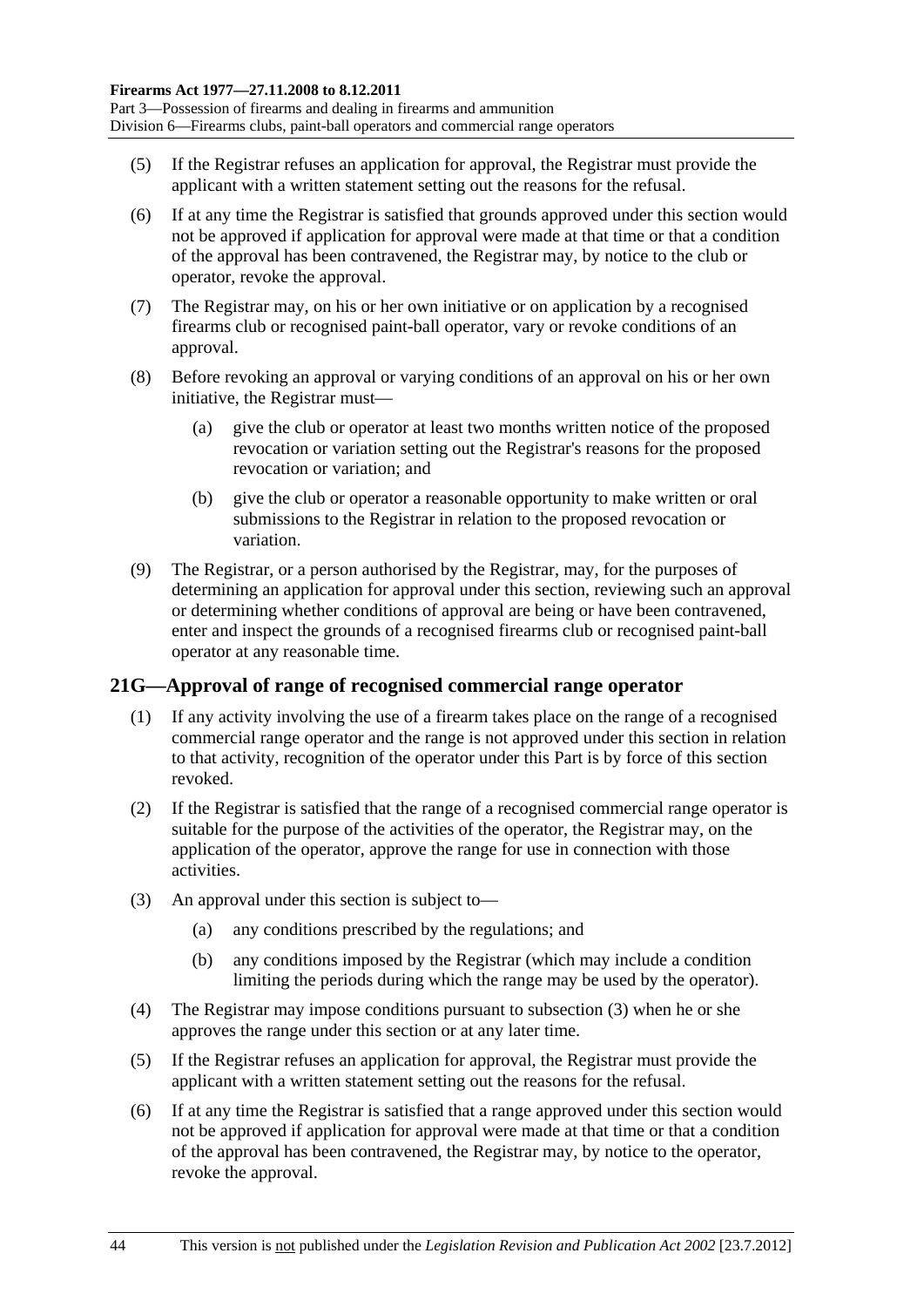- <span id="page-44-0"></span> (7) The Registrar may, on his or her own initiative or on application by a recognised commercial range operator, vary or revoke conditions of an approval.
- (8) Before revoking an approval or varying conditions of an approval on his or her own initiative, the Registrar must—
	- (a) give the operator at least two months written notice of the proposed revocation or variation setting out the Registrar's reasons for the proposed revocation or variation; and
	- (b) give the operator a reasonable opportunity to make written or oral submissions to the Registrar in relation to the proposed revocation or variation.
- (9) The Registrar, or a person authorised by the Registrar, may, for the purposes of determining an application for approval under this section, reviewing such an approval or determining whether conditions of approval are being or have been contravened, enter and inspect the range of a recognised commercial range operator at any reasonable time.

# **21H—Requirement to expel certain persons from firearms clubs**

- (1) If the controlling body of a recognised firearms club has reasonable cause to believe that—
	- (a) the actions or behaviour of a member of the club has been such that there is a threat to the member's own safety or the safety of others associated with the member's possession or use of a firearm; or
	- (b) a firearms prohibition order applies to a member,

the controlling body must expel the person from membership of the club.

- (2) [Subsection \(1\)\(b\)](#page-44-0) does not apply—
	- (a) to an interim firearms prohibition order; or
	- (b) to a firearms prohibition order until the period allowed for an appeal against the order has expired or, if an appeal has been instituted, until the appeal lapses or is finally determined.
- (3) A person incurs no civil or criminal liability as a result of action taken in good faith in compliance, or purported compliance, with this section.

# **21I—Obligation to report**

- (1) If the controlling body of a recognised firearms club has reasonable cause to suspect in relation to a member of the club that the member is suffering from a physical or mental illness or condition, or that other circumstances exist, such that there is a threat to the member's own safety or the safety of another associated with the member's possession or use of a firearm, the club must, as soon as practicable after the suspicion is formed, make a report to the Registrar including—
	- (a) the name and address of the person the subject of the suspicion; and
	- (b) the suspected threat to safety and circumstances giving rise to the threat (including the nature of any physical or mental illness or condition contributing to the threat).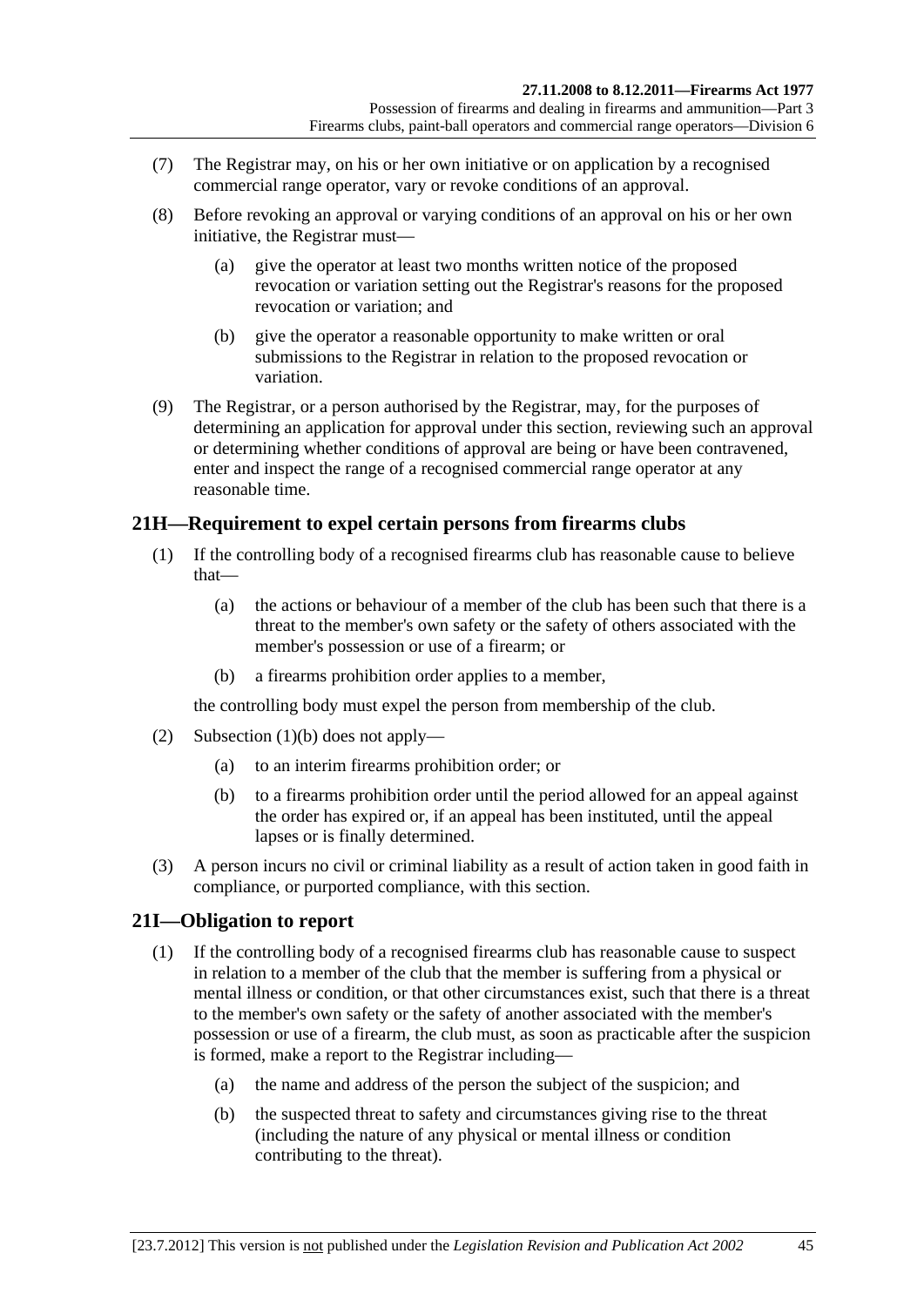- <span id="page-45-0"></span> (2) If a member of a recognised firearms club or a person employed or engaged at the grounds of a recognised firearms club has reasonable cause to suspect that a person to whom a firearms prohibition order applies has gained or attempted to gain access to the grounds of the club, the member or person must, as soon as practicable after the suspicion is formed, report the matter to a police officer.
- (3) If a commercial range operator or a person employed or engaged at the range of a commercial range operator has reasonable cause to suspect that a person to whom a firearms prohibition order applies has gained or attempted to gain access to the range of the operator, the operator or person must, as soon as practicable after the suspicion is formed, report the matter to a police officer.
- (4) A person incurs no civil or criminal liability in making a report in good faith in compliance, or purported compliance, with this section.

# **Part 4—Registration of firearms**

# **22—Application of this Part**

This Part does not apply to—

- (a) any firearm in the possession of a person in the ordinary course of business as a licensed dealer in firearms pursuant to his or her licence; or
- (b) any firearm in the possession of a person in the ordinary course of the business of carrying or storing goods; or
- (c) a person in relation to a firearm that that person has possession of in his or her capacity as—
	- (i) the executor or administrator of a deceased estate; or
	- (ii) the administrator or manager of the estate of a person who is unable to manage his or her affairs; or
	- (iii) the donee of an enduring power of attorney during a period of legal incapacity suffered by the donor of the power; or
	- (iv) the Official Trustee or the registered trustee of a bankrupt estate; or
- (ca) any prescribed firearm in the possession of the holder of a firearms licence that authorises possession of the prescribed firearm; or
- (d) any firearm in the possession of a person in prescribed circumstances; or
- (e) a receiver in the possession of a person in whose name a firearm of which the receiver forms part is registered (whether the firearm is assembled or disassembled).

# **23—Duty to register firearms**

- (1) A person who has possession of any unregistered firearm is guilty of an offence.
- (2) It is a defence to a charge of an offence under [subsection \(1\)](#page-45-0) if the defendant proves that the firearm came into his or her possession not more than fourteen days before the alleged date of the offence and that it was not reasonably practicable in the circumstances for the firearm to be registered by the time of the alleged offence.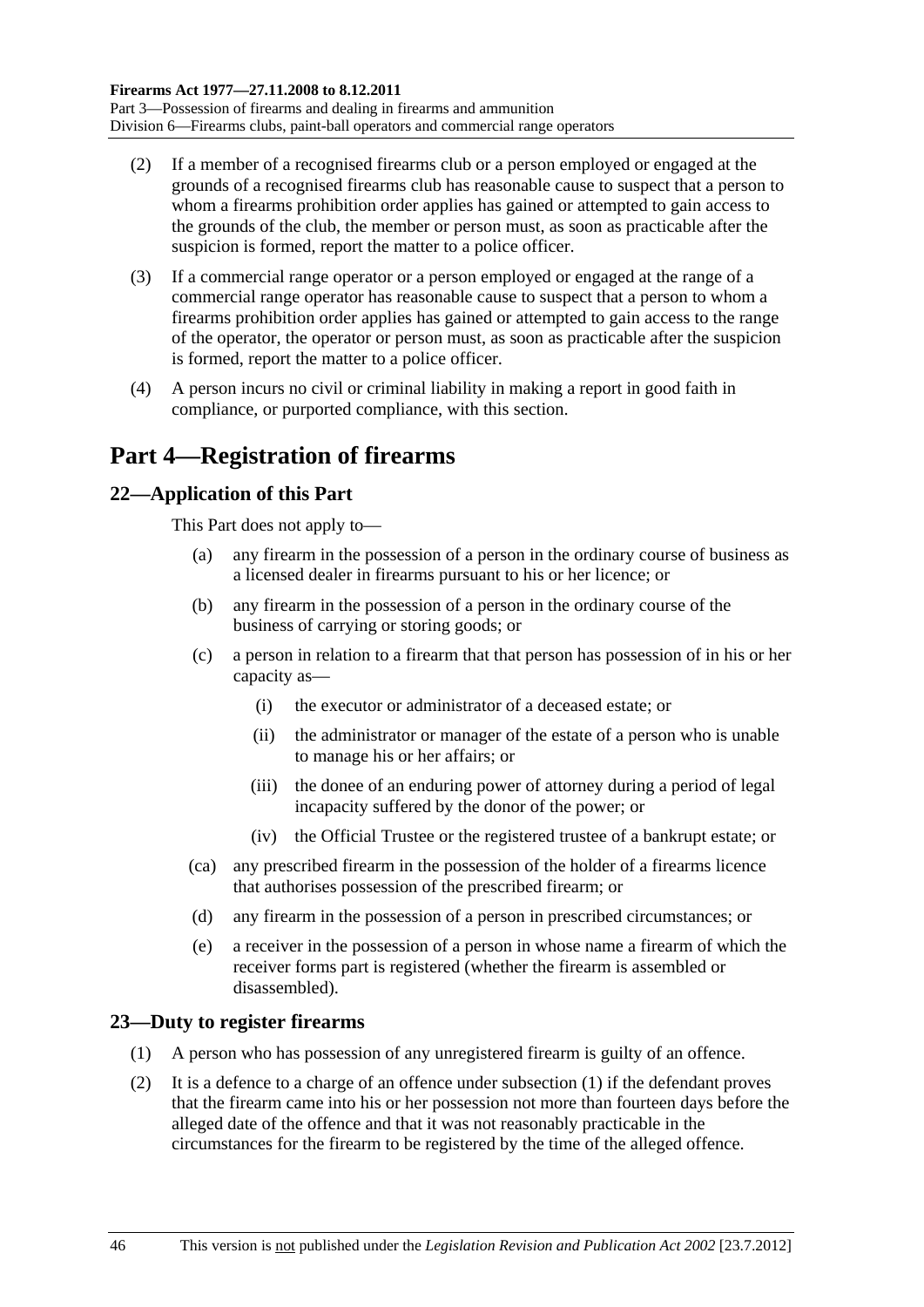- <span id="page-46-0"></span> (3) The owner of a firearm that is not registered in the name of the owner is guilty of an offence.
- (4) It is a defence to a charge of an offence under [subsection \(3\)](#page-46-0) if the defendant proves that ownership of the firearm passed to him or her not more than 14 days before the alleged date of the offence and that it was not reasonably practicable in the circumstances for the firearm to be registered in his or her name by the time of the alleged offence.
- (5) The maximum penalty for an offence against this section is as follows:
	- (a) where the firearm is a prescribed firearm or a class C, D or H firearm— \$10 000 or imprisonment for two years;
	- (b) where the firearm is any other kind of firearm—\$5 000 or imprisonment for one year.

#### **24—Registration of firearms**

- (1) An application for registration of a firearm—
	- (a) must be made to the Registrar in the prescribed manner and form; and
	- (b) must contain the prescribed information; and
	- (c) must be accompanied by the prescribed fee.
- (2) The Registrar may refuse an application for registration of a firearm if he or she is satisfied that—
	- (a) acquisition of the firearm by the applicant was not authorised by a permit in contravention of this Act; or
	- (b) the applicant improperly obtained a permit to acquire the firearm; or
	- (c) the applicant would not, having regard to the firearm sought to be registered and the current circumstances, be entitled to be granted a permit to acquire the firearm; or
	- (d) the firearm does not have identifying characters as required under [section 24A](#page-46-0) or the identifying characters of the firearms have been defaced or altered without the authority of the Registrar.
- (3) If a person has ceased to be the owner of a firearm, registration of the firearm in that person's name is cancelled by registration of the firearm in the name of the subsequent owner.

#### **24A—Identification of firearms**

- (1) Subject to this section, all firearms that are required to be registered under this Act must have stamped or engraved into part of the metal structure of the firearm a number, or a number preceded or followed by a letter or letters, for the purposes of identification.
- (2) The identification must be on the outside surface of the firearm where it can be easily seen and must, if possible, be on the receiver of the firearm.
- (3) At least four characters must comprise the number or the combination of numbers and letters.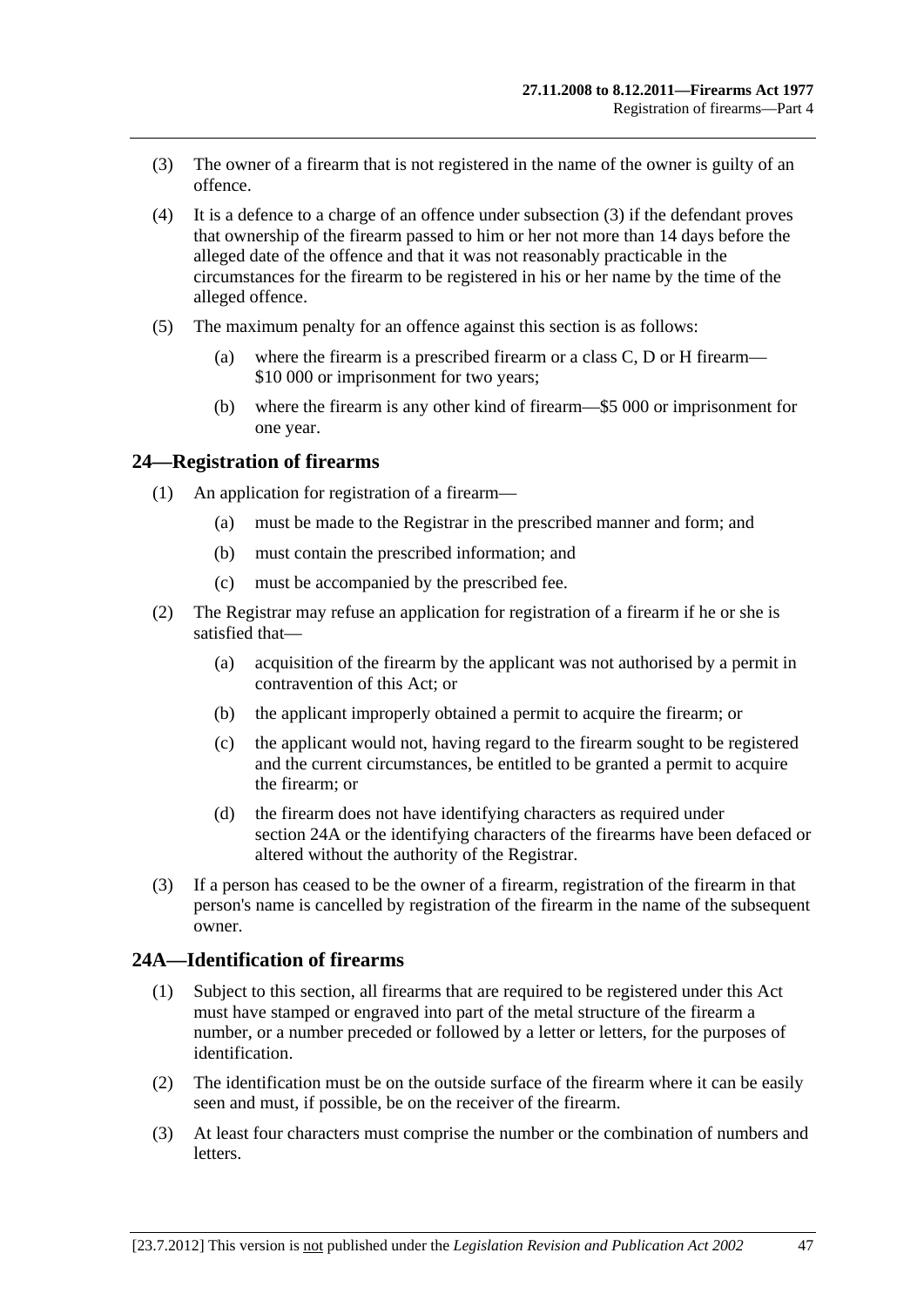- <span id="page-47-0"></span> (4) The characters must be at least two millimetres in height and must be stamped to form an indentation to a depth, or be engraved to a depth, of at least 0.5 millimetres.
- (5) Where a firearm that is produced for registration does not comply with this section, the Registrar must allocate a number, or numbers and letters, to the firearm and the owner of the firearm must produce the firearm to a police officer within 14 days with the identification stamped or engraved on the firearm in accordance with this section.

Maximum penalty:

Where the firearm is a prescribed firearm or a class C, D or H firearm—\$10 000 or imprisonment for two years.

Where the firearm is any other kind of firearm—\$5 000 or imprisonment for one year.

- (6) This section does not apply to a firearm of historical, archaeological or cultural value if—
	- (a) to stamp or engrave a number on the firearm would reduce its value; and
	- (b) the Registrar is satisfied that it can be identified in some other way.
- (7) A person who—
	- (a) defaces, alters or removes the identifying characters of a firearm without the authority of the Registrar; or
	- (b) has possession of a firearm that does not have identifying characters as required under this section or the identifying characters of which have been defaced or altered without the authority of the Registrar,

is guilty of an offence.

Maximum penalty:

- (a) if the firearm is a prescribed firearm or a class C, D or H firearm—\$35 000 or imprisonment for 7 years;
- (b) if the firearm is any other kind of firearm—\$20 000 or imprisonment for 4 years.

#### **24B—Cancellation of registration**

- (1) The Registrar may, by notice in writing served personally or by registered post on the owner of a registered firearm, cancel the registration of the firearm if the Registrar is satisfied that, having regard to the firearm and the current circumstances, the owner would not be entitled to obtain registration of the firearm.
- (2) A notice served on the owner of a registered firearm under this section must set out the Registrar's reasons for the cancellation.

# **25—Notice by registered owner of alteration, loss, theft or destruction of firearm**

- (1) The owner of a registered firearm must, within fourteen days after—
	- (b) any alteration is made to the firearm that affects the nature or performance of the firearm in a prescribed manner or to a prescribed extent; or
	- (c) the firearm is lost, stolen, or destroyed,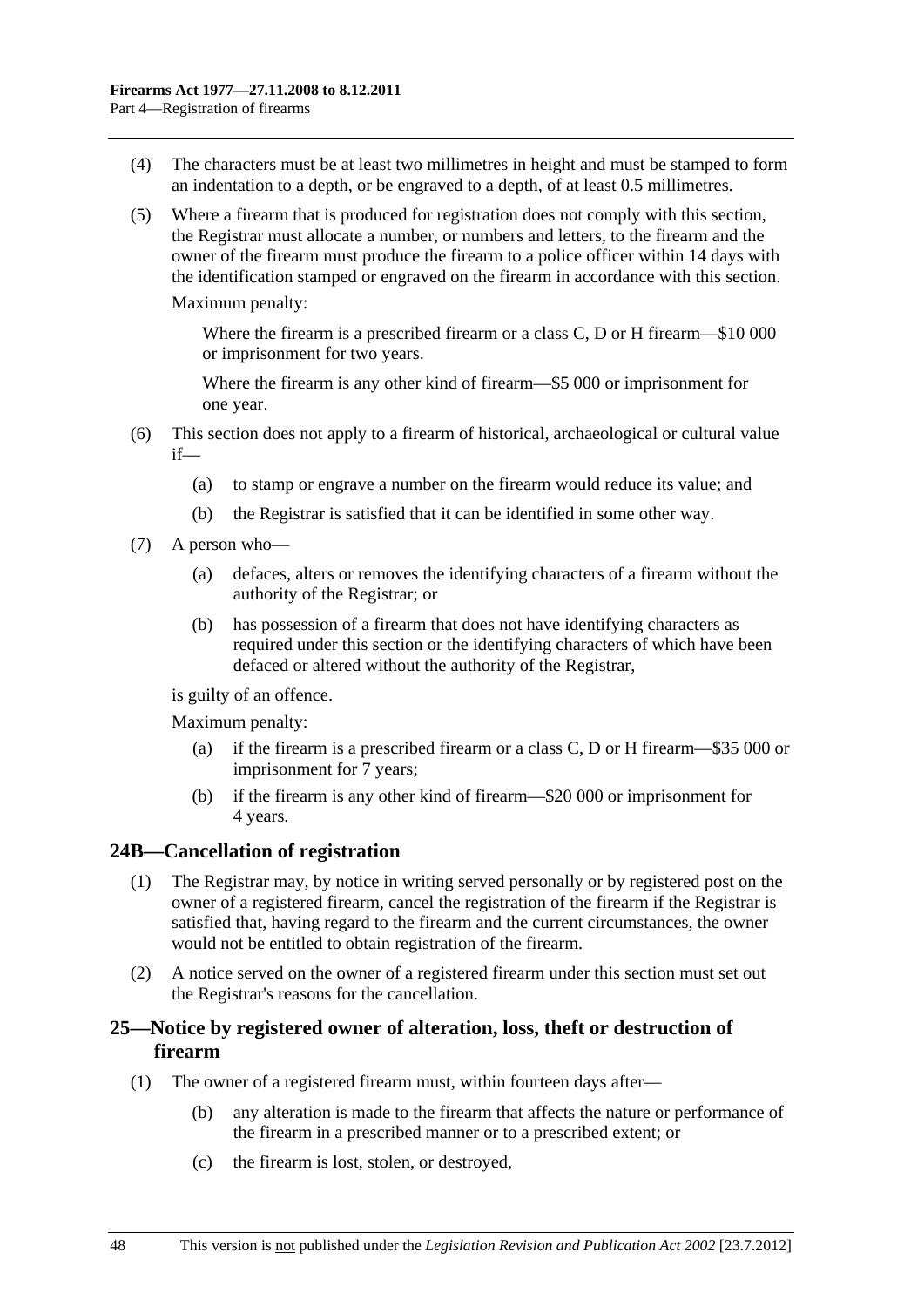give notice of that fact in the prescribed form to the Registrar.

- (1a) Without limiting [subsection \(1\)\(b\)](#page-47-0) an alteration to a firearm will be taken to affect the nature and performance of the firearm if, as a result of the alteration, the firearm becomes a firearm of a different class.
- (2) A person who fails to comply with this section is guilty of an offence. Maximum penalty: \$5 000.

#### **26—Notice of change of address**

The owner of a registered firearm who fails to give the Registrar notice in writing of a change of his or her address within 14 days of the change is guilty of an offence. Maximum penalty: \$2 500.

# **Part 4A—Review and appeal**

#### **26A—Review of interim firearms prohibition order**

- (1) A person to whom an interim firearms prohibition order applies may apply to the Registrar for review of the decision to issue the order.
- (2) The making of an application under this section does not affect the operation of the decision to which the application relates.
- (3) On a review, the Registrar may affirm the decision or revoke the interim firearms prohibition order.

#### **26B—Review by Firearms Review Committee**

- (1) A person aggrieved by a decision of the Registrar—
	- (a) to refuse an application for a licence, or renewal of a licence or an application for a permit authorising the acquisition of a firearm; or
	- (b) to impose or vary licence conditions (other than prescribed conditions); or
	- (c) to vary a firearms licence by restricting the classes of firearms to which the licence relates or to vary or revoke a purpose endorsed on the licence; or
	- (d) to suspend or cancel a licence or permit; or
	- (e) to refuse to revoke a suspension of a licence or permit; or
	- (f) to refuse an application for a permit to acquire ammunition; or
	- (g) to refuse an application for registration of a firearm; or
	- (h) to cancel the registration of a firearm; or
	- (i) to refuse to approve grounds of a recognised firearms club or recognised paint-ball operator or to revoke such an approval; or
	- (j) to impose conditions on an approval of grounds of a recognised firearms club or recognised paint-ball operator or to vary such conditions; or
	- (k) to refuse to approve the range of a recognised commercial range operator or to revoke such an approval; or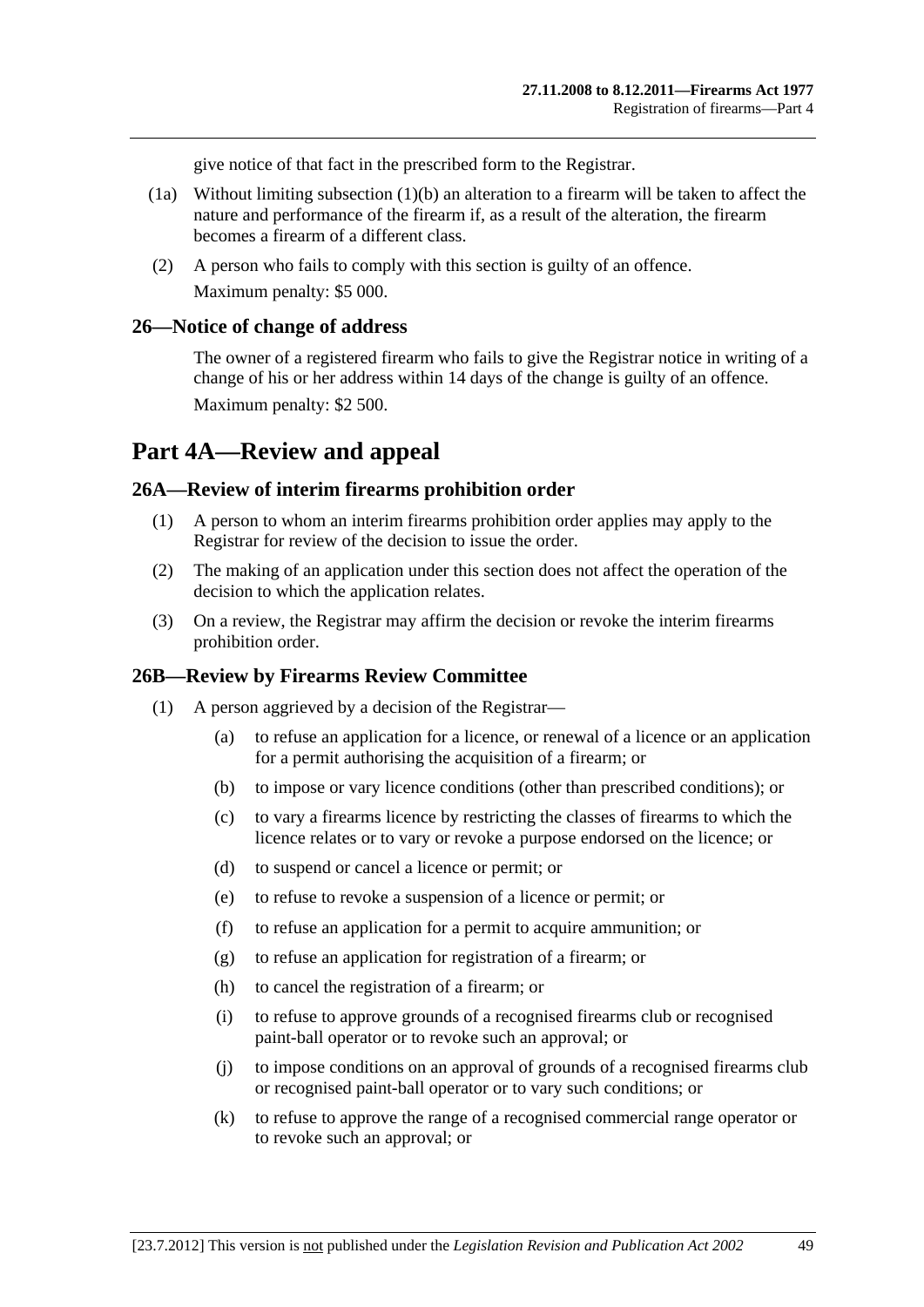<span id="page-49-0"></span> (l) to impose conditions on an approval of the range of a recognised commercial range operator or to vary such conditions,

may apply to the Registrar for the Registrar to refer the decision to the Firearms Review Committee for review of the decision.

- (2) If the Registrar did not give reasons in writing at the time of making the decision, the Registrar must do so on request made within 28 days of the making of the decision.
- (3) If a decision was made because of information that is classified by the Registrar as criminal intelligence, the only reason required to be given is that the decision was made on public interest grounds.
- (4) An application under this section must be made—
	- (a) within 28 days of the making of the decision; or
	- (b) if a request for reasons in writing is made under [subsection \(2\)](#page-49-0)—within 28 days after receipt of the reasons in writing.
- (5) The Registrar may, in the Registrar's discretion, extend the time for making an application under this section even if the time for making the application has ended.
- (6) The making of an application under this section does not affect the operation of the decision to which the application relates or prevent the taking of action to implement the decision.
- (7) However, on an application under this section, the Registrar may, in the Registrar's discretion, stay or vary the decision pending the decision of the committee on the review.
- (8) On an application under this section, the Registrar must refer the decision to the committee, and the committee may, on the review—
	- (a) affirm the decision; or
	- (b) remit matters to the Registrar for consideration or further consideration.

# **26C—Right of appeal to District Court**

- (1) A person aggrieved by—
	- (a) a decision of the Registrar that has been affirmed by the Firearms Review Committee; or
	- (b) if a matter is remitted to the Registrar by the Firearms Review Committee, a decision of the Registrar following remission of the matter; or
	- (c) a decision of the Registrar to issue a firearms prohibition order,

may appeal against the decision to the District Court.

- (2) If the committee or the Registrar has not given the person reasons in writing for making the decision appealed against, the committee or Registrar must do so on request made within 28 days after the person received notice of the decision.
- (3) If a decision was made because of information that is classified by the Registrar as criminal intelligence, the only reason required to be given is that the decision was made on public interest grounds.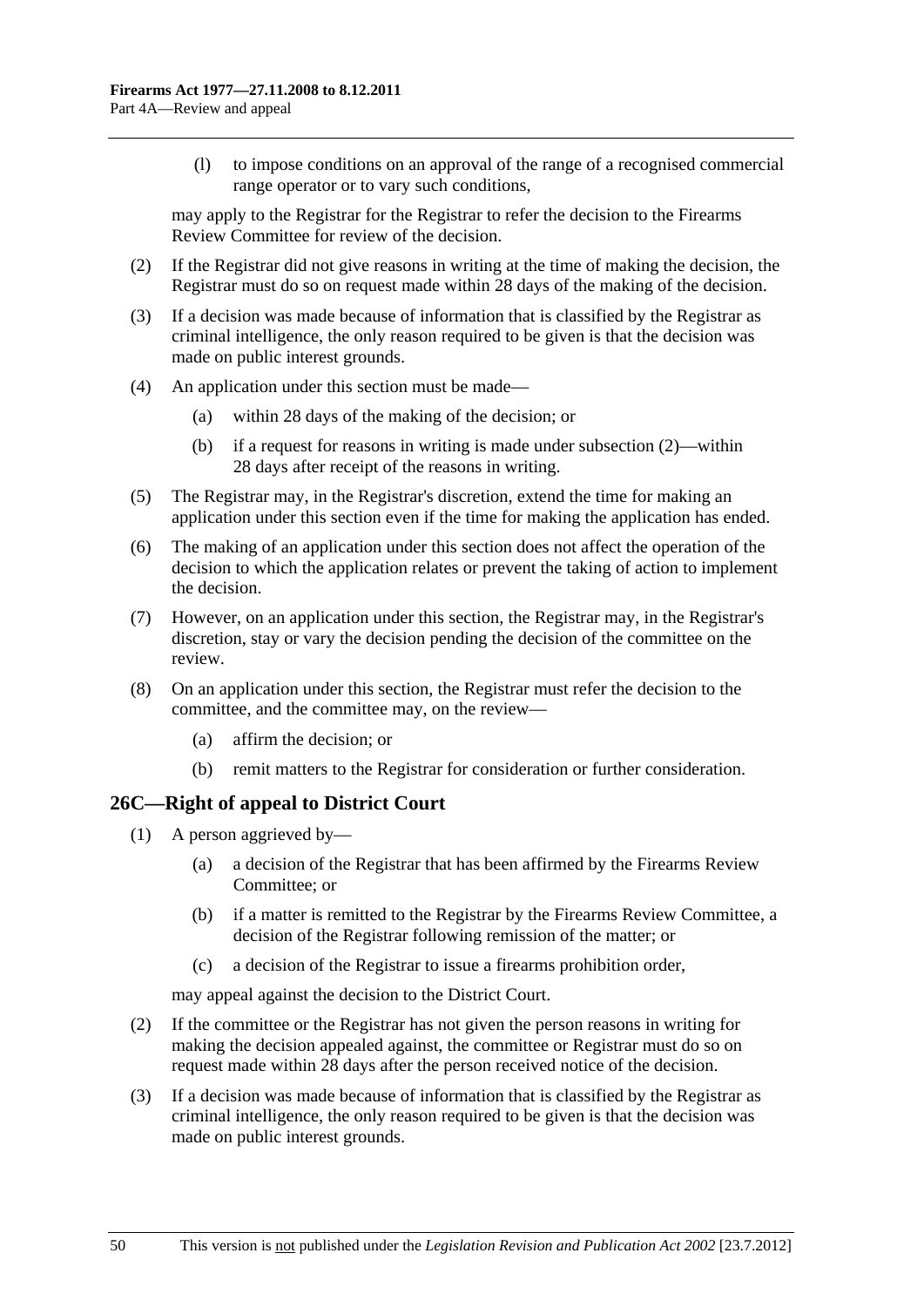- <span id="page-50-0"></span> (4) An appeal under this section must be made—
	- (a) within 28 days after the person received notice of the decision appealed against; or
	- (b) if a request for reasons in writing is made under [subsection \(2\)](#page-49-0)—within 28 days after the person received the reasons in writing.
- (5) On an appeal under this section, the Registrar may apply to the District Court for a determination that information classified by the Registrar as criminal intelligence is criminal intelligence.
- (6) The Court must maintain the confidentiality of information that is the subject of an application under [subsection \(5\).](#page-50-0)
- (7) If the Court proposes to determine that the information is not criminal intelligence, the Registrar must be informed of the proposed determination and given the opportunity to withdraw the information from the proceedings.
- (8) If the Court determines that the information is criminal intelligence or the Registrar withdraws the information, the Court must continue to maintain the confidentiality of the information.
- (9) The confidentiality of information is maintained only if—
	- (a) the information is not used except for the purposes of the proceedings; and
	- (b) the information is not disclosed to the appellant, the appellant's representatives or any member of the public; and
	- (c) evidence and submissions about the information are received and heard in private in the absence of the appellant and the appellant's representatives and are not disclosed to any member of the public; and
	- (d) the information is not disclosed in the Court's reasons for decision.
- (10) The Court may take any steps it considers appropriate to maintain the confidentiality of the information.

# **Part 5—Miscellaneous**

#### **27—Manufacture of firearms or firearm parts**

- (1) Subject to this section, a person who—
	- (a) manufactures a firearm or firearm part; or
	- (b) takes part in the manufacture of a firearm or firearm part,

is guilty of an offence.

- (2) [Subsection \(1\)](#page-50-0) does not apply to the manufacture of a firearm or firearm part by a person in the ordinary course of carrying on business as a licensed dealer pursuant to the licence.
- (3) It is a defence to prosecution for an offence against [subsection \(1\)](#page-50-0) to prove that, in the case of a firearm part, the firearm part was a firearm part for a firearm registered in the name of, or otherwise in the lawful custody of, the person who manufactured the firearm part.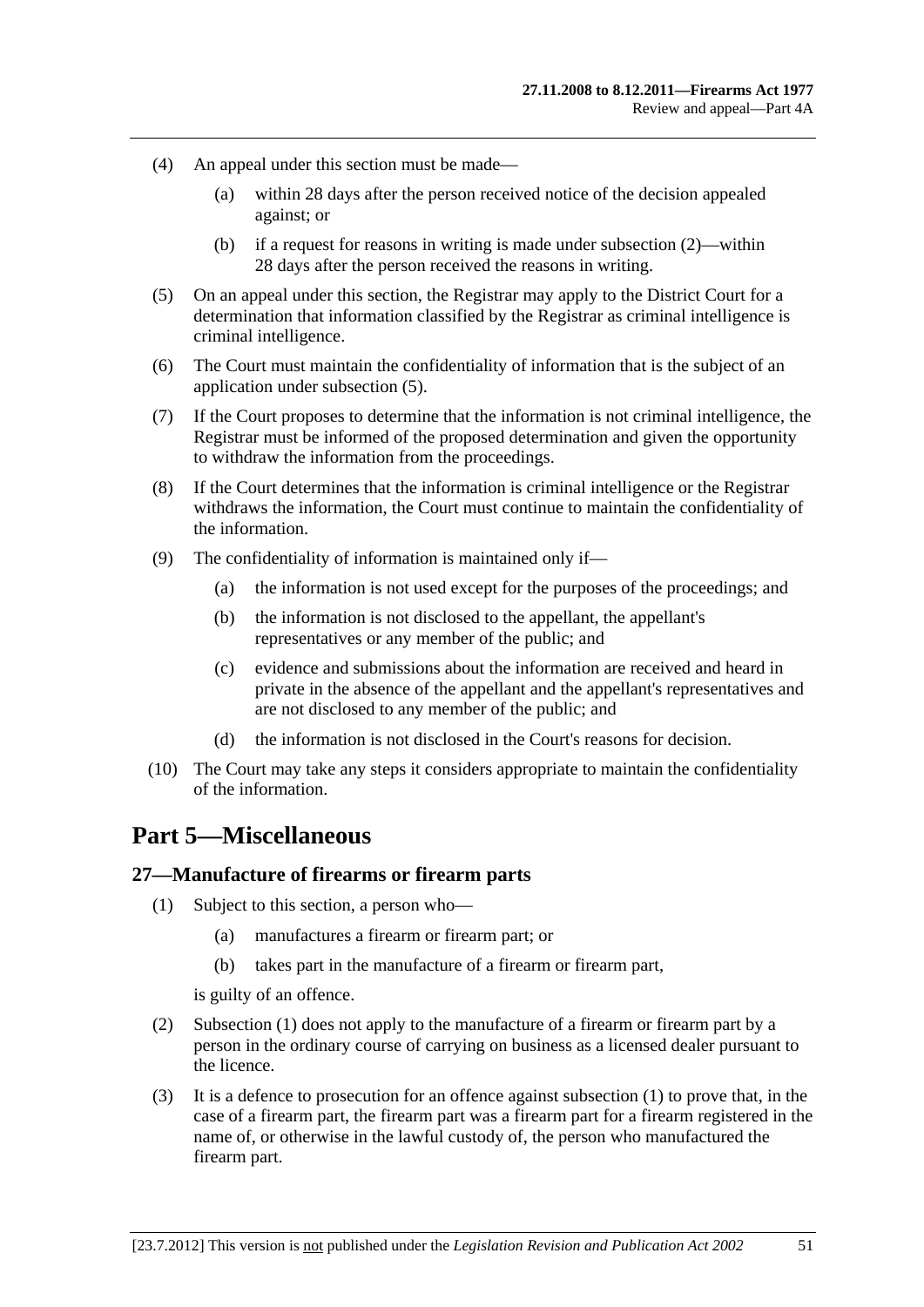- <span id="page-51-0"></span> (4) For the purposes of this section, a person takes part in the manufacture of a firearm or firearm part if—
	- (a) the person takes, or participates in, any step, or causes any step to be taken, in the process of manufacture of the firearm or firearm part; or
	- (b) the person provides or arranges finance for any step in that process; or
	- (c) the person provides the premises in which any step in that process is taken, or suffers or permits any step in that process to be taken in premises of which the person is an owner, lessee or occupier or of which the person has care, control or management.
- (5) Subject to [subsection \(6\),](#page-51-0) the maximum penalty for an offence against this section is as follows:
	- (a) if the firearm is a prescribed firearm or the firearm part is a firearm part for a prescribed firearm—\$75 000 or imprisonment for 15 years;
	- (b) if the firearm is a class C, D or H firearm or the firearm part is a firearm part for a class C, D or H firearm—\$50 000 or imprisonment for 10 years;
	- (c) if the firearm or firearm part is any other kind of firearm or firearm part— \$35 000 or imprisonment for 7 years.
- (6) A person who has not previously been found guilty of an offence against this section may, at the discretion of the prosecutor, be prosecuted for a summary offence against this section except where the firearm is a prescribed firearm or the firearm part is a firearm part for a prescribed firearm, but on conviction of a summary offence against this section the maximum penalty is \$10 000 or imprisonment for 2 years.

#### **27A—Obligation to report unsafe situations associated with firearms**

- (1) If a medical practitioner, or other person prescribed for the purposes of this subsection, has reasonable cause to suspect in relation to a person whom he or she has seen in his or her professional capacity—
	- (a) that the person is suffering from a physical or mental illness or condition, or that other circumstances exist, such that there is a threat to the person's own safety or the safety of another associated with the person's possession or use of a firearm; and
	- (b) that the person has, or might be intending to acquire, a firearm,

the medical practitioner or other prescribed person must make a report to the Registrar under this section.

- (2) If an employer has reasonable cause to suspect in relation to an employee whose work with the employer involves the possession or use of a firearm that the employee is suffering from a physical or mental illness or condition, or that other circumstances exist, such that there is a threat to the employee's own safety or the safety of another associated with the employee's possession or use of a firearm, the employer must make a report to the Registrar under this section.
- (3) A report under this section—
	- (a) must be made as soon as practicable after the suspicion is formed; and
	- (b) must include—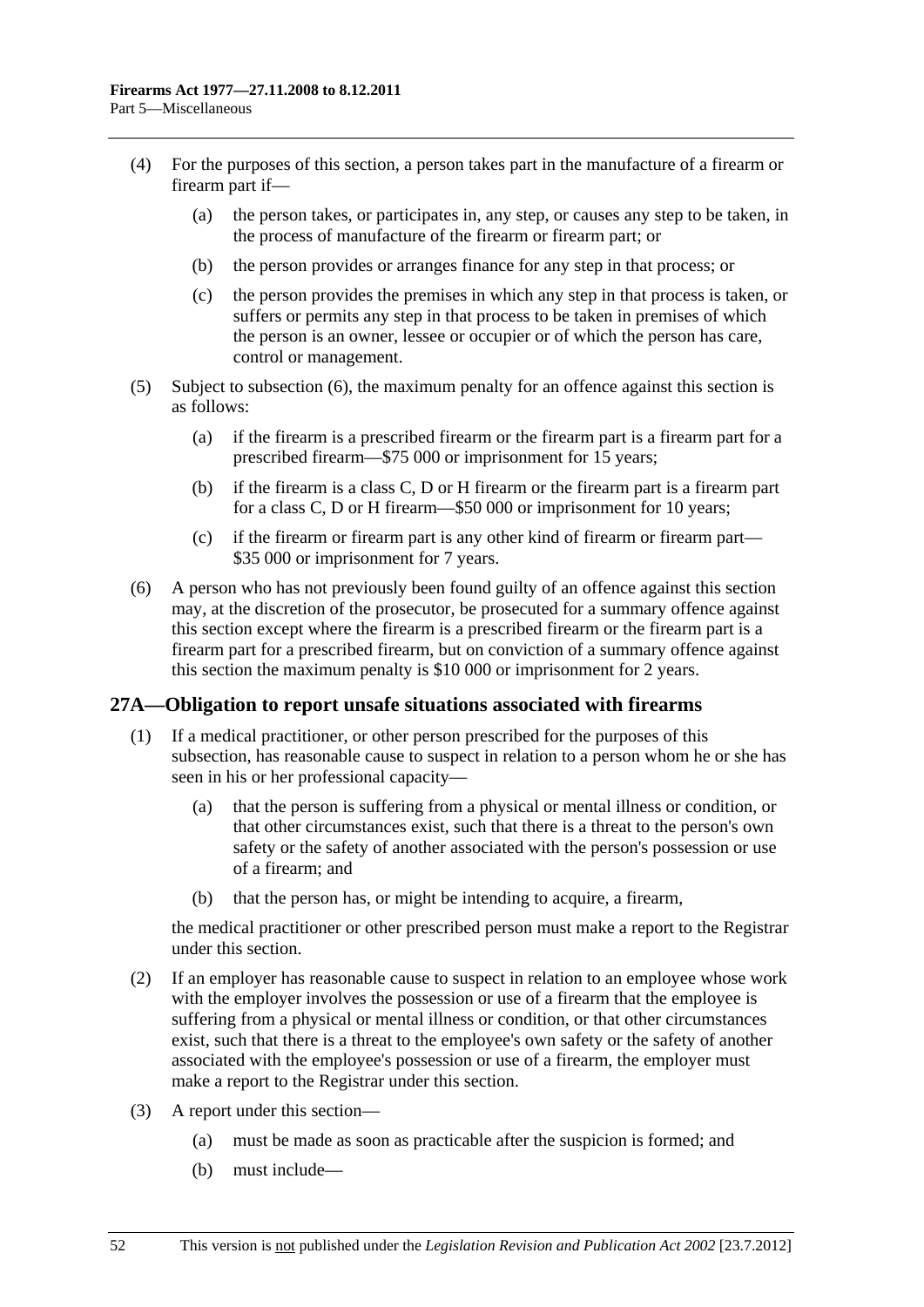- (i) the name and address of the person the subject of the suspicion; and
- (ii) the suspected threat to safety and circumstances giving rise to the threat (including the nature of any physical or mental illness or condition contributing to the threat).
- <span id="page-52-0"></span> (4) A person incurs no civil or criminal liability in taking action in good faith in compliance, or purported compliance, with this section.

# **27B—Obligations of medical practitioners etc relating to wounds inflicted by firearm**

- (1) If a medical practitioner, or other person prescribed for the purposes of this subsection, has reasonable cause to suspect in relation to a person whom he or she has seen in his or her professional capacity that the person is suffering from a wound inflicted by a firearm, the medical practitioner, or other prescribed person, must make a report to the Registrar under this section.
- (2) A report under this section—
	- (a) must be made as soon as practicable after the suspicion is formed; and
	- (b) must include—
		- (i) the name and address of the person the subject of the suspicion or, if the name and address are not known, a description of the person; and
		- (ii) details of the wound; and
		- (iii) any information provided to the practitioner or other person about the circumstances leading to the infliction of the wound.
- (3) If a medical practitioner, or other person prescribed for the purposes of this subsection, treats a person for a wound that the practitioner or person has reasonable cause to suspect was inflicted by a firearm, the practitioner or person must take reasonable steps to retain any ammunition or fragment of ammunition recovered from the wound until it can be collected by a police officer.
- (4) A person incurs no civil or criminal liability in taking action in good faith in compliance, or purported compliance, with this section.

#### **28—False information**

 (1) A person who provides information to the Registrar or any other person under this Act that is false or misleading in a material particular is guilty of an offence.

Maximum penalty: \$10 000 or imprisonment for two years.

 (2) It is a defence to a charge under [subsection \(1\)](#page-52-0) to prove that the defendant believed upon reasonable grounds that the information was true.

#### **29—Handling firearms when under the influence**

- (1) A person who handles a firearm while so much under the influence of intoxicating liquor or a drug as to be incapable of exercising effective control of the firearm is guilty of an offence if—
	- (a) a round is in the breech or chamber or the magazine of the firearm; or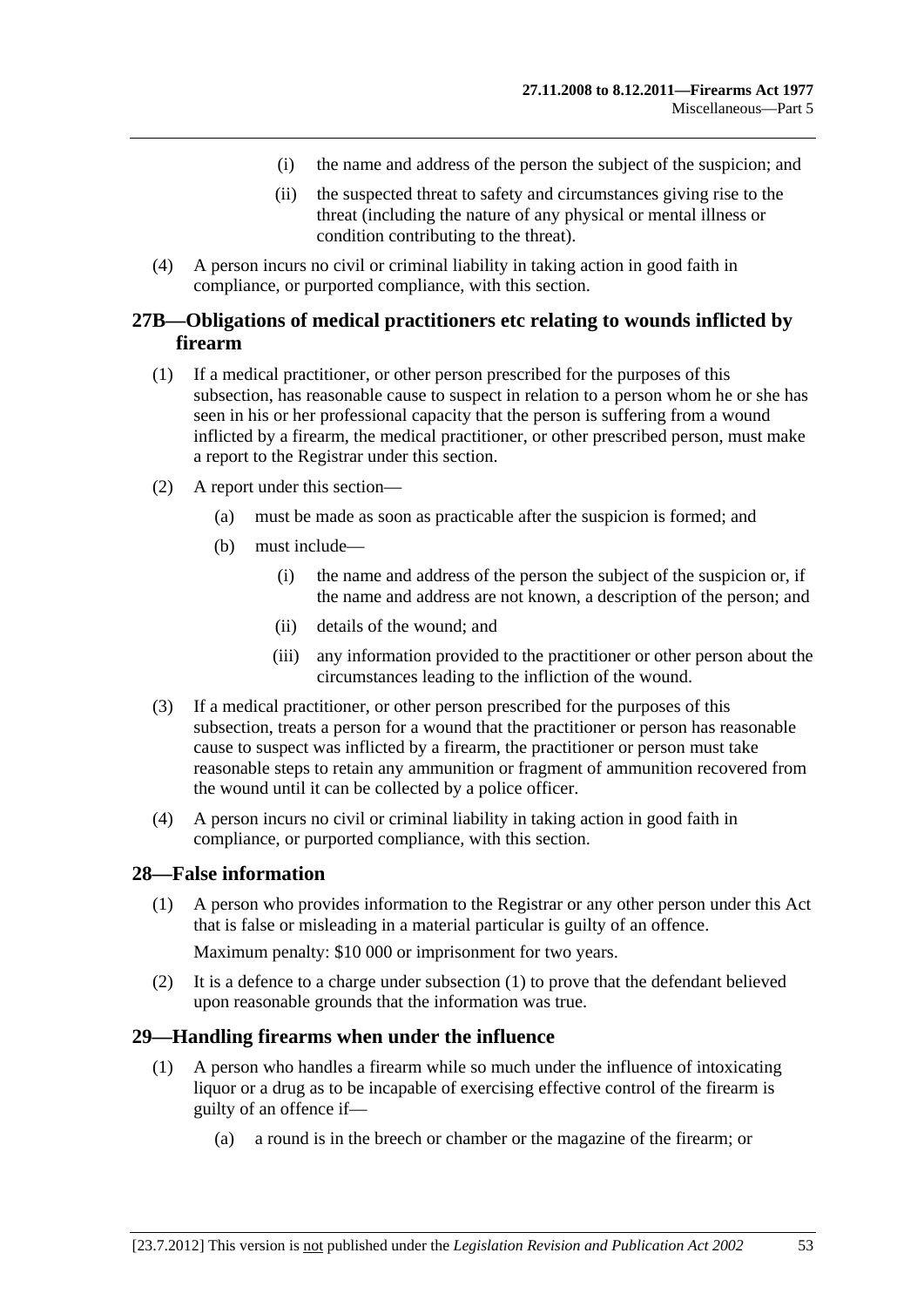<span id="page-53-0"></span> (b) the person is handling or is carrying with him or her ammunition that can be used in the firearm.

Maximum penalty: \$10 000 or imprisonment for two years.

- (2) A person who transfers possession of a firearm to a person who is so much under the influence of intoxicating liquor or a drug as to be incapable of exercising effective control of the firearm is guilty of an offence if—
	- (a) a round is in the breech or chamber or the magazine of the firearm; or
	- (b) the person to whom possession of the firearm has been transferred is handling or is carrying with him or her ammunition that can be used in the firearm.

Maximum penalty: \$10 000 or imprisonment for two years.

 (3) Without limiting [subsection \(1\)](#page-52-0) or [\(2\)](#page-53-0), a person is incapable of exercising effective control of a firearm if, owing to the influence of intoxicating liquor or a drug, the use of any mental or physical faculty of that person is lost or appreciably impaired.

# **29A—Possession of silencer and other parts of firearms**

(1) A person who has possession of a silencer is guilty of an offence.

Maximum penalty: \$10 000 or imprisonment for two years.

- (2) A person who has possession of—
	- (a) a mechanism or other fitting that can be fitted to a firearm to convert it to an automatic firearm; or
	- (b) a mechanism or other fitting that, when fitted to a suitable firearm, will enable the firearm to fire grenades or other explosive projectiles,

is guilty of an offence unless he or she is authorised to have possession of the mechanism or other fitting by a firearms licence.

Maximum penalty: \$10 000 or imprisonment for two years.

 (3) [Subsection \(2\)](#page-53-0) does not apply to a licensed dealer in firearms in the normal course of carrying on the business of dealing in firearms pursuant to his or her licence.

# **29C—Duty to carry licence**

 (1) A person who is carrying a firearm on or about his or her person or who has a firearm in his or her immediate physical control must carry with him or her a firearms licence authorising his or her possession of the firearm.

Maximum penalty: \$5 000.

 (2) [Subsection \(1\)](#page-53-0) does not apply to a licensed dealer in firearms in the normal course of carrying on the business of dealing in firearms pursuant to his or her licence.

# **30—Information to be given to police officer**

- (1) A police officer may require a person who the police officer suspects on reasonable grounds is a person to whom this subsection applies—
	- (a) to state his or her full name, address and age; and
	- (b) to state whether he or she is the owner of the firearm, firearm part or ammunition and, if not, to state the name of the owner of the firearm, firearm part or ammunition; and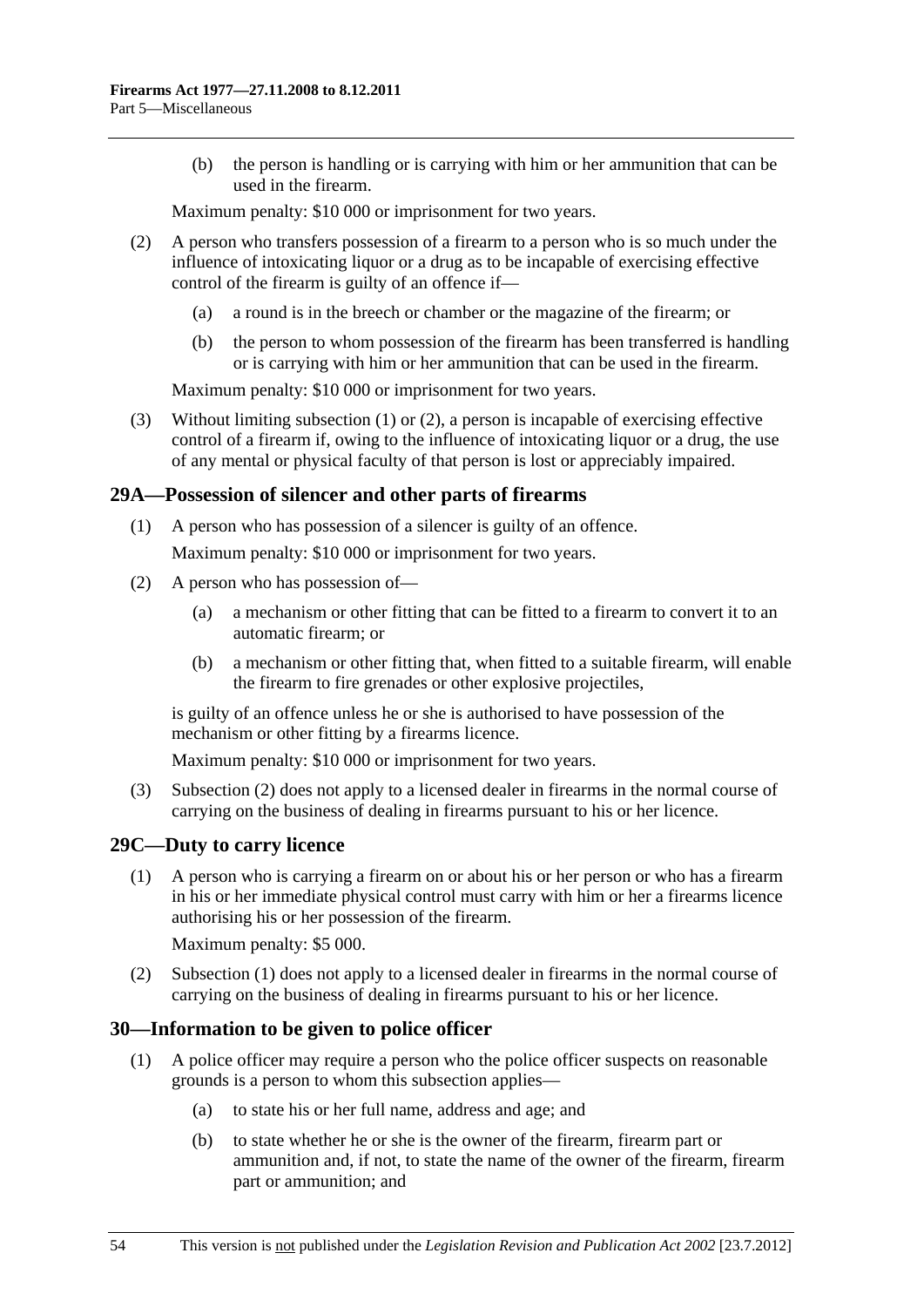- <span id="page-54-0"></span> (c) to answer questions relating to the firearm, firearm part or ammunition or to other persons who have, or have had, possession, of the firearm, firearm part or ammunition.
- (1aa) [Subsection \(1\)](#page-53-0) applies—
	- (a) to a person who has, or recently has had, in his or her possession a firearm, firearm part or ammunition;
	- (b) to a person who is in the company of a person who has, or recently has had, in his or her possession a firearm, firearm part or ammunition;
	- (c) to a person who is an occupier or in charge of premises or a vehicle, vessel or aircraft on or in which a firearm, firearm part or ammunition is found;
	- (d) to a person who is or was on or in any premises, vehicle, vessel or aircraft (other than any premises, vehicle, vessel or aircraft to which the public are admitted) at the time or immediately before a firearm, firearm part or ammunition is found on or in the premises, vehicle, vessel or aircraft.
- (1a) A police officer may require the owner of a firearm to answer questions relating to the whereabouts of the firearm or relating to the person or persons who have, or have had, possession, of the firearm.
- (2) The police officer may, if he or she thinks fit to do so, require that person to produce such evidence as may be stipulated by the police officer to verify information given in response to a requirement under this section.
- (3) A person who fails or refuses without reasonable excuse to—
	- (a) comply with a requirement under this section; or
	- (b) answer a question put by a police officer to the best of his or her knowledge, information and belief,

is guilty of an offence.

Maximum penalty: \$10 000 or imprisonment for 2 years.

 (4) A person may not decline on grounds of self-incrimination to answer a question put by a police officer under [subsection \(1a\)](#page-54-0) but the answer to any such question is not admissible except in proceedings for an offence against this section.

# **31—Production of licence and certificate of registration**

- (1) A person who has possession of a firearm must, at the request of a police officer or a warden under the *[National Parks and Wildlife Act 1972](http://www.legislation.sa.gov.au/index.aspx?action=legref&type=act&legtitle=National%20Parks%20and%20Wildlife%20Act%201972)*—
	- (a) produce a firearms licence authorising his or her possession of the firearm and the certificate of registration of the firearm for inspection by the police officer or warden (or, if production of the licence or certificate is not possible at the time of the request, that person must produce the licence or certificate within 48 hours for inspection by a police officer at a police station nominated by that person at the time of the request); and
	- (b) produce the firearm for inspection or, if production is not possible at the time of the request, produce the firearm within 48 hours for inspection by a police officer at a police station nominated by that person at the time of the request.

Maximum penalty: \$5 000.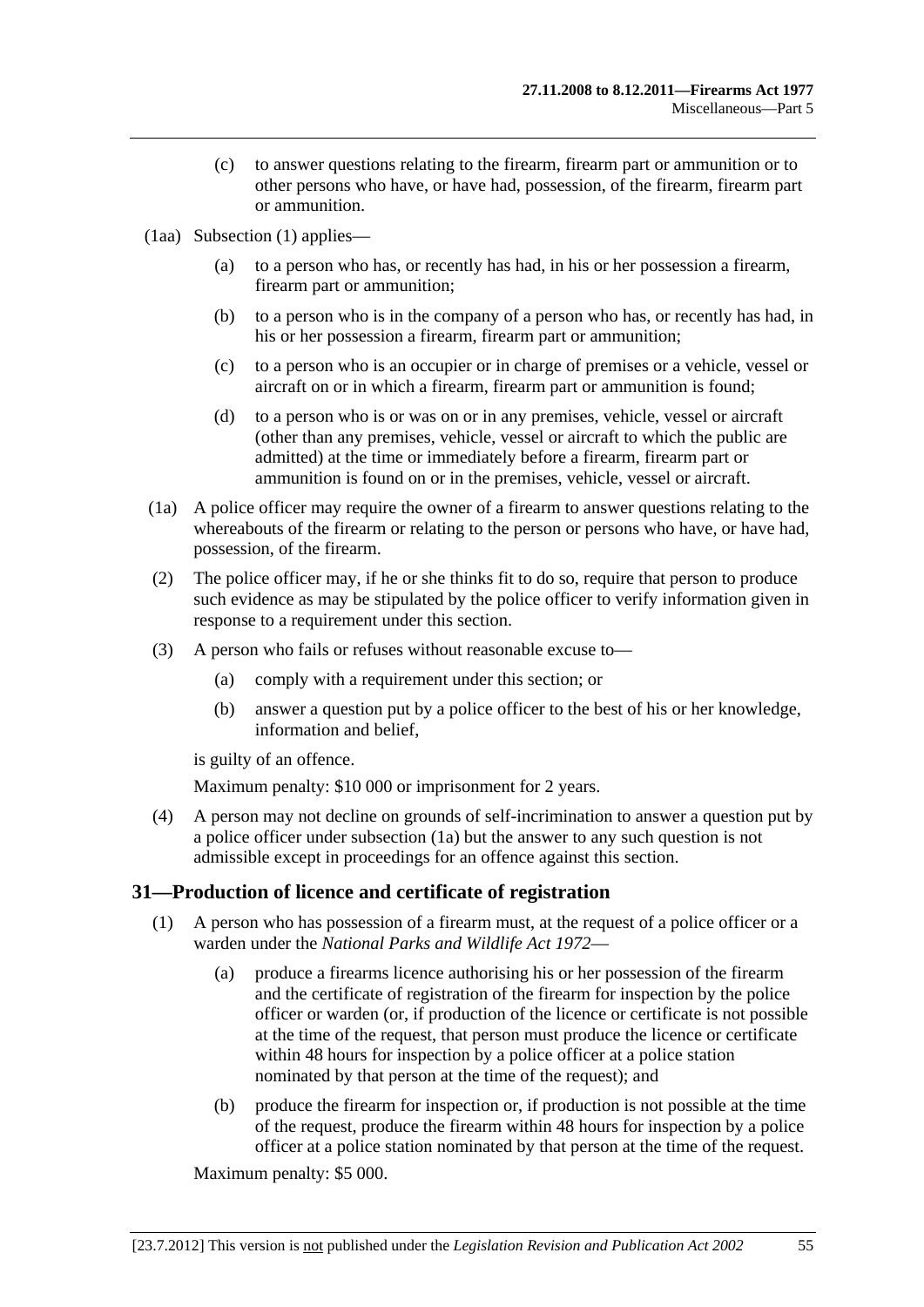- <span id="page-55-0"></span> (2) An apparently genuine document purporting to be signed by the Commissioner of Police, and to certify that a licence or certificate of registration has not been produced as required under this section, must, in the absence of proof to the contrary, be accepted as proof of the matter so certified.
- (3) A warden under the *[National Parks and Wildlife Act 1972](http://www.legislation.sa.gov.au/index.aspx?action=legref&type=act&legtitle=National%20Parks%20and%20Wildlife%20Act%201972)* can only act under [subsection \(1\)](#page-54-0) when the person in possession of a firearm is on a reserve constituted under that Act.

#### **31A—Period of grace on cancellation, suspension etc of licence**

- (1) Subject to this Act, where—
	- (a) a licence authorising possession of a firearm is cancelled or suspended; or
	- (b) the Registrar refuses to renew such a licence; or
	- (d) the registration of a firearm is cancelled,

the person who held, or applied for renewal of, the licence or in whose name the firearm was registered (as the case may require) may, in order to dispose of the firearm, retain possession of it for one month.

- (2) Where a licence authorising possession of a firearm is suspended under this Act, the person who held the licence may retain the power of disposition over the firearm if—
	- (a) the firearm is kept by a person who holds a dealer's licence or a person approved by the Registrar; and
	- (b) the person who held the licence does not have access to the firearm.
- (3) A person referred to in this section who uses the firearm for any purpose before disposing of it in accordance with this section is guilty of an offence.

Maximum penalty:

Where the firearm is a prescribed firearm or a class C, D or H firearm—\$10 000 or imprisonment for two years.

Where the firearm is any other kind of firearm—\$5 000 or imprisonment for one year.

 (4) A person who receives a firearm (the subject of a licence that is suspended) for the purpose of keeping it in accordance with [subsection \(2\)](#page-55-0) and who does not forthwith notify the Registrar of that receipt is guilty of an offence.

Maximum penalty: \$5 000.

#### **32—Power to inspect or seize firearms etc**

- (a1) A police officer may require the owner of a firearm to produce the firearm for inspection at a specified place at a specified time or within a specified period.
- (1) If a police officer suspects upon reasonable grounds that—
	- (a) a firearm is unregistered; or
	- (b) an offence against this Act has been committed, or is being committed, with respect to a firearm; or
	- (ba) a firearm has been forfeited to the Crown by order of a court; or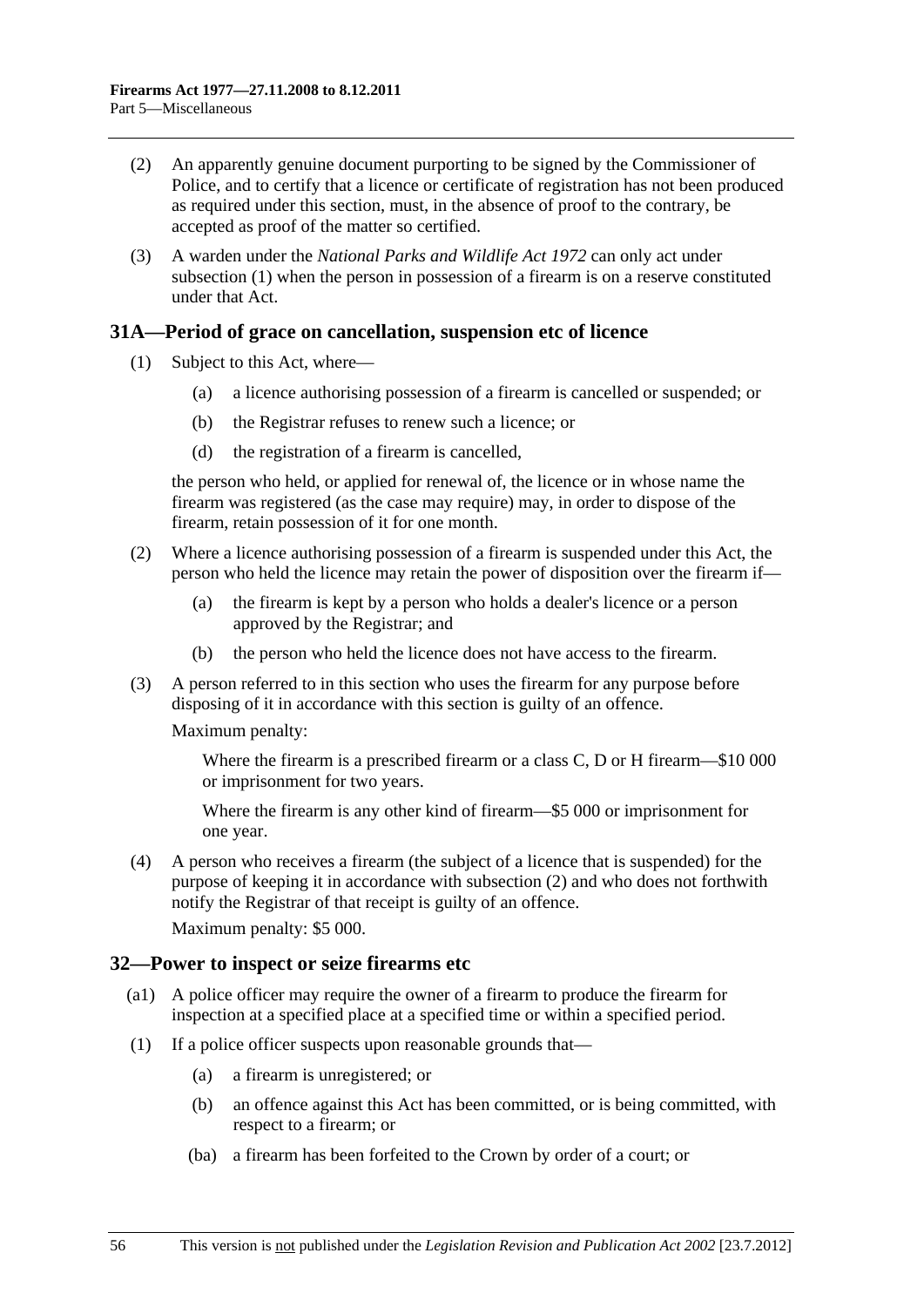- (c) a person who has possession of a firearm is not a fit and proper person to have possession of that firearm; or
- (ca) continued possession of a firearm by a person would be likely to result in undue danger to life or property; or
- (cb) a person has possession of a firearm in contravention of an order of a court whether the order was made in this State or in any other State or Territory of the Commonwealth; or
- (cc) the holder of a firearms licence authorising use of a firearm can no longer use the firearm for the purpose endorsed on his or her licence; or
- (d) a firearm is mechanically unsafe; or
- (e) a firearm (not being a prescribed firearm)—
	- (i) is particularly dangerous by reason of its design, construction or any other factor; or
	- (ii) can easily be converted to an automatic firearm; or
	- (iii) is, by reason of its size or any other factor, more readily concealed than other firearms of the same class and is for that, or any other reason, particularly suited to unlawful use,

the police officer may seize that firearm.

- (1aa) If a police officer suspects on reasonable grounds that a person has possession of a firearm or any mechanism or fitting in contravention of this Act, the police officer may seize the firearm, receiver, mechanism or fitting.
- (1ab) If a police officer suspects on reasonable grounds that a person has possession of ammunition that has been acquired or is held in contravention of this Act the police officer may seize the ammunition.
- (1a) If a police officer suspects on reasonable grounds that—
	- (a) a person has possession of a licence authorising possession of a firearm that has been seized under this section; or
	- (b) a person has possession of a licence in contravention of an order of a court; or
	- (c) a person has possession of a licence that has been cancelled or suspended; or
	- (d) a person has possession of a licence for an illegal purpose; or
	- (e) a person who has possession of a firearms licence is not a fit and proper person to have possession of the licence,

the police officer may require the person to deliver the licence to him or her forthwith and, if the person refuses or fails to comply with such a requirement, seize the licence.

- (2) A police officer may stop, detain and search or detain and search—
	- (a) any vehicle upon which the police officer suspects on reasonable grounds that there is a firearm, licence, mechanism, fitting or ammunition liable to seizure under this section; or
	- (b) any person whom the police officer suspects on reasonable grounds has possession of a firearm, licence, mechanism, fitting or ammunition liable to seizure under this section.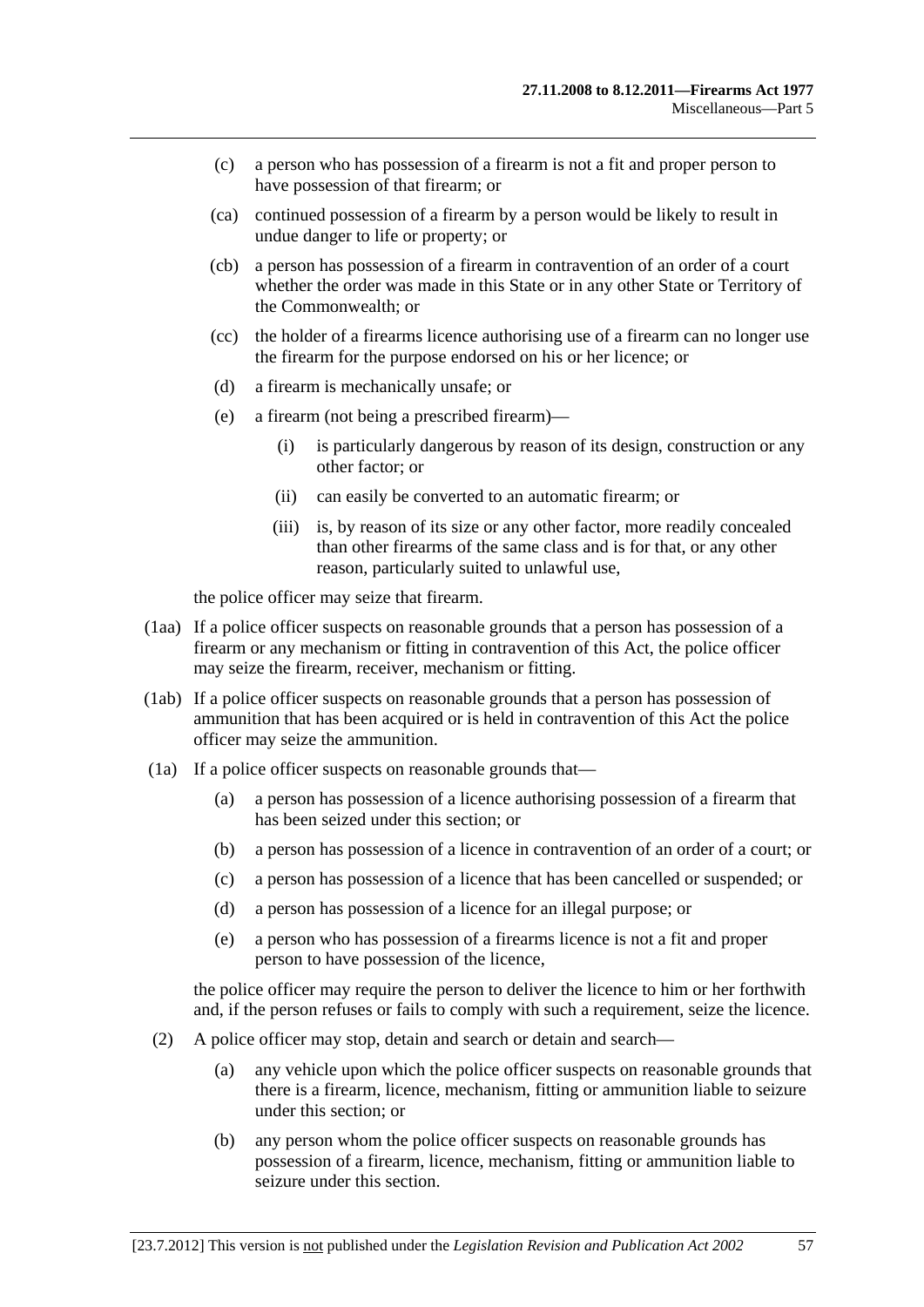- <span id="page-57-0"></span> (2a) If a police officer suspects on reasonable grounds that a person who has possession of a firearm has failed to keep the firearm secured as required by this Act, the police officer may inspect the firearm and the means (if any) by which it has been secured.
- (3) A police officer may break into, enter and search any premises in which the police officer suspects on reasonable grounds—
	- (a) there is a firearm, licence, mechanism, fitting or ammunition liable to seizure under this section; or
	- (b) a firearm is kept contrary to the security requirements of this Act.
- (3a) A police officer may, as reasonably required for the purpose of ensuring compliance with a firearms prohibition order issued by the Registrar—
	- (a) detain a person to whom this subsection applies and search the person for any firearm, licence, mechanism, fitting or ammunition liable to seizure under this section; and
	- (b) stop and detain a vehicle, vessel or aircraft to which this subsection applies and search the vehicle, vessel or aircraft for any firearm, licence, mechanism, fitting or ammunition liable to seizure under this section; and
	- (c) enter premises to which this subsection applies and search the premises for any firearm, licence, mechanism, fitting or ammunition liable to seizure under this section.
- (3b) [Subsection \(3a\)](#page-57-0) applies—
	- (a) to a person who a police officer suspects on reasonable grounds is a person to whom a firearms prohibition order issued by the Registrar applies;
	- (b) to a vehicle, vessel or aircraft that a police officer suspects on reasonable grounds is in the charge of a person to whom the subsection applies;
	- (c) to premises that a police officer suspects on reasonable grounds are occupied by, or under the care, control or management of a person to whom the subsection applies.
- (4) Where a firearm, licence, mechanism, fitting or ammunition is delivered or seized in pursuance of this section, it must be forwarded forthwith to the Registrar.

# **33—Obstruction of police officer**

A person who hinders or resists a police officer acting in the exercise of powers conferred by this Act is guilty of an offence.

Maximum penalty: \$10 000 or 2 years imprisonment.

#### **34—Forfeiture of firearms etc**

- (1) Where a firearm, mechanism, fitting or ammunition is seized under this Part, the Registrar may institute proceedings for forfeiture of the firearm, mechanism, fitting or ammunition before a court of summary jurisdiction.
- (2) If, in proceedings under [subsection \(1\)](#page-57-0), a court is satisfied that—
	- (a) the owner of the firearm, mechanism, fitting or ammunition is not authorised by or under this Act to be in possession of the firearm, mechanism, fitting or ammunition; or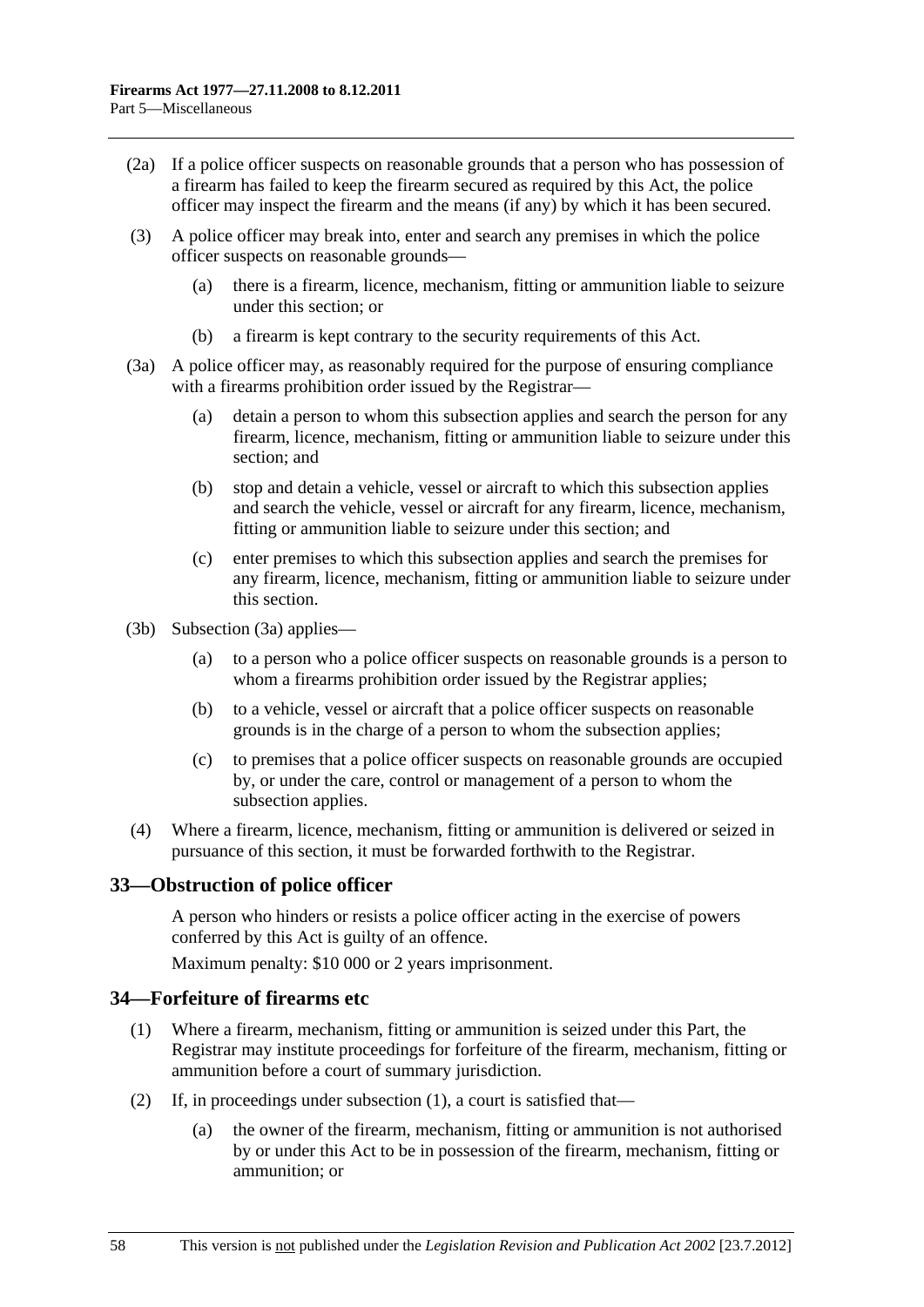- <span id="page-58-0"></span> (b) that the return of the firearm, mechanism, fitting or ammunition to its owner would be likely to result in undue danger to life or property; or
- (c) that the whereabouts of the owner of the firearm, mechanism, fitting or ammunition has not been, and is not likely to be, ascertained by reasonable inquiry; or
- (d) the owner of the firearm, mechanism, fitting or ammunition has failed to comply with the requirements of this Act in relation to the safe storage of the firearm, mechanism, fitting or ammunition; or
- (e) in the case of a firearm—the firearm can easily be converted to an automatic firearm,

it may order that the firearm, mechanism, fitting or ammunition be forfeited to the Crown, or make such other order for the disposal of the firearm, mechanism, fitting or ammunition as it thinks appropriate.

- (3) A firearm, mechanism, fitting or ammunition seized under this Part may be held under this subsection—
	- (a) until—
		- (i) proceedings are instituted for an order under this section or for an offence in relation to the firearm, mechanism, fitting or ammunition against the owner of the firearm, mechanism, fitting or ammunition or a decision is made not to institute such proceedings; or
		- (ii) the expiration of 12 months after the firearm, mechanism, fitting or ammunition was seized,

whichever first occurs;

 (b) if proceedings of either kind referred to in [paragraph \(a\)\(i\)](#page-58-0) are instituted within 12 months after the firearm, mechanism, fitting or ammunition was seized—until those proceedings are finally determined.

# **34AA—Return of licence that has been delivered or seized**

Where a licence has been delivered to or seized by a police officer under this Part and the licence has not been suspended or cancelled, it must, subject to the order of any court, be dealt with as follows:

- (a) if the firearm to which the licence relates has been seized—the licence must be returned to the holder on the return of the firearm to its owner;
- (b) in any other case—the licence must be returned to the holder at the expiration of 14 days from the date of delivery or seizure.

# **34A—Powers of court on finding person guilty of firearms offence**

- (1) Where a court finds a person guilty of an offence against this or any other Act and the court finds that a firearm, mechanism, fitting or ammunition was involved in the commission of the offence the court may make one or more of the following orders:
	- (a) where the firearm, mechanism, fitting or ammunition was owned by the person—that the firearm, mechanism, fitting or ammunition be forfeited to the Crown or be disposed of in such other manner as the court directs;
	- (b) that a licence held by the person is subject to specified conditions;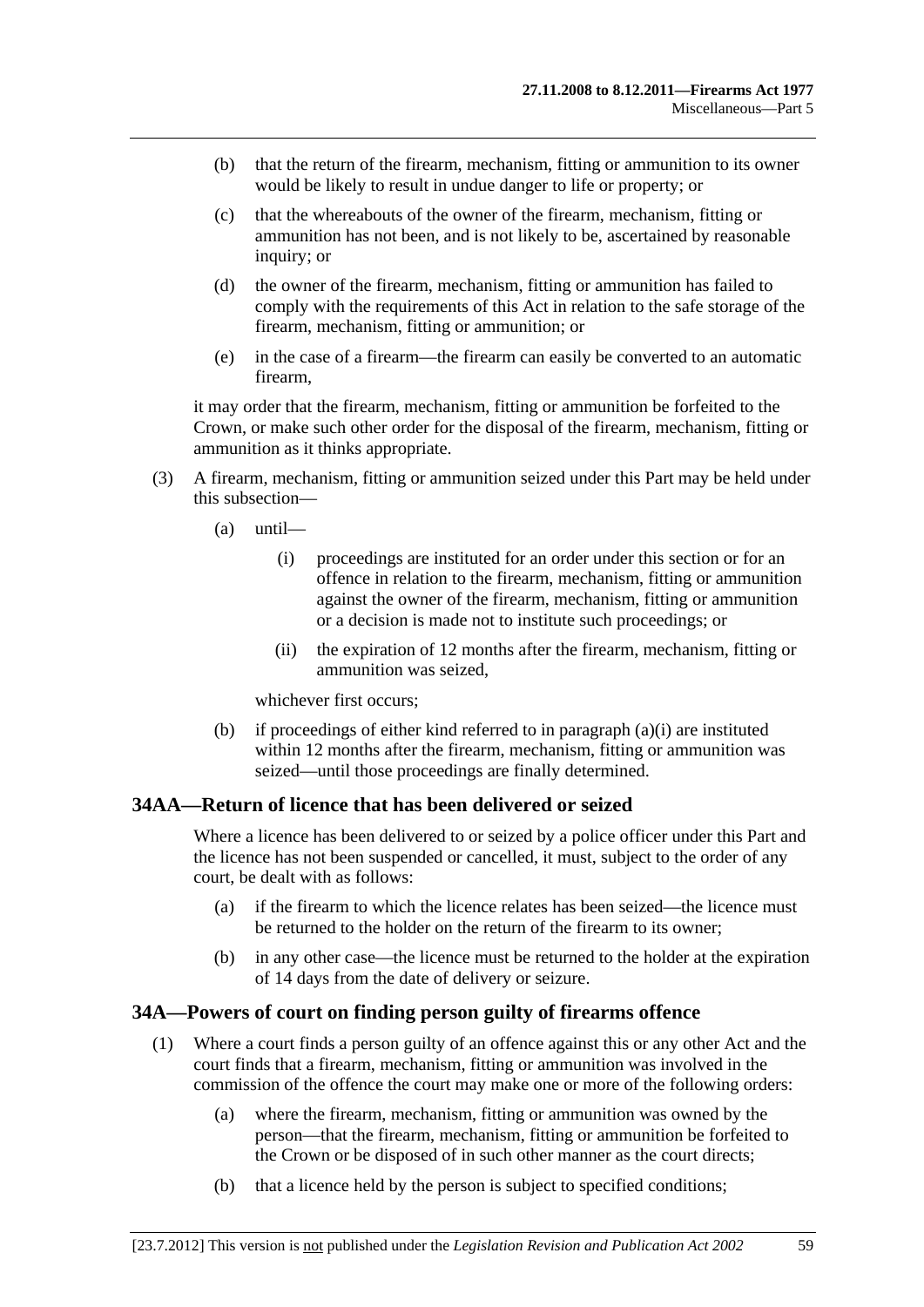- (c) that a licence held by the person is suspended for a specified period or until further order;
- (d) that a licence held by the person is cancelled;
- (e) that the person is disqualified from holding or obtaining a licence for a specified period or until further order;
- (f) that the person is subject to a firearms prohibition order until further order.
- (2) Where, in the course of proceedings before a court, the court forms the view that a party to the proceedings who has possession of a firearm, mechanism, fitting or ammunition is not a fit and proper person to have possession of the firearm, mechanism, fitting or ammunition, the court may make one or more of the following orders:
	- (a) that the firearm, mechanism, fitting or ammunition be disposed of in such manner as the court directs;
	- (b) that a licence held by the party is subject to specified conditions;
	- (c) that a licence held by the party is suspended for a specified period or until further order;
	- (d) that a licence held by the party is cancelled;
	- (e) that the party is disqualified from holding or obtaining a licence for a specified period or until further order;
	- (f) that the party is subject to a firearms prohibition order until further order.
- (3) If a court makes an order that a person is subject to a firearms prohibition order, the court may exercise the powers of the Registrar under section  $10C(15)$  to grant an exemption from specified provisions of that section.
- (4) If a court makes an order under this section, the Registrar of the court must notify the Registrar of Firearms of the details of the order.

# **35—Disposal of forfeited or surrendered firearms etc**

- (1) The Registrar may sell or otherwise dispose of a firearm, mechanism, fitting or ammunition forfeited to the Crown under this or any other Act.
- (2) Subject to this Act and the regulations, the Registrar may sell or otherwise dispose of a firearm, mechanism, fitting or ammunition surrendered to the Registrar.
- (3) Where a court makes an order confiscating a firearm to the custody of the Registrar but does not make an order as to the manner in which the firearm should be disposed of or dealt with, the Registrar must, subject to a further order of the court or the order of any other court, keep the firearm for one year and must then sell or otherwise dispose of it as he or she thinks fit.
- (4) Subject to this Act and the regulations, the proceeds of the sale or disposal of a firearm under this section must be paid into the Consolidated Account.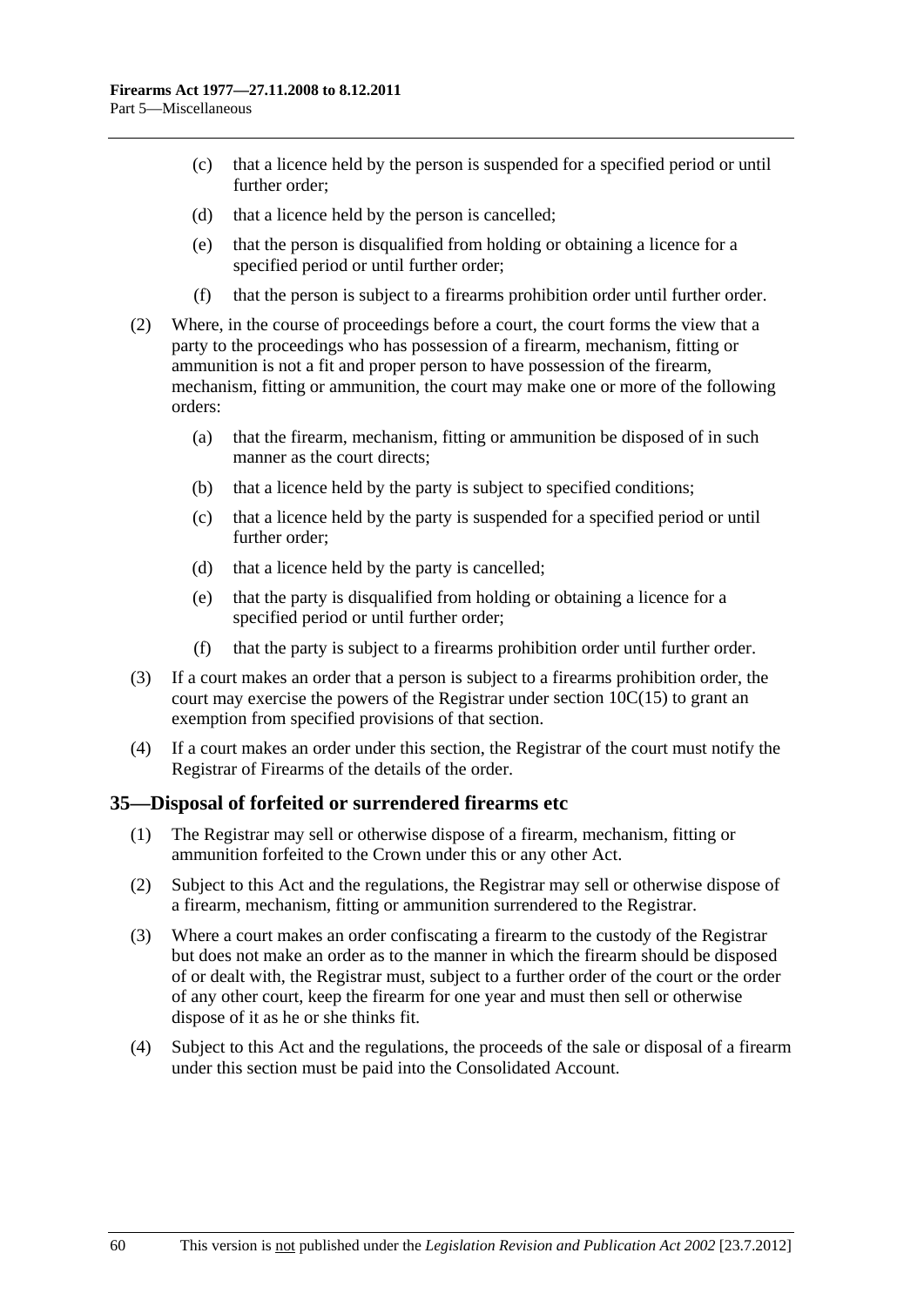- <span id="page-60-0"></span> (5) If a firearms prohibition order applies to a person and the person surrenders a firearm, firearm part or ammunition owned by the person to the Registrar, the following provisions apply, subject to the regulations:
	- (a) subject to [paragraph \(e\)](#page-60-0), the Registrar must retain the firearm, firearm part or ammunition—
		- (i) in the case of an interim firearms prohibition order—for the period that the order applies to the person; and
		- (ii) in any other case—for the period allowed for an appeal against the order or, if an appeal has been instituted, until the appeal lapses or is finally determined;
	- (b) at the end of the period for which the Registrar is required to retain the firearm, firearm part or ammunition under [paragraph \(a\)](#page-60-0)—
		- (i) if the person is subject to a firearms prohibition order—the Registrar must—
			- (A) comply with the requirements of the regulations as to the sale or disposal of the firearm, firearm part or ammunition; and
			- (B) pay the proceeds of the sale or disposal (if any) to the person;
		- (ii) if the person is not then subject to a firearms prohibition order—the Registrar must make the firearm, firearm part or ammunition available for collection by the person or some other person who satisfies the Registrar that he or she is entitled to the firearm, firearm part or ammunition;
	- (c) if the person ceases to be subject to a firearms prohibition order before the end of the period referred to in [paragraph \(a\)\(ii\)](#page-60-0), the Registrar must make the firearm, firearm part or ammunition available for collection by the person or some other person who satisfies the Registrar that he or she is entitled to the firearm, firearm part or ammunition;
	- (d) if a firearm, firearm part or ammunition is made available for collection under this subsection but is not collected within the period allowed by the regulations, the Registrar may sell or otherwise dispose of the firearm, firearm part or ammunition and pay the proceeds of the sale or disposal into the Consolidated Account;
	- (e) the Registrar may, at the request or with the consent of the person, sell or dispose of the firearm, firearm part or ammunition during the period for which the Registrar would otherwise be required to retain the firearm and pay the proceeds of the sale or disposal (if any) to the person.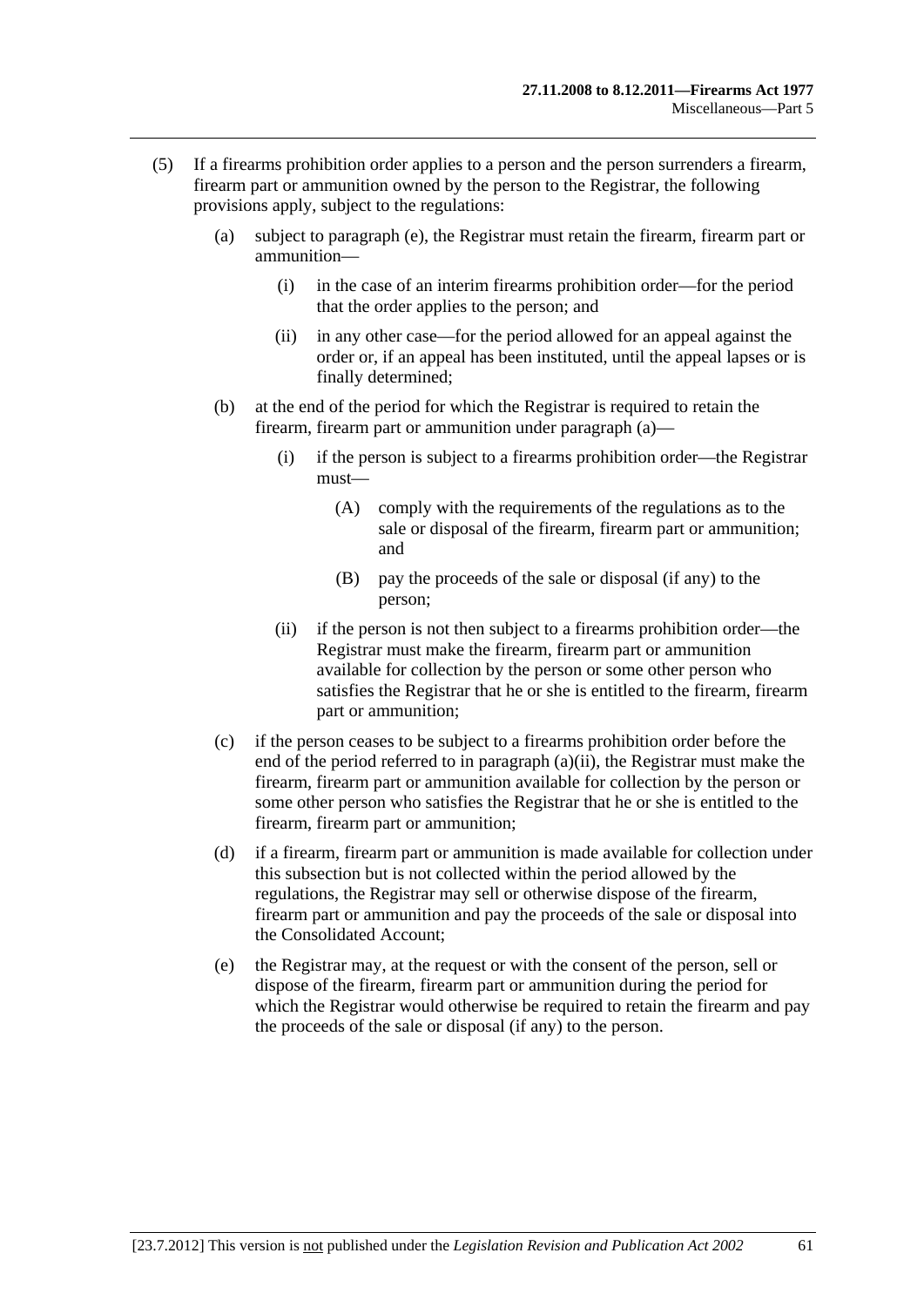#### **35A—Transporting of firearms**

 (1) Subject to any exclusions prescribed by regulation, a person who carries on the business of carrying goods must not, in the course of carrying on that business, carry a firearm and ammunition (whether the ammunition is suitable for use in the firearm or not), or cause a firearm and ammunition to be carried, by the same vehicle, vessel or aircraft.

Maximum penalty: \$5 000.

 (2) A person (whether a person who carries on the business of carrying goods or not) must comply with the requirements prescribed by regulation when transporting a class C, D or H firearm or a prescribed firearm.

Maximum penalty: \$5 000.

#### **35B—Advertising firearms for sale**

A person (other than a licensed dealer in firearms) who advertises a firearm for sale must include in the advertisement a statement that transfer of possession of the firearm on sale must take place in the presence of, and be witnessed by, a licensed dealer in firearms, an authorised officer of a recognised firearms club, an authorised Public Service employee or a police officer in accordance with [section 15B\(9\)](#page-32-0).

Maximum penalty: \$2 500.

#### **35C—Dealing with firearms by executors etc**

Where a person is the owner of a firearm as—

- (a) the executor or administrator of a deceased estate; or
- (b) the administrator or manager of the estate of a person who is unable to manage his or her affairs; or
- (c) the donee of an enduring power of attorney; or
- (d) the Official Trustee or the registered trustee of a bankrupt estate,

the owner must, subject to any law to the contrary—

- (e) sell or give the firearm to another person in accordance with this Act as soon as practicable; or
- (f) surrender the firearm to the Registrar.

Maximum penalty: \$5 000.

#### **35D—Notice to Registrar when storing firearms**

A person who has given a firearm to a person who carries on the business of storing firearms to keep the firearm in storage for more than 14 days must, within 14 days after the period of storage commences, provide the Registrar with the following information in writing:

- (a) the name and address of the person to whom the firearm has been given; and
- (b) the place at which the firearm will be stored.

Maximum penalty: \$5 000.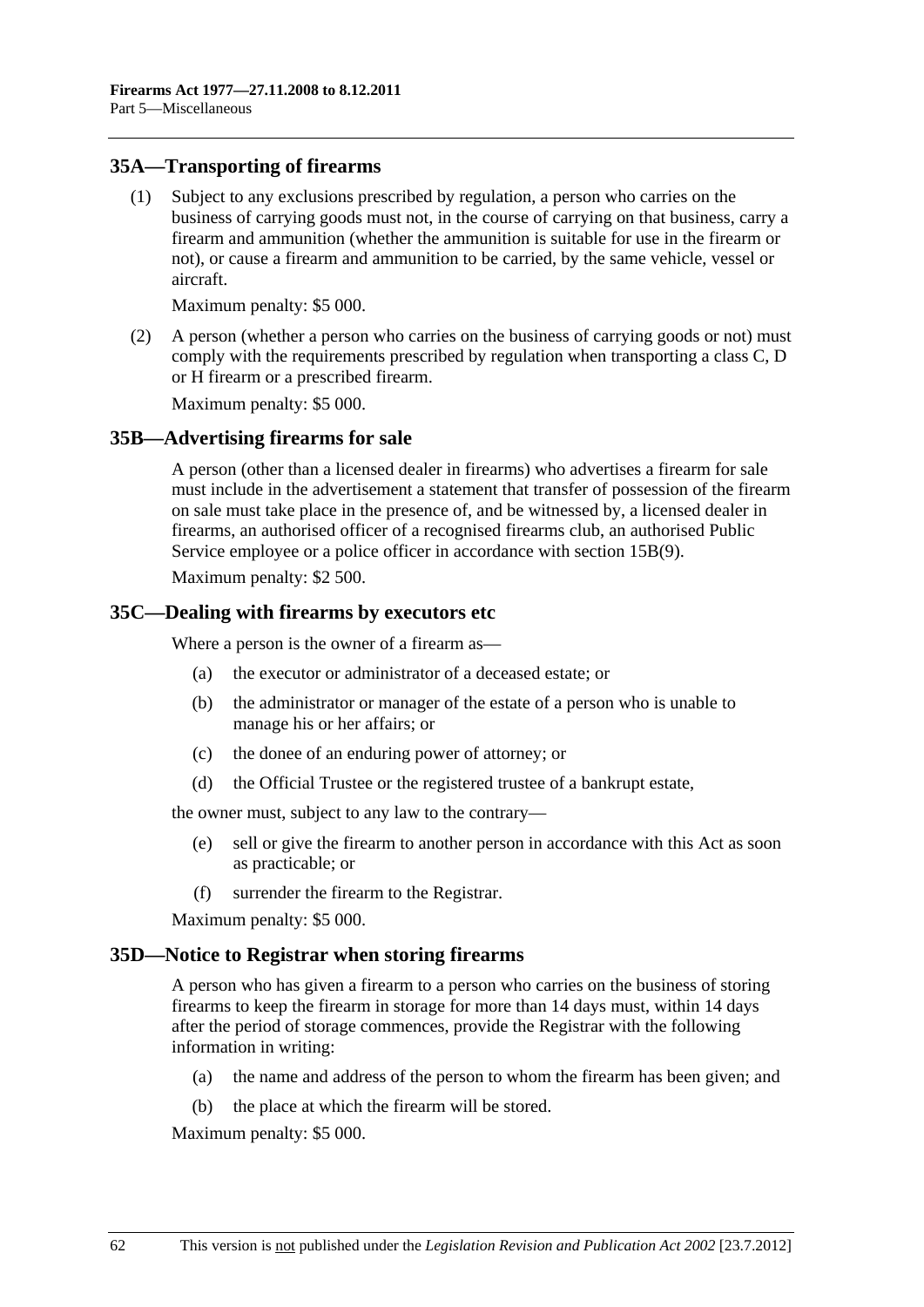#### **36—Evidentiary provisions**

In any proceedings for an offence under this Act, an apparently genuine document purporting to be signed by the Registrar and to certify—

- (aa) that at a specified time a firearms prohibition order applied to, or was in force against, a specified person; or
- (a) that at a specified time a person was or was not the holder of a licence; or
- (b) that a licence was endorsed with specified endorsements; or
- (ba) that a licence was subject to specified conditions; or
- (bb) that a licence was suspended or cancelled; or
- (bc) that a person was disqualified from holding or obtaining a licence; or
- (bd) that a person was or was not the holder of a permit; or
- (c) that at a specified time a firearm mentioned in the document was or was not registered; or
- (d) that a person or body was, or was not, a collectors' club, shooting club, paintball operator or commercial range operator; or
- (e) that a firearms club, paint-ball operator or commercial range operator was, or was not, a recognised firearms club, recognised paint-ball operator or recognised commercial range operator; or
- (f) that the grounds of a recognised firearms club or recognised paint-ball operator were or were not approved under this Act; or
- (fa) that the range of a recognised commercial range operator was, or was not, approved under this Act; or
- (g) that an approval under this Act was subject to specified conditions; or
- (ga) that at a specified time a person was or was not the holder of an exemption under this Act; or
- (gb) that an exemption under this Act was subject to specified conditions; or
- (h) that information required to be provided under this Act to the Registrar has, or has not, been provided,

must, in the absence of proof to the contrary, be regarded as proof of the matter so certified.

#### **36A—General defence**

It is a defence to a charge of an offence against this Act if the defendant proves that the alleged offence was not committed intentionally and did not result from any failure on the part of the defendant to take reasonable care to avoid the commission of the offence.

#### **36B—Service of notices**

- (1) A notice or other document required or authorised to be given to or served on a person under this Act may be given or served as follows:
	- (a) by personal service on the person or the agent of the person;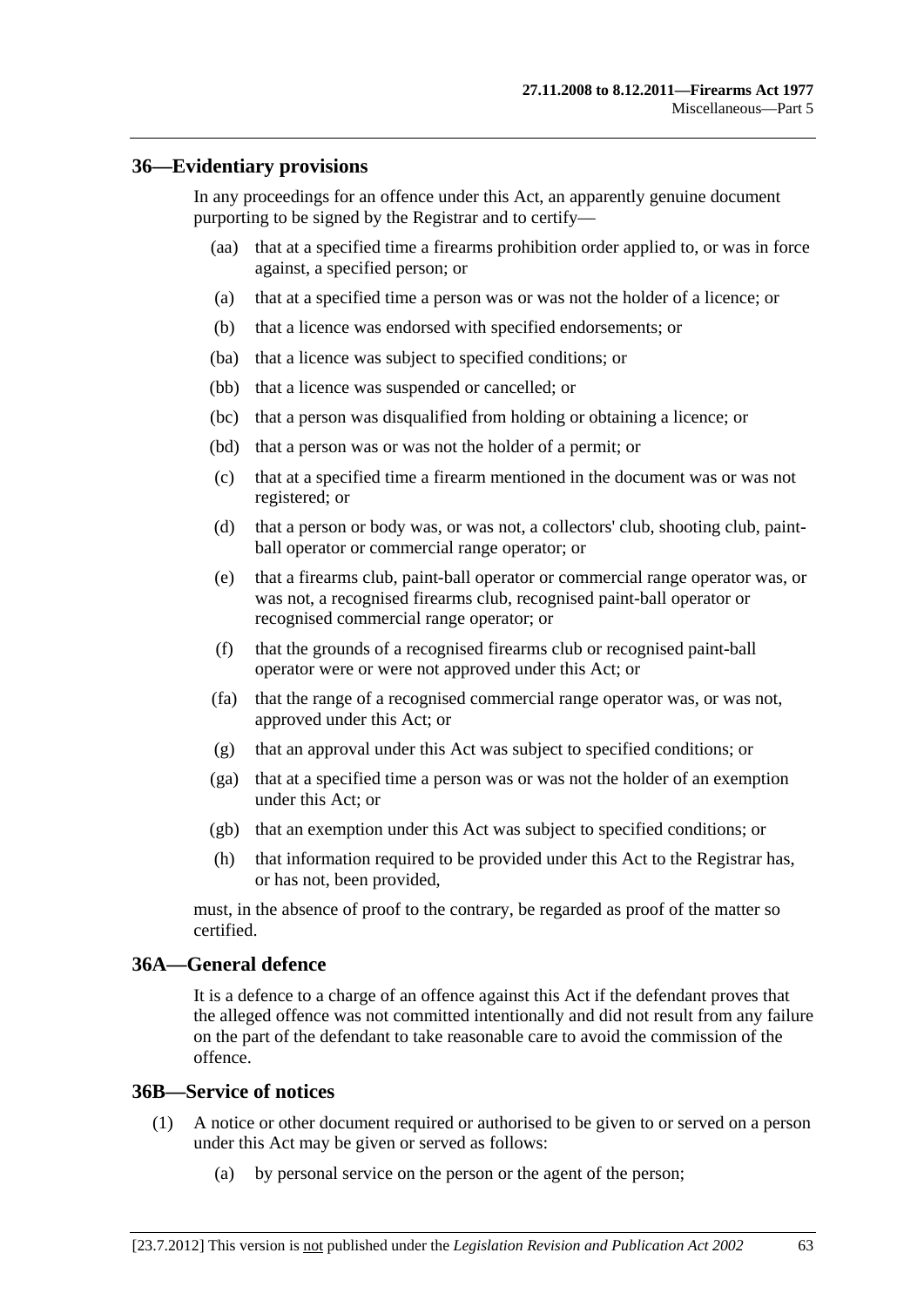- <span id="page-63-0"></span> (b) by leaving it for the person at his or her place of residence or, in the case of a company, at the company's registered office, with someone apparently over the age of 16 years;
- (c) by serving it by registered post on the person or an agent of the person at his or her last known address.
- (2) Service by post is effected by addressing, prepaying and posting the notice or document and service will be taken to have occurred when the notice or document, or notice that the notice or document is available for collection, would be delivered in the ordinary course of post.

#### **37—General amnesty**

- (1) The Registrar may, with the approval of the Minister, from time to time declare a general amnesty from one or more of the provisions of this Act.
- (2) An amnesty—
	- (a) must be declared by notice published in the Gazette and in a newspaper circulating generally throughout the State; and
	- (b) applies in relation to the provision or provisions of this Act specified in the notice for such period as is specified in the notice; and
	- (c) applies for the benefit of all members of the class or classes of persons affected by the provision or provisions to which the amnesty relates; and
	- (d) is subject to the terms and conditions (if any) set out in the notice.
- (3) The Registrar may, with the approval of the Minister, vary or revoke the declaration of an amnesty under [subsection \(1\)](#page-63-0) by notice published in the Gazette and in a newspaper circulating generally throughout the State.

# **39—Regulations**

- (1) The Governor may make such regulations as are contemplated by this Act, or as are necessary or expedient for the purposes of this Act.
- (2) Without limiting the generality of the foregoing, those regulations may—
	- (a) prescribe the duties of the Registrar;
	- (ab) amend or replace the definition of class A, B, C, D or H firearms in [section 5](#page-2-0);
	- (ac) prescribe or empower the Registrar to determine qualifications or experience in relation to the safe handling of firearms that an applicant for a licence must have in order to obtain a licence under this Act;
	- (ad) provide or empower the Registrar to determine requirements for the safe custody of firearms generally, or any specified class of firearms, or ammunition generally, or any specified class of ammunition;
	- (ada) provide or empower the Registrar to determine requirements for the safe custody of the receivers of firearms;
	- (ae) empower the Registrar to endorse a firearms licence with a purpose or purposes not included in regulations;
	- (af) require the keeping of records and the furnishing of information and documents to the Registrar by—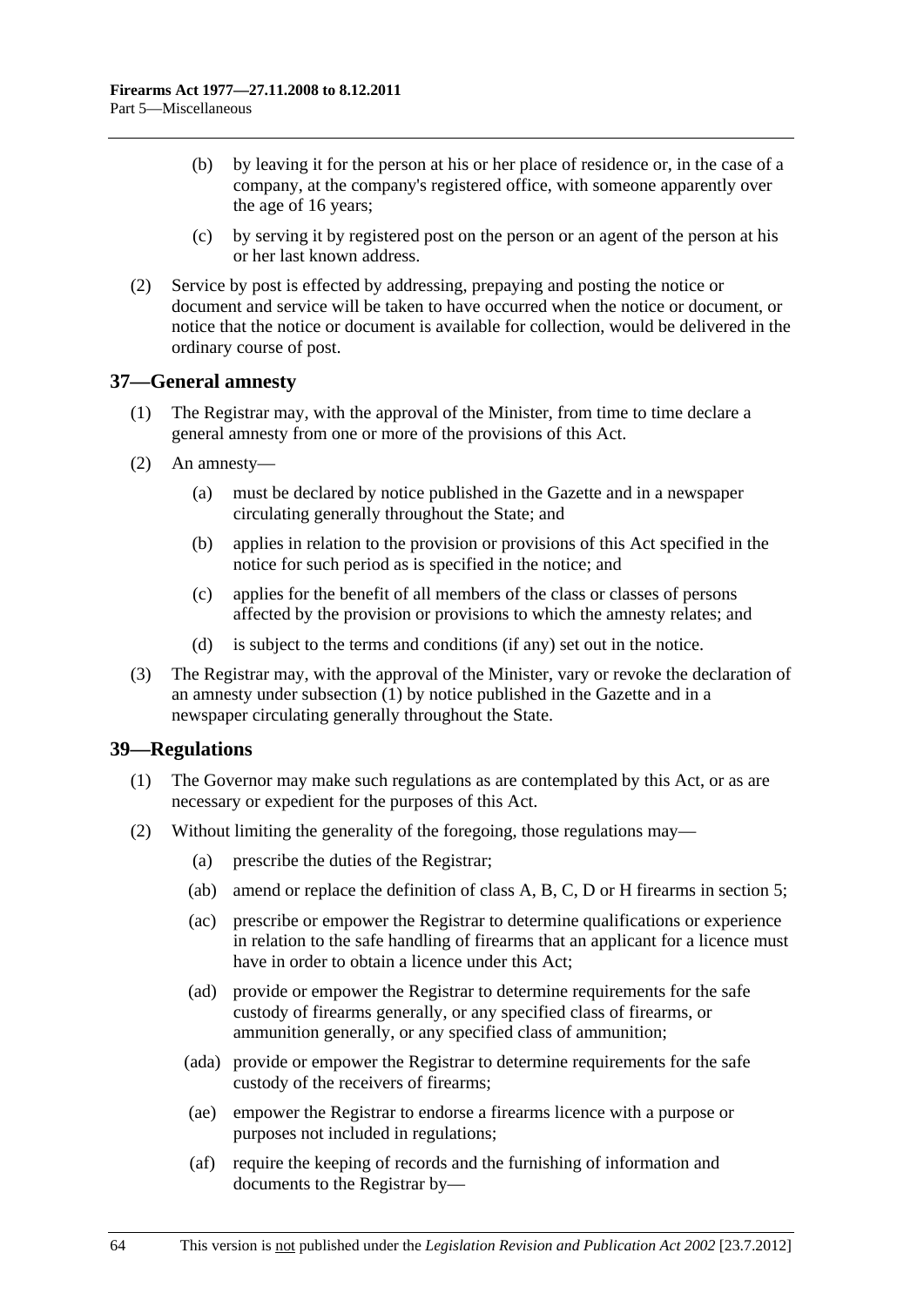- <span id="page-64-0"></span>(i) recognised firearms clubs;
- (ia) recognised paint-ball operators;
- (ib) recognised commercial range operators;
- (ii) licensed dealers;
- (iii) employers whose employees are required to carry firearms in the course of their employment;
- (iv) owners of firearms;
- (ag) require information furnished to the Registrar to be verified by statutory declaration;
- (b) regulate the keeping and form of registers;
- (c) prescribe forms or empower the Registrar to approve forms to be used in connection with this Act;
- (d) prescribe, and provide for the payment, recovery, waiver or reduction of, fees for the purposes of any application or other proceeding under this Act;
- (e) exempt absolutely or subject to conditions—
	- (i) persons of a specified class; or
	- (ii) firearms of a specified class,

from specified provisions of this Act;

- (g) prescribe penalties not exceeding a fine of \$2 500 for breach of, or noncompliance with, any regulation.
- (3) A regulation made under this section or any other provision of this Act may confer discretionary powers.

# **Schedule 1—Transitional provisions and compensation**

#### **1—Interpretation**

In this Schedule—

*surrender period* means the period of six months from the commencement of this clause.

# **2—Period allowed for surrender (or registration) of certain firearms etc**

- (1) A person who has possession of an unregistered receiver during the surrender period is to be taken not to have committed an offence against this Act for possession of the receiver provided that, during the surrender period, the person—
	- (a) obtains registration of the receiver; or
	- (b) surrenders it to the Registrar.
- (2) A person who, during the surrender period, has possession of any of the following:
	- (a) a self-loading handgun (other than a revolver) with a barrel length, as measured in accordance with the regulations, of less than 120mm;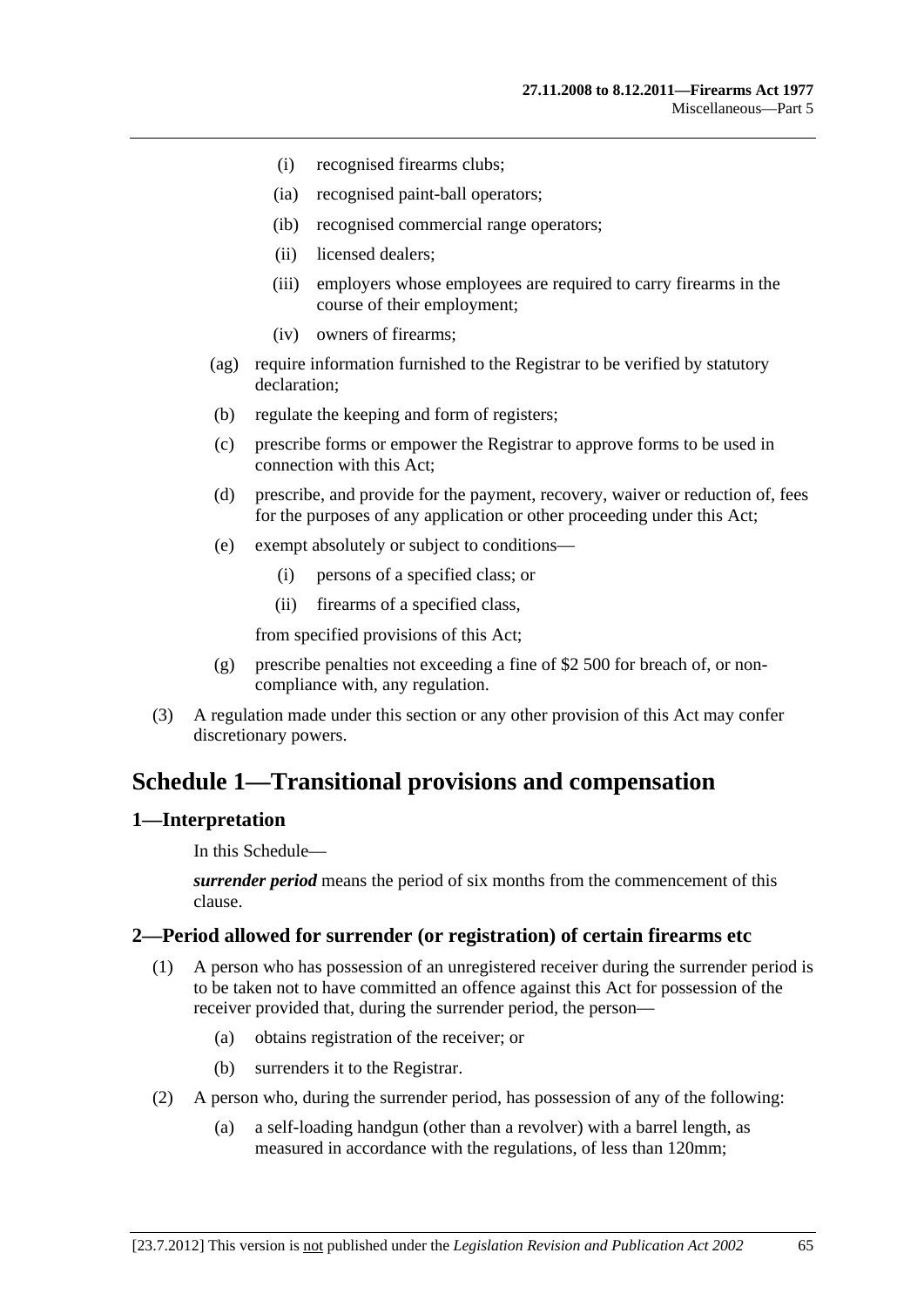- <span id="page-65-0"></span> (b) a revolver or single shot handgun in either case with a barrel length, as measured in accordance with the regulations, of less than 100mm;
- (c) a class H firearm with a magazine or cylinder capacity of more than 10 rounds or a modified magazine or cylinder capacity;
- (d) a class H firearm of more than .38 calibre;
- (e) a class H firearm that was manufactured after 1946 and acquired by the person for the purpose of collection and display,

is, if the firearm is unregistered or ceases to be registered, to be taken not to have committed an offence against this Act for possession of the firearm provided that, during the surrender period, the person—

- (f) obtains registration of the firearm; or
- (g) surrenders it to the Registrar.
- (3) The Registrar must, as soon as practicable after the commencement of the surrender period, by notice in writing, cancel the registration of each firearm referred to in [paragraph \(a\)](#page-64-0), [\(b\)](#page-65-0), [\(c\),](#page-65-0) [\(d\)](#page-65-0) or [\(e\)](#page-65-0) of [subclause \(2\)](#page-64-0) that is registered in the name of a person who is the holder of a shooting club member's licence.
- (4) If the registration of a firearm is cancelled under [subclause \(3\)](#page-65-0), no fee is payable in respect of an application made by the owner of the firearm during the surrender period for re-registration of the firearm.

# **3—Prohibition of use of certain firearms**

- (1) This clause applies to any of the following firearms if unregistered:
	- (a) a self-loading handgun (other than a revolver) with a barrel length, as measured in accordance with the regulations, of less than 120mm;
	- (b) a revolver or single shot handgun in either case with a barrel length, as measured in accordance with the regulations, of less than 100mm;
	- (c) a class H firearm with a magazine or cylinder capacity of more than 10 rounds or a modified magazine or cylinder capacity;
	- (d) a class H firearm of more than .38 calibre.
- (2) A person must not use a firearm to which this clause applies.

#### **4—Compensation for certain surrendered firearms etc**

- (1) The Registrar may, subject to conditions approved by the Minister, pay compensation in respect of—
	- (a) firearms; or
	- (b) firearm parts; or
	- (c) firearm accessories; or
	- (d) ammunition,

of a kind approved by the Minister surrendered to the Registrar during the surrender period.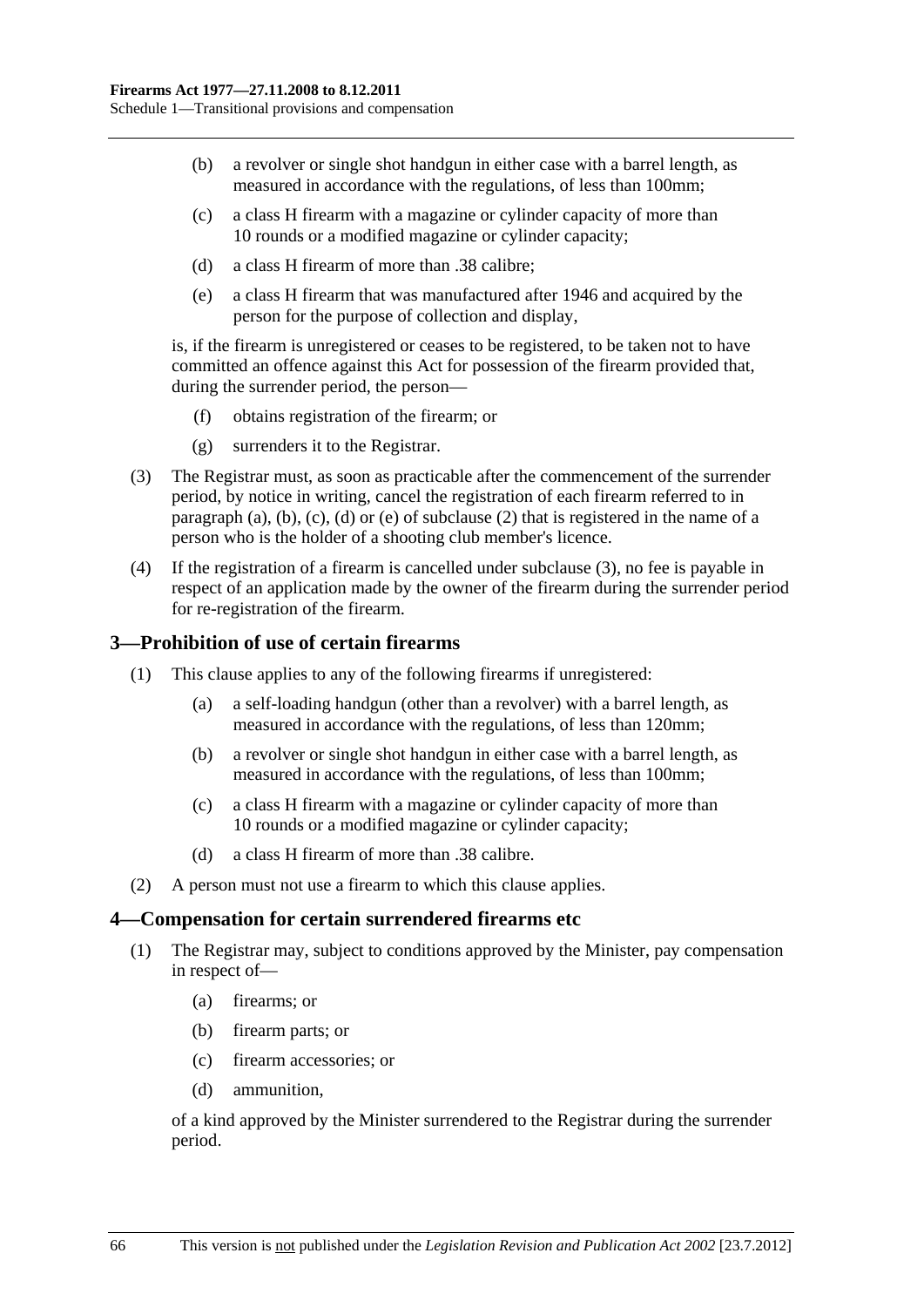- <span id="page-66-0"></span> (2) A decision of the Registrar or the Minister under [subclause \(1\)](#page-65-0) is final and conclusive and may not be challenged or called in question in any court.
- (3) Compensation payable under this clause must be paid from the Consolidated Account which is appropriated by this clause to the necessary extent.

# **5—Possession of and collectors' licences for certain antique firearms**

- (1) This clause applies to firearms that, on the commencement of this clause, become subject to this Act (having previously been exempted from this Act as antique firearms under the regulations).
- (2) A person who has possession of unregistered firearms to which this clause applies during the period of six months from the commencement of this clause is to be taken not to have committed an offence against this Act for possession of the firearms provided that, during that period—
	- (a) the person obtains registration of the firearms and, if required, a collector's licence; or
	- (b) the person disposes of the firearms (which the person is hereby authorised to do).
- (3) No fee is payable in respect of an application made by a person referred to in [subclause \(2\)](#page-66-0) during the period of six months from the commencement of this clause for registration of a firearm to which this clause applies.
- (4) An application for a collector's licence made by a person referred to in [subclause \(2\)](#page-66-0)  during the period of six months from the commencement of this clause is not to be refused on the ground that he or she is not an active member of a collectors' club provided that he or she is a member of such a club.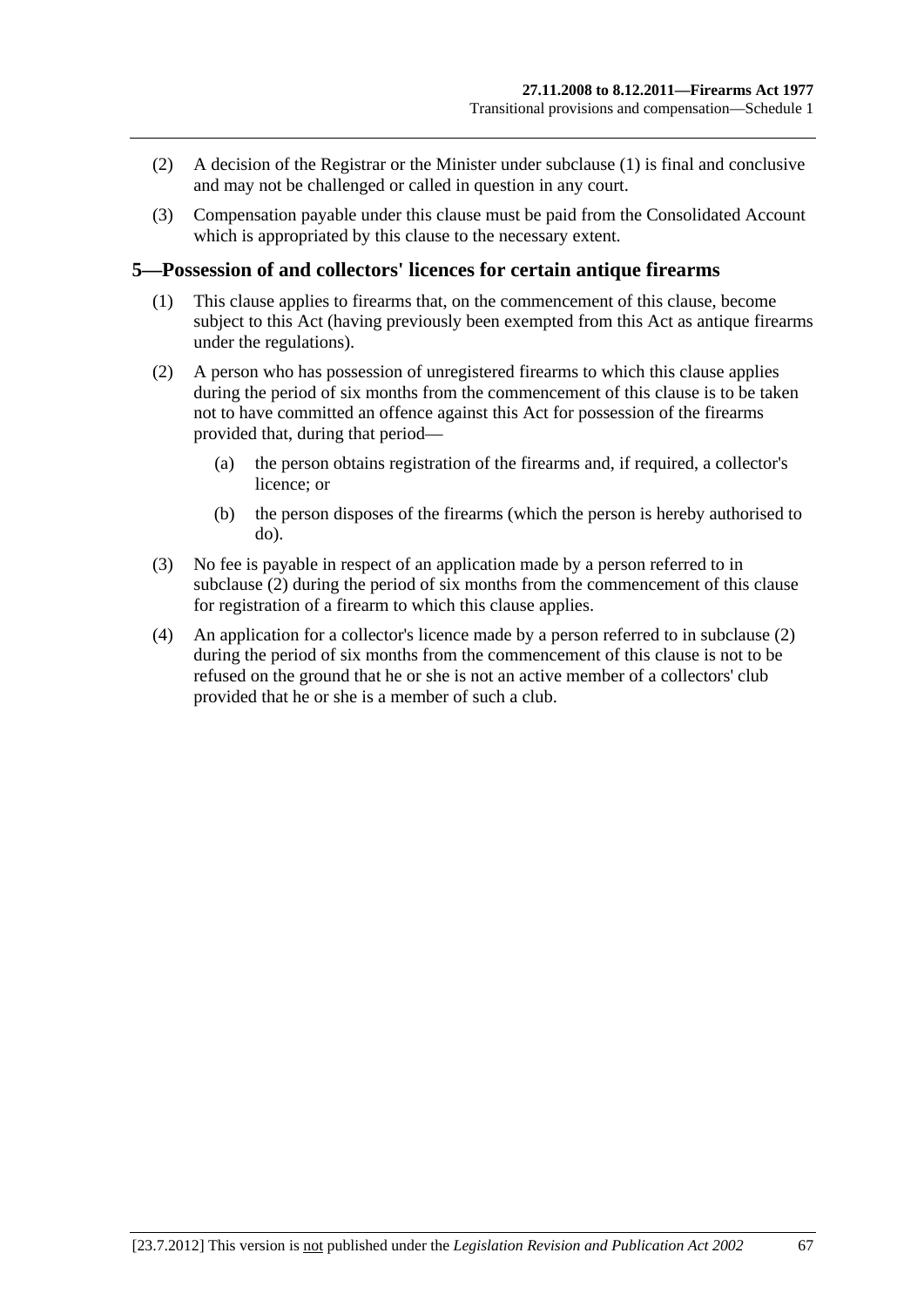# **Legislative history**

# **Notes**

- Amendments of this version that are uncommenced are not incorporated into the text.
- Please note—References in the legislation to other legislation or instruments or to titles of bodies or offices are not automatically updated as part of the program for the revision and publication of legislation and therefore may be obsolete.
- Earlier versions of this Act (historical versions) are listed at the end of the legislative history.
- For further information relating to the Act and subordinate legislation made under the Act see the Index of South Australian Statutes or www.legislation.sa.gov.au.

# **Legislation repealed by principal Act**

The *Firearms Act 1977* repealed the following:

*Firearms Act 1958 Pistol Licence Act 1929 Pistol Licence Act Amendment Act 1965 Pistol Licence Act Amendment Act 1971 Pistol Licence Act Amendment Act (No. 2) 1971*

# **Legislation amended by principal Act**

The *Firearms Act 1977* amended the following: *Statute Law Revision Act 1975 Statute Law Revision Act (No. 2) 1975*

# **Principal Act and amendments**

New entries appear in bold.

| Year | N <sub>o</sub> | Title                                                                                 | Assent     | Commencement                                                            |
|------|----------------|---------------------------------------------------------------------------------------|------------|-------------------------------------------------------------------------|
| 1977 | 26             | Firearms Act 1977                                                                     | 12.5.1977  | 1.1.1980 (including ss 11 & 13) ( <i>Gazette</i><br>$6.12.1979$ $p1896$ |
| 1986 | 60             | Firearms Act Amendment Act 1986                                                       | 23.10.1986 | 23.10.1986 (Gazette 23.10.1986 p1412)                                   |
| 1988 | -87            | <b>Firearms Act Amendment Act 1988</b>                                                | 1.12.1988  | 1.9.1993 (Gazette 24.6.1993 p2047)                                      |
| 1993 | -13            | Firearms (Miscellaneous)<br>Amendment Act 1993                                        | 25.3.1993  | $1.9.1993$ : s 2                                                        |
| 1996 | -70            | Firearms (Miscellaneous)<br>Amendment Act 1996                                        | 22.8.1996  | 9.9.1996 (Gazette 5.9.1996 p1058)                                       |
| 1996 |                | (208) Regulations varying the Firearms<br>Regulations 1993 (Gazette 5.9.1996<br>p1077 |            | 9.9.1996: r2                                                            |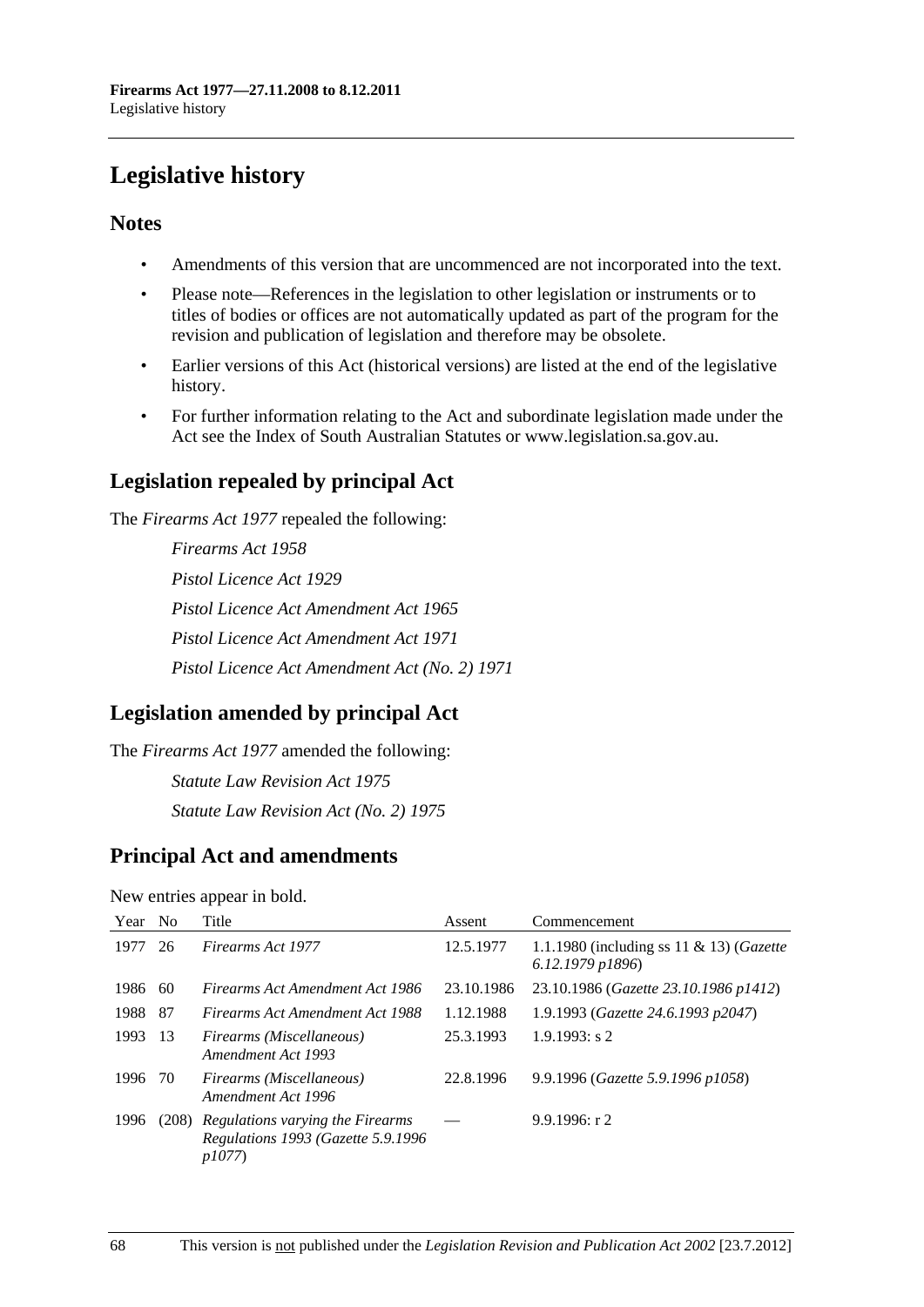| 1997 | 30  | <b>Statutes Amendment (References to</b><br><b>Banks</b> ) Act 1997          | 12.6.1997  | Pt 8 (s 10)-3.7.1997 ( <i>Gazette 3.7.1997</i><br><i>p4</i> )                                                                                                                                                                                                  |
|------|-----|------------------------------------------------------------------------------|------------|----------------------------------------------------------------------------------------------------------------------------------------------------------------------------------------------------------------------------------------------------------------|
| 1999 | 33  | <b>Financial Sector Reform (South</b><br>Australia) Act 1999                 | 17.6.1999  | Sch (item $24$ )—1.7.1999: being the date<br>specified under $s$ 3(16) of the <i>Financial</i><br>Sector Reform (Amendments and<br><i>Transitional Provisions)</i> Act (No.1)<br>1999 of the Commonwealth as the<br>transfer date for the purposes of that Act |
| 2003 | 37  | Firearms (COAG Agreement)<br>Amendment Act 2003                              | 29.9.2003  | $1.10.2003$ : s 2                                                                                                                                                                                                                                              |
| 2006 | 43  | <b>Statutes Amendment (Domestic</b><br>Partners) Act 2006                    | 14.12.2006 | Pt 36 (s 104)-1.6.2007 (Gazette<br>26.4.2007 p1352)                                                                                                                                                                                                            |
| 2008 | -15 | <b>Firearms (Firearms Prohibition)</b><br><b>Orders</b> ) Amendment Act 2008 | 12.6.2008  | Pt 2 (ss $4-38$ ) & Sch 2 (cll $1-10$ )<br>27.11.2008 (Gazette 27.11.2008 p5277)                                                                                                                                                                               |
| 2009 | 85  | Intervention Orders (Prevention of<br>Abuse) Act 2009                        | 10.12.2009 | Sch 1 (cl 15 & 16)-9.12.2011 (Gazette<br>20.10.2011 p4269)                                                                                                                                                                                                     |

# **Provisions amended**

New entries appear in bold.

Entries that relate to provisions that have been deleted appear in italics.

| Provision                     | How varied                     | Commencement |
|-------------------------------|--------------------------------|--------------|
| Long title                    | amended by 87/1988 s 3         | 1.9.1993     |
|                               | amended by 13/1993 Sch         | 1.9.1993     |
| Pt <sub>1</sub>               |                                |              |
| $ss$ 2, 3 and 4               | deleted by 87/1988 s 19 (Sch)  | 1.9.1993     |
| s <sub>5</sub>                |                                |              |
| s 5(1)                        |                                |              |
| to acquire                    | inserted by $37/2003$ s $4(1)$ | 1.10.2003    |
| active member                 | inserted by $37/2003$ s $4(1)$ | 1.10.2003    |
| air gun                       | inserted by $13/1993$ s $3(a)$ | 1.9.1993     |
|                               | amended by $70/1996$ s $3(a)$  | 9.9.1996     |
| air rifle                     | inserted by $13/1993$ s $3(a)$ | 1.9.1993     |
| ammunition                    | inserted by $87/1988$ s $4(a)$ | 1.9.1993     |
|                               | amended by 13/1993 s 3(b)      | 1.9.1993     |
| antique firearm               | inserted by $37/2003$ s $4(2)$ | 1.10.2003    |
| automatic firearm             | inserted by $87/1988$ s $4(a)$ | 1.9.1993     |
| capacity of a<br>magazine     | inserted by $15/2008$ s $4(1)$ | 27.11.2008   |
| carry on a<br><b>business</b> | inserted by $15/2008$ s $4(1)$ | 27.11.2008   |
| class A firearms              | inserted by $70/1996$ s $3(b)$ | 9.9.1996     |
|                               | amended by 37/2003 s 4(3)      | 1.10.2003    |
| class B firearms              | inserted by $70/1996$ s $3(b)$ | 9.9.1996     |
|                               | amended by 37/2003 s 4(4)      | 1.10.2003    |
|                               | amended by 208/1996 r 8        | 9.9.1996     |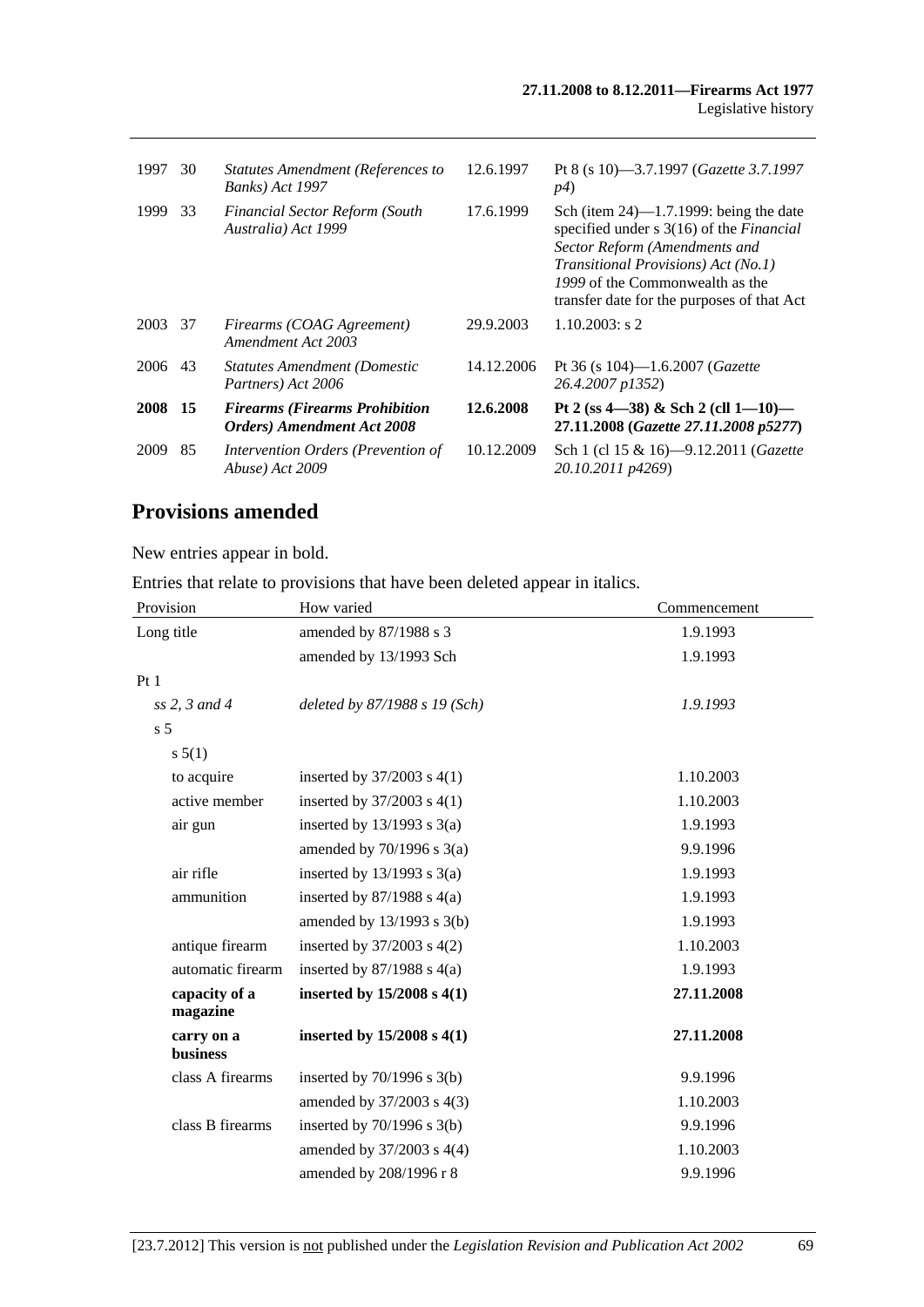| class C firearms                                           | inserted by $70/1996$ s $3(b)$                  | 9.9.1996   |
|------------------------------------------------------------|-------------------------------------------------|------------|
|                                                            | amended by 37/2003 s 4(5)                       | 1.10.2003  |
| class D firearms                                           | inserted by $70/1996$ s $3(b)$                  | 9.9.1996   |
|                                                            | amended by 37/2003 s 4(6)                       | 1.10.2003  |
| class H firearms                                           | inserted by $70/1996$ s $3(b)$                  | 9.9.1996   |
| close associate                                            | inserted by 15/2008 s 4(2)                      | 27.11.2008 |
| collectors' club                                           | inserted by 37/2003 s 4(7)                      | 1.10.2003  |
| collector's licence                                        | inserted by $70/1996$ s $3(b)$                  | 9.9.1996   |
| commercial range<br>operator                               | inserted by $70/1996$ s $3(b)$                  | 9.9.1996   |
| the consultative<br>committee or the<br>committee          | deleted by $15/2008$ s $4(3)$                   | 27.11.2008 |
| criminal<br>intelligence                                   | inserted by $37/2003$ s 4(8)                    | 1.10.2003  |
|                                                            | dangerous firearm deleted by $70/1996$ s $3(c)$ | 9.9.1996   |
| dealer                                                     | amended by 87/1988 s. 4(b), (c)                 | 1.9.1993   |
|                                                            | amended by 37/2003 s 4(9), (10)                 | 1.10.2003  |
| <b>District Court</b>                                      | inserted by $15/2008$ s $4(4)$                  | 27.11.2008 |
| domestic partner                                           | inserted by 43/2006 s 104(1)                    | 1.6.2007   |
| firearm                                                    | amended by $87/1988$ s $4(d)$                   | 1.9.1993   |
|                                                            | (b) deleted by $87/1988$ s $4(d)$               | 1.9.1993   |
|                                                            | amended by 37/2003 s 4(11), (12)                | 1.10.2003  |
| firearm part                                               | inserted by $37/2003$ s 4(13)                   | 1.10.2003  |
| firearms club                                              | inserted by $87/1988$ s 4(e)                    | 1.9.1993   |
| firearms licence                                           | substituted by $70/1996$ s $3(d)$               | 9.9.1996   |
| firearms permit                                            | inserted by $70/1996$ s $3(d)$                  | 9.9.1996   |
| firearms<br>prohibition order                              | inserted by $15/2008$ s $4(5)$                  | 27.11.2008 |
| <b>Firearms Review</b><br><b>Committee or</b><br>committee | inserted by $15/2008$ s $4(5)$                  | 27.11.2008 |
| firing mechanism                                           | inserted by $70/1996$ s $3(d)$                  | 9.9.1996   |
| fit and proper<br>person                                   | inserted by $15/2008$ s $4(6)$                  | 27.11.2008 |
| to give                                                    | inserted by $70/1996$ s $3(d)$                  | 9.9.1996   |
| grounds of a<br>recognised<br>firearms club                | inserted by $15/2008$ s $4(7)$                  | 27.11.2008 |
| grounds of a<br>recognised paint-<br>ball operator         | inserted by $15/2008$ s $4(7)$                  | 27.11.2008 |
| handgun                                                    | inserted by $70/1996$ s $3(d)$                  | 9.9.1996   |
|                                                            | amended by 37/2003 s 4(14)                      | 1.10.2003  |
| interim firearms<br>prohibition order                      | inserted by $15/2008$ s $4(8)$                  | 27.11.2008 |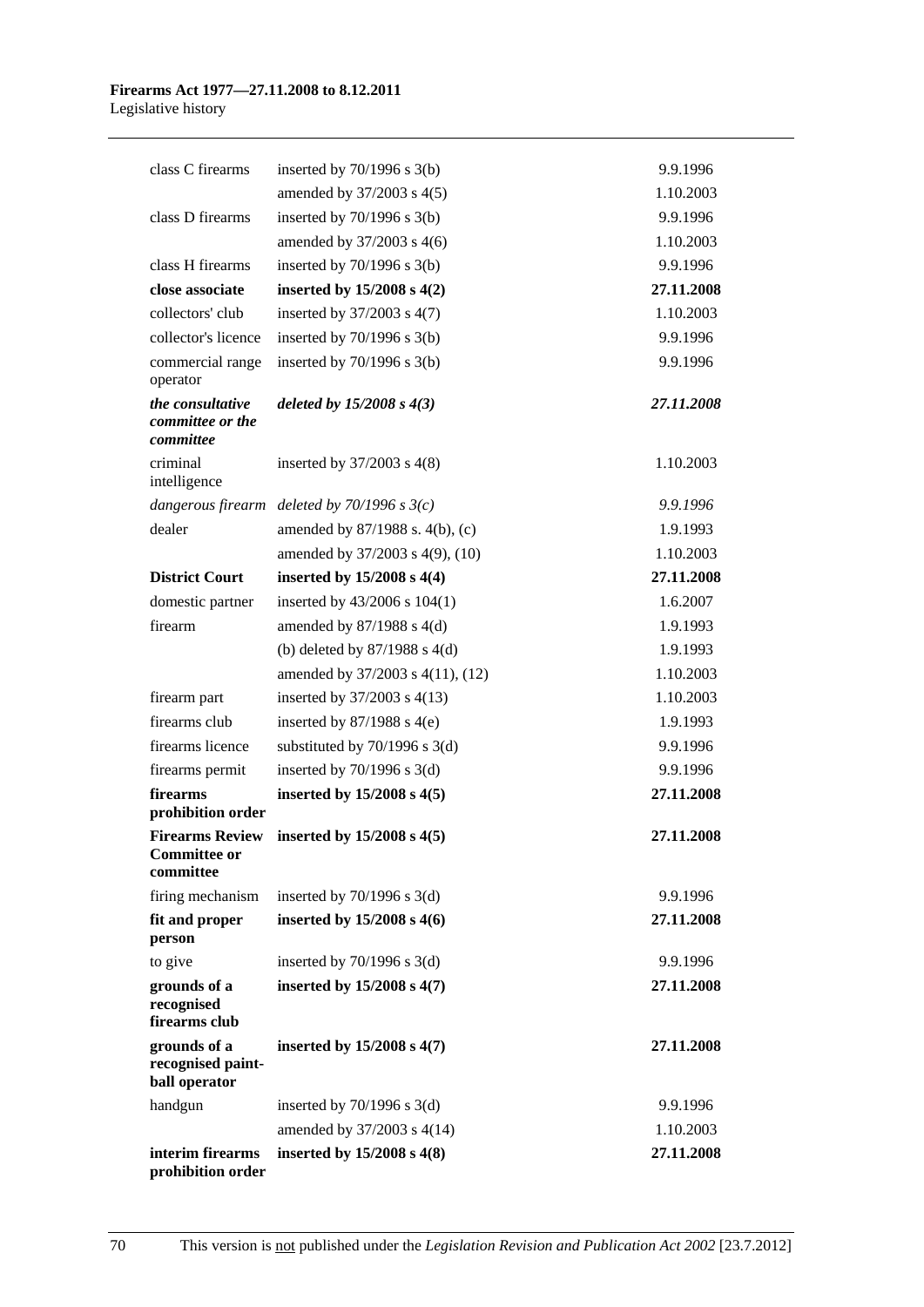| licence                                    | inserted by $60/1986$ s $3(a)$                    | 23.10.1986 |
|--------------------------------------------|---------------------------------------------------|------------|
|                                            | substituted by 87/1988 s 4(f)                     | 1.9.1993   |
| licence year                               | inserted by 37/2003 s 4(15)                       | 1.10.2003  |
| licensed dealer                            | inserted by $70/1996$ s $3(e)$                    | 9.9.1996   |
| loading<br>mechanism                       | inserted by $70/1996$ s $3(e)$                    | 9.9.1996   |
| owner                                      | substituted by $70/1996$ s $3(f)$                 | 9.9.1996   |
| paint-ball firearm                         | inserted by $13/1993$ s $3(c)$                    | 1.9.1993   |
| paint-ball operator                        | inserted by $13/1993$ s $3(c)$                    | 1.9.1993   |
| possession of a<br>firearm                 | inserted by $15/2008$ s $4(9)$                    | 27.11.2008 |
| pistol                                     | inserted by $13/1993$ s $3(c)$                    | 1.9.1993   |
|                                            | deleted by $70/1996$ s $3(g)$                     | 9.9.1996   |
| prescribed firearm                         | inserted by $70/1996$ s $3(g)$                    | 9.9.1996   |
| pump action<br>shotgun                     | inserted by $70/1996$ s $3(g)$                    | 9.9.1996   |
| to purchase                                | inserted by $87/1988$ s $4(g)$                    | 1.9.1993   |
| receiver                                   | inserted by $70/1996$ s $3(h)$                    | 9.9.1996   |
|                                            | amended by 15/2008 s 4(10)                        | 27.11.2008 |
| recognised<br>commercial range<br>operator | inserted by $70/1996$ s $3(h)$                    | 9.9.1996   |
| recognised rifle,<br>pistol or gun club    | deleted by $87/1988 s 4(h)$                       | 1.9.1993   |
| recognised<br>firearms club                | inserted by $87/1988$ s 4(h)                      | 1.9.1993   |
| recognised paint-<br>ball operator         | inserted by $13/1993$ s $3(d)$                    | 1.9.1993   |
| relative                                   | inserted by $70/1996$ s $3(i)$                    | 9.9.1996   |
|                                            | amended by 43/2006 s 104(2)                       | 1.6.2007   |
| restricted firearm                         | inserted by $13/1993$ s $3(e)$                    | 1.9.1993   |
|                                            | deleted by $70/1996$ s $3(j)$                     | 9.9.1996   |
| the repealed<br><b>Firearms</b> Act        | deleted by 87/1988 s 19 (Sch)                     | 1.9.1993   |
| Licence Act                                | the repealed Pistol deleted by $87/1988$ s $4(i)$ | 1.9.1993   |
| rifle                                      | inserted by $37/2003$ s 4(16)                     | 1.10.2003  |
| round                                      | inserted by $70/1996$ s $3(j)$                    | 9.9.1996   |
| self-loading<br>firearm                    | inserted by $87/1988$ s $4(i)$                    | 1.9.1993   |
|                                            | amended by $13/1993$ s $3(f)$                     | 1.9.1993   |
|                                            | substituted by $70/1996$ s $3(k)$                 | 9.9.1996   |
| to sell                                    | inserted by $87/1988$ s $4(i)$                    | 1.9.1993   |
| shooting club                              | inserted by $37/2003$ s $4(17)$                   | 1.10.2003  |
| shooting club<br>member's licence          | inserted by 37/2003 s 4(17)                       | 1.10.2003  |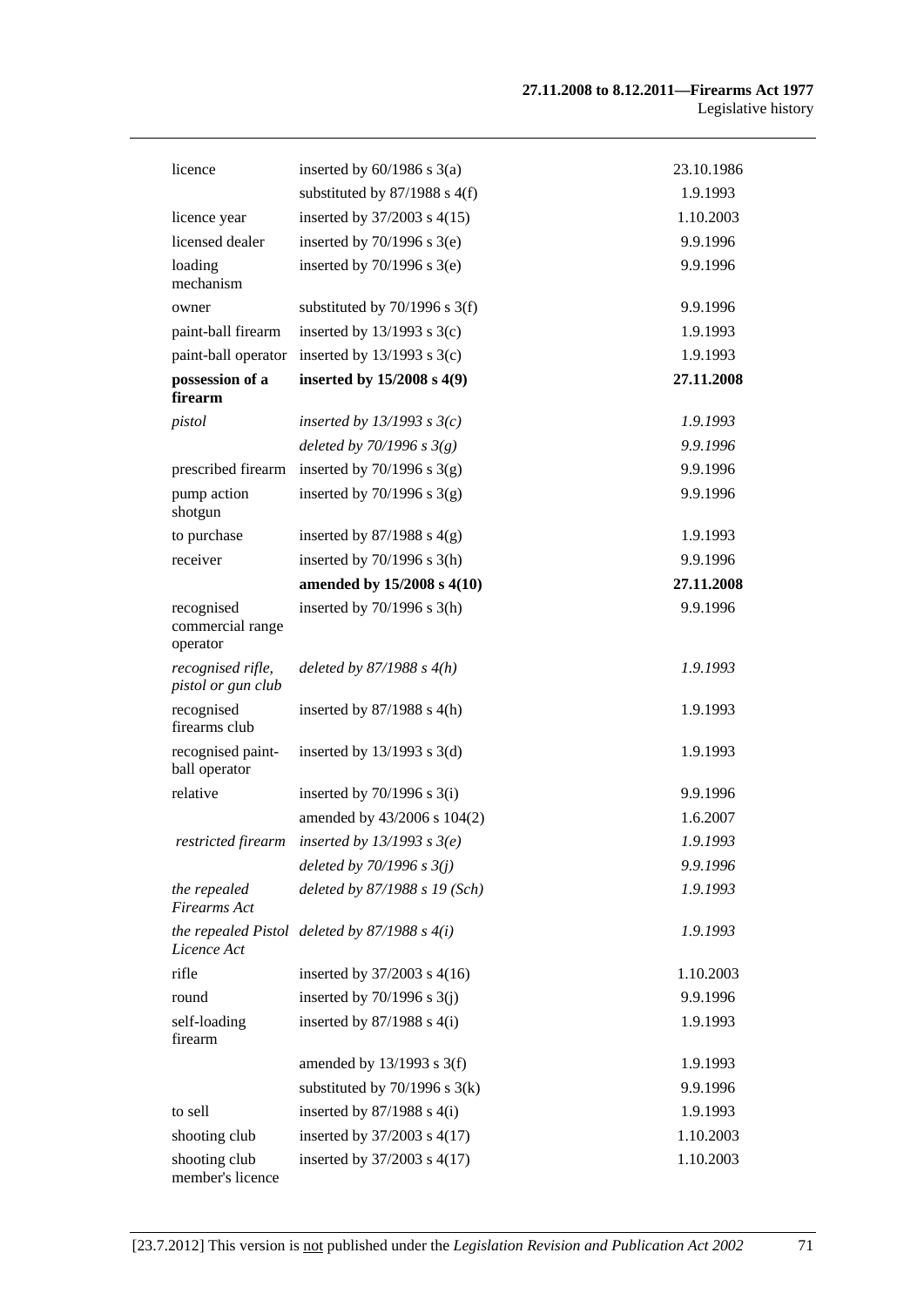#### **Firearms Act 1977—27.11.2008 to 8.12.2011**  Legislative history

| shooting gallery           | inserted by $70/1996$ s $3(1)$          | 9.9.1996   |
|----------------------------|-----------------------------------------|------------|
| shotgun                    | inserted by $37/2003$ s $4(18)$         | 1.10.2003  |
| silencer                   | substituted by $87/1988$ s $4(j)$       | 1.9.1993   |
|                            | amended by $13/1993$ s $3(g)$           | 1.9.1993   |
| special firearms<br>permit | inserted by $60/1986$ s $3(b)$          | 23.10.1986 |
|                            | substituted by $87/1988$ s $4(k)$       | 1.9.1993   |
|                            | deleted by $13/1993$ s $3(h)$           | 1.9.1993   |
| spouse                     | inserted by $70/1996$ 3(m)              | 9.9.1996   |
|                            | substituted by $43/2007$ s $104(3)$     | 1.6.2007   |
| to supply                  | inserted by 37/2003 s 4(19)             | 1.10.2003  |
| s 5(1a)                    | inserted by 15/2008 s 4(11)             | 27.11.2008 |
| $s\ 5(2)$                  | amended by 87/1988 s 19 (Sch)           | 1.9.1993   |
|                            | substituted by $70/1996$ s $3(n)$       | 9.9.1996   |
| $s\ 5(3)$                  | inserted by $87/1988$ s $4(1)$          | 1.9.1993   |
|                            | amended by $70/1996$ s $3(0)$           | 9.9.1996   |
|                            | amended by $37/2003$ s $4(20)$ — $(22)$ | 1.10.2003  |
| $s\ 5(4)$                  | inserted by $87/1988$ s $4(1)$          | 1.9.1993   |
| s 5(5)                     | inserted by $87/1988$ s $4(1)$          | 1.9.1993   |
|                            | amended by $70/1996$ s $3(p)$           | 9.9.1996   |
| s 5(6)                     | inserted by $87/1988$ s $4(1)$          | 1.9.1993   |
|                            | amended by $13/1993$ s $3(i)$           | 1.9.1993   |
| $s 5(7)$ and (8)           | inserted by $13/1993$ s $3(j)$          | 1.9.1993   |
| $s 5(9)$ and $(10)$        | inserted by $70/1996$ s $3(q)$          | 9.9.1996   |
| s 5(11)                    | inserted by $70/1996$ s $3(q)$          | 9.9.1996   |
|                            | amended by 15/2008 s 4(12), (13)        | 27.11.2008 |
| $s\,5(12)$                 | inserted by $70/1996$ s $3(q)$          | 9.9.1996   |
| $s\,5(13)$ - (15)          | inserted by 15/2008 s 4(14)             | 27.11.2008 |
| s <sub>5A</sub>            | inserted by 13/1993 s 4                 | 1.9.1993   |
|                            | amended by 70/1996 s 4                  | 9.9.1996   |
| Pt 2 Div 1                 |                                         |            |
| s <sub>6</sub>             |                                         |            |
| s $6(1)$ — $(3)$           | amended by 13/1993 Sch                  | 1.9.1993   |
| s 6(4)                     | inserted by 37/2003 s 5                 | 1.10.2003  |
| ss 6A and 6B               | inserted by 15/2008 s 5                 | 27.11.2008 |
| Pt 2 Div 2                 |                                         |            |
| heading                    | substituted by 15/2008 s 6              | 27.11.2008 |
| s 7                        |                                         |            |
| s(7(1))                    | substituted by 13/1993 Sch              | 1.9.1993   |
|                            | amended by 15/2008 s 7(1)               | 27.11.2008 |
| s(7(2)                     | amended by 13/1993 Sch                  | 1.9.1993   |
|                            | amended by 70/1996 s 5(a), (b)          | 9.9.1996   |
|                            | amended by 15/2008 s 7(2)               | 27.11.2008 |

 $\Pr$ 

 $Pt$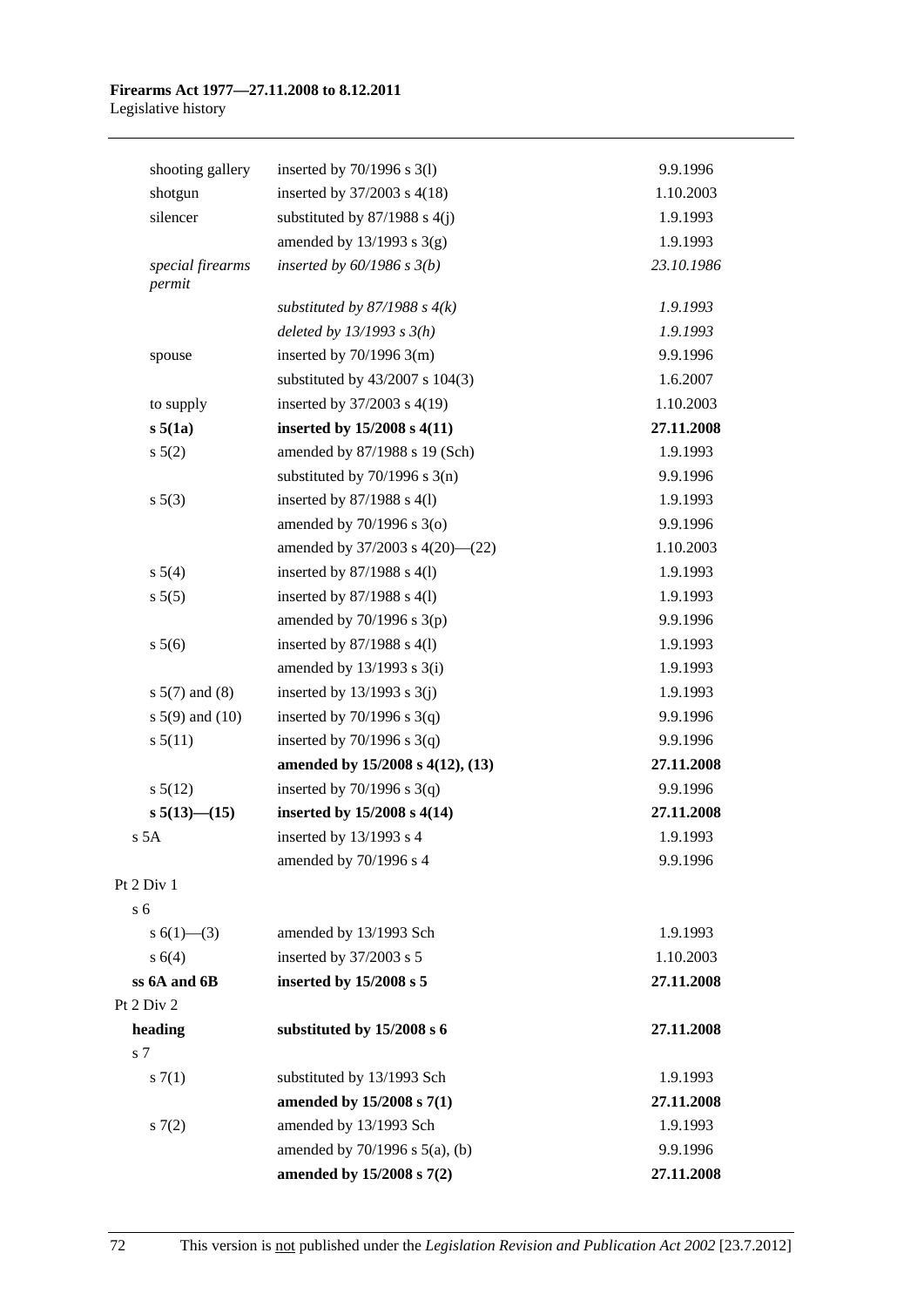| 57(2a)                                 | inserted by $70/1996$ s $5(c)$      | 9.9.1996   |
|----------------------------------------|-------------------------------------|------------|
| s7(3)                                  | substituted by $15/2008$ s $7(3)$   | 27.11.2008 |
| $s \, 7(4)$                            | amended by 13/1993 Sch              | 1.9.1993   |
| s <sub>8</sub>                         |                                     |            |
| s(1)                                   | amended by 13/1993 Sch              | 1.9.1993   |
|                                        | amended by $70/1996$ s $6(a)$       | 9.9.1996   |
|                                        | amended by 15/2008 s 8              | 27.11.2008 |
| s(2)                                   | amended by 13/1993 Sch              | 1.9.1993   |
|                                        | substituted by $70/1996$ s $6(b)$   | 9.9.1996   |
| s(3)                                   | inserted by $70/1996$ s $6(b)$      | 9.9.1996   |
| s 9                                    | substituted by 87/1988 s 19 (Sch)   | 1.9.1993   |
|                                        | amended by 15/2008 s 9              | 27.11.2008 |
| s 10                                   |                                     |            |
| 10(1)                                  | amended by 13/1993 Sch              | 1.9.1993   |
|                                        | amended by 15/2008 s 10             | 27.11.2008 |
| s 10(2)                                | amended by 15/2008 s 10             | 27.11.2008 |
| s 10(3)                                | inserted by 37/2003 s 6             | 1.10.2003  |
|                                        | amended by 15/2008 s 10             | 27.11.2008 |
| Pt 2A                                  | inserted by 15/2008 s 11            | 27.11.2008 |
| Pt 3 before substitution<br>by 87/1988 | amended by $60/1986$ ss $4-6$       | 23.10.1986 |
| Pt 3                                   | substituted by 87/1988 s 5          | 1.9.1993   |
| Pt 3 Div 1                             |                                     |            |
| s 11                                   |                                     |            |
| s 11(4)                                | amended by 13/1993 s 5              | 1.9.1993   |
|                                        | amended by $70/1996$ s $7(a)$ , (b) | 9.9.1996   |
|                                        | amended by 37/2003 s 7(1)           | 1.10.2003  |
| s $11(4a)$ and $(4b)$                  | inserted by $70/1996$ s $7(c)$      | 9.9.1996   |
| s 11(5)                                | amended by 70/1996 s 7(d)           | 9.9.1996   |
| s 11(6)                                | inserted by $70/1996$ s $7(e)$      | 9.9.1996   |
| s 11(7)                                | inserted by $70/1996$ s $7(e)$      | 9.9.1996   |
|                                        | amended by $37/2003$ s $7(2)$ —(4)  | 1.10.2003  |
|                                        | amended by 15/2008 s 12(1)          | 27.11.2008 |
| s $11(7a)$ — $(7d)$                    | inserted by 15/2008 s 12(2)         | 27.11.2008 |
| s 11(8)                                | inserted by 37/2003 s 7(5)          | 1.10.2003  |
|                                        | amended by 15/2008 s 12(3), (4)     | 27.11.2008 |
| s 12                                   |                                     |            |
| s 12(1)                                | (d) deleted by $70/1996$ s $8(a)$   | 9.9.1996   |
| s 12(3)                                | substituted by $13/1993$ s $6(a)$   | 1.9.1993   |
|                                        | substituted by $70/1996$ s $8(b)$   | 9.9.1996   |
| s 12(4)                                | substituted by $70/1996$ s $8(b)$   | 9.9.1996   |
| s 12(4a)                               | inserted by $70/1996$ s $8(b)$      | 9.9.1996   |
| 12(5)                                  | substituted by $13/1993$ s $6(b)$   | 1.9.1993   |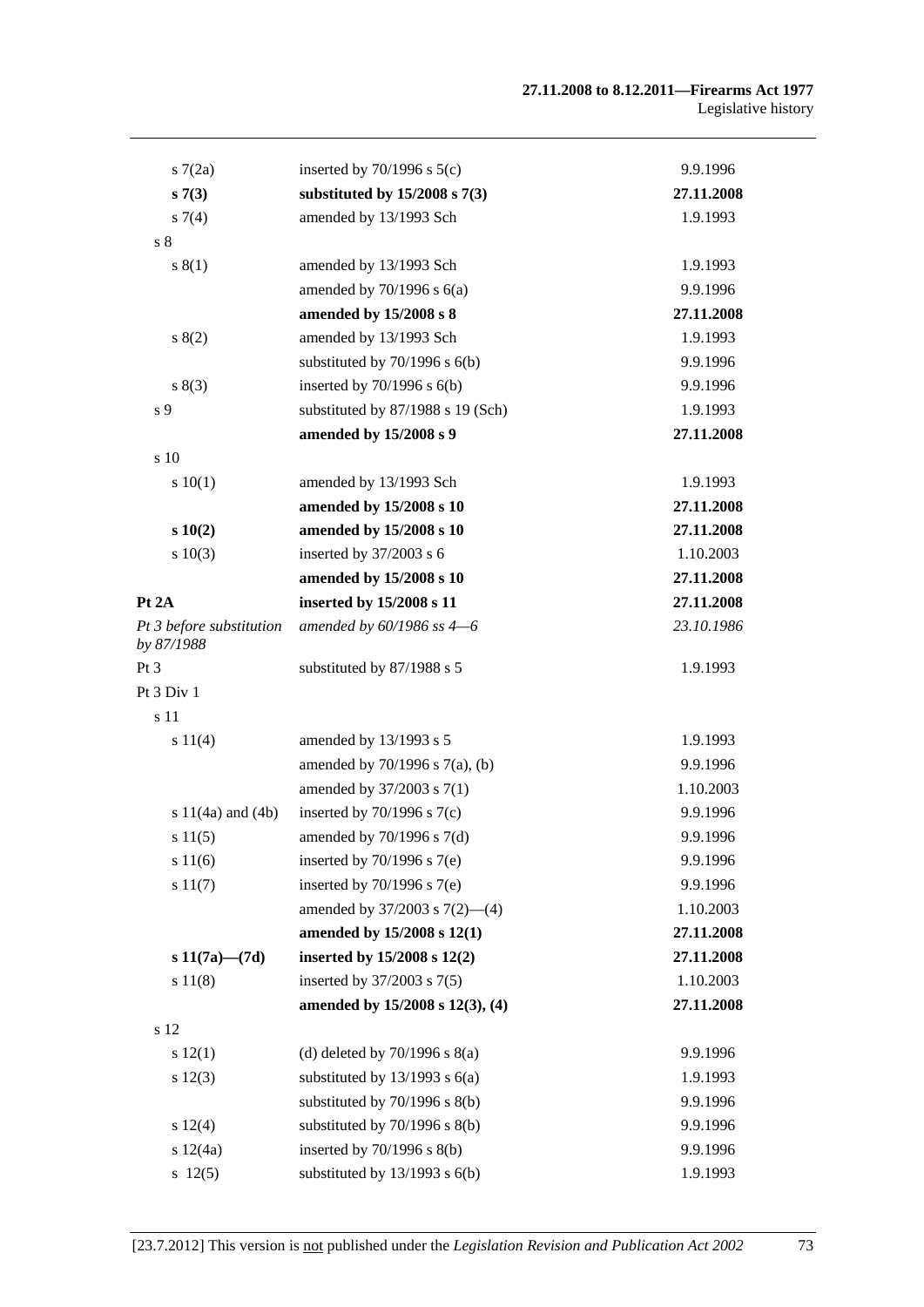|                     | amended by $70/1996$ s $8(c)$      | 9.9.1996   |
|---------------------|------------------------------------|------------|
|                     | amended by 30/1997 s 10            | 3.7.1997   |
|                     | amended by 33/1999 Sch (item 24)   | 1.7.1999   |
| s 12(5a)            | inserted by $13/1993$ s $6(b)$     | 1.9.1993   |
| s 12(6)             | amended by 70/1996 s 8(d)          | 9.9.1996   |
|                     | (b) deleted by 15/2008 s 13        | 27.11.2008 |
| s 12(7)             | amended by $13/1993$ s $6(c)$      | 1.9.1993   |
|                     | amended by $70/1996$ s $8(e)$      | 9.9.1996   |
| s $12(7a)$ — $(7d)$ | inserted by $37/2003$ s $8(1)$     | 1.10.2003  |
| $s\ 12(8)$ (11)     | inserted by $70/1996$ s $8(f)$     | 9.9.1996   |
| s 13                |                                    |            |
| s 13(2a)            | inserted by $70/1996$ s $9(a)$     | 9.9.1996   |
| s 13(3)             | amended by 70/1996 s 9(b)          | 9.9.1996   |
| s 13(3a)            | inserted by $70/1996$ s $9(c)$     | 9.9.1996   |
| s 13(4)             | amended by 15/2008 s 14(1)         | 27.11.2008 |
|                     | (c) deleted by $15/2008$ s $14(2)$ | 27.11.2008 |
| s 13(6)             | amended by 70/1996 s 9(d)          | 9.9.1996   |
|                     | amended by 15/2008 Sch 2 cl 1      | 27.11.2008 |
| $s\,13(7)$          | deleted by $13/1993 s 7(a)$        | 1.9.1993   |
| s 13(8)             | amended by 13/1993 s 7(b), (c)     | 1.9.1993   |
| s 13(8a)            | inserted by $70/1996$ s $9(e)$     | 9.9.1996   |
| s 13(9)             | inserted by $13/1993$ s $7(d)$     | 1.9.1993   |
|                     | amended by 15/2008 s 14(3)         | 27.11.2008 |
| Pt 3 Div 2          |                                    |            |
| heading             | substituted by 70/1996 s 10        | 9.9.1996   |
| s 14                | amended by 13/1993 s 8             | 1.9.1993   |
|                     | substituted by 70/1996 s 11        | 9.9.1996   |
|                     | substituted by 37/2003 s 9         | 1.10.2003  |
| s 14(7)             | amended by 15/2008 s 15            | 27.11.2008 |
| s 14A               | inserted by 37/2003 s 9            | 1.10.2003  |
| $s$ 14A $(7)$       | amended by 15/2008 s 16            | 27.11.2008 |
| s 15                |                                    |            |
| s 15(1)             | amended by $13/1993$ s $9(a)$      | 1.9.1993   |
|                     | amended by $70/1996$ s $12(a)$     | 9.9.1996   |
| s 15(3)             | amended by 13/1993 s 9(b)          | 1.9.1993   |
|                     | substituted by $70/1996$ s $12(b)$ | 9.9.1996   |
|                     | amended by 15/2008 s 17(1)         | 27.11.2008 |
| s 15(4)             | substituted by 70/1996 s 12(b)     | 9.9.1996   |
| s 15(4a)            | inserted by $13/1993$ s $9(c)$     | 1.9.1993   |
|                     | deleted by 70/1996 s 12(b)         | 9.9.1996   |
|                     | inserted by 15/2008 s 17(2)        | 27.11.2008 |
| s 15(5)             | amended by 13/1993 s 9(d)          | 1.9.1993   |
|                     | substituted by 70/1996 s 12(b)     | 9.9.1996   |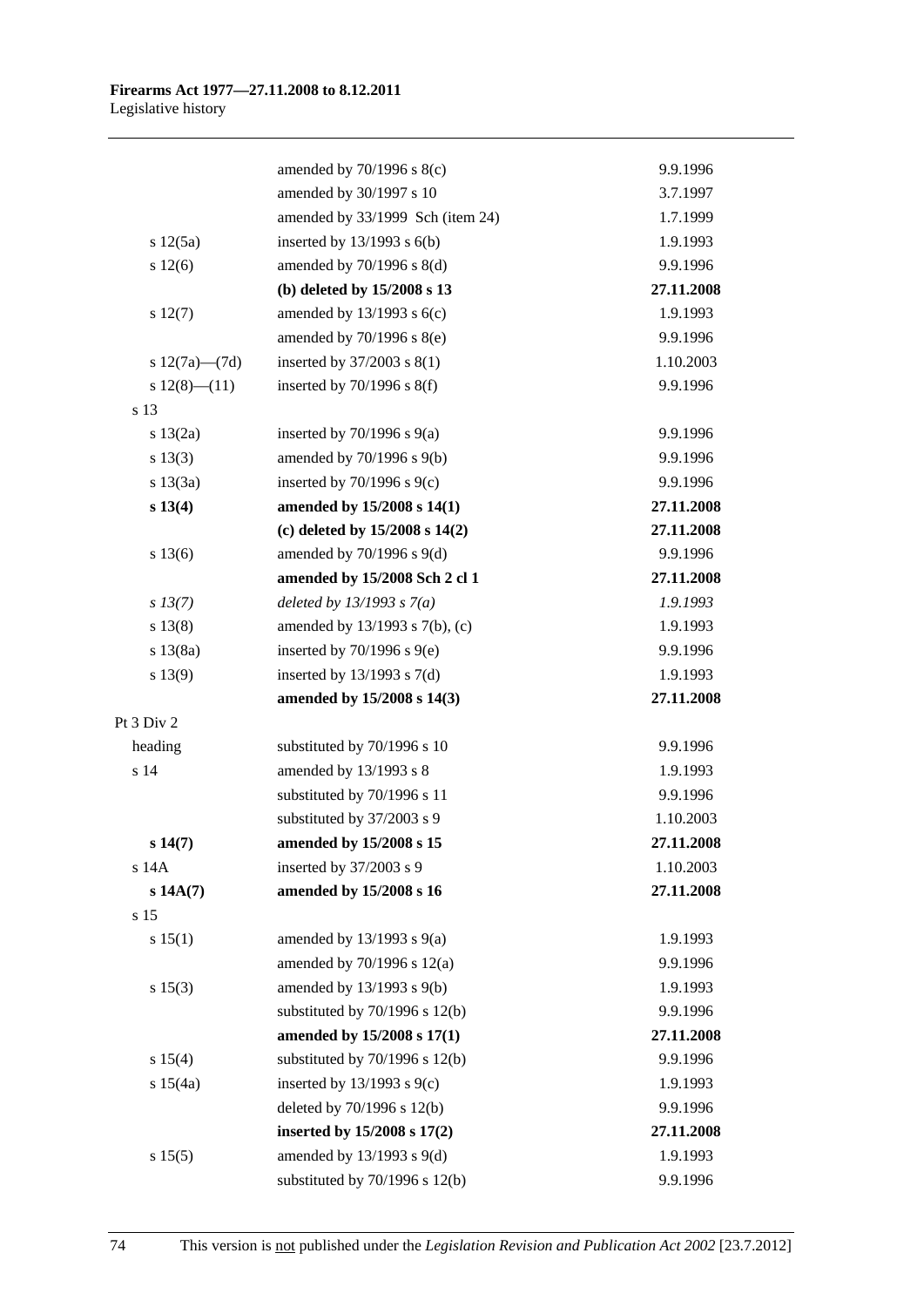| s $15(6)$ and (7)  | deleted by $70/1996 s 12(b)$       | 9.9.1996   |
|--------------------|------------------------------------|------------|
| $s$ 15A            | inserted by 70/1996 s 13           | 9.9.1996   |
| s 15A(2)           | amended by 37/2003 s 10(1)         | 1.10.2003  |
| s $15A(4a)$ (4e)   | inserted by $37/2003$ s $10(2)$    | 1.10.2003  |
| s $15A(5)$ and (6) | deleted by 15/2008 s 18            | 27.11.2008 |
| Pt 3 Div 2A        | inserted by 70/1996 s 14           | 9.9.1996   |
| s 15B              |                                    |            |
| s 15B(5a)          | inserted by 37/2003 s 11           | 1.10.2003  |
| s 15B(9)           | amended by 15/2008 s 19(1)-(3)     | 27.11.2008 |
| s 15B(10)          | amended by 15/2008 s 19(4)         | 27.11.2008 |
| s 15B(14)          | inserted by 15/2008 s 19(5)        | 27.11.2008 |
| s 15C              |                                    |            |
| $s$ 15C(1)         | amended by 15/2008 s 20(1)         | 27.11.2008 |
| $s$ 15C(2)         | amended by 15/2008 s 20(2), (3)    | 27.11.2008 |
| $s$ 15 $C(3)$      | amended by 15/2008 s 20(4)         | 27.11.2008 |
| $s$ 15C(4)         | amended by 15/2008 s 20(5)         | 27.11.2008 |
| $s$ 15C(5)         | inserted by 15/2008 s 20(6)        | 27.11.2008 |
| Pt 3 Div 3         |                                    |            |
| s 16               | substituted by 70/1996 s 15        | 9.9.1996   |
| s 17               |                                    |            |
| s 17(3)            | amended by $70/1996$ s $16(a)$     | 9.9.1996   |
|                    | amended by 15/2008 s 21(1), (2)    | 27.11.2008 |
| s 17(3a)           | inserted by $70/1996$ s $16(b)$    | 9.9.1996   |
|                    | amended by 37/2003 s 12            | 1.10.2003  |
| s 17(4)            | substituted by 13/1993 s 10        | 1.9.1993   |
|                    | amended by 70/1996 s 16(c)         | 9.9.1996   |
|                    | amended by 15/2008 s 21(3)         | 27.11.2008 |
|                    | (d) deleted by $15/2008$ s $21(4)$ | 27.11.2008 |
| s $17(4a)$         | inserted by 13/1993 s 10           | 1.9.1993   |
| s 17(4b)           | inserted by 13/1993 s 10           | 1.9.1993   |
|                    | amended by 15/2008 s 21(5)         | 27.11.2008 |
| s $17(4c)$         | inserted by 13/1993 s 10           | 1.9.1993   |
| s 17(4d)           | inserted by 13/1993 s 10           | 1.9.1993   |
|                    | amended by 15/2008 s 21(6)         | 27.11.2008 |
| s 17(4e)           | inserted by 13/1993 s 10           | 1.9.1993   |
|                    | deleted by $15/2008 s 21(7)$       | 27.11.2008 |
| s 18               | amended by 70/1996 s 17            | 9.9.1996   |
| Pt 3 Div 4         |                                    |            |
| s 19               |                                    |            |
| s 19(1)            | substituted by 70/1996 s 18        | 9.9.1996   |
| s 19(1a)           | inserted by 70/1996 s 18           | 9.9.1996   |
| s 19A              | inserted by 70/1996 s 19           | 9.9.1996   |
| s 20               |                                    |            |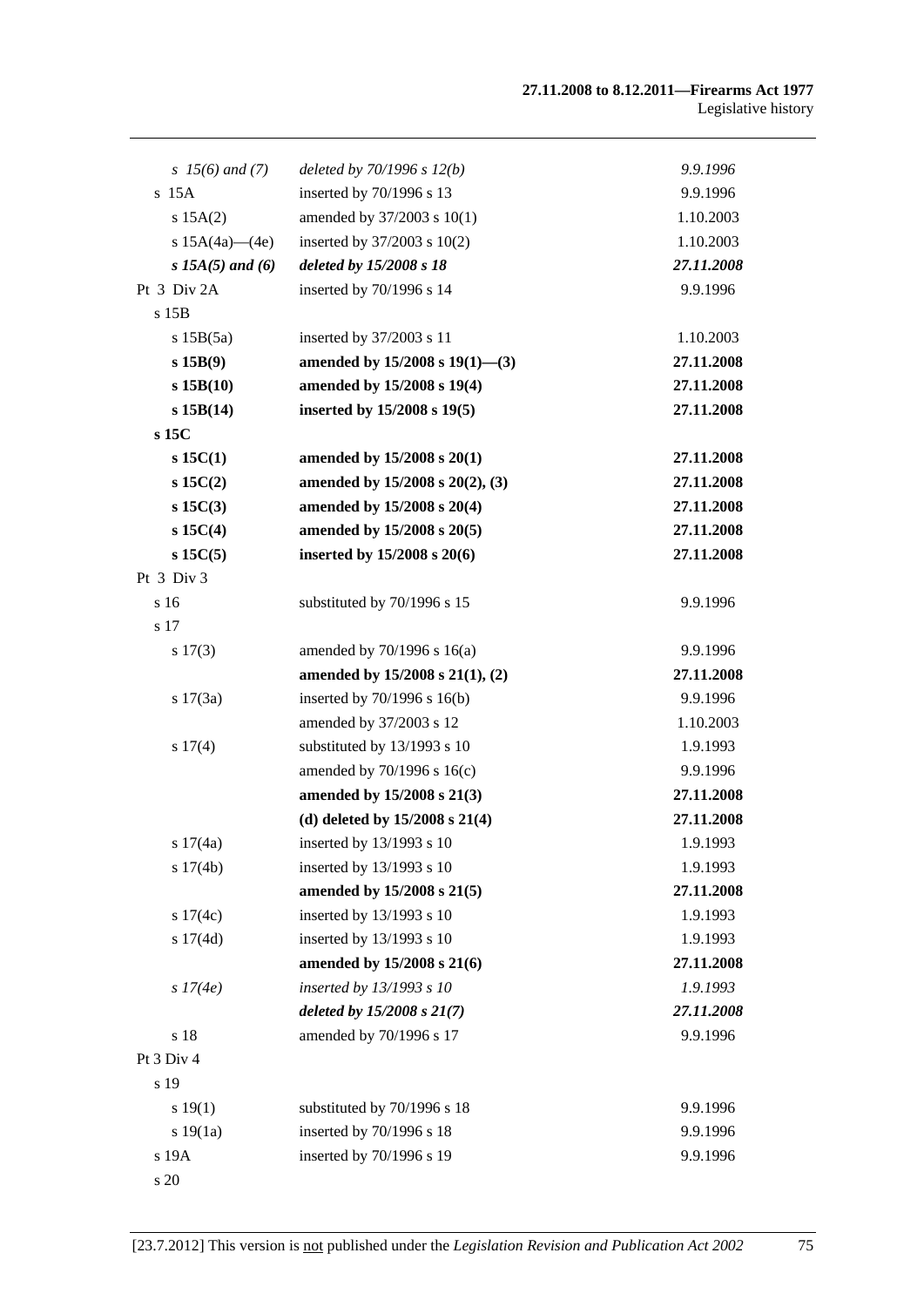| $s \ 20(1)$                                  | s 20 amended and redesignated as s 20(1) by<br>13/1993 s 11 | 1.9.1993   |
|----------------------------------------------|-------------------------------------------------------------|------------|
|                                              | amended by $15/2008$ s $22(1)$ —(4)                         | 27.11.2008 |
| $s\ 20(1a)$                                  | inserted by $70/1996$ s $20(a)$                             | 9.9.1996   |
|                                              | amended by 15/2008 s 22(5)                                  | 27.11.2008 |
| $s \ 20(1b)$                                 | inserted by $70/1996$ s $20(a)$                             | 9.9.1996   |
|                                              | substituted by 15/2008 s 22(6)                              | 27.11.2008 |
| $\pm 20(2)$                                  | inserted by 13/1993 s 11(b)                                 | 1.9.1993   |
|                                              | amended by $15/2008$ s $22(7)$ —(9)                         | 27.11.2008 |
| $s \ 20(3)$                                  | inserted by $13/1993$ s $11(b)$                             | 1.9.1993   |
|                                              | substituted by $70/1996$ s $20(b)$                          | 9.9.1996   |
| s $20(3a)$ and $(3b)$                        | inserted by 37/2003 s 13                                    | 1.10.2003  |
| $s \ 20(4)$                                  | inserted by $13/1993$ s $11(b)$                             | 1.9.1993   |
| $s \ 20(5)$ — $(7)$                          | inserted by $70/1996$ s $20(c)$                             | 9.9.1996   |
| s 20A                                        | inserted by 13/1993 s 12                                    | 1.9.1993   |
|                                              | substituted by 70/1996 s 21                                 | 9.9.1996   |
|                                              | deleted by 15/2008 s 23                                     | 27.11.2008 |
| s 21                                         | amended by 70/1996 s 22                                     | 9.9.1996   |
| s 21A                                        | amended by 70/1996 s 23                                     | 9.9.1996   |
| $s$ 21 $AB$                                  | inserted by 13/1993 s 13                                    | 1.9.1993   |
| $s$ 21AB $(3)$                               | inserted by 70/1996 s 24                                    | 9.9.1996   |
| Pt 3 Div 5                                   |                                                             |            |
| $s$ 21 $B$                                   |                                                             |            |
| s 21B(1)                                     | amended by $70/1996$ s $25(a)$                              | 9.9.1996   |
| $s$ 21B $(2a)$                               | inserted by $70/1996$ s $25(b)$                             | 9.9.1996   |
| $s$ 21B(5)                                   | amended by 70/1996 s 25(c)                                  | 9.9.1996   |
| $s$ 21B(6)                                   | amended by 13/1993 s 14                                     | 1.9.1993   |
| $s$ 21B $(7)$                                | substituted by $70/1996$ s $25(d)$                          | 9.9.1996   |
| $s$ 21B $(8)$                                | inserted by $70/1996$ s $25(d)$                             | 9.9.1996   |
| s 21BA                                       | inserted by 70/1996 s 26                                    | 9.9.1996   |
| $s$ 21BA $(1)$                               | amended by 15/2008 s 24(1), Sch 2 cl 2                      | 27.11.2008 |
| $s$ 21BA $(2)$                               | amended by 15/2008 s 24(2), Sch 2 cl 2                      | 27.11.2008 |
| $s$ 21BB                                     | inserted by 70/1996 s 26                                    | 9.9.1996   |
| Pt 3 Div 6 before<br>substitution by 15/2008 |                                                             |            |
| $s$ 21 $C$                                   | deleted by 70/1996 s 27                                     | 9.9.1996   |
| $s$ 21D                                      |                                                             |            |
| $s$ 21D(1)                                   | amended by 13/1993 s 15                                     | 1.9.1993   |
|                                              | amended by 70/1996 s 28                                     | 9.9.1996   |
|                                              | amended by 37/2003 s 14                                     | 1.10.2003  |
| $s$ $2IE$                                    | inserted by 37/2003 s 15                                    | 1.10.2003  |
| Pt 3 Div 6                                   | substituted by 15/2008 s 25                                 | 27.11.2008 |
| s 21C                                        | s 26A inserted by 87/1988 s 9                               | 1.9.1993   |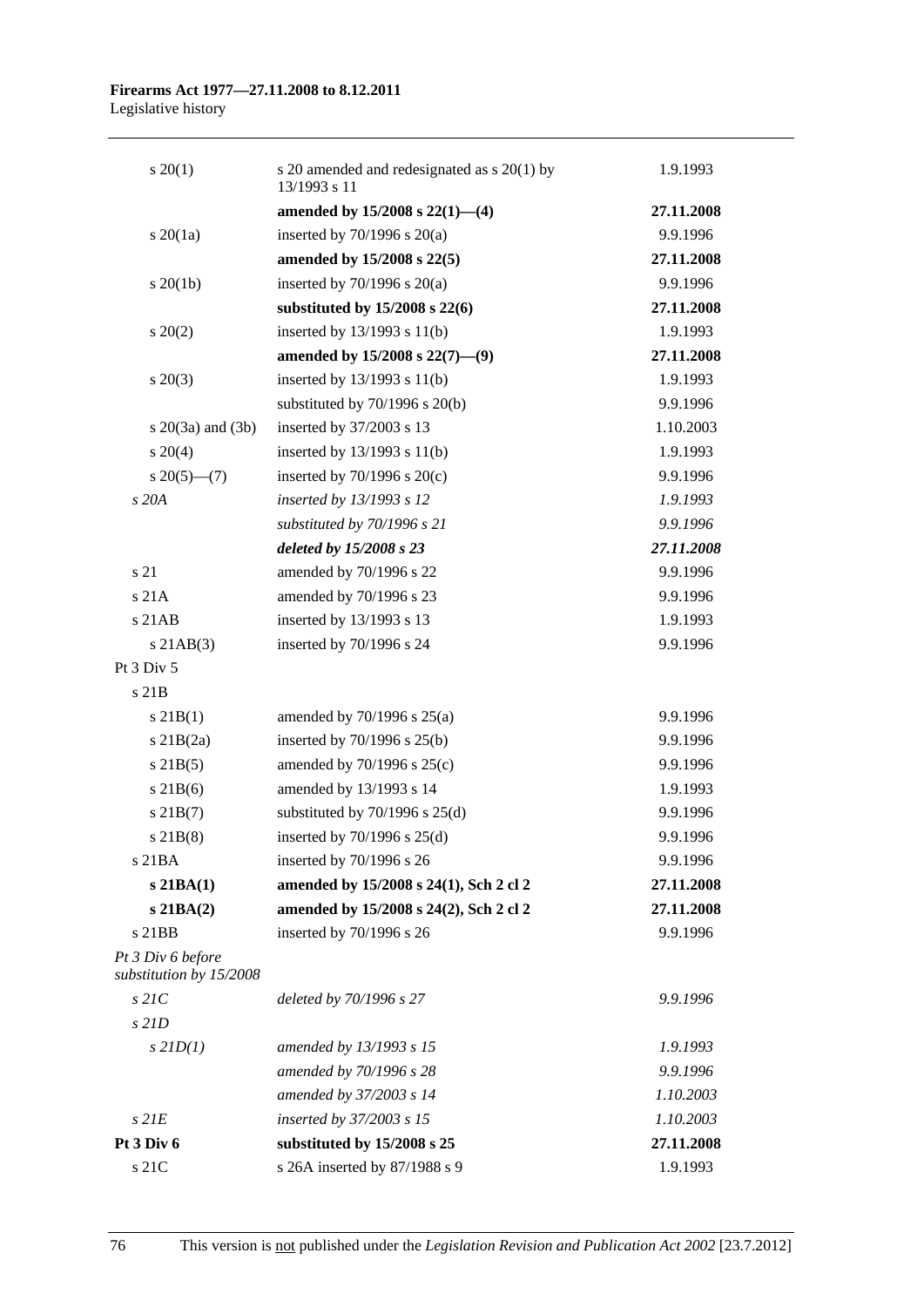|                   | s 26A redesignated as s 21C by 15/2008 s 28                | 27.11.2008 |
|-------------------|------------------------------------------------------------|------------|
| s 21D             | s 26B inserted by 13/1993 s 19                             | 1.9.1993   |
|                   | s 26B redesignated as s 21D by 15/2008 s 28                | 27.11.2008 |
| s 21E             | s 26BA inserted by 70/1996 s 35                            | 9.9.1996   |
|                   | s 26BA redesignated as s 21E by 15/2008 s 28               | 27.11.2008 |
| s21F              | s 26C inserted by 13/1993 s 19                             | 1.9.1993   |
|                   | s 26C redesignated as s 21F by 15/2008 s 28                | 27.11.2008 |
| $s$ 21 $F(8)$     | s 26C(8) amended by 70/1996 s 36                           | 9.9.1996   |
|                   | s $26C(8)$ redesignated as s $21F(8)$ by $15/2008$<br>s 28 | 27.11.2008 |
| s 21G             | s 26D inserted by 70/1996 s 37                             | 9.9.1996   |
|                   | s 26D redesignated as s 21G by 15/2008 s 28                | 27.11.2008 |
| Pt 4              |                                                            |            |
| s <sub>22</sub>   | amended by 60/1986 s 7                                     | 23.10.1986 |
|                   | amended by 87/1988 s 6                                     | 1.9.1993   |
|                   | amended by 13/1993 s 16, Sch                               | 1.9.1993   |
|                   | amended by 70/1996 s 29                                    | 9.9.1996   |
|                   | amended by 37/2003 s 16                                    | 1.10.2003  |
| s 23              |                                                            |            |
| $s 23(1)$ and (2) | amended by 13/1993 Sch                                     | 1.9.1993   |
| $s$ 23(3) and (4) | inserted by 13/1993 s 17                                   | 1.9.1993   |
| $s\,23(5)$        | inserted by 70/1996 s 30                                   | 9.9.1996   |
| s <sub>24</sub>   |                                                            |            |
| $s\,24(2)$        | amended by 13/1993 Sch                                     | 1.9.1993   |
|                   | deleted by 70/1996 s 31                                    | 9.9.1996   |
|                   | inserted by 37/2003 s 17                                   | 1.10.2003  |
| $s\,24(3)$        | inserted by 13/1993 s 18                                   | 1.9.1993   |
| s 24A             | inserted by 70/1996 s 32                                   | 9.9.1996   |
| s 24A(5)          | amended by 15/2008 Sch 2 cl 3                              | 27.11.2008 |
| s 24A(7)          | substituted by 15/2008 s 26                                | 27.11.2008 |
| s 24B             | inserted by 37/2003 s 18                                   | 1.10.2003  |
| s 24B(1)          | amended by 15/2008 Sch 2 cl 4                              | 27.11.2008 |
| s <sub>25</sub>   |                                                            |            |
| s 25(1)           | amended by 13/1993 Sch                                     | 1.9.1993   |
| $s \, 25(1)$      | (a) deleted by $70/1996$ s $33(a)$                         | 9.9.1996   |
| $s \, 25(1a)$     | inserted by 70/1996 s 33(b)                                | 9.9.1996   |
| s 25(2)           | substituted by 87/1988 s 19 (Sch)                          | 1.9.1993   |
|                   | amended by 70/1996 s 33(c)                                 | 9.9.1996   |
| $s\,25(3)$        | inserted by 87/1988 s 7                                    | 1.9.1993   |
|                   | deleted by 37/2003 s 19                                    | 1.10.2003  |
| $s\,25(4)$        | inserted by 87/1988 s 7                                    | 1.9.1993   |
|                   | amended by $70/1996 s 33(d)$                               | 9.9.1996   |
|                   | deleted by 37/2003 s 19                                    | 1.10.2003  |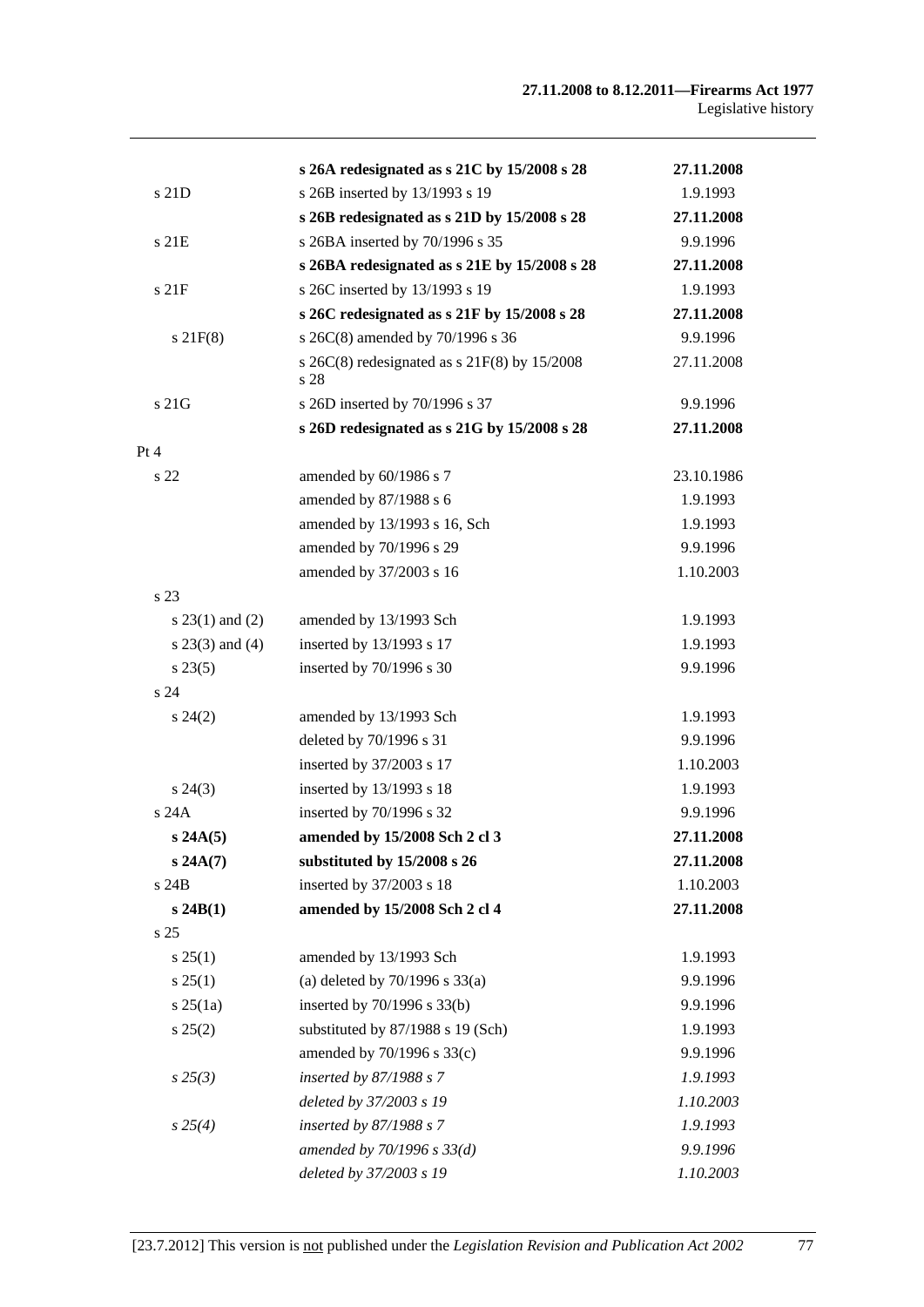## **Firearms Act 1977—27.11.2008 to 8.12.2011**  Legislative history

| s <sub>26</sub>                           | substituted by 87/1988 s 8             | 1.9.1993   |
|-------------------------------------------|----------------------------------------|------------|
|                                           | amended by 70/1996 s 34                | 9.9.1996   |
| Pt 4A                                     | inserted by 15/2008 s 27               | 27.11.2008 |
| Pt 5                                      |                                        |            |
| s $26A$ -see s $21C$                      |                                        |            |
| s 26B-see s 21D                           |                                        |            |
| s $26BA$ -see s $21E$                     |                                        |            |
| s 26C-see s 21F                           |                                        |            |
| s $26D$ see s $21G$                       |                                        |            |
| s 27 before<br>substitution by<br>15/2008 |                                        |            |
| $s$ 27(1) and (2)                         | amended by 13/1993 Sch                 | 1.9.1993   |
| s <sub>27</sub>                           | substituted by 15/2008 s 29            | 27.11.2008 |
| ss 27A and 27B                            | inserted by 15/2008 s 29               | 27.11.2008 |
| s 28                                      |                                        |            |
| s 28(1)                                   | amended by 13/1993 Sch                 | 1.9.1993   |
|                                           | substituted by $70/1996$ s $38(a)$     | 9.9.1996   |
| $s\,28(2)$                                | amended by 13/1993 Sch                 | 1.9.1993   |
|                                           | amended by 70/1996 s 38(b)             | 9.9.1996   |
| s 29                                      | substituted by 60/1986 s 8             | 23.10.1986 |
|                                           | amended by 13/1993 s 20                | 1.9.1993   |
|                                           | substituted by 70/1996 s 39            | 9.9.1996   |
| s 29A                                     | inserted by 70/1996 s 39               | 9.9.1996   |
| s29B                                      | inserted by 70/1996 s 39               | 9.9.1996   |
|                                           | deleted by 37/2003 s 20                | 1.10.2003  |
| s 29C                                     | inserted by 70/1996 s 39               | 9.9.1996   |
| s 30                                      |                                        |            |
| $s \ 30(1)$                               | substituted by 87/1988 s 10            | 1.9.1993   |
|                                           | substituted by $15/2008$ s $30(1)$     | 27.11.2008 |
| $s\,30(1aa)$                              | inserted by 15/2008 s 30(1)            | 27.11.2008 |
| $s \ 30(1a)$                              | inserted by $70/1996$ s $40(a)$        | 9.9.1996   |
|                                           | amended by 15/2008 Sch 2 cl 5          | 27.11.2008 |
| $s \ 30(2)$                               | amended by 13/1993 Sch                 | 1.9.1993   |
|                                           | amended by 70/1996 s 40(b)             | 9.9.1996   |
|                                           | amended by 15/2008 Sch 2 cl 5          | 27.11.2008 |
| $s \ 30(3)$                               | amended by 13/1993 Sch                 | 1.9.1993   |
|                                           | substituted by $70/1996$ s $40(c)$     | 9.9.1996   |
|                                           | amended by 15/2008 s 30(2), Sch 2 cl 5 | 27.11.2008 |
| $s \ 30(4)$                               | inserted by $70/1996$ s $40(c)$        | 9.9.1996   |
|                                           | amended by 15/2008 Sch 2 cl 5          | 27.11.2008 |
| s 31                                      |                                        |            |
| $s \ 31(1)$                               | substituted by $87/1988$ s $11(a)$     | 1.9.1993   |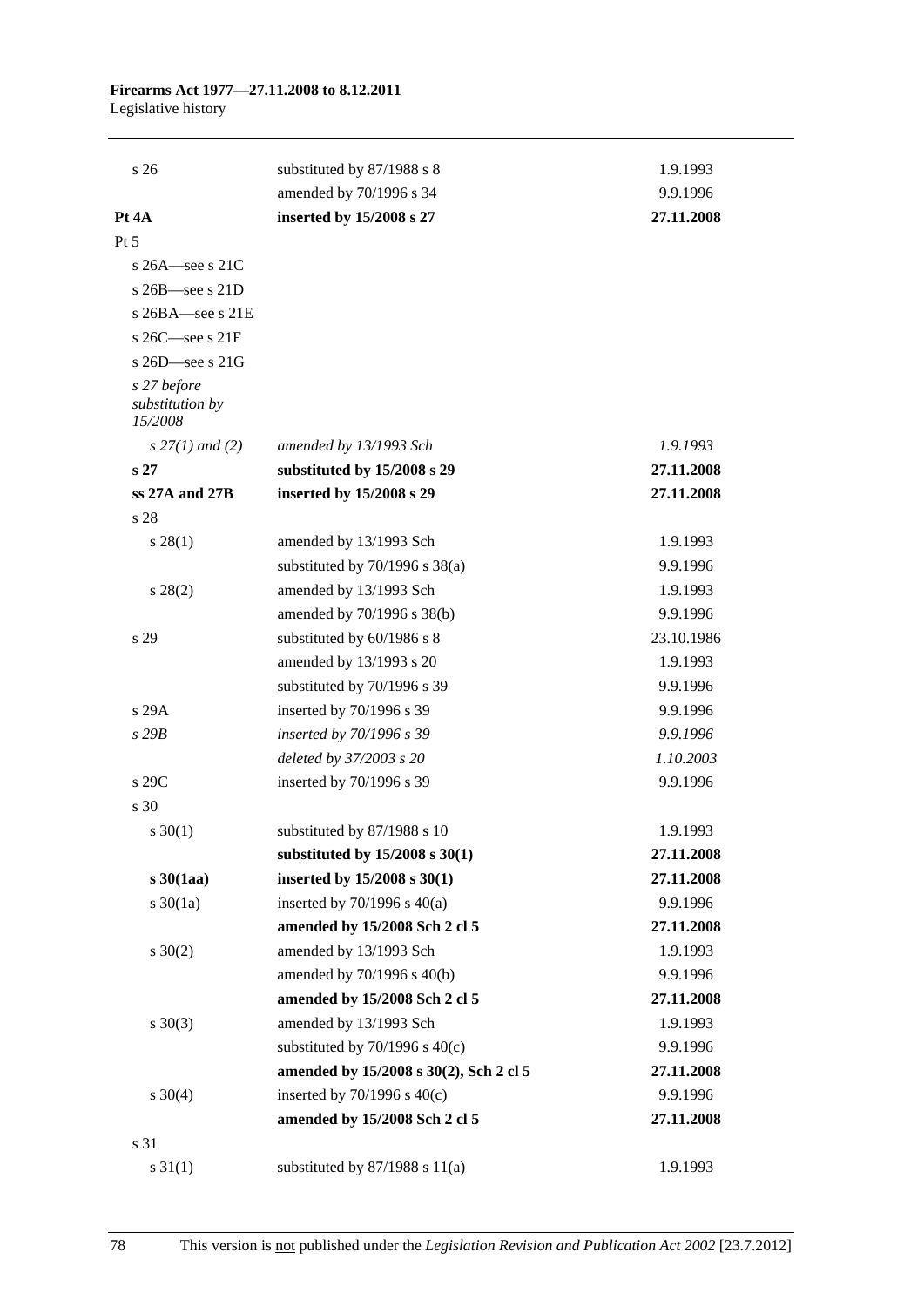|                              | amended by $70/1996$ s $41(a)$ —(c)            | 9.9.1996   |
|------------------------------|------------------------------------------------|------------|
|                              | amended by 15/2008 Sch 2 cl 6                  | 27.11.2008 |
| $s \, 31(2)$                 | amended by 87/1988 s 11(b)                     | 1.9.1993   |
|                              | amended by 13/1993 Sch                         | 1.9.1993   |
| $s \ 31(3)$                  | inserted by $70/1996$ s $41(d)$                | 9.9.1996   |
| s 31A                        | inserted by 87/1988 s 12                       | 1.9.1993   |
|                              | substituted by 13/1993 s 21                    | 1.9.1993   |
| $s \, 31A(1)$                | amended by $70/1996$ s $42(a)$ , (b), (d)      | 9.9.1996   |
| s 31A(1)                     | (c) deleted by $70/1996$ s $42(c)$             | 9.9.1996   |
| $s \, 31A(3)$                | amended by 70/1996 s 42(e)                     | 9.9.1996   |
| $s \, 31A(4)$                | amended by $70/1996$ s $42(f)$                 | 9.9.1996   |
| s 32                         |                                                |            |
| $s\,32(a1)$                  | inserted by 15/2008 s 31(1)                    | 27.11.2008 |
| $s \, 32(1)$                 | amended by $87/1988$ s $13(a)$                 | 1.9.1993   |
|                              | amended by 13/1993 s 22(a), Sch                | 1.9.1993   |
|                              | amended by 70/1996 s 43(a), (b)                | 9.9.1996   |
|                              | amended by 15/2008 s 31(2), Sch 2 cl 7(1), (2) | 27.11.2008 |
| $s$ 32(1aa)                  | inserted by $70/1996$ s $43(c)$                | 9.9.1996   |
|                              | amended by 15/2008 Sch 2 cl 7(1), (2)          | 27.11.2008 |
| $s \frac{32(\text{lab})}{ }$ | inserted by $70/1996$ s $43(c)$                | 9.9.1996   |
|                              | amended by 37/2003 s 21(1)                     | 1.10.2003  |
|                              | amended by 15/2008 Sch 2 cl 7(1), (2)          | 27.11.2008 |
| $s \frac{32}{1a}$            | inserted by $13/1993$ s $22(b)$                | 1.9.1993   |
|                              | amended by 70/1996 s 43(d)                     | 9.9.1996   |
|                              | amended by 15/2008 Sch 2 cl 7(1), (2)          | 27.11.2008 |
| $s \, 32(2)$                 | amended by 87/1988 s 13(b)                     | 1.9.1993   |
|                              | amended by 13/1993 s 22(c), Sch                | 1.9.1993   |
|                              | amended by $70/1996$ s $43(g)$                 | 9.9.1996   |
|                              | amended by 37/2003 s 21(2)                     | 1.10.2003  |
|                              | amended by 15/2008 Sch 2 cl 7(1), (2)          | 27.11.2008 |
| $s \frac{32}{2a}$            | inserted by $70/1996$ s $43(e)$                | 9.9.1996   |
|                              | amended by 37/2003 s 21(3), (4)                | 1.10.2003  |
|                              | amended by 15/2008 Sch 2 cl 7(1), (2)          | 27.11.2008 |
| $s \, 32(3)$                 | amended by 13/1993 s 22(d), Sch                | 1.9.1993   |
|                              | substituted by $70/1996$ s $43(f)$             | 9.9.1996   |
|                              | amended by 37/2003 s 21(5), (6)                | 1.10.2003  |
|                              | amended by 15/2008 Sch 2 cl 7(1), (2)          | 27.11.2008 |
| $s \ 31(3a)$ and $(3b)$      | inserted by 15/2008 s 31(3)                    | 27.11.2008 |
| $s \, 32(4)$                 | amended by $13/1993$ s $22(e)$ , Sch           | 1.9.1993   |
|                              | amended by $70/1996$ s $43(g)$                 | 9.9.1996   |
|                              | amended by 37/2003 s 21(7)                     | 1.10.2003  |
| s 33                         | substituted by 87/1988 s 19 (Sch)              | 1.9.1993   |
|                              | amended by 70/1996 s 44                        | 9.9.1996   |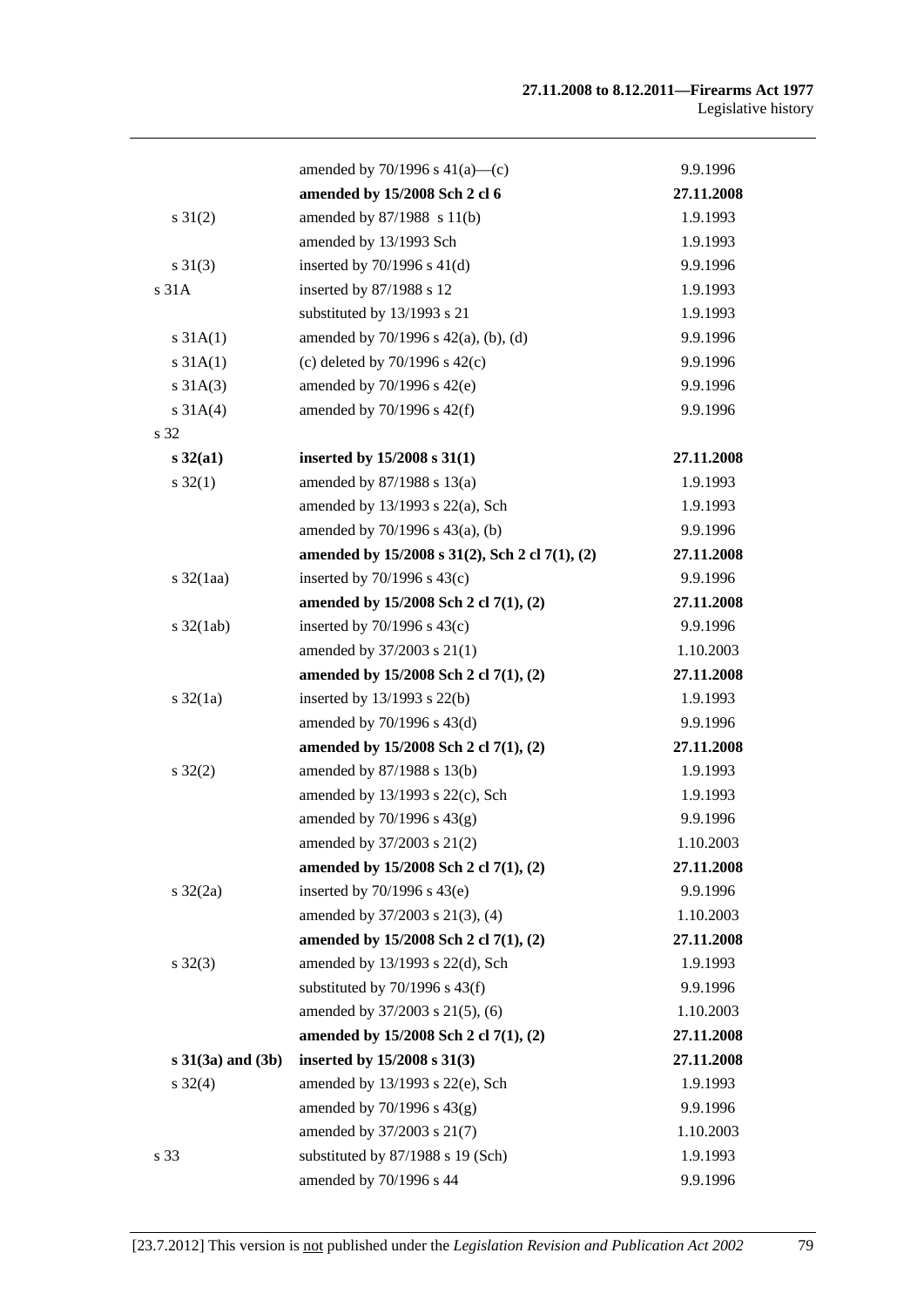|                                         | amended by 15/2008 s 32, Sch 2 cl 8  | 27.11.2008 |
|-----------------------------------------|--------------------------------------|------------|
| s 34                                    | amended by 60/1986 s 9               | 23.10.1986 |
|                                         | amended by 87/1988 s 14              | 1.9.1993   |
|                                         | amended by 13/1993 Sch               | 1.9.1993   |
|                                         | substituted by 70/1996 s 45          | 9.9.1996   |
| s $34(1)$ — $(3)$                       | amended by 37/2003 s 22              | 1.10.2003  |
| s 34AA                                  | inserted by 13/1993 s 23             | 1.9.1993   |
|                                         | amended by 15/2008 Sch 2 cl 9        | 27.11.2008 |
| s34A                                    | inserted by 87/1988 s 15             | 1.9.1993   |
| s $34A(1)$                              | amended by $13/1993$ s $24(a)$ , (b) | 1.9.1993   |
|                                         | amended by $70/1996$ s $46(a)$ , (b) | 9.9.1996   |
|                                         | amended by 37/2003 s 23              | 1.10.2003  |
|                                         | amended by 15/2008 s 33(1)-(4)       | 27.11.2008 |
| $s \, 34A(2)$                           | amended by 13/1993 s 24(c), (d)      | 1.9.1993   |
|                                         | amended by 70/1996 s 46(c)           | 9.9.1996   |
|                                         | amended by 37/2003 s 23              | 1.10.2003  |
|                                         | amended by 15/2008 s 33(5), (6)      | 27.11.2008 |
| $s 34A(3)$ and (4)                      | inserted by 15/2008 s 33(7)          | 27.11.2008 |
| s 35                                    | amended by 13/1993 Sch               | 1.9.1993   |
|                                         | substituted by 70/1996 s 47          | 9.9.1996   |
| $s \, 35(1)$                            | amended by 37/2003 s 24              | 1.10.2003  |
| $s \, 35(2)$                            | amended by 37/2003 s 24              | 1.10.2003  |
|                                         | amended by 15/2008 s 34(1)           | 27.11.2008 |
| $s \, 35(4)$                            | amended by 15/2008 s 34(2)           | 27.11.2008 |
| s 35(5)                                 | inserted by $15/2008$ s $34(3)$      | 27.11.2008 |
| ss 35A                                  | inserted by 70/1996 s 48             | 9.9.1996   |
| ss 35B                                  | inserted by 70/1996 s 48             | 9.9.1996   |
|                                         | amended by 15/2008 s 35              | 27.11.2008 |
| ss 35C and 35D                          | inserted by 70/1996 s 48             | 9.9.1996   |
| s 36                                    | amended by 13/1993 s 25, Sch         | 1.9.1993   |
|                                         | amended by 70/1996 s 49              | 9.9.1996   |
|                                         | amended by 37/2003 s 25              | 1.10.2003  |
|                                         | amended by 15/2008 s 36(1), (2)      | 27.11.2008 |
| ss 36A                                  | inserted by 70/1996 s 50             | 9.9.1996   |
| $ss$ 36 $B$                             | inserted by 70/1996 s 50             | 9.9.1996   |
| $s$ 36B(1)                              | amended by 15/2008 Sch 2 cl 10       | 27.11.2008 |
| s 37                                    | substituted by 87/1988 s 16          | 1.9.1993   |
|                                         | substituted by 70/1996 s 51          | 9.9.1996   |
| s 38 before deletion<br>by 15/2008 s 37 |                                      |            |
| $s \, 38(1)$                            | substituted by $87/1988$ s 19 (Sch)  | 1.9.1993   |
|                                         | substituted by 13/1993 Sch           | 1.9.1993   |
|                                         | deleted by 70/1996 s 52              | 9.9.1996   |